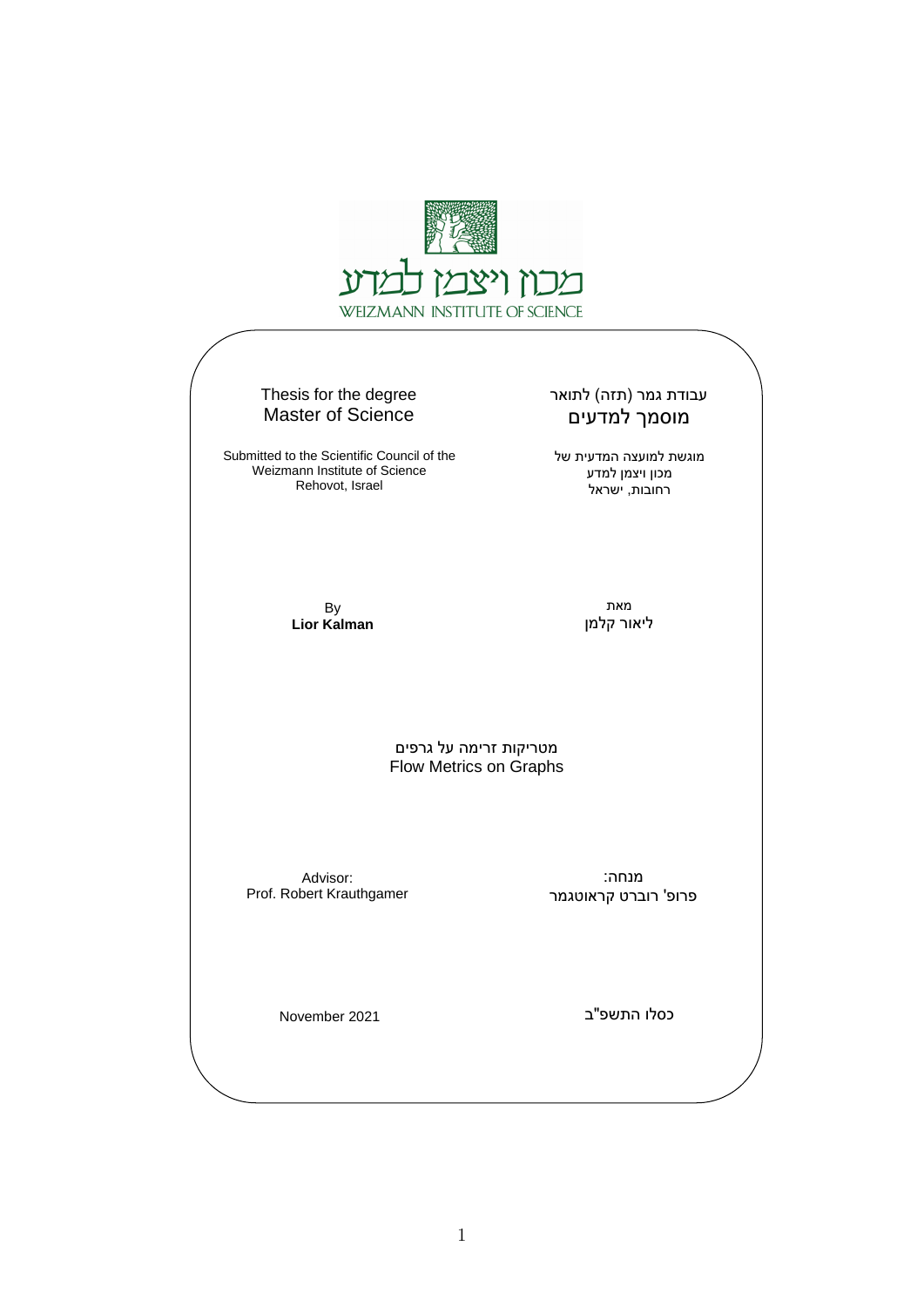## Flow Metrics on Graphs

#### Lior Kalman

#### November 2021

#### Abstract

Given a graph with non negative edge weights, there are various ways to interpret the edge weights and induce a metric on the vertices of the graph. A few examples are shortest-path, when interpreting the weights as length, and resistance distance, when thinking of the graph as an electrical network and the weights are the electrical resistances of the edges. Each of these metrics has its own properties and applications, for example for studying the structure of the underlying graph, or for clustering the vertices. Another key tool to investigate the underlying graph is flows, for example for finding minimum-st-cuts via the well known mincut/max-flow Theorem, which can be viewed as a metric by considering the inverse of mincut.

It is known that the 3 abovementioned metrics can all be derived from flows, when formalizing them as convex optimization problems. This key observation led us to studying a family of metrics that are derived from flows, which we call flow metrics, that gives a natural interpolation between the above metrics using a parameter p.

We make the first steps in studying the flow metrics, and mainly focus on two aspects: (a) understanding basic properties of the flow metrics, either as an optimization problem (e.g. finding relations between the flow problem and the dual potential problem) and as a metric function (e.g. understanding their structure and geometry); and (b) considering methods for reducing the size of graphs, either by removing vertices or edges while approximating the flow metrics, and thus attaining a smaller instance that can be used to accelerate running time of algorithms and reduce their storage requirements.

Our main result is a lower bound for the number of edges required for a resistance sparsifier in the worst case. Furthermore, we present a method for reducing the number of edges in a graph while approximating the flow metrics, by utilizing a method of [\[CP15\]](#page-50-0) for reducing the size of matrices. In addition, we show that the flow metrics satisfy a stronger version of the triangle inequality, which gives some information about their structure and geometry.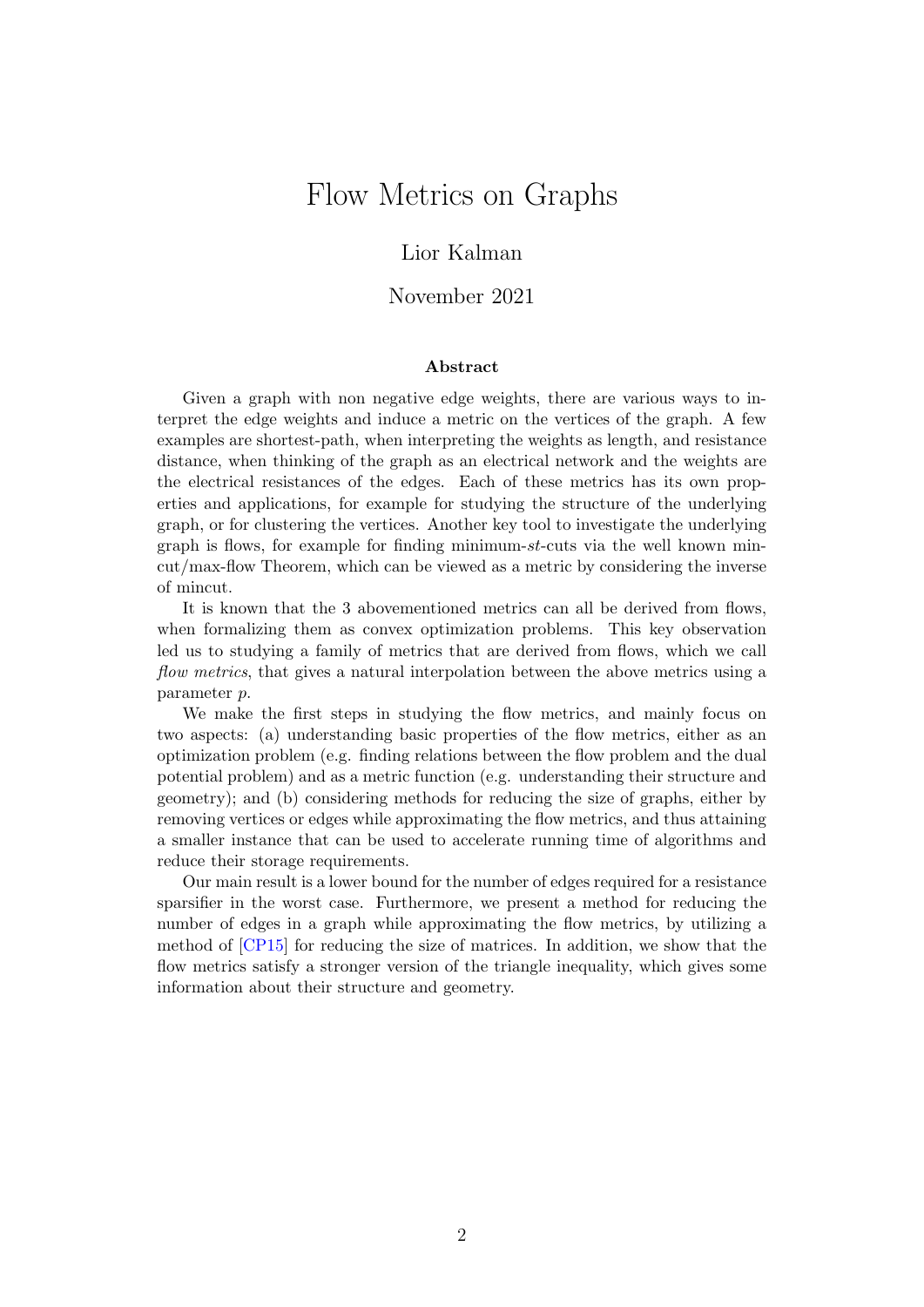#### Acknowledgements

First and foremost, I would like to wholeheartedly thank my advisor Professor Robert Krauthgamer, whose support and insightful comments were invaluable throughout the process of this work, especially considering the ongoing pandemic. It was a pleasure both professionally and personally.

I thank the faculty members and the administrative staff of the department of Computer Science and Applied Mathematics in the Weizmann Institute of Science, for providing such an amazing and supportive research environment.

I wish to thank my friends from the faculty that accompanied me during this journey, for the intriguing and inspiring conversations we had, for the creative ways to socialize during the pandemic, and for the great support during the course of my study.

Finally, I would like to express my gratitude to my family – my mother Michal, my father Gilad, my brothers Yuval and Shoham, and my partner Shany, for their love and support.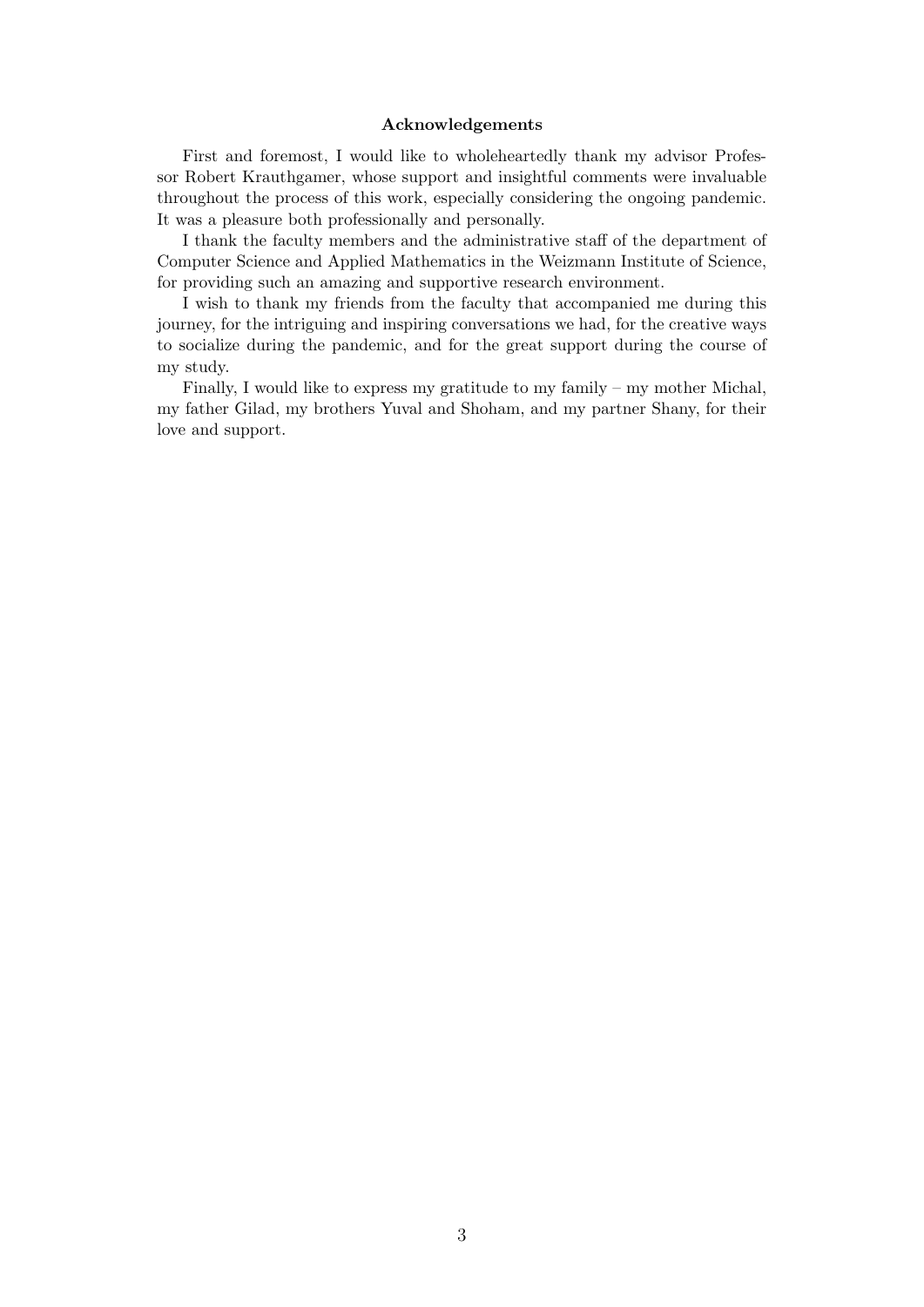# **Contents**

| $\mathbf{1}$   |                                   | Introduction<br>$\bf{5}$                                                         |                |  |
|----------------|-----------------------------------|----------------------------------------------------------------------------------|----------------|--|
|                | 1.1                               |                                                                                  | $\overline{7}$ |  |
|                | 1.2                               |                                                                                  | 9              |  |
|                | 1.3                               |                                                                                  | 10             |  |
|                | 1.4                               |                                                                                  | 11             |  |
| $\overline{2}$ |                                   | <b>Properties of the Flow Metrics</b>                                            | 12             |  |
|                | 2.1                               |                                                                                  | 12             |  |
|                | 2.2                               |                                                                                  | 14             |  |
|                |                                   | A Generalization of Foster's Theorem<br>2.2.1                                    | 15             |  |
|                | 2.3                               | p-strong Triangle Inequality for Flow Metrics                                    | 18             |  |
| 3              | <b>Graph-Size Reduction</b><br>23 |                                                                                  |                |  |
|                | 3.1                               |                                                                                  | 23             |  |
|                |                                   | 3.1.1                                                                            | 27             |  |
|                |                                   | Upper Bound for Resistance Sparsifier of the Clique<br>3.1.2                     | 35             |  |
|                | 3.2                               |                                                                                  | 35             |  |
|                | 3.3                               | Transforms that Preserve the Flow Metrics, and Those that do not Exist           | 37             |  |
|                |                                   | 3.3.1                                                                            | 38             |  |
|                |                                   | 3.3.2                                                                            | 38             |  |
|                |                                   | 3.3.3                                                                            | 39             |  |
| $\overline{4}$ |                                   | <b>Conclusions and Open Questions</b><br>47                                      |                |  |
|                |                                   | <b>Bibliography</b>                                                              | 50             |  |
|                |                                   | A Omitted Proofs from Basic Properties Section                                   | 54             |  |
|                |                                   | A.1 Deriving the Connection to the Dual Problem                                  | 54             |  |
|                |                                   |                                                                                  | 55             |  |
|                |                                   | <b>B</b> Graph-Size Reductions Appendix                                          | 57             |  |
|                |                                   |                                                                                  | 57             |  |
|                | B.2                               |                                                                                  | 59             |  |
|                |                                   | Another proof for the parallel edges reduction via flows<br><b>B.2.1</b>         | 59             |  |
|                |                                   | B.2.2                                                                            | 60             |  |
| $\bf C$        |                                   | <b>Embedding Conjecture Appendix</b>                                             | 64             |  |
|                |                                   | C.1 The p-strong Triangle Inequality is not Enough $\ldots \ldots \ldots \ldots$ | 64             |  |
|                |                                   |                                                                                  |                |  |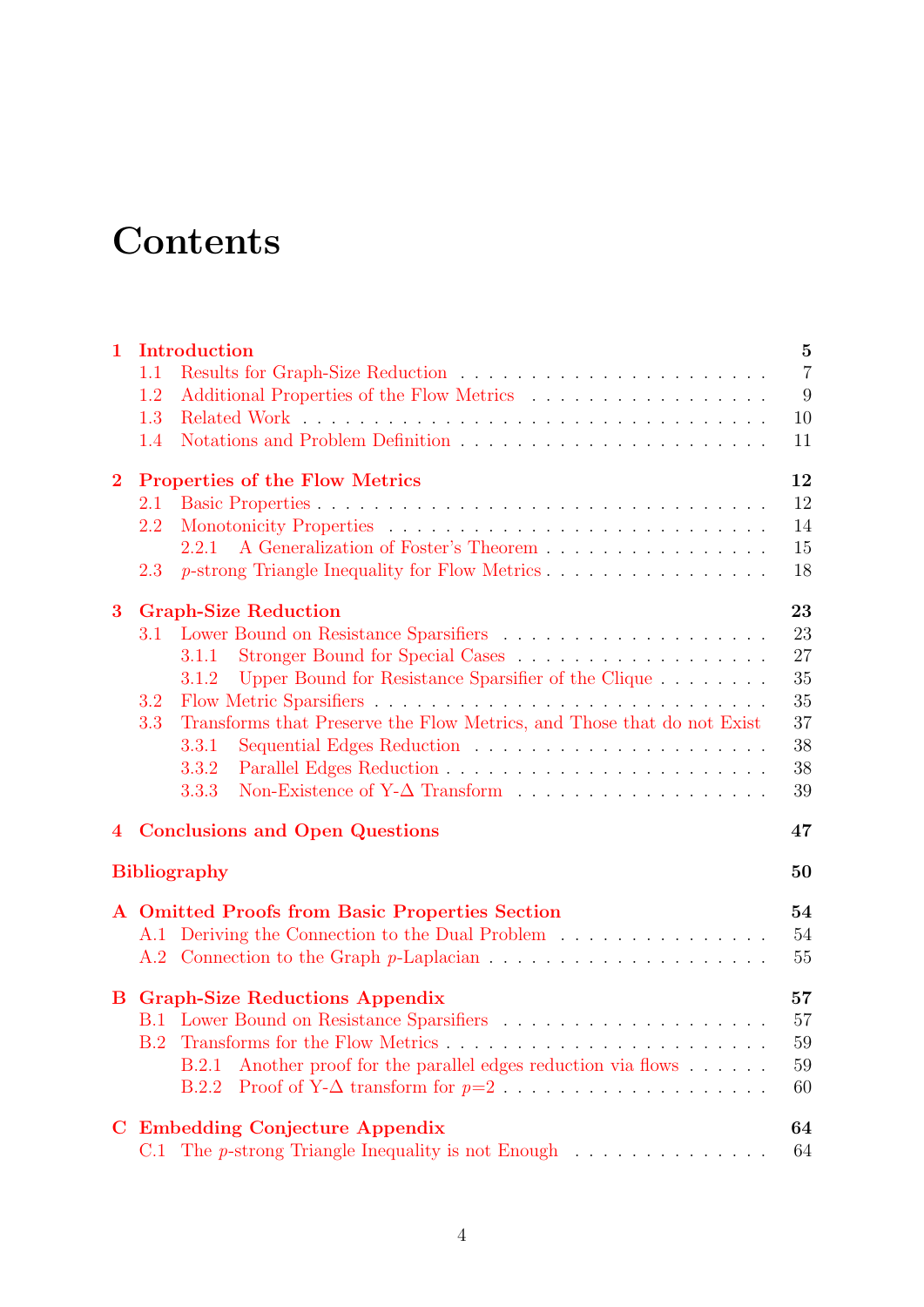# <span id="page-4-0"></span>Chapter 1

# Introduction

Given a graph with non-negative edge weights, there are various ways to interpret the weights and derive a metric on the vertices. Two famous examples are to interpret the weights as lengths or as capacities, and the derived metric on the graph would be the shortest-path metric or the inverse of minimum cut (known to be an ultrametric), respectively. Another example is to think of the graph as an electrical network of resistors, and interpret the weights as conductance (inverse resistance), which yields the effective resistance (also called resistance distance).

It turns out that one can express all the above scenarios via flows. A flow on an edge-weighted graph  $G = (V, E, w)$  is a real function f over the edges, such that at each vertex, the incoming flow equals the outgoing flow, except for some set of boundary vertices, usually referred to as sources and targets. We fix an arbitrary orientation for the edges, and then the sign of  $f(e)$  determines the direction of the flow on the edge e (so informally  $f(-e) = -f(e)$  by convention). Let us examine how the abovementioned metrics are derived using flows.

Shortest Path. This is attained by considering a flow that ships one unit from a single source  $s \in V$  to a single target  $t \in V$ , while using the edges with the minimum total length. This is formulated as

$$
d(s,t) = \min\left\{ \sum_{e \in E} |f(e)| \cdot w(e) : f \text{ ships 1 unit of flow from } s \text{ to } t \right\}. \tag{1.1}
$$

We remark that this is a generalization of the shortest path, as shipping flow through multiple shortest paths is allowed.

**Minimum st-Cuts.** Using the well known mincut-maxflow theorem, the inverse of minimum cut can be viewed as a problem of minimizing congestion (the maximum "load" on an edge), formulated by

$$
\frac{1}{\text{mincut}(s,t)} = \min\left\{\max_{e \in E} \frac{|f(e)|}{w(e)} : f \text{ ships 1 unit of flow from } s \text{ to } t\right\}.
$$
 (1.2)

Effective Resistance. There are a couple of equivalent ways to define effective resistance, denoted  $R_{\text{eff}}$ . One way to define it is as a flow that obeys some physical rules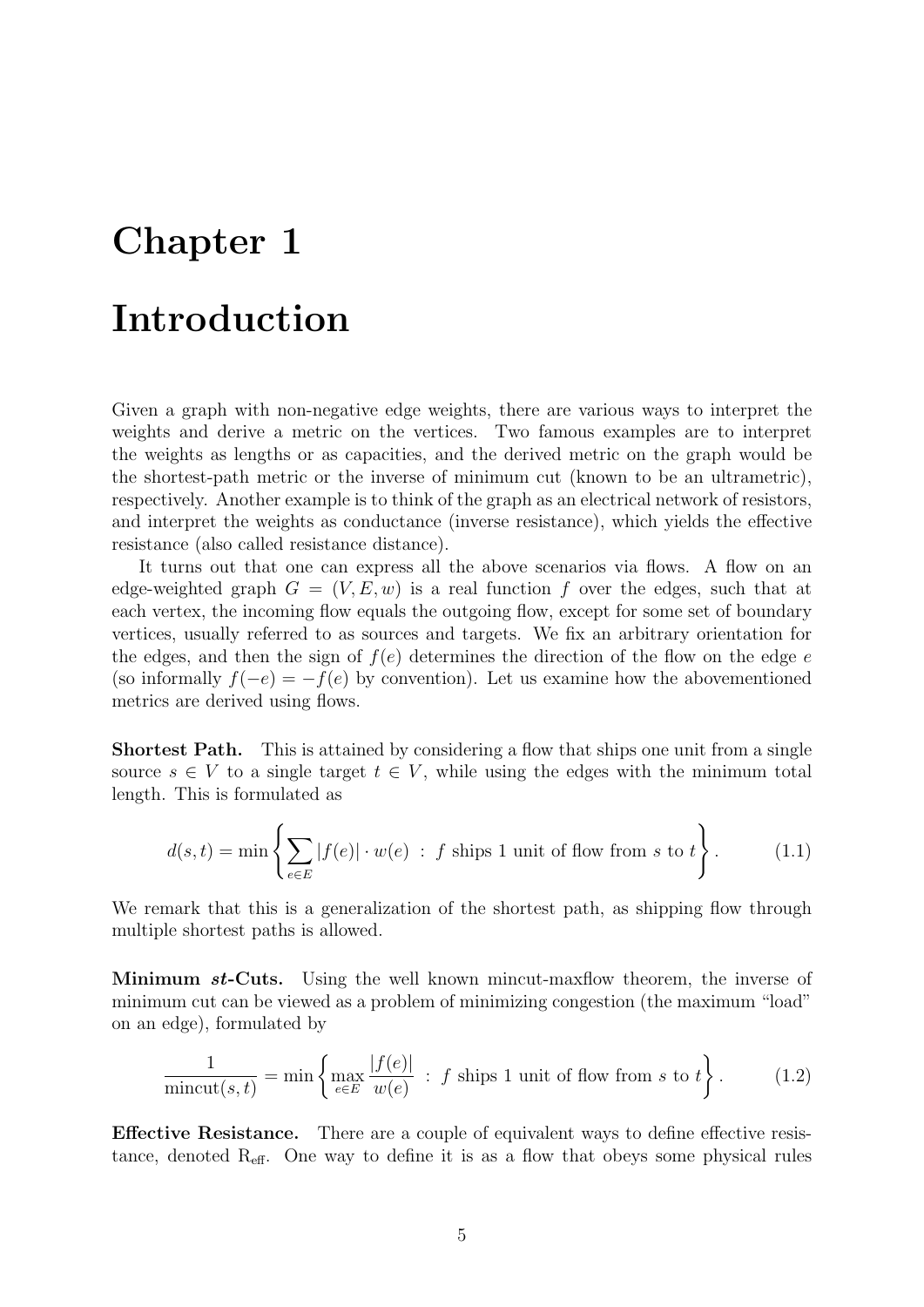(called an electrical flow). Another way is via energy minimization, as

$$
\text{R}_{\text{eff}}(s,t) = \min \left\{ \sum_{e \in E} \frac{|f(e)|^2}{w(e)} \; : \; f \text{ ships 1 unit of flow from } s \text{ to } t \right\}. \tag{1.3}
$$

Essentially, each term  $\frac{|f(e)|^2}{w(e)}$  $\frac{f(e)|^2}{w(e)}$  is the energy (heat dissipation) of an edge e with electrical resistance  $\frac{1}{w(e)}$ , and we look for a flow that minimizes the total energy. The effective resistance is known to capture a lot of properties of the underlying graph, such as commute time and random spanning trees; it also has a strong connection to the Laplacian of the graph.

Flow Metrics. A natural question that arises is how to generalize all the metrics seen above. Can we define a metric derived from flows that captures all three cases, and perhaps find more metrics in this family?

The definition we study, which we call the family of *flow metrics*, is the following. Given a weighted graph  $G = (V, E, w)$ , and a parameter  $1 \leq p < \infty$ , define the  $d_p$ distance between  $s, t \in V$  to be

<span id="page-5-0"></span>
$$
d_p(s,t) = \min\left\{ \left( \sum_{e \in E} \left| \frac{f(e)}{w(e)} \right|^p \right)^{1/p} : f \text{ ships 1 unit of flow from } s \text{ to } t \right\}. \tag{1.4}
$$

To define  $d_{\infty}$ , we take the limit as  $p \to \infty$ , or equivalently change the objective  $\left(\sum_{e \in E} \Big|$  $f(e)$  $w(e)$  $\begin{array}{c} \n\end{array}$  $\binom{p}{1}$ in [\(1.4\)](#page-5-0) to  $\max_{e \in E}$  $f(e)$  $w(e)$  $\left| \cdot \right|$ . Various works give almost linear time algorithms for computing the  $d_p$ -distance, both in the weighted and unweighted case, see e.g. [\[ABKS21;](#page-49-1) [AS20\]](#page-49-2) where they refer to it as p-norm flows. It is immediate that this definition yields a metric on V. Moreover, it is easy to see that the case  $p = 1$  is in fact the ordinary shortest path metric (on a graph with edge lengths  $\frac{1}{w(e)}$ ), and  $\lim_{p\to\infty} d_p(s,t) = \frac{1}{\min_{s,t}}$ . Moreover, in the case  $p = 2$ ,  $d_2(s, t)^2$  is just the effective resistance between s and t in a graph G' with squared edge weights.

Thus, the family of  $d_p$ -metrics captures the shortest-path metric  $(p = 1)$ , the effective resistance ( $p = 2$ ), and minimum cuts ( $p = \infty$ ). Our goal is to better understand this family and its properties, and we make the first steps in this direction.

**Connection between different values of p.** The two extreme cases  $d_1$  (shortest path) and  $d_{\infty}$  (minimum cuts), are informally, not so well behaved compared to the resistance distance  $(p = 2)$ , and one might be able to interpolate naturally between them by using other values of  $p$  (e.g. see [\[LN04;](#page-51-0) [CMSV17\]](#page-50-1) for such applications).

Capturing properties of the underlying graphs. As mentioned earlier, the effective resistance  $(p = 2)$  captures key properties of the underlying graph, and a natural direction is to extend this characterizations to other values of  $p$ , or to find other properties of the underlying graphs captured by them.

Understanding the geometry of the flow metrics. An important tool for understanding the structure of the  $d_p$ -metrics is embeddings, i.e. mapping G into a normed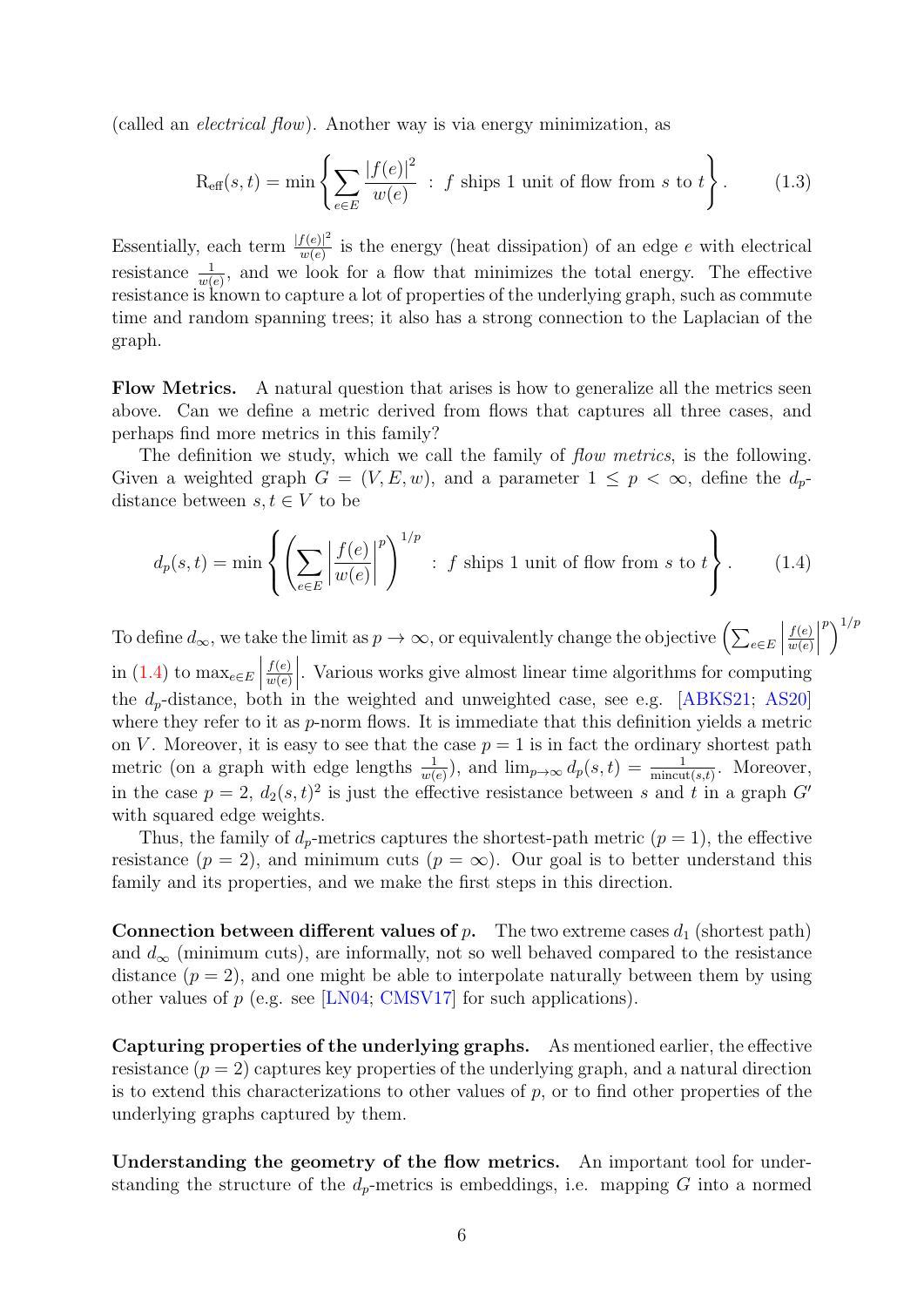space while preserving the  $d_p$  metric - in which case the mapping is called an isometry, or up to some error - in which case we say that the mapping has distortion  $> 1$ , see e.g. [\[Mat02;](#page-51-1) [Mat97;](#page-51-2) [Mat13\]](#page-51-3). Some results are known regarding the three special cases, for example shortest-path  $(d_1)$  embeds isometrically into  $\ell_{\infty}$ ; effective resistance  $(d_2^2)$  embeds isometrically into  $\ell_2^2$ ; and  $d_{\infty}$  embeds isometrically into  $\ell_1$ . We would like to find and compute such embeddings for other values of  $p$ , and furthermore, we would like to find the best trade-off between dimension and approximation of such embeddings (e.g. the Johnson-Lindenstrauss Lemma [\[JL84\]](#page-51-4)).

Small sketches. Once we understand which metric spaces the flow metrics embed into, and reduce the dimension, we can easily design small sketches and exploit them to improve running time and storage requirements of algorithms. Other examples for graph problems that are naturally solved by such embedding techniques are multicommodity flows problems, cut sparsifiers, as well as spectral sparsifiers.

Computing all-pairs distances. Another important line of research is to compute the distance between all pairs of vertices simultaneously, or to construct a data structure that given a query of a pair of vertices, returns the exact  $d_p$ -distance (or an approximation to it) between them. Such constructions are known for the three special cases, e.g. Gomory-Hu tree [\[GH61\]](#page-51-5) for  $p = \infty$ ; distance oracles [\[ABCP93;](#page-49-3) [TZ05;](#page-52-0) [Che15\]](#page-50-2), All-Pairs Shortest-Path [\[Cha10;](#page-50-3) [Sei95\]](#page-52-1), and spanners [\[PS89;](#page-52-2) [ADDJS93\]](#page-49-4) for  $p = 1$ ; and [\[SS11;](#page-52-3) [JS18\]](#page-51-6) for  $p = 2$ , and it is an interesting direction to extend these approaches for other values of p.

Reducing the size of the graph. Techniques for reducing the size of the graph while preserving exactly or approximately a given metric, are an important tool that could improve the running time and memory usage of algorithms. One such technique is the well known Delta-Wye transform [\[Ken99\]](#page-51-7), which removes a vertex of degree 3 from the graph and forms a triangle from its neighbors. It is known that for each of the special cases  $p = 1, 2, \infty$  (shortest path, effective resistance, and minimum cuts) there exists such a transform that preserve  $d_p$  and depends only on the 3 edges incident to the vertex being removed (i.e. oblivious to the rest of the graph). Thus, it is interesting to examine whether this could hold in general for other values of p.

Another method for reducing the size of the graph is via edge sparsification. This topic is very well studied in the literature and has various applications and results. The most noticeable ones are spanners  $[PS89; ADDJS93]$  $[PS89; ADDJS93]$  $[PS89; ADDJS93]$   $(d_1$ -sparsifiers), resistance sparsifiers [\[DKW15;](#page-50-4) [JS18;](#page-51-6) [CGPSSW18\]](#page-50-5) (d<sub>2</sub>-sparsifiers), and cut sparsifiers [\[Kar93;](#page-51-8) [BK96\]](#page-49-5) (d<sub>∞</sub>sparsifiers). There is also a stronger notion of spectral sparsifiers [\[ST04;](#page-52-4) [SS11;](#page-52-3) [BSS12\]](#page-50-6), which preserve the quadratic form of the Laplacian of the graph, and in particular preserve both effective resistance and cuts. Hence, it is natural to try to achieve such results for other values of p, as well as give lower bounds to this problem.

### <span id="page-6-0"></span>1.1 Results for Graph-Size Reduction

Lower Bound on Resistance Sparsifiers. For  $p = 1$  and  $p = \infty$  there are known upper bounds and matching lower bounds, but for  $p = 2$  there is only an upper bound and no known lower bound. Our main result is the first lower bound for resistance sparsifiers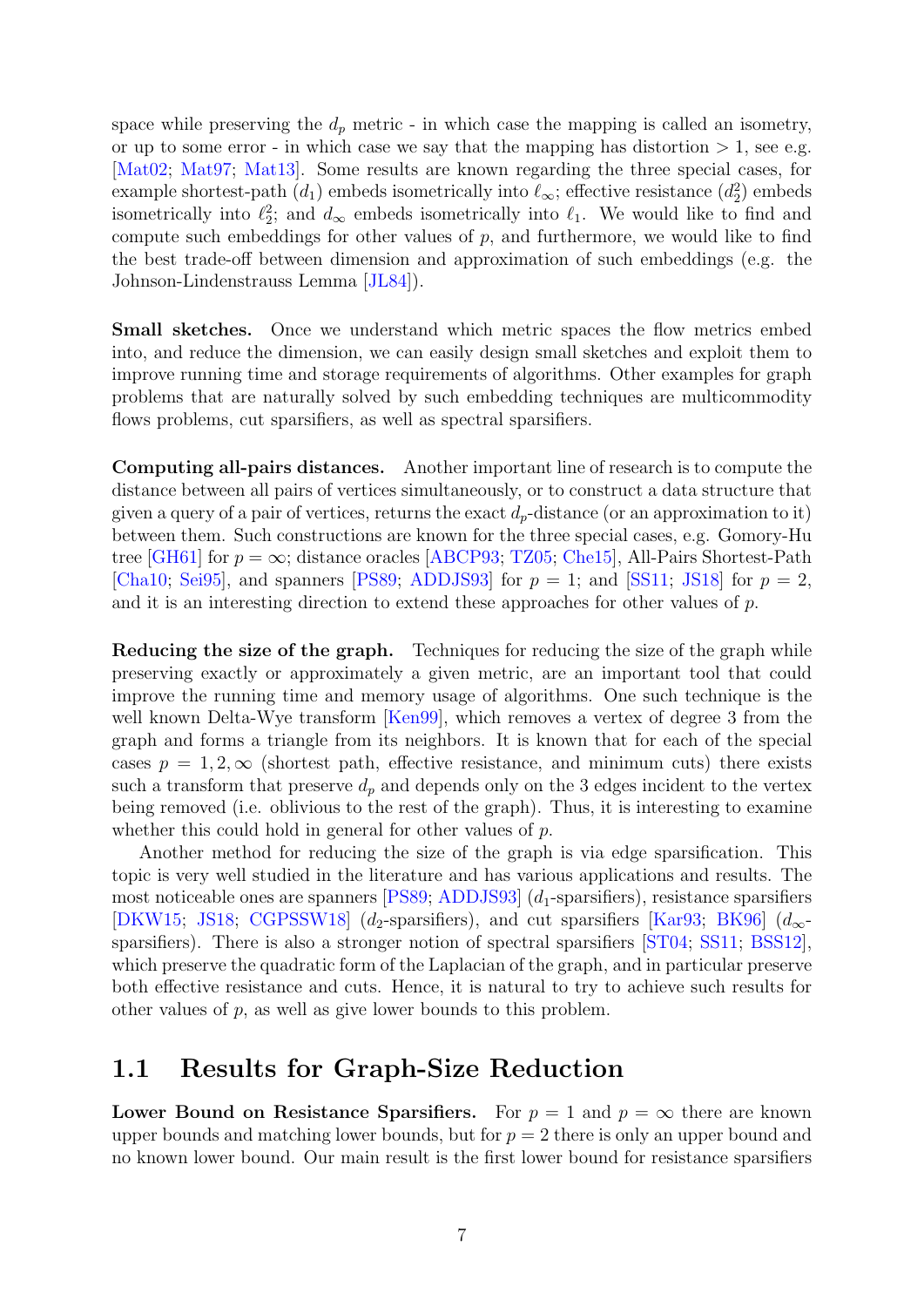$(p = 2)$ . Formally, an *ε*-resistance sparsifier of a graph G, is a graph G' on the same vertex set V such that

$$
\forall s, t \in V, \quad \mathcal{R}_{\text{eff},G'}(s,t) \in (1 \pm \varepsilon) \mathcal{R}_{\text{eff},G}(s,t). \tag{1.5}
$$

We remark that  $G'$  does not have to be a subgraph of  $G$ , and moreover it can have edge weights. Chu et al  $[CGPSSW18]$  show that every graph G with n vertices admits an ε-resistance sparsifier with  $\tilde{O}(n/\varepsilon)$  edges. We conjecture that this is tight (up to the polylog factors), and prove a weaker lower bound.

<span id="page-7-2"></span>**Conjecture 1.1.** For every  $n \geq 2$  and every  $\varepsilon > \frac{1}{n}$ , there exists a graph G with n vertices, such that every  $\varepsilon$ -resistance sparsifier of G has  $\Omega(n/\varepsilon)$  edges.

<span id="page-7-0"></span>**Theorem 1.2.** For every  $n \geq 2$  and every  $\varepsilon > \frac{1}{n}$ , there exists a graph G with n vertices, **Theorem 1.2.** For every  $n \geq 2$  and every  $\varepsilon > \frac{1}{n}$ , there exists a such that every  $\varepsilon$ -resistance sparsifier of G has  $\Omega(n/\sqrt{\varepsilon})$  edges.

In fact, Theorem [1.2](#page-7-0) is an easy consequence of the following bound regarding resistance sparsifiers of the clique.

<span id="page-7-4"></span>**Lemma 1.3.** Let  $G = (V, E, w)$  be a graph with  $|V| = n$  and  $|E| < {n \choose 2}$  $n \choose 2$ . Then,

<span id="page-7-1"></span>
$$
\frac{\max_{x \neq y \in V} \mathcal{R}_{\text{eff}}(x, y)}{\min_{x \neq y \in V} \mathcal{R}_{\text{eff}}(x, y)} \ge 1 + \frac{1}{O(n^2)}.\tag{1.6}
$$

Moreover, improving the bound in  $(1.6)$  to  $1 + \frac{1}{O(n)}$ , would immediately prove Conjecture [1.1.](#page-7-2) Thus, we focus on studying sparsifiers for the clique. In some cases, we can prove the stronger  $1 + \frac{1}{O(n)}$  bound. One very interesting case is of regular graphs, even when allowing arbitrary edge weights, including 0.

<span id="page-7-3"></span>**Theorem 1.4.** Let  $G = (V, E, w)$  be a k-regular graph with  $|V| = n$  and  $k < n - 1$ . Then,

$$
\frac{\max_{x \neq y \in V} R_{\text{eff}}(x, y)}{\min_{x \neq y \in V} R_{\text{eff}}(x, y)} \ge 1 + \frac{1}{O(n)}.\tag{1.7}
$$

Intuitively, the graphs that seem the best fit for sparsifying the clique are regular expanders, and these graphs are captured by Theorem [1.4.](#page-7-3) Thus, we believe that our proof can be generalized to any non-complete graph (i.e. with at least one missing edge), which would prove Conjecture [1.1.](#page-7-2) We discuss all these results in Section [3.1.](#page-22-1)

Flow-Metric Sparsifiers. Cohen and Peng [\[CP15\]](#page-50-0) show that by sampling rows of a matrix A via an importance sampling approach, one can preserve up to some error the term  $||Ax||_p$  for every vector x, with high probability. We use this result to sparsify dense graphs while preserving the flow metrics up to some error.

<span id="page-7-5"></span>**Theorem 1.5.** Let  $G = (V, E, w)$  be a graph, fix  $p \in \left(\frac{4}{3}\right)$  $\frac{4}{3}, \infty$  with Hölder conjugate q (i.e.  $rac{1}{p} + \frac{1}{q}$  $\frac{1}{q} = 1$ ), and let  $\varepsilon > 0$ . Then there exists a graph  $G' = (\tilde{V}, E', w')$  that is a  $d_p$ -sparsifier of  $G, i.e.$ 

$$
\forall s, t \in V, \quad d_{p,G'}(s,t) \in (1 \pm \varepsilon) d_{p,G}(s,t), \tag{1.8}
$$

and has  $|E'| = f(n, \varepsilon, p)$  edges, where

$$
f(n,\varepsilon,p) = \begin{cases} n-1 & \text{if } p = \Omega\left(\varepsilon^{-1}\log n\right), \\ \widetilde{O}\left(n\varepsilon^{-2}\right) & \text{if } 2 < p < \infty, \\ \widetilde{O}\left(n^{q/2}\varepsilon^{-5}\right) & \text{if } \frac{4}{3} < p < 2. \end{cases} \tag{1.9}
$$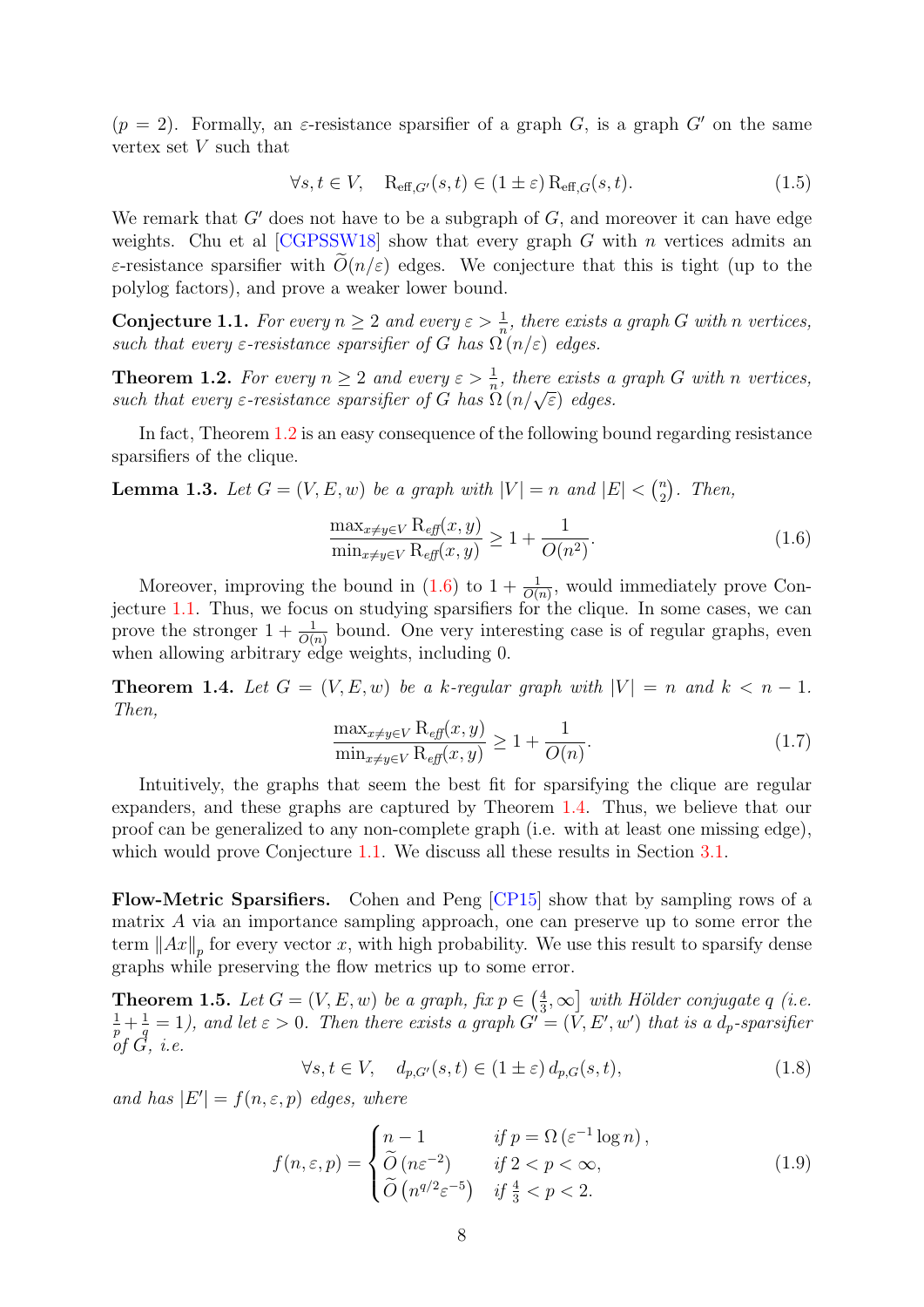We discuss this result in section [3.2.](#page-34-1) Note that the case of  $p = 2$  is in fact the case of resistance sparsifiers, for which [\[CGPSSW18\]](#page-50-5) show a better upper bound of  $\tilde{O}(n\varepsilon^{-1})$ edges. We remark that it is an open question to give lower bounds for this problem for  $p \neq 2$ . In particular, our proof of Theorem [1.2](#page-7-0) does not extend to other values of p.

Delta-Wye Transform for Flow Metrics. The well known  $Y - \Delta$  transform [\[Ken99\]](#page-51-7) (or in general - Schur Complement [\[Hay68\]](#page-51-9)) is an example for a transform that removes a vertex of degree 3 from the graph in a way that preserves the effective resistance among all other vertices. An important aspect of the  $Y$ - $\Delta$  transform is that it is "local", namely, its change to the graph depends only on the weights of the edges incident to the vertex being removed, and is oblivious to the rest of the graph. It is known that such transforms exist also for shortest-path and for minimum cuts. We show that such transforms do not exist for the family of flow metric for other values of p, stated informally as follows. The formal definitions are given in Section [3.3](#page-36-0)

<span id="page-8-3"></span>**Theorem 1.6.** Let  $p \in [1,\infty]$ . There exists a local transform that removes a vertex of degree 3 and forms a triangle from its neighbors that preserves the  $d_p$  metric among all other vertices, if and only if  $p = 1, 2, \infty$ .

In addition, we study the interesting case of  $p = \infty$  (minimum cuts), and show that such a transform does not exist for removing a vertex of degree strictly larger than 3, even though there does exist one for shortest-path and effective resistance.

<span id="page-8-4"></span>**Theorem 1.7.** For every  $k > 3$ , there does not exist a local transform that removes a vertex of degree k and forms a k-clique from its neighbors that preserves  $d_{\infty}$  among all other vertices.

Similarly to the  $Y$ - $\Delta$  transform for effective resistance, there also exist local transforms that remove a vertex of degree 2 or parallel edges, and preserve the effective resistance. We show that this transforms extend naturally to other values of  $p$ . We discuss these results in Section [3.3.](#page-36-0)

### <span id="page-8-0"></span>1.2 Additional Properties of the Flow Metrics

The Flow Metrics are p-strong. Towards understanding the geometry of the flow metrics, we show that they are p-strong, i.e. satisfy a stronger version of the triangle inequality.

<span id="page-8-2"></span>**Theorem 1.8.** Let G be a graph, and let  $p \in [1,\infty)$ . Then,

<span id="page-8-1"></span>
$$
\forall s, t, v \in V, \quad d_p(s, t)^p \le d_p(s, v)^p + d_p(v, t)^p. \tag{1.10}
$$

This is known to hold for the special cases of  $p = 1, 2$ , and also for  $p = \infty$ , where [\(1.10\)](#page-8-1) becomes (in the limit after raising both sides to power  $1/p$ ) the ultrametric inequality. We further show that [\(1.10\)](#page-8-1) is tight, namely for all  $p' > p$ , the metric  $d_p$  is not always  $p'$ -strong. We present it in Section [2.3.](#page-17-0)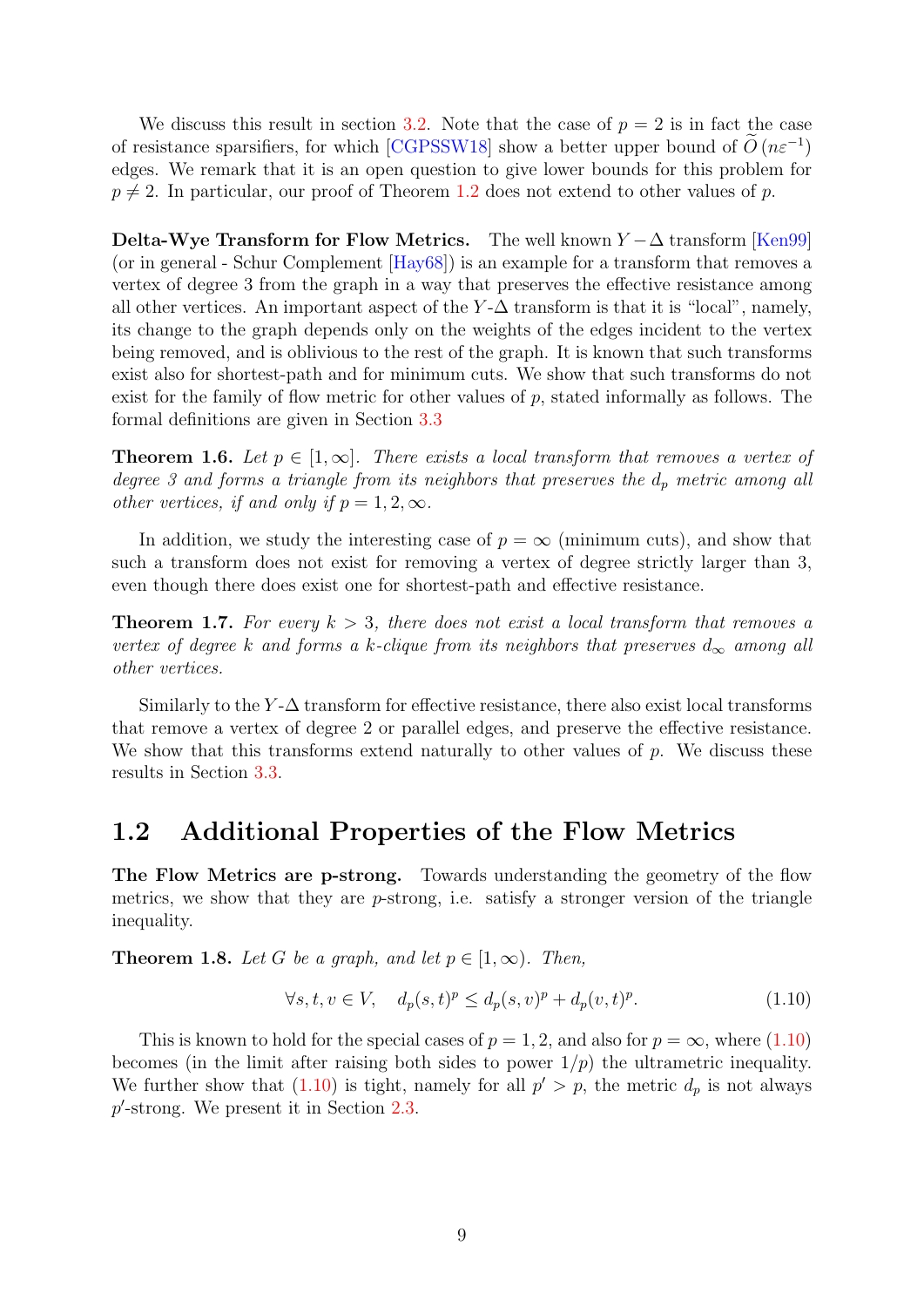An Extension of Foster's Theorem. Foster's Theorem [\[Fos49;](#page-50-7) [Fos61\]](#page-50-8) states that for every connected graph  $G = (V, E, w)$ ,

$$
\sum_{xy \in E} w(xy) \, \text{R}_{\text{eff}}(x, y) = |V| - 1. \tag{1.11}
$$

Since  $d_2^2$  is the effective resistance in a graph with squared weights, it is immediate that  $\sum_{xy\in E} w(xy)^2 d_2(x, y)^2 = |V| - 1$ . We extend this bound to all  $p > 1$ .

<span id="page-9-1"></span>**Proposition 1.9.** Let  $G = (V, E, w)$  be a connected graph, and let  $p > 1$ . Then,

if 
$$
p \ge 2
$$
, 
$$
\frac{|V|}{2} \le \sum_{xy \in E} (w(xy)d_p(x, y))^\frac{p}{p-1} \le |V| - 1,
$$
 (1.12)

if 
$$
p \le 2
$$
,  $|V| - 1 \le \sum_{xy \in E} (w(xy)d_p(x, y))^{\frac{p}{p-1}} \le |E|.$  (1.13)

We remark that on trees, the above sum equals  $|V| - 1 = |E|$  for every  $p \in (1,\infty]$ , including in the limit  $p \to 1$ . Furthermore, on unweighted cycles it holds that

$$
\lim_{p \to \infty} \sum_{xy \in E} d_p(x, y)^{\frac{p}{p-1}} = \frac{|V|}{2}.
$$
\n(1.14)

Thus, all four bounds are existentially tight, and cannot be strengthened. We discuss this in Section [2.2.](#page-13-0)

### <span id="page-9-0"></span>1.3 Related Work

The literature contains several variations of the flow metrics that have found applications. One example is p-resistance, formulated as

$$
R_p(s,t) = \min\left\{\sum_{e \in E} \frac{1}{w(e)} \cdot |f(e)|^p : f \text{ ships 1 unit of flow from } s \text{ to } t\right\}.
$$
 (1.15)

For fixed p, one can express  $d_p^p$  as  $R_p$  on a related graph G' with p-powered weights. However, as  $p \to \infty$ , the effect of the weights on  $R_p$  becomes negligible; a phenomenon that  $d_p$  does not suffer from. We utilize the connection between  $R_p$  and  $d_p$  to establish a connection between  $d_p$  and a dual problem of vertex potentials, as done in [\[AvL11\]](#page-49-6) where such a connection (between flow and potentials) is shown. [\[AvL11\]](#page-49-6) also shows a transition in the "behavior" of the p-resistance when moving from small values of  $p$  to large ones. The same p-resistance is shown in  $[Her10]$  to satisfy a variation of the triangle inequality, and we use their technique to show that the flow metrics satisfy a stronger version of the triangle inequality as well. The  $p$ -resistance was later extended in [\[NM16\]](#page-51-11) by adding some penalty terms to the objective function, which help understanding the structure of the underlying graph, both local and global properties of it, mainly for clustering purposes.

Another variant, called p-norm flow, was studied in [\[HJPW21;](#page-51-12) [FWY20;](#page-51-13) [AKPS19;](#page-49-7) [AS20;](#page-49-2) ABKS21. Given a graph  $G = (V, E, w)$  with signed edge-vertex incidence matrix B, and a demands vector  $d \in \mathbb{R}^V$ , the goal is to find a flow  $f \in \mathbb{R}^E$  that satisfies the demands and minimizes some cost function. This is formulated as

$$
\min_{B^T f = d} \text{cost}(f) \tag{1.16}
$$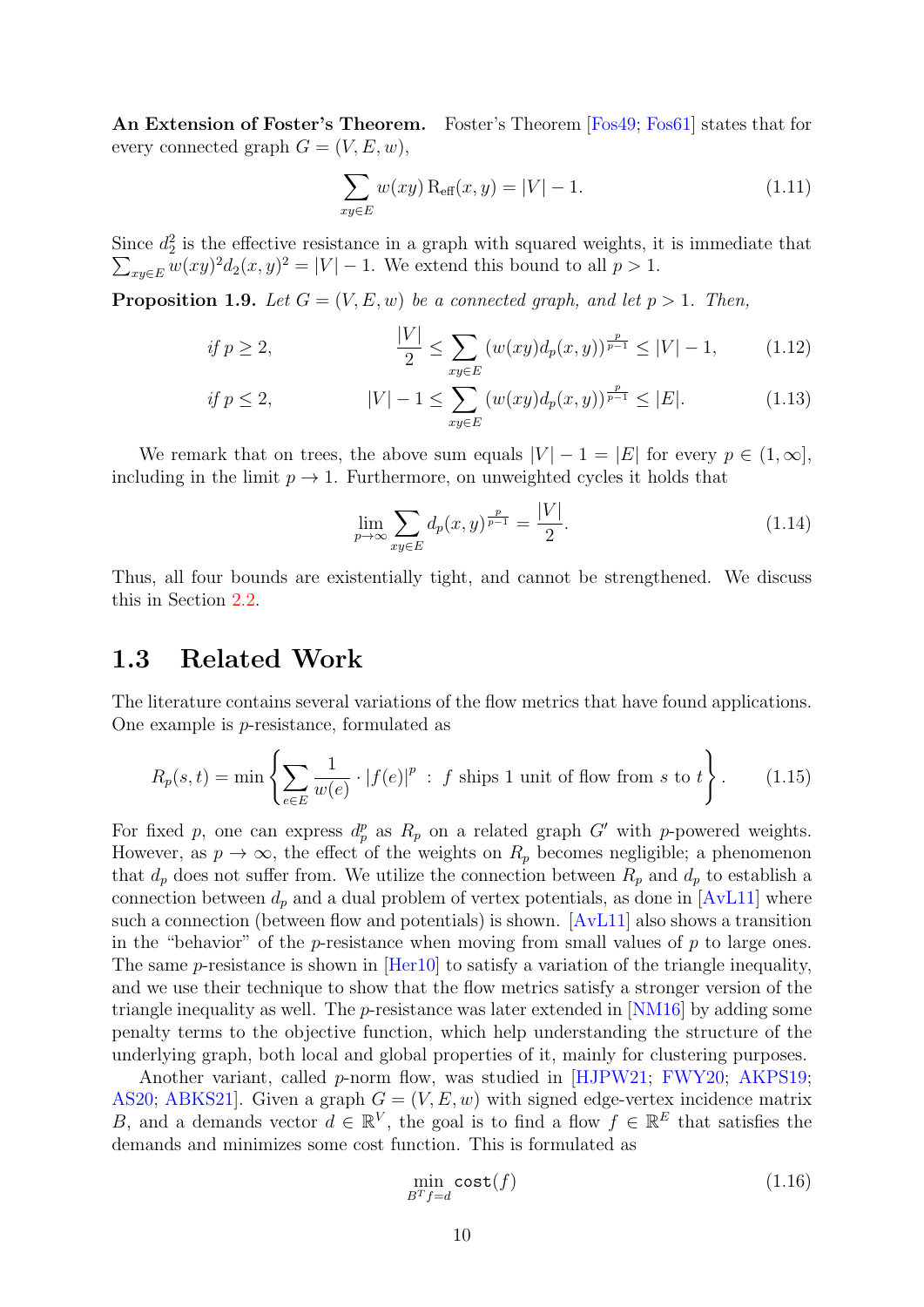The formal definitions are given in Section [1.4.](#page-10-0) They studied different options for the cost function and for the constraints, such as  $||f||_n^p$  $\frac{p}{p}$  (unweighted),  $g^T f + ||W_1 f||_2^2 + ||W_2 f||_p^p$  $\overline{p}$ (where  $g, W_1$  and  $W_2$  are some more variables of the problem that represent a gradient, 2norm weights, and p-norm weights respectively), or even allowing the constraint  $B^T f \leq d$ or considering cases where  $B$  is some general matrix (i.e. regression problem). Their focus is on fast computation of the p-norm flows with respect to the proposed cost function and the constraints, either exactly or approximately, and use it to design fast algorithms for approximating maximum flow (see e.g. [\[AS20\]](#page-49-2)), as well as an applications for graph clustering (see e.g. [\[FWY20\]](#page-51-13)). Our focus is on objective  $\text{cost}(f) = ||W^{-1}f||_p$  and demand vector  $d$  corresponding to a single source and a single target, i.e. has  $1$  in some entry (the source vertex),  $-1$  in another entry (the target vertex) and 0 everywhere else, the formal definitions are given in Section [1.4.](#page-10-0)

### <span id="page-10-0"></span>1.4 Notations and Problem Definition

Unless stated otherwise, we assume that graphs are connected, and have non-negative edge weights. For a weighted graph  $G = (V, E, w)$ , we fix an arbitrary orientation to the edges, i.e. for every edge, one of its endpoints is said to be the "head" of the edge and the other is said to be its "tail". Let  $B_{m \times n}$  be a signed edge-vertex incidence matrix of

G with respect to the given orientation, namely  $B_{e,x} =$  $\sqrt{ }$  $\int$  $\overline{\mathcal{L}}$ 1 if  $x$  is the head of  $e$ ,  $-1$  if x is the tail of e, 0 o.w.; . Let

 $W_{m\times m}$  be a diagonal matrix where  $W_{e,e} = w(e)$ . For every vertex  $x \in V$  we denote by  $N(x) \subseteq V$  the set of neighbors of x. We also denote by  $\chi_x \in \mathbb{R}^V$  the unit basis vector with 1 in the entry corresponding to  $x$  and 0 everywhere else. In addition, we denote by  $\overline{\mathbf{1}} \in \mathbb{R}^V$  the all ones vector. A flow that ships one unit from a source vertex  $s \in V$  to a target vertex  $t \in V$  is a function  $f: E \to \mathbb{R}$  such that  $B^T f = \chi_s - \chi_t$ , where the sign of  $f(e)$  represents the direction of the flow over the edge e (plus sign meaning the flow goes from the head to the tail, and minus sign represent flow that goes from the tail to the head). It is easy to verify that the condition  $B^T f = \chi_s - \chi_t$  implies that for every vertex other than  $s$  and  $t$ , the incoming flow equals the outgoing flow.

For fixed  $p \in [1, \infty]$ , the  $\ell_p$  cost of a flow  $f \in \mathbb{R}^E$  is defined to be

<span id="page-10-1"></span>
$$
\left\|W^{-1}f\right\|_{p} = \left(\sum_{e \in E} \left|\frac{f(e)}{w(e)}\right|^{p}\right)^{1/p}.
$$
 (1.17)

Using this notation we can rewrite  $(1.4)$  as

$$
d_{p,G}(s,t) = \min\left\{ \|W^{-1}f\|_p : B^T f = \chi_s - \chi_t \right\}.
$$
 (1.18)

We will omit the subscript G when it is clear from the context. We say that  $q \in [1,\infty]$  is the Hölder conjugate of  $p \in [1,\infty]$  if it is the (unique) parameter such that  $1/p+1/q=1$ , namely  $q = \frac{p}{n}$  $\frac{p}{p-1}$ , and by convention, 1 and  $\infty$  are Hölder conjugates of each other.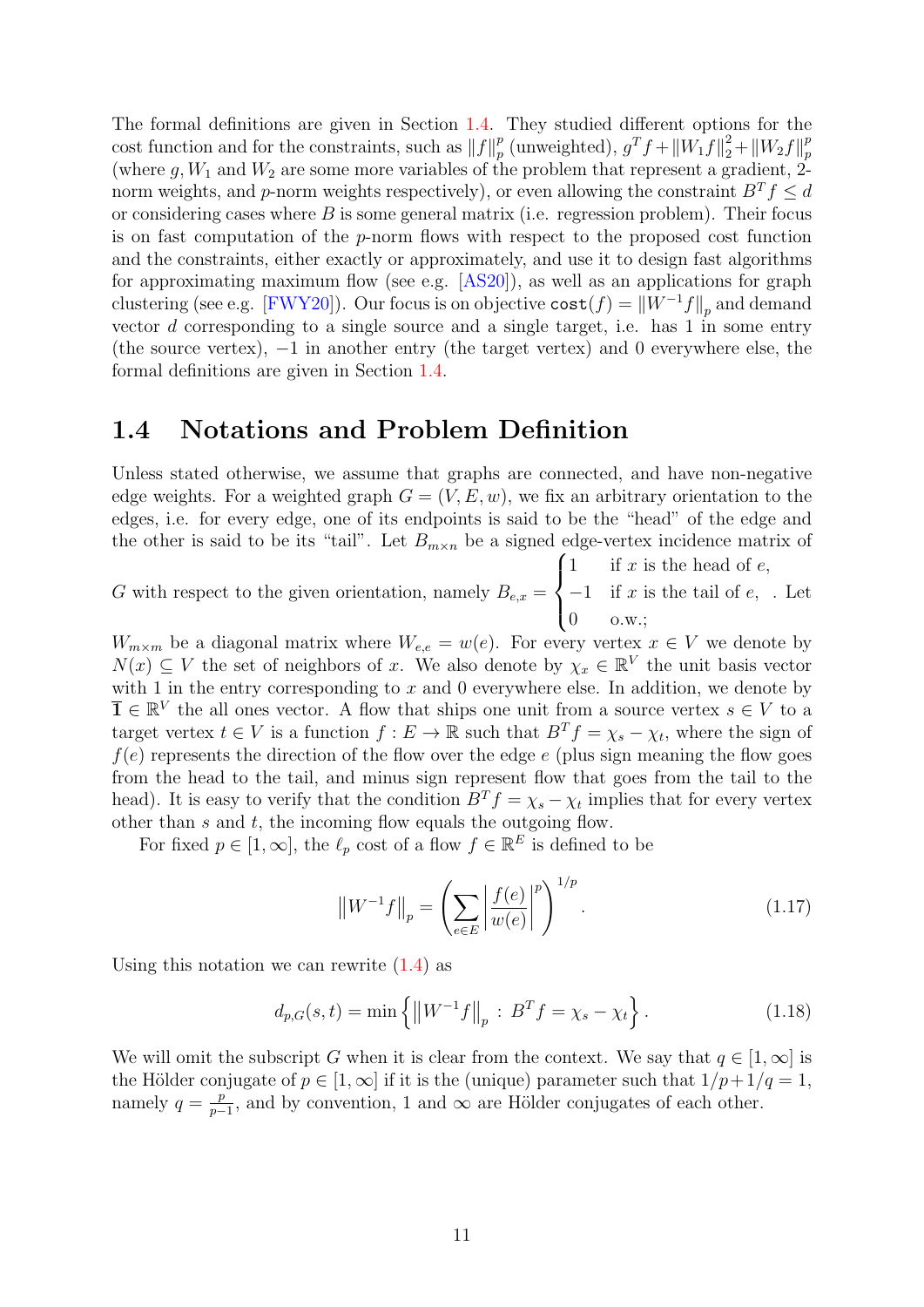# <span id="page-11-0"></span>Chapter 2

# Properties of the Flow Metrics

In this chapter we discuss some properties of the flow metrics. We begin by presenting in Section [2.1](#page-11-1) the dual problem of [\(1.18\)](#page-10-1), and using it to derive equivalent definitions of  $d_p$ that will be useful in subsequent sections. Moreover, we present a closed-form solution for  $d_p$ , which can be viewed as a generalization of Ohm's law and electrical flows.

In Section [2.2](#page-13-0) we discuss some monotonicity properties of the flow metrics. Specifically, we show that for fixed  $p$ , the  $d_p$  distance is monotone in the edge weights, and for fixed edge weights, it is monotone in  $p$ . Moreover, we show a stronger monotonicity property of  $d_p$ , which leads to a generalization of Foster's Theorem (proving Proposition [1.9\)](#page-9-1).

Finally, in Section [2.3](#page-17-0) we show that for fixed  $p \in [1,\infty)$ ,  $d_p$  satisfies a stronger version of the triangle inequality (proving Theorem [1.8\)](#page-8-2), which gives some information about the geometry of the flow metrics.

### <span id="page-11-1"></span>2.1 Basic Properties

In this section we show the dual problem of  $(1.18)$ , and use it to provide characterizations of the flow metrics, which will be useful in different contexts.

Dual Problem. It is well known that [\(1.18\)](#page-10-1) has a dual problem, that asks to optimize vertex potentials. Let  $G = (V, E, w)$  be a graph, and fix  $p \in [1, \infty]$ , having Hölder conjugate q. For a vector  $\varphi \in \mathbb{R}^V$ , viewed as vertex potentials, define its  $\ell_q$  cost to be

<span id="page-11-2"></span>
$$
||WB\varphi||_q = \left(\sum_{xy \in E} w(xy)^q |\varphi_x - \varphi_y|^q\right)^{1/q}.
$$
 (2.1)

Similarly to [\[AvL11\]](#page-49-6), for every  $s \neq t \in V$  we can consider the optimization problem,

$$
\bar{d}_p(s,t) = \min\left\{ \left\| W B \varphi \right\|_q : \left( \chi_s - \chi_t \right)^T \varphi = 1 \right\}. \tag{2.2}
$$

Proposition 4 in  $[AvL11]$  implies that the optimization problems  $(1.18)$  and  $(2.2)$  are equivalent in the following sense.

<span id="page-11-3"></span>Claim 2.1. Let  $p \in (1,\infty)$ . Let  $G = (V, E, w)$  be a weighted graph. Then,

$$
\forall s \neq t \in V, \quad d_p(s, t) = \left(\bar{d}_p(s, t)\right)^{-1}.
$$
\n(2.3)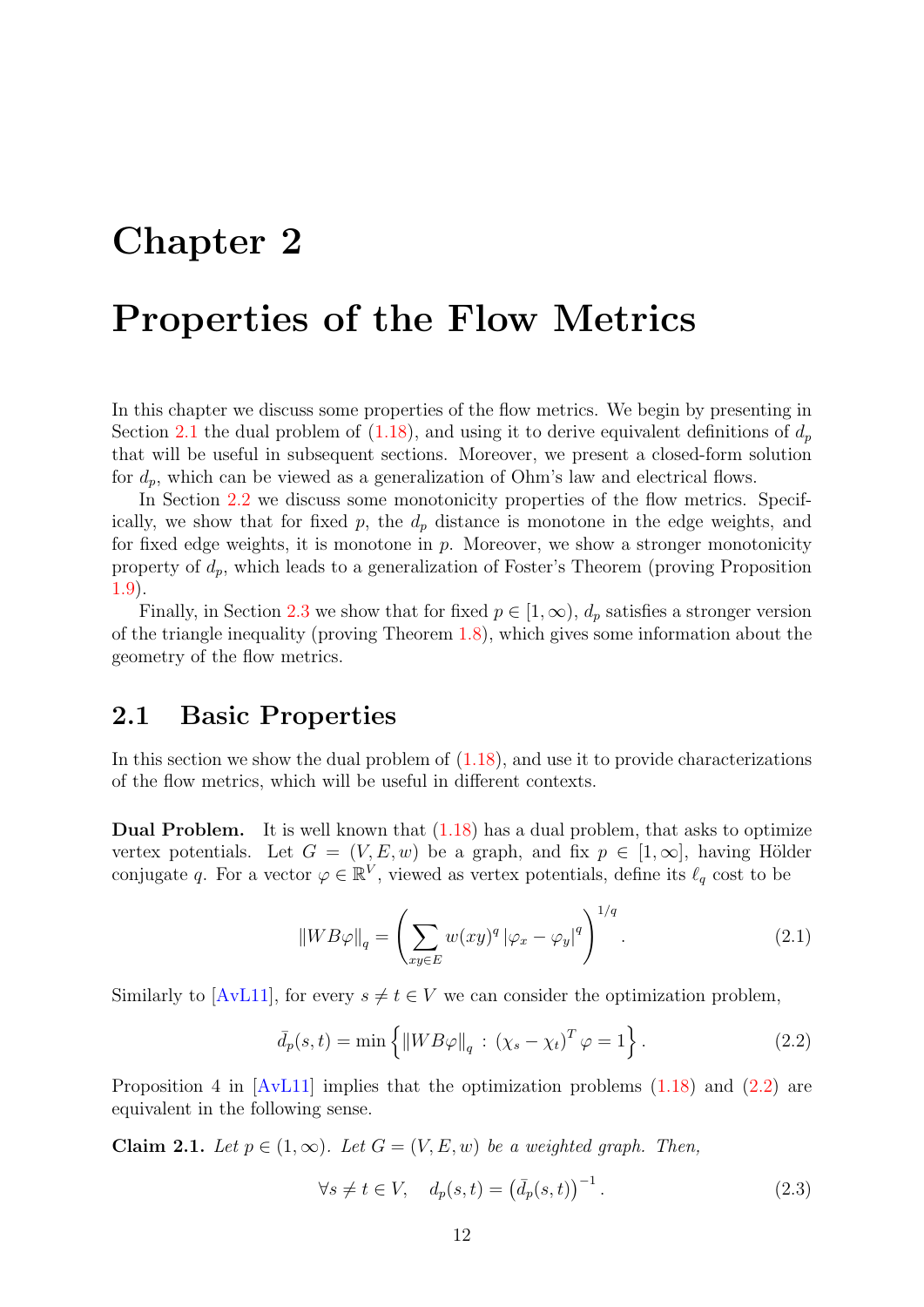We show how it is derived formally in Appendix [A.1.](#page-53-1) We remark that  $d_p$  is strongly related to mincut(s, t) because in the limit  $p \to \infty$ ,

$$
\lim_{p \to \infty} \bar{d}_p(s, t) = \lim_{p \to \infty} \min_{\varphi_s - \varphi_t = 1} \left( \sum_{xy \in E} |\varphi_x - \varphi_y|^{1 + \frac{1}{p-1}} w(xy)^{1 + \frac{1}{p-1}} \right)^{1 - \frac{1}{p}}
$$
\n
$$
= \min_{\varphi_s - \varphi_t = 1} \sum_{xy \in E} |\varphi_x - \varphi_y| \cdot w(xy)
$$
\n
$$
= \text{mincut}(s, t). \tag{2.4}
$$

Moreover, this shows that Claim [2.1](#page-11-3) extends to  $p = \infty$ , because  $d_{\infty}(s, t) = (\text{maxflow}(s, t))^{-1}$ .

Furthermore, by swapping the constraints and the objectives of problem [\(2.2\)](#page-11-2), we get the optimization problem,

$$
\widetilde{d}_p(s,t) = \max\left\{ \left( \chi_s - \chi_t \right)^T \varphi \, : \, \left\| W B \varphi \right\|_q = 1 \right\},\tag{2.5}
$$

and establish another connection.

<span id="page-12-0"></span>Claim 2.2. Let  $G = (V, E, w)$  be a graph, let  $p \in [1, \infty]$ . Then,

$$
\forall s \neq t \in V, \quad \widetilde{d}_p(s, t) = \left(\overline{d}_p(s, t)\right)^{-1}.
$$
\n(2.6)

*Proof.* Indeed, let  $\varphi^*$  be a solution to [\(2.2\)](#page-11-2), and define  $\widetilde{\varphi} = \frac{\varphi^*}{\|WB_{\varphi}\|}$  $\frac{\varphi^*}{\|WB\varphi^*\|_q}$ . Thus,

$$
\widetilde{d}_p(s,t) \geq (\chi_s - \chi_t)^T \widetilde{\varphi} = (\chi_s - \chi_t)^T \frac{\varphi^*}{\|W B \varphi^*\|_q} = \frac{1}{\|W B \varphi^*\|_q} = \left(\overline{d}_p(s,t)\right)^{-1}.
$$

We can similarly show that  $\tilde{d}_p(s,t) \leq (\bar{d}_p(s,t))^{-1}$ , and the claim follows.

Combining Claims [2.1](#page-11-3) and [2.2](#page-12-0), we conclude that  $d_p = \tilde{d}_p$ . Next, we use this connection to show another characterization of the flow metrics, which will be very useful in later sections.

Claim 2.3. Let  $G = (V, E, w)$  be a graph, let  $p \in [1, \infty]$ , with Hölder conjugate q. Then,

$$
\forall s, t \in V, \quad d_p(s, t) = \max \left\{ \frac{\left(\chi_s - \chi_t\right)^T \varphi}{\|W B \varphi\|_q} \ : \ \varphi \in \mathbb{R}^V, \varphi \notin \text{span}\left\{\overline{1}\right\} \right\}. \tag{2.7}
$$

*Proof.* Since  $d_p = d_p$ , it suffices to show it for  $d_p$ . Fix some  $s \neq t \in V$ . First, let  $\phi$ *Proof.* Since  $d_p = \widetilde{d}_p$ , it suffices to show it for  $\widetilde{d}_p$ . Fix some  $s \neq t \in V$ . First, let  $\phi^* \in$ argmax  $\|WB\varphi\|_q=1$  $(\chi_s - \chi_t)^T \varphi$ , and since  $||WB\phi^*||_q = 1$ , it holds that  $\phi^* \notin \text{span} {\{\overline{\mathbf{1}}\}}$  (otherwise

the norm would have been 0 since ker B = span  $\{\mathbf{\overline{1}}\}\$  and  $(\chi_s - \chi_t) \phi^* = \frac{(\chi_s - \chi_t)\phi^*}{\|W\|_{\mathcal{W}}\|_{\mathcal{W}}\|_{\mathcal{W}}}$  $\frac{(X_s - X_t)\phi}{\|WB\phi^*\|_q}$ . Hence, it is immediate that

$$
\widetilde{d}_p(s,t) = (\chi_s - \chi_t)^T \phi^* \le \max_{\varphi \in \mathbb{R}^V : \varphi \notin \text{span}\{\overline{1}\}} \frac{(\chi_s - \chi_t)^T \varphi}{\|W B \varphi\|_q}.
$$
\n(2.8)

In the other direction, let  $\varphi^* \in \text{argmax}$  $\varphi {\in} \mathbb{R}^V$ : $\varphi {\notin} \operatorname{span}\bigl\{\overline{\mathbf{1}}\bigr\}$  $(\chi_s-\chi_t)^T\varphi$  $\frac{\chi_s - \chi_t)^T \varphi}{\|WB\varphi\|_q}$ , and define  $\widetilde{\varphi} = \frac{\varphi^*}{\|WB\varphi\|_q}$  $\frac{\varphi^*}{\|WB\varphi^*\|_q}$ . It is easy to see that  $\widetilde{\varphi} \notin \text{span} {\{\overline{\mathbf{1}}\}, ||W B \widetilde{\varphi}||}_q = 1$ , and moreover,

$$
\widetilde{d}_p(s,t) \ge (\chi_s - \chi_t)^T \widetilde{\varphi} = \frac{(\chi_s - \chi_t)^T \varphi^*}{\|WB\varphi^*\|_q} = \max_{\varphi \in \mathbb{R}^V : \varphi \notin \text{span}\{\mathbf{\bar{1}}\}} \frac{(\chi_s - \chi_t)^T \varphi}{\|WB\varphi\|_q}.
$$
 (2.9)

 $\Box$ 

 $\Box$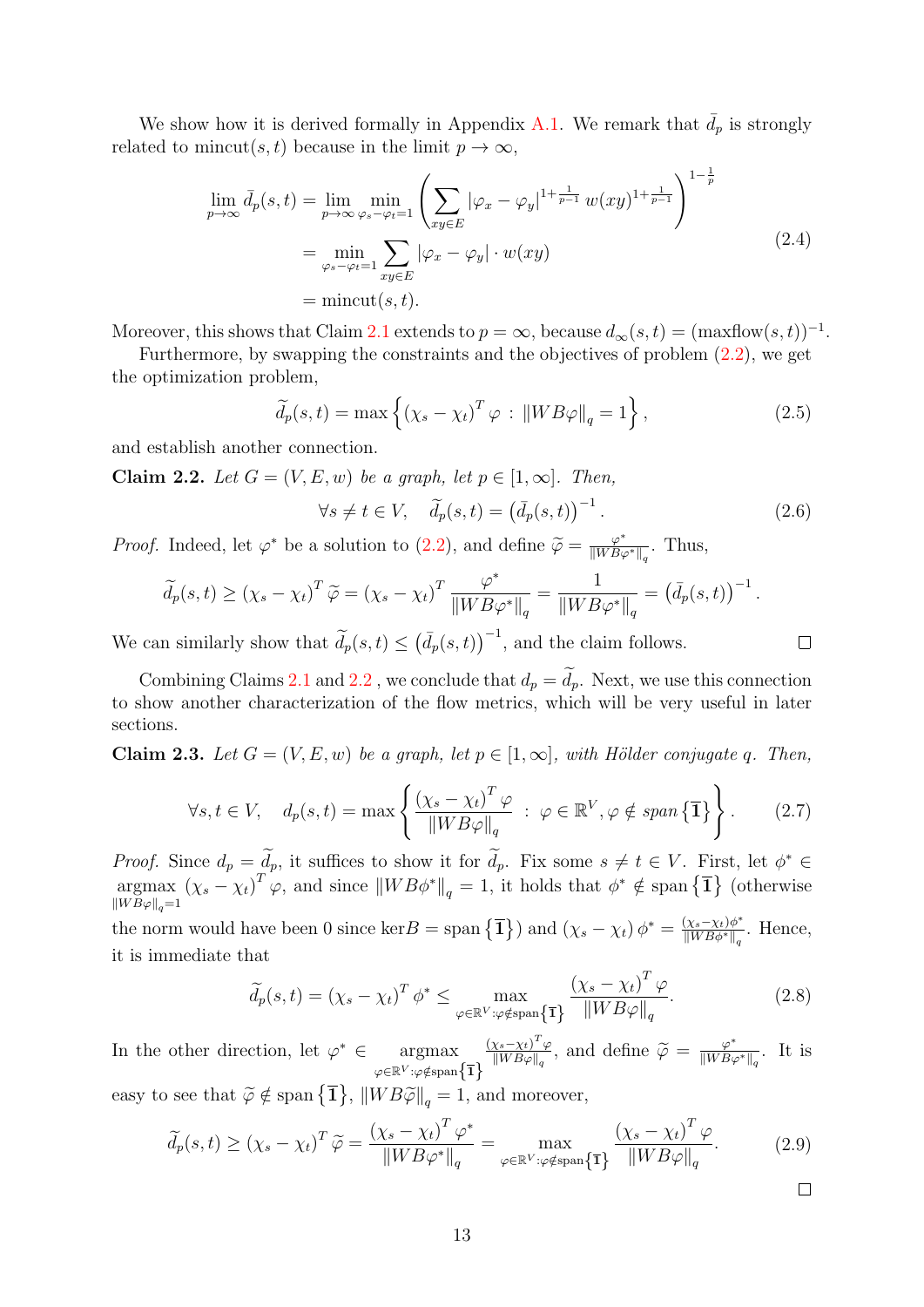Closed-Form Solution. We remark that via the KKT-conditions we can get a closedform solution for the flow metrics, which can be viewed as a generalization of Ohm's law and electrical flows, similarly to [\[HJPW21\]](#page-51-12).

<span id="page-13-1"></span>**Fact 2.4** (KKT conditions for  $d_p$ ). Let  $G = (V, E, w)$  be a graph, let  $p \in (1, \infty)$  with Hölder conjugate q, let  $s, t \in V$ , and let  $f \in \mathbb{R}^E$  such that  $B^T f = \chi_s - \chi_t$ . Then, f is an optimal flow for  $d_p(s,t)$ , if and only if there exists a potentials vector  $\varphi \in \mathbb{R}^{\mathfrak{b}}$ such that for every edge  $xy \in E$ ,  $\varphi_x - \varphi_y = \frac{f(xy)(f(xy))^{p-2}}{w(xy)^p}$  $\frac{f(|f(xy)|^2}{w(xy)^p}$ , or equivalently,  $f(xy) =$  $w(xy)^q (\varphi_x - \varphi_y) |\varphi_x - \varphi_y|^{q-2}.$ 

We remark that using Fact [2.4,](#page-13-1) we can deduce a connection between the flow metrics and the p-Laplacian of the graph, as well as its second smallest eigenvalue (see [\[BH09\]](#page-49-8) for details about the graph p-Laplacian and its second smallest eigenvalue). We present it in appendix [A.2.](#page-54-0)

### <span id="page-13-0"></span>2.2 Monotonicity Properties

In this section we show that the flow metrics are "monotone" in two manners - in the edge weights and in the parameter  $p$ . We begin by showing that for fixed  $p$ , as the weights increase, the  $d_p$ -distance decrease. We then show that as p increases, the  $d_p$ -distance decreases. Moreover, we show even stronger monotonicity in  $p$ , that as  $p$  increases even  $d_p^q$  decreases, where q is the Hölder conjugate of p (and changes with p). We then use these properties to show a generalization of Foster's Theorem.

#### Monotonicity in the edge weights.

**Claim 2.5.** Let  $G = (V, E)$  be a graph and let  $w, w' : E \to \mathbb{R}_+$  be two weight functions on E, such that for every edge  $e \in E$ ,  $w(e) \leq w'(e)$ . Fix  $p \in [1,\infty]$ , and let  $d_p, d'_p$  be the  $corresponding flow metrics on G with weight functions w and w' respectively. Then,$ 

$$
\forall s, t \in V, \quad d_p(s, t) \ge d_p'(s, t). \tag{2.10}
$$

*Proof.* Fix some  $s \neq t \in V$ , and let  $f^*$  be some minimizing st flow with respect to the weight function w, i.e.  $f^* \in \text{argmin}$  $B^T f=\chi_s-\chi_t$  $\|W^{-1}f\|_p$ . Thus, we can see that

$$
d_p(s,t) = \left(\sum_{e \in E} \left| \frac{f^*(e)}{w(e)} \right|^p \right)^{1/p}
$$
 (by definition of  $f^*$ )  

$$
\geq \left(\sum_{e \in E} \left| \frac{f^*(e)}{w'(e)} \right|^p \right)^{1/p}
$$
 (by  $w' \geq w$ )  

$$
\geq d'_p(s,t).
$$

**Monotonicity in p.** We recall that for all  $1 \leq p \leq p' \leq \infty$ , we have

$$
\forall x \in \mathbb{R}^n, \quad \|x\|_{p'} \le \|x\|_p \le n^{1/p - 1/p'} \|x\|_{p'}.
$$
 (2.11)

<span id="page-13-2"></span> $\Box$ 

Using this bound, we get the following.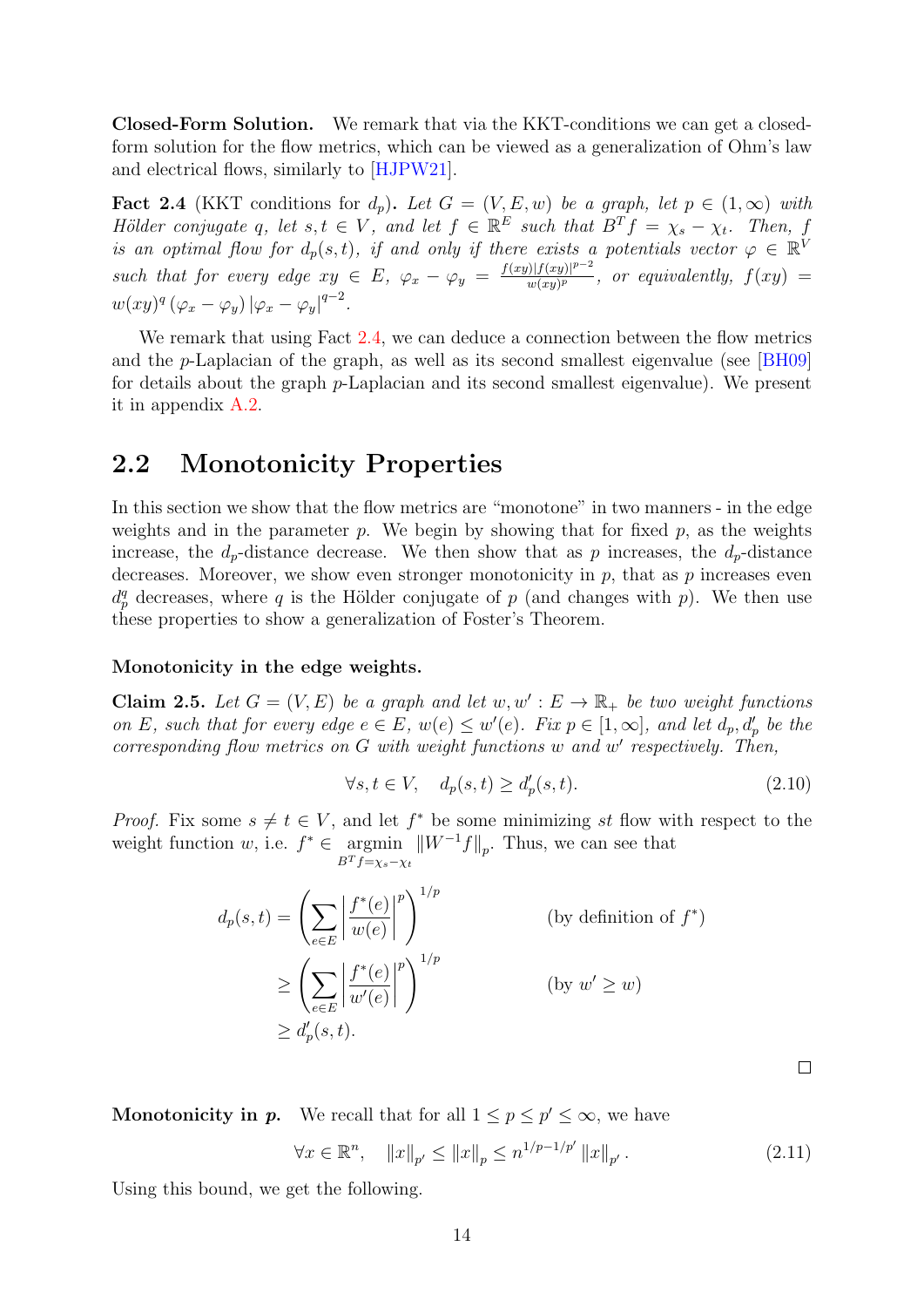<span id="page-14-1"></span>**Claim 2.6.** Let  $G = (V, E, w)$  be a graph. Let  $1 \leq p \leq p' \leq \infty$ , and let  $s, t \in V$ . Then

$$
d_{p'}(s,t) \le d_p(s,t) \le |E|^{1/p-1/p'} d_{p'}(s,t). \tag{2.12}
$$

*Proof.* Let  $f_p^* \in \operatorname{argmin}$  $B^T f=\chi_s-\chi_t$  $\|W^{-1}f\|_p$  and  $f_{p'}^* \in \operatorname{argmin}$  $B^T f=\chi_s-\chi_t$  $\|W^{-1}f\|_{p'}$ . Then,

$$
d_p(s,t) \le ||W^{-1}f_{p'}^*||_p
$$
 (by definition of  $d_p$ )  
\n
$$
\le |E|^{1/p-1/p'}||W^{-1}f_{p'}^*||_p
$$
 (by (2.11))  
\n
$$
= |E|^{1/p-1/p'} d_{p'}(s,t)
$$
 (by definition of  $f_{p'}^*$ ).

By similar calculations we conclude that  $d_{p'}(s,t) \leq d_p(s,t)$ .

The following corollary will come handy in Section [3.2,](#page-34-1) where we discuss flow metric sparsifiers.

<span id="page-14-5"></span>Corollary 2.7. Let  $G = (V, E, w)$  be a graph on n vertices, let  $0 < \varepsilon < 1$ , and let  $p \geq 4\varepsilon^{-1} \log n$ . Then,

$$
\forall s, t \in V, \quad d_{\infty}(s, t) \le d_p(s, t) \le (1 + \varepsilon) d_{\infty}(s, t). \tag{2.13}
$$

Proof. By Claim [2.6,](#page-14-1) we have

<span id="page-14-2"></span>
$$
d_{\infty} \le d_p \le |E|^{1/p} d_{\infty}.\tag{2.14}
$$

Hence, for  $p \geq 4\varepsilon^{-1} \log n$  we get,

$$
|E|^{1/p} = e^{\frac{1}{p}\log|E|} \le e^{\varepsilon/2} \le 1 + \varepsilon. \tag{2.15}
$$

Thus, plugging this into [\(2.14\)](#page-14-2) gives the desired result.

#### <span id="page-14-0"></span>2.2.1 A Generalization of Foster's Theorem

Next, we present another monotonicity property for the flow metrics, and use it to conclude lower and upper bounds on the sum  $\sum_{xy\in E} w(xy)^q d_p(x, y)^q$  (proving Proposition [1.9\)](#page-9-1). These bounds can be viewed as a generalization of Foster's Theorem. We restate it here for clarity.

<span id="page-14-4"></span>**Proposition 2.8.** Let  $G = (V, E, w)$  be a connected graph, and fix  $p > 1$  with Hölder conjugate q. Then,

if 
$$
p \ge 2
$$
, 
$$
\frac{|V|}{2} \le \sum_{xy \in E} w(xy)^q d_p(x, y)^q \le |V| - 1,
$$
 (2.16)

if 
$$
p \le 2
$$
,  $|V| - 1 \le \sum_{xy \in E} w(xy)^q d_p(x, y)^q \le |E|$ . (2.17)

We remark that for defining the sum for  $p = 1$ , we take power  $1/q$  on both sides and take the limit  $p \to 1$ . Thus,  $(2.17)$  turns into  $\max_{x \in E} \{w(xy)d_1(x, y)\} = 1$ . Proposition [2.8](#page-14-4) is a consequence of the following lemma.

 $\Box$ 

<span id="page-14-3"></span> $\Box$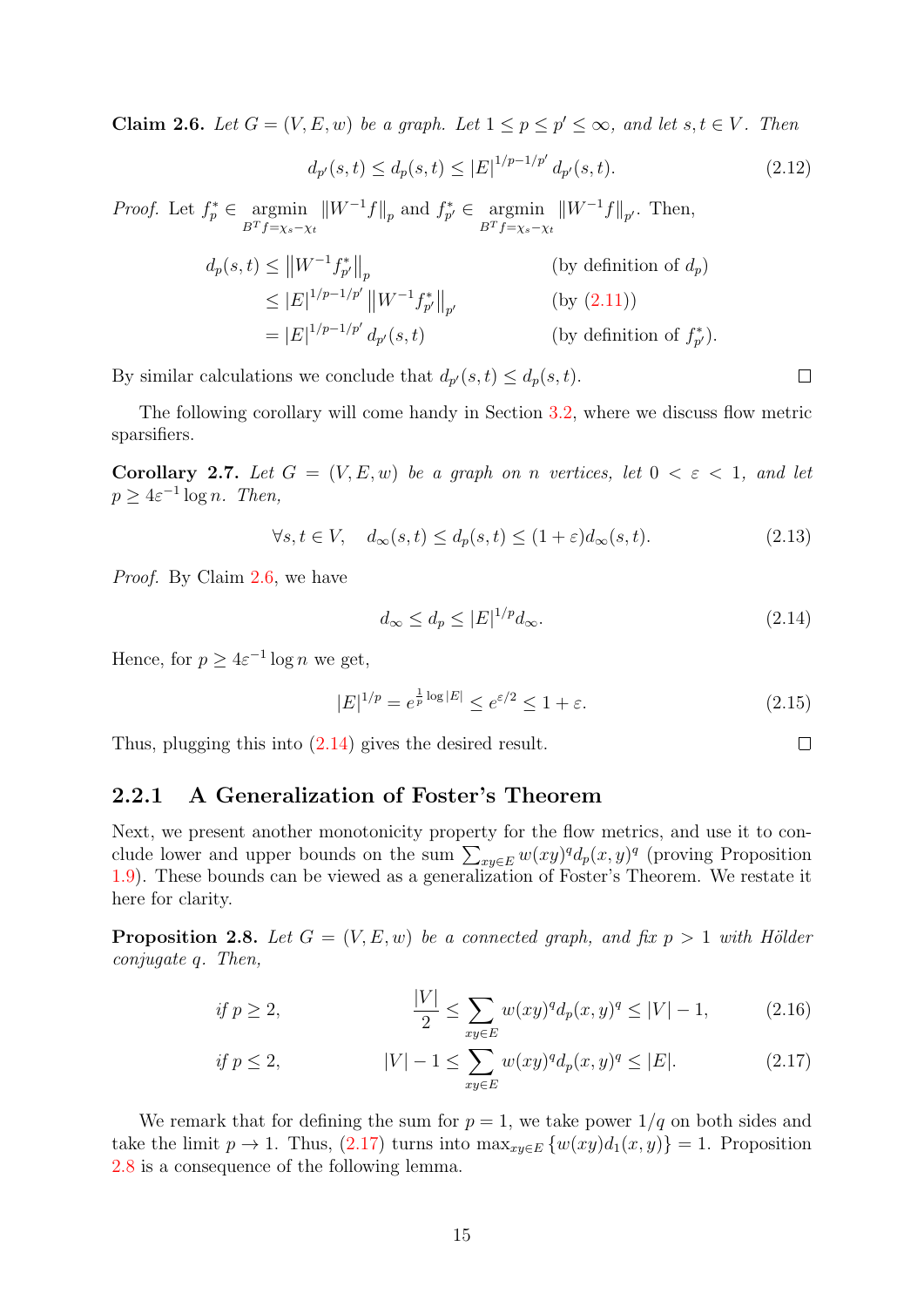<span id="page-15-0"></span>**Lemma 2.9.** Let  $G = (V, E, w)$  be a graph (possibly with parallel edges), fix  $p, p' \in (1, \infty]$ with Hölder conjugates q, q' respectively. Define  $w' = w^{q/q'}$ , and denote  $G' = (V, E, w')$ . If  $p \leq p'$  then

$$
\forall s, t \in V, \quad d_{p,G}(s,t)^q \ge d_{p',G'}(s,t)^{q'}.
$$
\n(2.18)

.

<span id="page-15-1"></span> $\Box$ 

Otherwise, the inequality is reversed (by symmetry).

*Proof.* Let  $s \neq t \in V$ , and recall that by Claim [2.1](#page-11-3)

$$
d_{p,G}(s,t) = (\bar{d}_{p,G}(s,t))^{-1} = \left(\min_{\varphi_s - \varphi_t = 1} \left( \sum_{xy \in E} w(xy)^q |\varphi_x - \varphi_y|^q \right)^{1/q} \right)^{-1}
$$

Denote a minimizer  $\varphi$  by

$$
\varphi^* \in \underset{\varphi_s - \varphi_t = 1}{\operatorname{argmin}} \left( \sum_{xy \in E} w'(xy)^{q'} \left| \varphi_x - \varphi_y \right|^{q'} \right)^{1/q'}.
$$

Then,

$$
d_{p',G'}(s,t)^{-q'} = \sum_{xy \in E} w'(xy)^{q'} |\varphi_x^* - \varphi_y^*|^{q'}
$$
 (by definition of  $\varphi^*$ )  
\n
$$
\geq \sum_{xy \in E} w'(xy)^{q'} |\varphi_x^* - \varphi_y^*|^{q}
$$
 (by  $q' \leq q$  and  $|\varphi_x^* - \varphi_y^*| \leq 1$ )  
\n
$$
= \sum_{xy \in E} w(xy)^{q} |\varphi_x^* - \varphi_y^*|^{q}
$$
 (by  $w^q = (w')^{q'}$ )  
\n
$$
\geq d_{p,G}(s,t)^{-q}.
$$

Lemma [2.9](#page-15-0) implies two of the bounds in Proposition [2.8](#page-14-4) as easy corollaries.

<span id="page-15-2"></span>**Corollary 2.10.** Let  $G = (V, E, w)$  be a connected graph (possibly with parallel edges) with  $|V| = n$  vertices. Fix  $p \in (1,\infty]$  with Hölder conjugate q. Then,

$$
\sum_{xy \in E} w(xy)^q d_p(x, y)^q \le n - 1 \iff p \ge 2. \tag{2.19}
$$

*Proof.* For  $p \ge 2$  with Hölder conjugate q, denote  $w' = w^{q/2}$  and let  $d'_2$  is the corresponding flow metric on  $G' = (V, E, w')$ . By Lemma [2.9,](#page-15-0)

$$
\sum_{xy \in E} w(xy)^q d_p(x, y)^q \le \sum_{xy \in E} w'(xy)^2 d'_2(x, y)^2 = n - 1.
$$
 (2.20)

where the last equality is exactly Foster's Theorem about effective resistance. For  $p \in$ (1, 2] we use the symmetric case of Lemma [2.9](#page-15-0) and Foster's Theorem again.  $\Box$ 

We remark that the bound in  $(2.19)$  is tight (for every  $p > 1$ ), since on trees the sum always equals to  $n-1$ .

Next, we give tight upper and lower bounds for the remaining cases. We begin by showing the following claim.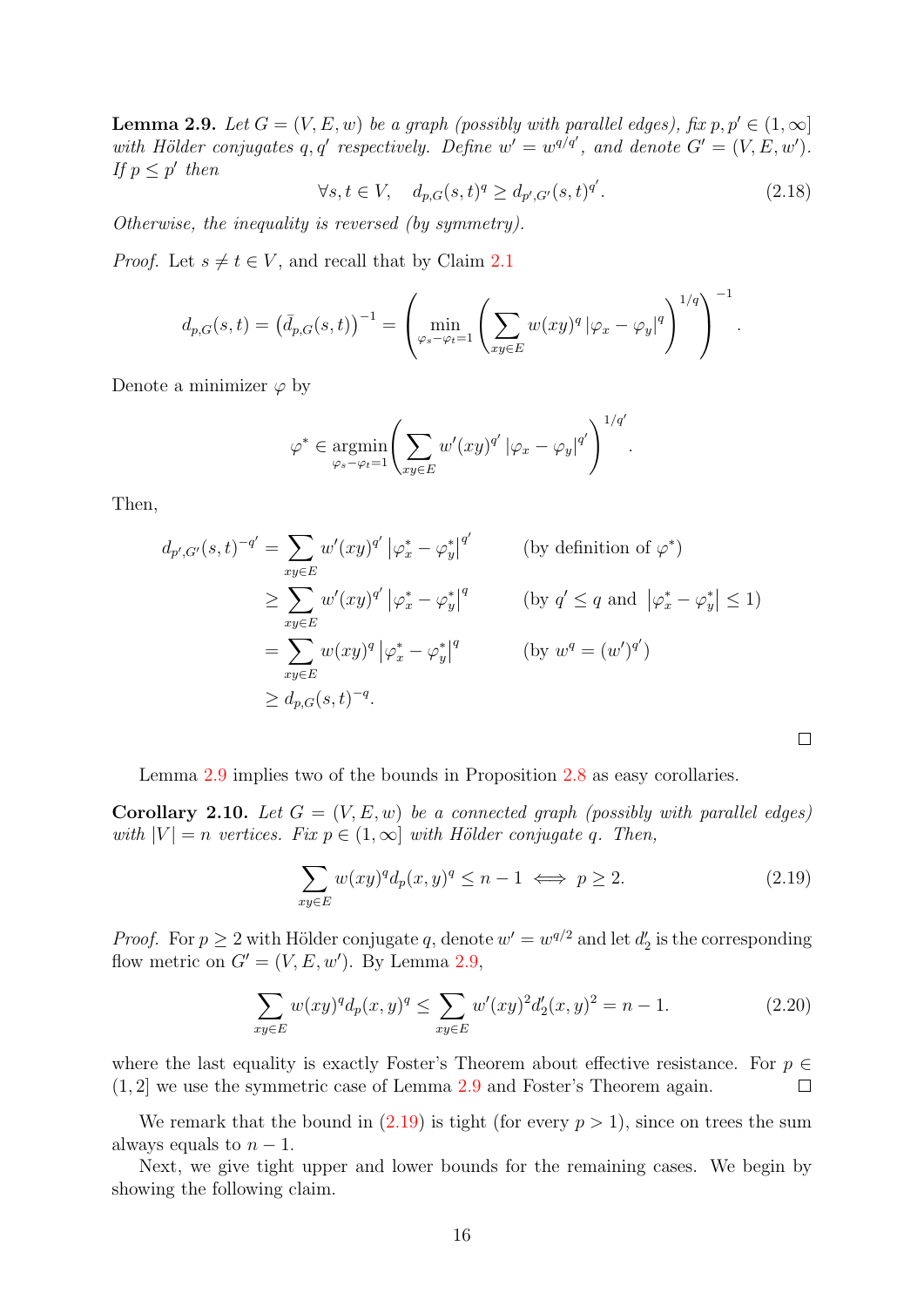<span id="page-16-0"></span>Claim 2.11. For every graph  $G = (V, E, w)$ , and every  $p > 1$  with Hölder conjugate q,

$$
\forall uv \in E, \quad w(uv)^q d_p(u, v)^q \le 1,\tag{2.21}
$$

which implies the upper bound  $\sum_{xy\in E} w(xy)^q d_p(x, y)^q \leq |E|$ .

We remark that these bounds hold also when taking the limit  $p \to 1$ .

*Proof.* Consider first the case  $p > 1$ . Fix an edge  $uv \in E$ , and fix  $p > 1$  with Hölder conjugate  $q$ . Then,

$$
w(uv)^{-q}d_p(u,v)^{-q} = w(uv)^{-q} \cdot \min_{\varphi_u - \varphi_v = 1} \left( \sum_{xy \in E} w(xy)^q |\varphi_x - \varphi_y|^q \right)
$$
  

$$
= \min_{\varphi_u - \varphi_v = 1} \left( \sum_{xy \in E} \left( \frac{w(xy)}{w(uv)} \right)^q |\varphi_x - \varphi_y|^q \right)
$$
  

$$
= \min_{\varphi_u - \varphi_v = 1} \left( 1 + \sum_{xy \in E \setminus \{uv\}} \left( \frac{w(xy)}{w(uv)} \right)^q |\varphi_x - \varphi_y|^q \right)
$$
  

$$
\geq 1.
$$
 (2.22)

The case  $p = 1$  follows by taking the limit.

In fact, we have something stronger for several graphs.

<span id="page-16-2"></span>**Claim 2.12.** For every unweighted graph  $G = (V, E)$  with no parallel edges,

<span id="page-16-1"></span>
$$
\forall uv \in E, \quad \lim_{p \to 1} d_p(u, v)^q = 1. \tag{2.23}
$$

and thus the upper bound  $\sum_{xy\in E} w(xy)^q d_p(x, y)^q \leq |E|$  is existentially tight in the limit  $p \rightarrow 1$ .

Proof. Similarly to the proof of Claim [2.11,](#page-16-0) we have

$$
d_p(u,v)^{-q} = \min_{\varphi_u - \varphi_v = 1} \left( 1 + \sum_{xy \in E \setminus \{uv\}} |\varphi_x - \varphi_y|^q \right). \tag{2.24}
$$

Define a potential function  $\varphi$  by  $\varphi_x =$  $\sqrt{ }$  $\int$  $\overline{\mathcal{L}}$ 1 if  $x = u$ , 0 if  $x = v$ , 1  $\frac{1}{2}$  o.w.; . Plugging this into  $(2.24)$  we get

$$
d_p(u, v)^{-q} \le 1 + \sum_{xy \in E \setminus \{uv\}} |\varphi_x - \varphi_y|^q
$$
  
=  $1 + \sum_{x \in N(u) \setminus \{v\}} \left(\frac{1}{2}\right)^q + \sum_{y \in N(v) \setminus \{u\}} \left(\frac{1}{2}\right)^q$  (2.25)  
 $\le 1 + \frac{2\Delta}{2^q}.$ 

where  $\Delta = \max_{v \in V} \deg(v)$ . Together with the bound from Claim [2.11,](#page-16-0) we have

$$
1 \le d_p(u,v)^{-q} \le 1 + \frac{2\Delta}{2^q} \xrightarrow{q \to \infty} 1.
$$

and the claim follows.

 $\Box$ 

 $\Box$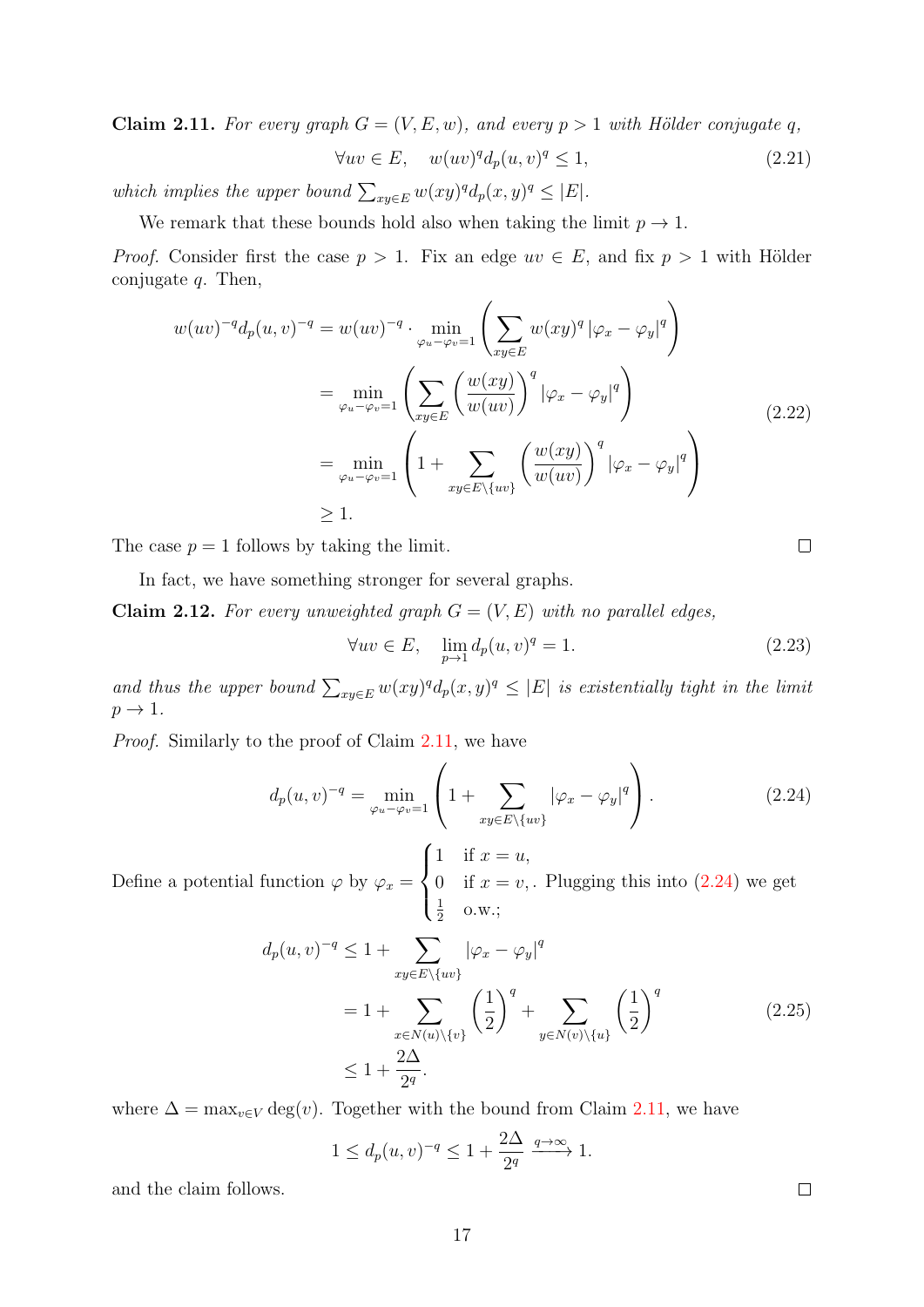We conclude the case  $p \leq 2$  in Proposition [2.8,](#page-14-4) by using Corollary [2.10](#page-15-2) and Claim [2.11.](#page-16-0) Moreover, these bounds are tight - the lower bound is tight for  $p = 2$ , and the upper bound is tight for  $p \to 1$  (Claim [2.12\)](#page-16-2). In particular, on trees the sum always equals  $|V| - 1 = |E|$ .

Finally, we give a lower bound for the sum  $\sum_{xy\in E} w(xy)^q d_p^q(x, y)$  when  $p > 2$ , which will conclude Proposition [2.8.](#page-14-4) Due to Lemma [2.9,](#page-15-0) it suffices to give a lower bound for the case  $p = \infty$ . Indeed, we have the following bound.

<span id="page-17-1"></span>Claim 2.13. Let  $G = (V, E, w)$  be a graph with  $|V| = n$  vertices. Then

$$
\sum_{xy \in E} w(xy)d_{\infty}(x, y) \ge \frac{n}{2}.
$$
\n(2.26)

<span id="page-17-2"></span> $\Box$ 

*Proof.* For every vertex  $x \in V$ ,

$$
\sum_{y \in N(x)} w(xy) d_{\infty}(x, y) = \sum_{y \in N(x)} \frac{w(xy)}{\text{mincut}(x, y)}
$$

$$
\geq \sum_{y \in N(x)} \frac{w(xy)}{\text{weighted-deg}(x)}
$$

$$
= 1.
$$

By rearranging the sum over the edges into a sum over the vertices, we obtain

$$
\sum_{xy \in E} w(xy) d_{\infty}(x, y) = \frac{1}{2} \sum_{x \in V} \sum_{y \in N(x)} w(xy) d_{\infty}(x, y)
$$

$$
\geq \frac{n}{2}.
$$

We remark that the above lower bound is tight too, for example for an  $n$ -cycle the sum is indeed  $n/2$ .

Using Claim [2.13,](#page-17-1) we conclude the case of  $p \geq 2$  in Proposition [2.8.](#page-14-4)

### <span id="page-17-0"></span>2.3 p-strong Triangle Inequality for Flow Metrics

In this section we show that the flow-metrics satisfy a stronger version of the triangle inequality, and discuss some of its properties.

**Definition 2.14** (*p*-strong metric). Let  $(X, d)$  be a metric space, and fix  $p > 1$ . We say that d is p-strong if it satisfies the p-strong triangle inequality,

$$
\forall x, y, z \in X, \quad d(x, y)^p \le d(x, z)^p + d(z, y)^p. \tag{2.27}
$$

To extend the definition to  $p = \infty$ , we take power  $1/p$  of both side of the inequality and let  $p \to \infty$ . Inequality [\(2.27\)](#page-17-2) then turns to  $d(x, y) \le \max\{d(x, z), d(z, y)\}.$ 

<span id="page-17-3"></span>**Theorem 2.15.** Let  $G = (V, E, w)$  be a graph, and fix  $p \in [1, \infty)$ . Then  $d_p$  is p-strong.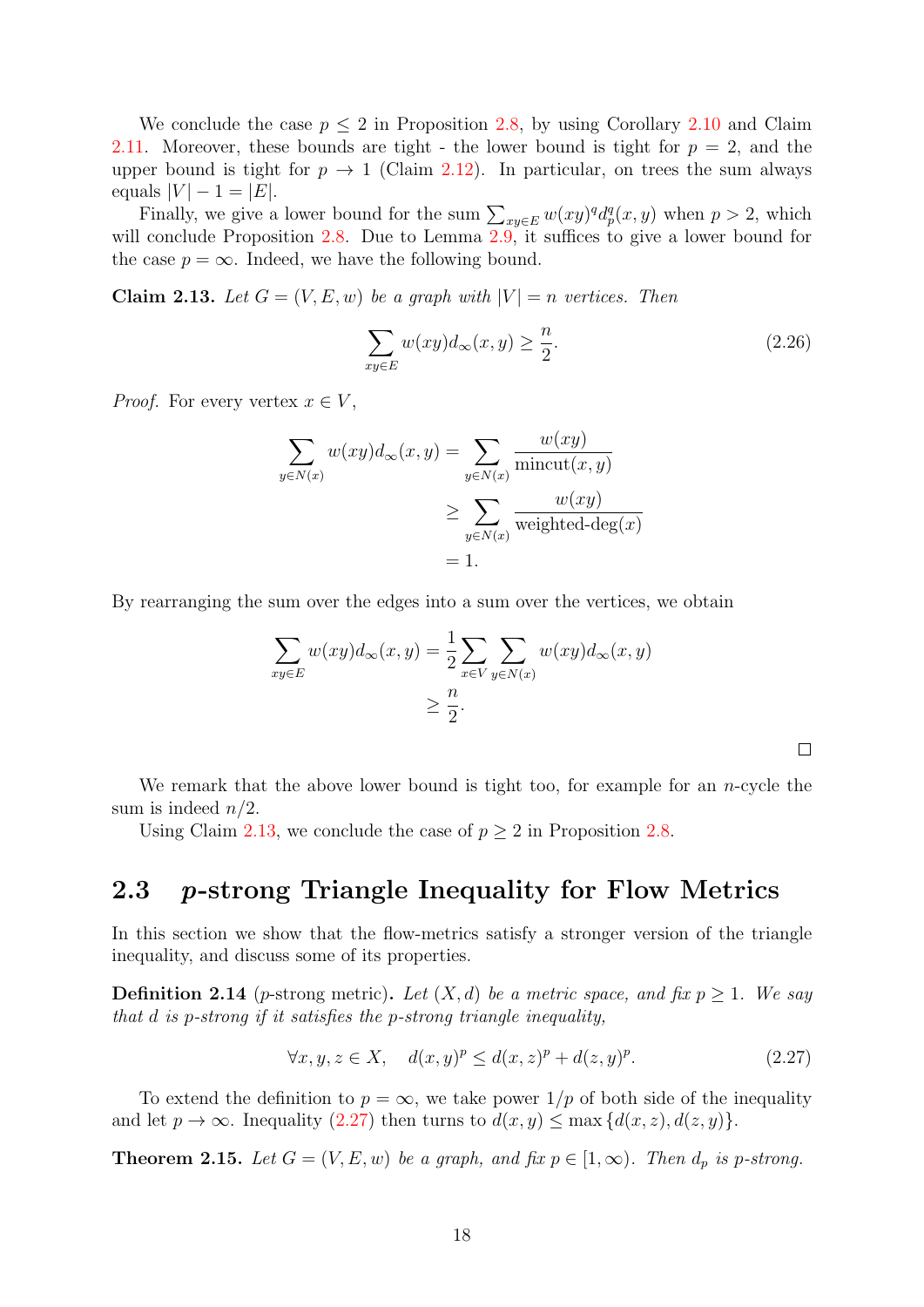For  $p = 1, 2, \infty$  this was known to be true: For  $p = 1$  it is trivial, as [\(2.27\)](#page-17-2) is just the regular triangle inequality. For  $p = \infty$  this is known to be true since  $d_{\infty}$  is an ultrametric. For  $p = 2$ , since  $d_2(s,t)^2$  is the effective resistance between s and t, it is related to the commute time. Namely, if we denote  $w_2(E) = \sum_{e \in E} w(e)^2$ , then commute(s, t) =  $2w_2(E)d_2(s,t)^2$ . It is easy to see that for every s, t, v it holds that  $commute(s,t) \leq commute(s,v) + commute(v,t)$ , which leads to  $d_2(s,t)^2 \leq d_2(s,v)^2 +$  $d_2(v,t)^2$ .

The proof of Theorem [2.15](#page-17-3) uses the same technique as in [\[Her10\]](#page-51-10), who showed a variation of the triangle inequality for the family of p-resistance.

<span id="page-18-0"></span>*Proof.* (of Theorem [2.15\)](#page-17-3) Let  $s, t, v \in V$ , and define a new graph  $\widetilde{G} = (\widetilde{V}, \widetilde{E}, \widetilde{w})$  that consists of two copies of G, and a single copy of v. Namely, a copy  $G_1 = (V_1, E_1, w)$  and another copy  $G_2 = (V_2, E_2, w)$ , where the two copies of v from  $V_1$  and  $V_2$  are identified with the same vertex  $v$ . An illustration is given in figure [2.1.](#page-18-0)



Figure 2.1: Illustration of the construction of the new graph

Given a flow  $f_1$  that ships 1 unit from s to v in the original graph  $G$ , and another flow  $f_2$  that ships 1 unit from v to s (also in G), we can define a new flow f from  $s_1$  to  $t_2$  in G that will be the same on the first copy of G as  $f_1$ , and on the second copy of G it will be the same as  $f_2$ . This is a feasible flow that ships 1 unit from  $s_1$  to  $t_2$ , and it is easy to see that by taking  $f_1$  and  $f_2$  to be the minimizing flows that attain  $d_{p,G}(s, v)^p$ and  $d_{p,G}(v,t)^p$  respectively, we get,

$$
d_{p,\widetilde{G}}(s_1, t_2)^p \le \sum_{e \in E_1} \left| \frac{f_1(e)}{w(e)} \right|^p + \sum_{e \in E_2} \left| \frac{f_2(e)}{w(e)} \right|^p = d_{p,G}(s, v)^p + d_{p,G}(v, t)^p. \tag{2.28}
$$

<span id="page-18-1"></span>Thus, it suffices to prove that  $d_{p,G}(s,t) \leq d_{p,\tilde{G}}(s_1,t_2)$ . By Claim [2.1](#page-11-3) it is enough to prove that

$$
\overline{d}_{p,G}(s,t) \ge \overline{d}_{p,\widetilde{G}}(s_1,t_2). \tag{2.29}
$$

Let q be the Hölder conjugate of p. Denote by  $W_{m \times m}$ ,  $B_{m \times n}$  the diagonal weight matrix and the signed edge-vertex incident matrix of  $G$ , and denote by  $W, B$  the diagonal weight matrix and the signed edge-vertex incident matrix of  $G$ .

To prove  $(2.29)$ , let  $\varphi^* \in$ <sup>∗</sup> ∈ argmin  $\varphi \in \mathbb{R}^V : \varphi_s - \varphi_t = 1$  $\|WB\varphi\|_q$ , be a minimizing potential function on the old graph  $G$ , and we will use it to define a new potential function  $\tilde{\varphi}$  on  $\tilde{G}$  such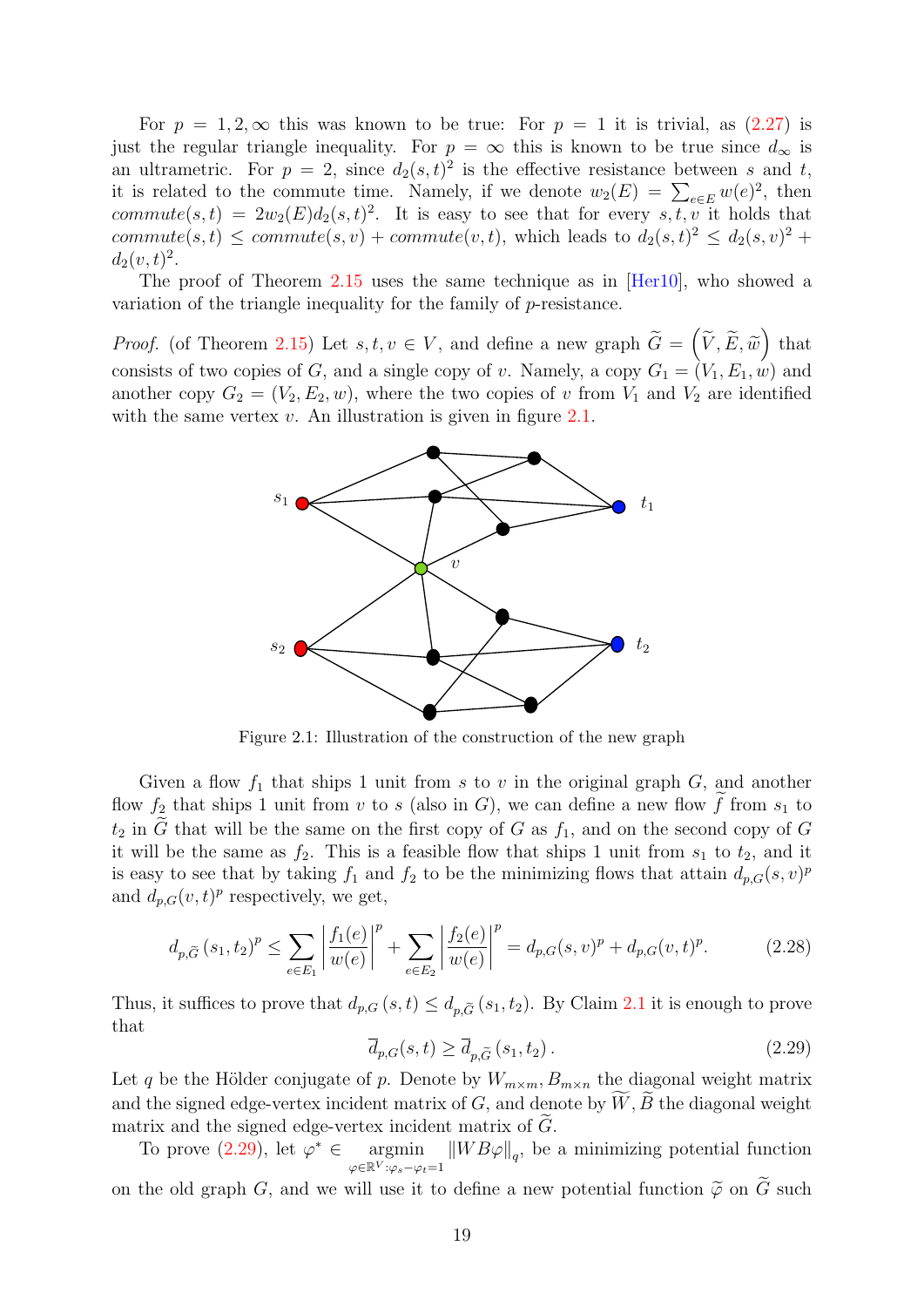that  $||WB\varphi^*||_q \geq \left||\widetilde{W}\widetilde{B}\widetilde{\varphi}\right||_q$ . This will give,

$$
\overline{d}_{p,G}(s,t) = \|WB\varphi^*\|_q \ge \left\|\widetilde{W}\widetilde{B}\widetilde{\varphi}\right\|_q \ge \overline{d}_{p,\widetilde{G}}\left(s_1,t_2\right),\tag{2.30}
$$

which will conclude the proof.

For every  $u_1 \in V_1$ , define  $\widetilde{\varphi}(u_1) = \max \{\varphi^*(u), \varphi^*(v)\}\$  and for every  $u_2 \in V_2$ , define  $\varphi(x) = \min_{\varphi}(L(\varphi^*(u)), \varphi^*(v))$ . This potential function is at loss  $\widetilde{\varphi}(u_2) = \min \{\varphi^*(u), \varphi^*(v)\}$  (note that  $\widetilde{\varphi}(v) = \varphi^*(v)$ ). This potential function is at least  $\varphi^*(v)$  on the first copy of  $C$  and at most  $\varphi^*(v)$  on the second copy of  $C$ . Note that in  $\varphi^*(v)$  on the first copy of G, and at most  $\varphi^*(v)$  on the second copy of G. Note that in particular,  $\widetilde{\varphi}(s_1) - \widetilde{\varphi}(t_2) = \varphi^*(s) - \varphi^*(t) = 1.$ <br>By translation of the potential we may

By translation of the potential, we may assume that  $\varphi^*(v) = 0$ . Fix some edge  $uu' \in E$ , and note that its contribution to  $\|WB\varphi^*\|_a^a$  $_q^q$  is  $w(e)^q \cdot |\varphi^*(u) - \varphi^*(u')|^q$ , and the contribution of its corresponding two edges in  $\widetilde{G}$  to  $\left\| \widetilde{W} \widetilde{B} \widetilde{\varphi} \right\|$ q  $q \text{ is}$ 

$$
w(u_1u'_1)^q \cdot |\widetilde{\varphi}(u_1) - \widetilde{\varphi}(u'_1)|^q + w(u_2u'_2)^q \cdot |\widetilde{\varphi}(u_2) - \widetilde{\varphi}(u'_2)|^q.
$$
 (2.31)

Next, let us examine  $(2.31)$  more carefully by separating into four cases.

• Case 1:  $\varphi^*(u), \varphi^*(u') \geq 0$ . In this case it holds that:

<span id="page-19-0"></span>
$$
\widetilde{\varphi}(u_1) = \varphi^*(u), \ \ \widetilde{\varphi}(u'_1) = \varphi^*(u'),
$$

$$
\widetilde{\varphi}(u_2) = \widetilde{\varphi}(u'_2) = 0.
$$

Thus, the contribution of the corresponding edges in [\(2.31\)](#page-19-0) is the same as in  $\|WB\varphi^*\|_a^q$  $_{q}^{q}$  (i.e.  $w(uu')^{q} \cdot |\varphi^{*}(u) - \varphi^{*}(u')|^{q}$ ).

• Case 2:  $\varphi^*(u), \varphi^*(u') \leq 0$ . This case is very similar to the previous case since now:

$$
\widetilde{\varphi}(u_1) = \widetilde{\varphi}(u'_1) = 0,
$$
  

$$
\widetilde{\varphi}(u_2) = \varphi^*(u), \ \ \widetilde{\varphi}(u'_2) = \varphi^*(u').
$$

Thus, again, the contribution of the edges is  $w(uu')^q \cdot |\varphi^*(u) - \varphi^*(u')|^q$ .

• Case 3:  $\varphi^*(u) \geq 0 \geq \varphi^*(u')$ . In this case we have:

$$
\widetilde{\varphi}(u_1) = \varphi^*(u), \ \widetilde{\varphi}(u'_1) = 0,
$$
  

$$
\widetilde{\varphi}(u_2) = 0, \ \ \widetilde{\varphi}(u'_2) = \varphi^*(u').
$$

Hence, the contribution is:

$$
w(uu')^{q} \cdot (|\varphi^{*}(u) - 0|^{q} + |0 - \varphi^{*}(u')|^{q}) \leq w(uu')^{q} \cdot |\varphi^{*}(u) - \varphi^{*}(u')|^{q}.
$$

where we used the fact that  $\varphi^*(u)$  and  $-\varphi^*(u')$  are non-negative, which implies that  $|\varphi^*(u) - \varphi^*(u')| = |\varphi^*(u)| + |-\varphi^*(u')|$ , and thus we could apply the inequality

$$
\forall \alpha \ge 1, a, b \ge 0, \quad (a+b)^{\alpha} \ge a^{\alpha} + b^{\alpha}.
$$

This inequality is proved below as Claim [2.17.](#page-20-0)

To conclude, we got that the contribution of the edges in this case is at most the contribution of the corresponding edge in G.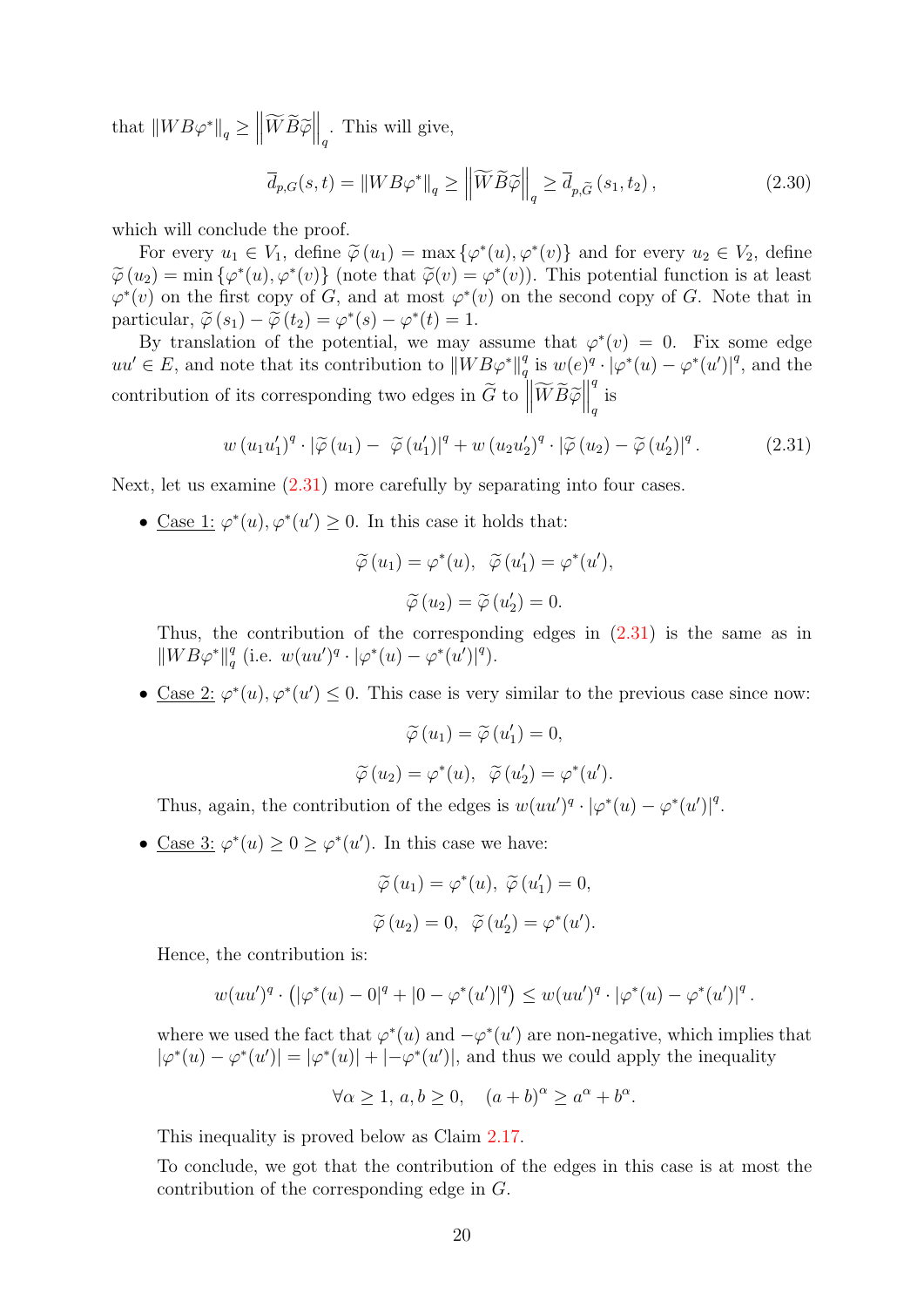• Case 4:  $\varphi^*(u) \leq 0 \leq \varphi^*(u')$ . This case is analogous to the previous case, where we use the fact that  $|a - b| = |b - a|$  for any  $a, b \in \mathbb{R}$ , and then repeat the same arguments as in the previous case in order to reach the same conclusion.

To summarize, we got that for every edge  $e = uu' \in E$ , its contribution to  $\|WB\varphi^*\|_a^a$  $\frac{q}{q}$  is larger than the sum of the contributions of the corresponding edges  $e_1 = u_1 u'_1 \in E_1$  and q  $e_2 = u_2 u_2' \in E_2 \text{ to } \left\| \widetilde{W} \widetilde{B} \widetilde{\varphi} \right\|$ q<sup>q</sup>. Thus, it indeed holds that  $||WB\varphi^*||_q \geq ||\widetilde{W}\widetilde{B}\widetilde{\varphi}||_q$ , which concludes the proof.  $\Box$ 

Next, we present two simple properties of the *p*-strong triangle inequality.

The *p*-strong Triangle Inequality is Monotone in  $p$ . We show that if a metric is p-strong for some  $p \ge 1$ , then it is also p'-strong for all  $p' \in [1, p]$ .

<span id="page-20-1"></span>**Proposition 2.16.** Let  $(X, d)$  be a metric space that is p-strong for some  $p \ge 1$ . Then, for every  $p' \in [1, p]$ , d is p'-strong as well.

In particular, this proves that for every  $p \in [1,\infty)$ ,  $d_p$  is a metric. In order to prove Proposition [2.16,](#page-20-1) we will need the following simple claim, which we prove here for completeness.

<span id="page-20-0"></span>Claim 2.17. Let  $a_1, \ldots, a_n \geq 0$  and let  $p > 0$ , then:

$$
if \ p \le 1, \quad \sum_{i=1}^{n} a_i^p \ge \left(\sum_{i=1}^{n} a_i\right)^p.
$$
 (2.32)

$$
if \ p \ge 1, \quad \sum_{i=1}^{n} a_i^p \le \left(\sum_{i=1}^{n} a_i\right)^p.
$$
 (2.33)

*Proof.* (of Claim [2.17\)](#page-20-0) Suppose  $p \ge 1$  (the other case is similar), let  $A = \sum_{i=1}^{n} a_i$ , and note that if  $A = 0$  then the statement clearly holds, hence we may assume that  $A > 0$ . By direct calculations,

$$
\sum_{i=1}^{n} a_i^p = A^p \cdot \sum_{i=1}^{n} \left(\frac{a_i}{A}\right)^p
$$
  
\n
$$
\leq A^p \cdot \sum_{i=1}^{n} \frac{a_i}{A}
$$
 (by  $a_i/A \leq 1$  and  $p \geq 1$ )  
\n
$$
= A^p.
$$

 $\Box$ 

*Proof.* (of Proposition [2.16\)](#page-20-1) Let  $x, y, z \in X$ . Then,

$$
d(x,y)^{p'} \le (d(x,z)^p + d(z,y)^p)^{\frac{p'}{p}} \qquad \text{(by } p\text{-strong)}
$$
  
 
$$
\le d(x,z)^{p'} + d(z,y)^{p'} \qquad \text{(by } p' \le p \text{ and Claim 2.17)}.
$$

 $\Box$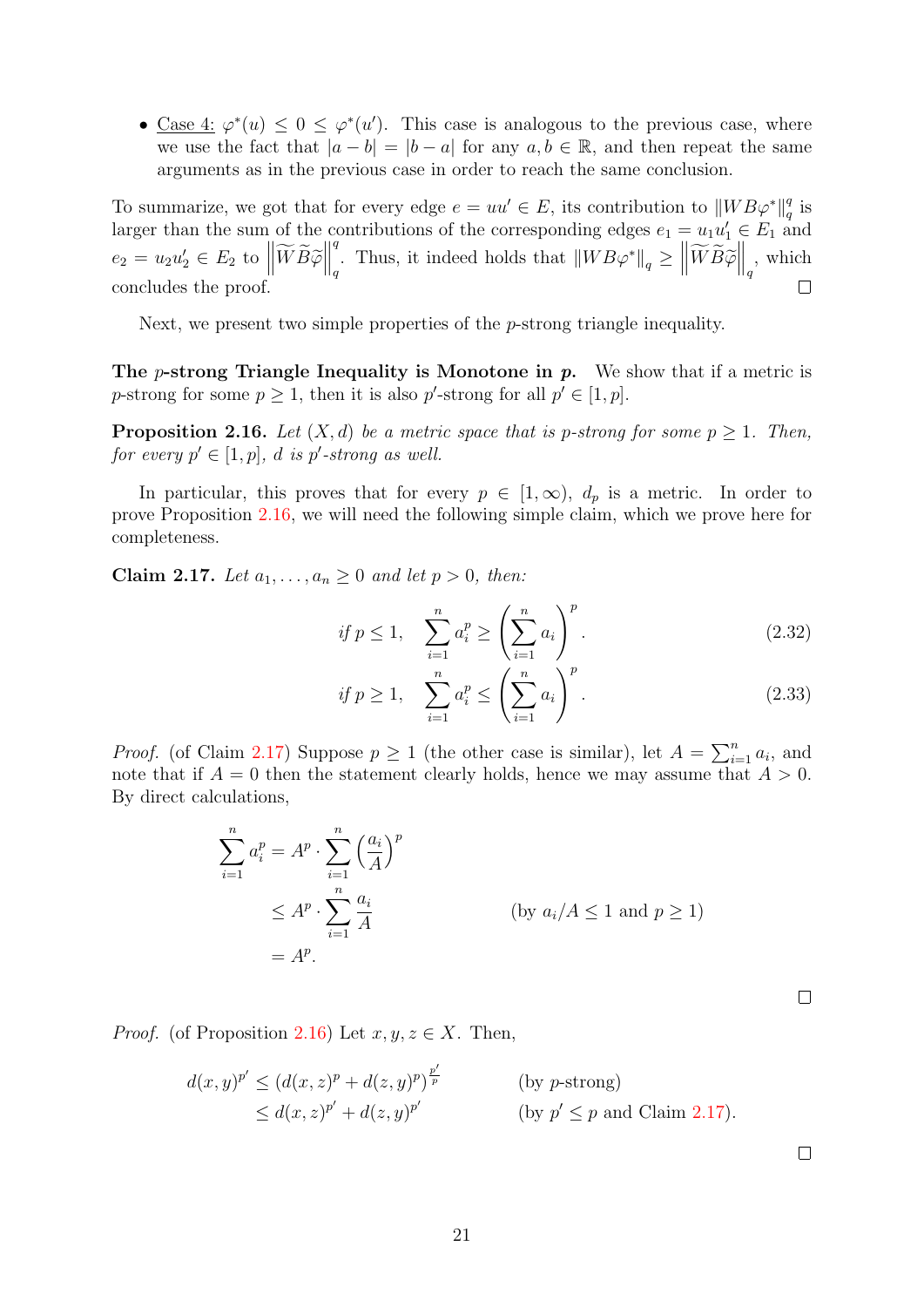The p-strong Triangle Inequality is Tight for  $d_p$ . We have shown that  $d_p$  is pstrong, and thus in particular it is also  $p'$ -strong for  $1 \leq p' \leq p$ . Next, we present a simple example that shows that in the general case, the power  $p$  cannot be strengthened.

Claim 2.18. There exists a graph  $G = (V, E)$  such that for every  $p \ge 1$  and every  $\varepsilon > 0$ , the metric  $d_p$  is not  $(p+\varepsilon)$ -strong.

*Proof.* Let  $G = (V, E)$  be a 2-path, i.e.  $V = \{s, t, v\}$  and  $E = \{\{s, v\}, \{v, t\}\}\$ . It is easy to see that for every  $p \geq 1$ ,  $d_p(s, v) = d_p(v, t) = 1$ . Moreover, it holds that  $d_p(s,t) = (1^p + 1^p)^{1/p} = 2^{1/p}$ . It is easy to verify that indeed the p-strong triangle inequality holds, but for any  $\varepsilon > 0$ , we can see that

$$
d_p(s,t)^{p+\varepsilon} = \left(2^{1/p}\right)^{p+\varepsilon} = 2^{1+\varepsilon/p} > 2 = 1^{p+\varepsilon} + 1^{p+\varepsilon} = d_p(s,v)^{p+\varepsilon} + d_p(v,t)^{p+\varepsilon},\tag{2.34}
$$

 $\Box$ 

where we used the fact that  $2^a$  for  $a > 0$  is greater than 1.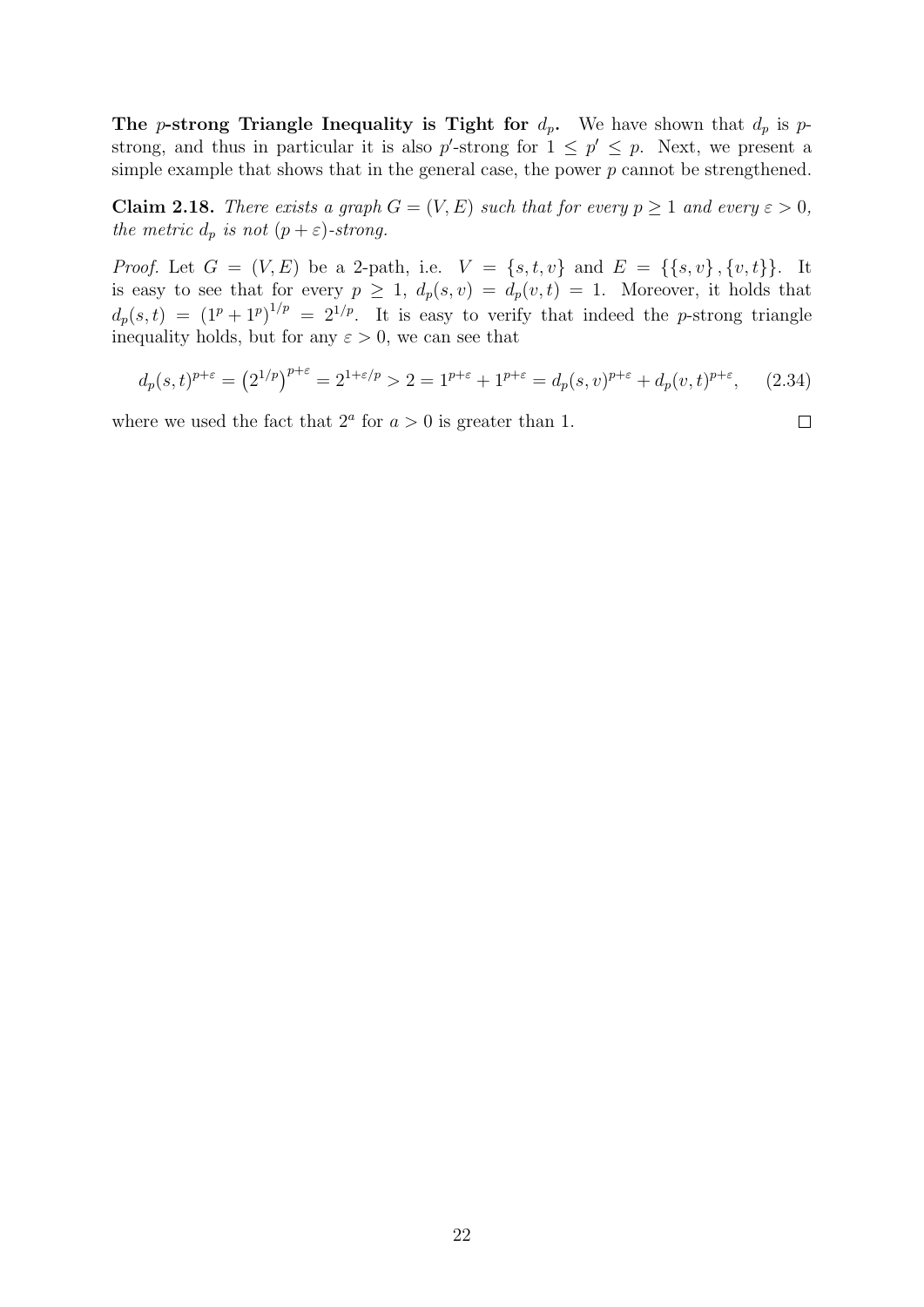# <span id="page-22-0"></span>Chapter 3

# Graph-Size Reduction

In this chapter we discuss techniques for reducing the size of a graph while preserving its flow metric up to some error. We begin by examining the method of edge sparsification.

**Definition 3.1** (d<sub>p</sub>-sparsifier). Let  $G = (V, E, w)$  be a graph, let  $p \in [1, \infty]$ , and let  $\varepsilon > 0$ . A d<sub>p</sub>-sparsifier of G is a graph  $G' = (V, E', w')$ , such that

$$
\forall s, t \in V, \quad d_{p,G'}(s,t) \in (1 \pm \varepsilon) d_{p,G}(s,t). \tag{3.1}
$$

We remark that for the special cases of  $p = 1, 2, \infty$  there are known upper bounds: for  $p = 1$ , the definition coincides with multiplicative spanners; for  $p = 2$ , it coincides with resistance-sparsifiers; for  $p = \infty$ , there is the Gomory-Hu tree. We wish to generalize these constructions to other values of p.

Moreover, there are matching lower bounds for  $p = 1, \infty$ , but for  $p = 2$  no non-trivial lower bound is known. In section [3.1](#page-22-1) we give the first lower bound for  $p = 2$  (Theorem [1.2\)](#page-7-0). It is essentially a lower bound for resistance sparsifiers of the clique (Lemma [1.3\)](#page-7-4), and we also discuss some special graph families (for the sparsifier) in which the lower bound can be strengthened, including regular graphs (Theorem [1.4\)](#page-7-3), which intuitively should be the best fit for sparsifying the clique.

In Section [3.2](#page-34-1) we present constructions of  $d_p$ -sparsifiers for other values of p (Theorem [1.5\)](#page-7-5), that follow easily from a Theorem by Cohen and Peng [\[CP15\]](#page-50-0). Furthermore, we discuss the relation between the size of the sparsifier and the parameter  $p$ , as well as the gaps between the known constructions for  $p = 1, 2, \infty$  and our construction for other values of p.

In Section [3.3](#page-36-0) we discuss a different method to reduce the size of graphs while preserving exactly the  $d_p$ -metric, known as the Delta-Wye transform, and its generalization the k-star-mesh transform for effective resistance; the formal definitions are given in Sec-tion [3.3.](#page-36-0) We examine for which values of p and k the  $d_p$  metrics admit such transforms. Specifically we show in Theorem [1.6](#page-8-3) that for  $k = 3$  there exists an analogue of the Delta-Wye transform if and only if  $p = 1, 2, \infty$ , and in Theorem [1.7](#page-8-4) that for  $p = \infty$  there exists an analogue of the k-star-mesh transform if and only if  $k \leq 3$ .

### <span id="page-22-1"></span>3.1 Lower Bound on Resistance Sparsifiers

In this section we make partial progress towards proving Conjecture [1.1,](#page-7-2) which asserts that in the worst case, an  $\varepsilon$ -resistance-sparsifier of a graph with *n* vertices requires at Least  $\Omega(n/\varepsilon)$  edges. We begin by showing a weaker lower bound of  $\Omega(n/\sqrt{\varepsilon})$  edges, and then discuss some special cases in which we achieve the stronger lower bound.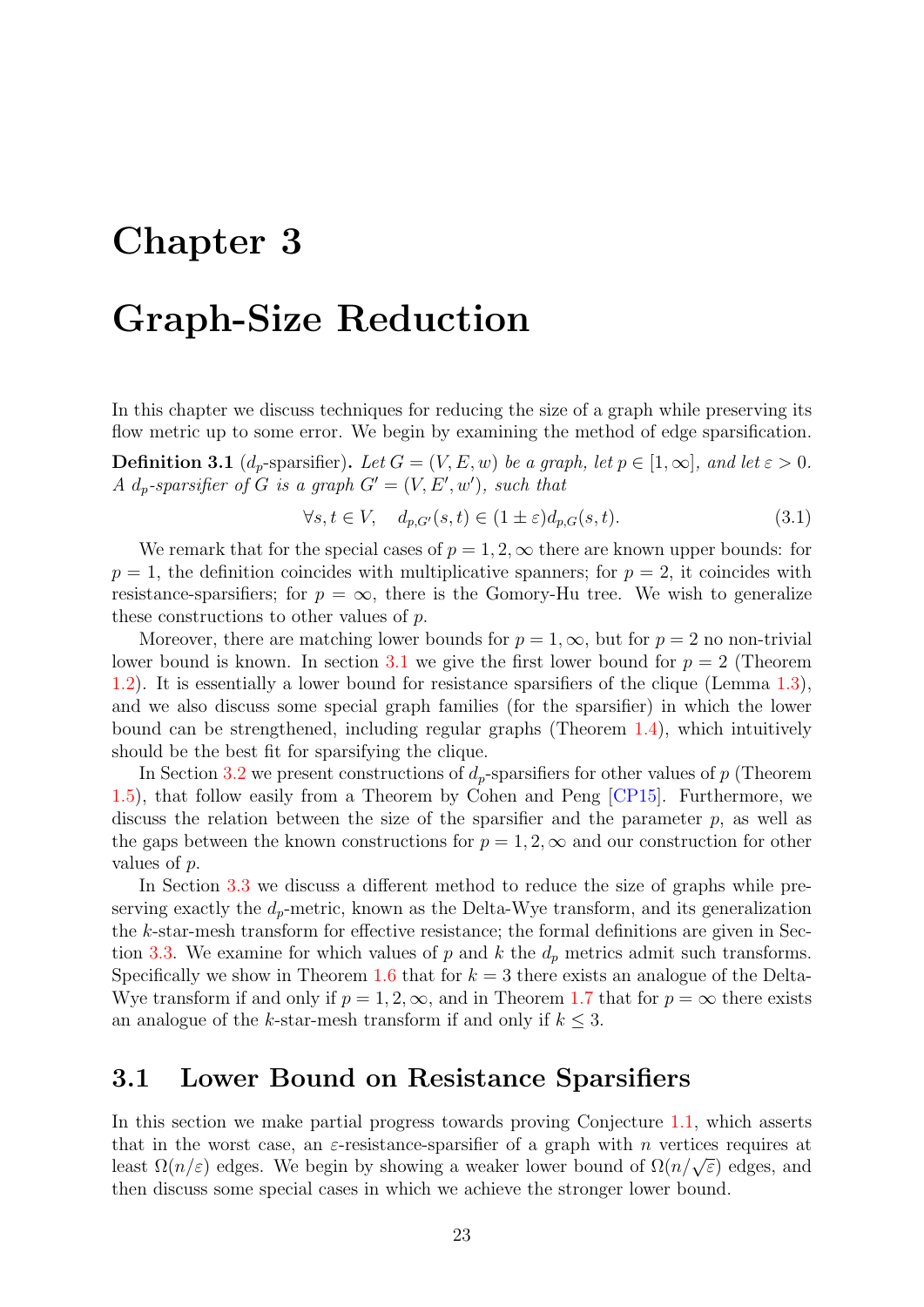**Definition 3.2** (ε-resistance sparsifier [\[DKW15\]](#page-50-4)). Let  $G = (V, E, w)$  be a graph. An  $\varepsilon$ -resistance sparsifier of G is a graph  $G' = (V, E', w')$  such that

$$
\forall x, y \in V, \quad \mathcal{R}_{\text{eff},G'}(x, y) \in (1 \pm \varepsilon) \mathcal{R}_{\text{eff},G}(x, y). \tag{3.2}
$$

Conjecture [1.1](#page-7-2) is inspired by the following open question.

<span id="page-23-3"></span>**Open Question 3.3.** Chu et al  $[CGPSSW18]$  show that every graph with n vertices admits an  $\varepsilon$ -resistance sparsifiers with  $\tilde{O}(n/\varepsilon)$  edges. Is this tight?

It is known that a clique over n vertices admits an  $\varepsilon$ -resistance sparsifier with  $O(n/\varepsilon)$ edges. We present it formally in [3.1.2](#page-34-0) for completeness. Thus, the best lower bound for sparsifying the clique is of  $\Omega(n/\varepsilon)$  edges (compared to  $O(n/\varepsilon)$  as stated in the question), which leads the following question, where we think of  $G$  as a possible resistance sparsifier of the clique.

<span id="page-23-0"></span>**Open Question 3.4.** Let  $G = (V, E, w)$  be a graph with  $|V| = n$  and  $|E| < {n \choose 2}$  $\binom{n}{2}$ . Is it true that

$$
\frac{\max_{x \neq y \in V} \mathcal{R}_{\text{eff}}(x, y)}{\min_{x \neq y \in V} \mathcal{R}_{\text{eff}}(x, y)} > 1 + \frac{1}{10n}?
$$

We show a weaker bound than Question [3.4,](#page-23-0) that gives a lower bound of  $\Omega(n/\sqrt{\epsilon})$ edges for an  $\varepsilon$ -resistance sparsifier in the worst case (Theorem [1.2\)](#page-7-0). This is in fact Lemma [1.3,](#page-7-4) which we restate here for clarity.

<span id="page-23-1"></span>**Lemma 3.5.** For any graph  $G = (V, E, w)$  with  $|V| = n$  and  $|E| < {n \choose 2}$  $\binom{n}{2}$ , it holds that

$$
\frac{\max_{x \neq y \in V} R_{\text{eff}}(x, y)}{\min_{x \neq y \in V} R_{\text{eff}}(x, y)} > 1 + \frac{1}{O(n^2)}.
$$

Before presenting the proof of Lemma [3.5,](#page-23-1) we show how this proves Theorem [1.2,](#page-7-0) which we restate here for clarity.

<span id="page-23-2"></span>**Theorem 3.6.** For every  $n \geq 2$  and every  $\varepsilon > \frac{1}{n}$ , there exists a graph G with n vertices, **Theorem 3.0.** For every  $n \geq 2$  and every  $\varepsilon > \frac{1}{n}$ , there exists a such that every  $\varepsilon$ -resistance sparsifier of G has  $\Omega(n/\sqrt{\varepsilon})$  edges.

*Proof.* (of Theorem [3.6\)](#page-23-2) To see this, take  $\Theta(n)$  $\sqrt{\varepsilon}$ ) distinct cliques, each of size  $\Theta$  ( $\varepsilon^{-1/2}$ ); removing even one edge will fail to achieve  $1 + \varepsilon$  approximation. This graph has  $\Theta(\varepsilon^{-1})$ . Fundamental even one edge will fail to achieve  $1 + \varepsilon$  approximation<br> $\Theta(n\sqrt{\varepsilon}) = \Theta(n/\sqrt{\varepsilon})$  edges, which concludes the lower bound.

We remark that if Question [3.4](#page-23-0) is true, it implies that every  $\frac{1}{10n}$ -resistance sparsifier of the clique must have  $\Omega(n^2)$  edges, and by following a similar proof as in Theorem [3.6](#page-23-2) we conclude that in the worst case, an  $\varepsilon$ -resistance sparsifier requires  $\Omega(n/\varepsilon)$  edges (Conjecture [1.1\)](#page-7-2).

We proceed to present the proof of Lemma [3.5.](#page-23-1) Throughout the proof, as well as in the next sections, we use the following equivalent definition of effective resistance for a graph  $G = (V, E, w)$ .

$$
\forall s \neq t \in V, \quad \mathcal{R}_{\text{eff},G}(s,t) = \left(\min_{\varphi \in \mathbb{R}^V : \varphi_s - \varphi_t = 1} \sum_{xy \in E} w(xy) \left(\varphi_x - \varphi_y\right)^2\right)^{-1}.
$$
 (3.3)

Moreover, we introduce the following notations. For a subset of edges  $F \subseteq E$  we denote  $w(F) = \sum_{e \in F} w(e)$ , and for every vertex x we denote its weighted degree by  $deg_w(x) = \sum_{y \in V} w(xy)$ .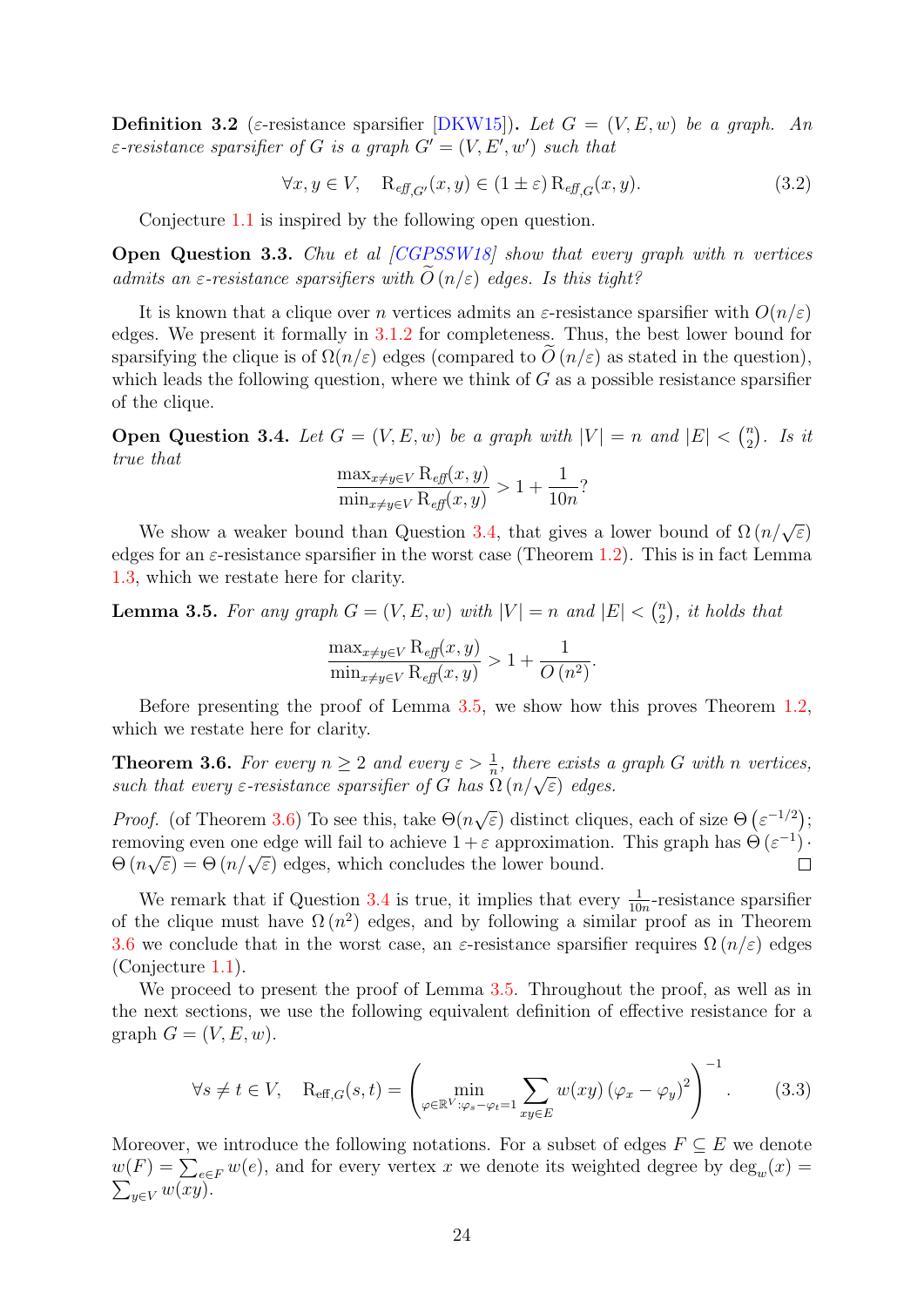*Proof.* (of Lemma [3.5\)](#page-23-1) Without loss of generality, we may assume that  $|E| = \binom{n}{2}$  $\binom{n}{2} - 1$ since a missing edge is an edge of weight 0. Let  $s, t \in V$  be the pair with a missing edge between them, denote by  $A$  the set of all the edges that touch  $s$  or  $t$ , and by  $B$  denote the set of the edges that do not touch them. Formally,

$$
A = \{ \{x, y\} \in E : |\{x, y\} \cap \{s, t\}| = 1 \},
$$
  

$$
B = \{ \{x, y\} \in E : |\{x, y\} \cap \{s, t\}| = 0 \}.
$$

Denote the average edge weight in each set by

$$
\bar{\alpha} = \mathop{\mathbb{E}}_{xy \in A} [w(xy)] = \frac{1}{|A|} w(A),
$$
  

$$
\bar{\beta} = \mathop{\mathbb{E}}_{xy \in B} [w(xy)] = \frac{1}{|B|} w(B).
$$

Note that  $|A| = 2(n-2)$  and  $|B| = \binom{n-2}{2}$  $\binom{-2}{2}$ . Now, by considering a potential function  $\sqrt{ }$  $\int$ 1  $x = s$ ,

$$
\varphi \in \mathbb{R}^V \text{ given by } \varphi_x = \begin{cases} 0 & x = t, \quad, \text{ we see that} \\ 1/2 & x \neq s, t; \end{cases}
$$

<span id="page-24-1"></span>
$$
R_{\text{eff}}(s,t)^{-1} \le \sum_{xy \in A} w(xy)\frac{1}{4}
$$
  
= 
$$
\frac{|A| \cdot \bar{\alpha}}{4}
$$
  
= 
$$
\frac{n-2}{2} \cdot \bar{\alpha}.
$$
 (3.4)

Similarly, for every  $x, y \in V \setminus \{s, t\}$ , by considering a potential function with values  $0, \frac{1}{2}$  $\frac{1}{2}$ , 1 (similarly to the previous case), we get

<span id="page-24-0"></span>
$$
R_{\text{eff}}(x, y)^{-1} \le \frac{\deg_w(x) + \deg_w(y) + 2w(xy)}{4}.
$$
 (3.5)

Let us compute  $\mathbb{E}_{xy \in B} [\deg_w(x) + \deg_w(y) + 2w(xy)].$  We will first compute the sum, and then divide by  $|B|$ .

$$
\sum_{xy \in B} (\deg_w(x) + \deg_w(y) + 2w(xy)) = 2w(B) + \sum_{xy \in B} (\deg_w(x) + \deg_w(y))
$$
  
\n
$$
= 2w(B) + \sum_{x \in V \setminus \{s,t\}} (n-3) \deg_w(x)
$$
  
\n
$$
= 2w(B) + (n-3) \cdot (2w(E) - \deg_w(s) - \deg_w(t))
$$
  
\n
$$
= 2w(B) + (n-3) \cdot (2w(B) + w(A))
$$
  
\n
$$
= 2(n-2)w(B) + (n-3)w(A).
$$
\n(3.6)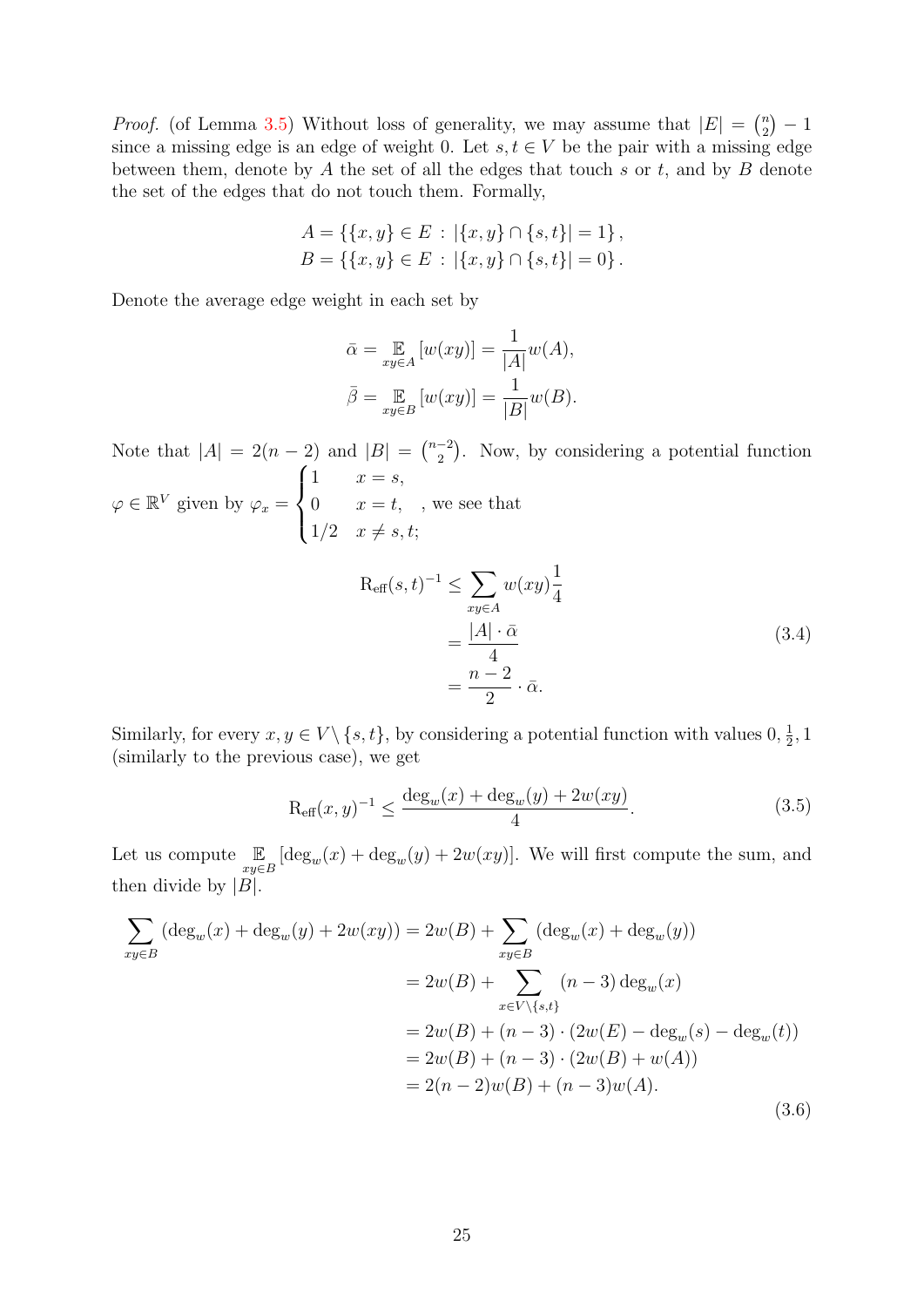Thus,

<span id="page-25-0"></span>
$$
\mathbb{E}_{xy \in B} [\deg_w(x) + \deg_w(y) + 2w(xy)] = \frac{1}{|B|} (2(n-2)w(B) + (n-3)w(A))
$$
  
\n
$$
= 2(n-2)\overline{\beta} + \frac{n-3}{\binom{n-2}{2}}w(A)
$$
  
\n
$$
= 2(n-2)\overline{\beta} + \frac{n-3}{\binom{n-2}{2}}w(A)
$$
  
\n
$$
= 2(n-2)\overline{\beta} + \frac{2}{n-2}w(A)
$$
  
\n
$$
= 2(n-2)\overline{\beta} + 4\overline{\alpha}.
$$
\n(3.7)

We get that there exists  $uv \in B$  such that

<span id="page-25-1"></span>
$$
R_{\text{eff}}(u,v)^{-1} \le \mathbb{E}_{xy \in B} \left[ R_{\text{eff}}(x,y)^{-1} \right] \le \frac{2(n-2)\bar{\beta} + 4\bar{\alpha}}{4} = \frac{n-2}{2}\bar{\beta} + \bar{\alpha}.
$$
 (3.8)

where we used  $(3.5)$  and  $(3.7)$  in the second transition.

Moreover, note that for all  $\tau \in [0, 1]$ ,

$$
\min\left\{R_{\text{eff}}(s,t)^{-1}, R_{\text{eff}}(u,v)^{-1}\right\} \leq \tau \cdot R_{\text{eff}}(s,t)^{-1} + (1-\tau) \cdot R_{\text{eff}}(u,v)^{-1}.
$$
 (3.9)

We set  $\tau = \frac{2}{n}$  $\frac{2}{n-2}$ , thus  $1-\tau = \frac{n-4}{n-2}$  $\frac{n-4}{n-2}$ , which combined with the bounds from  $(3.4)$  and  $(3.8)$ , yields

$$
\min_{x \neq y \in V} \text{Reff}(x, y)^{-1} \leq \frac{2}{n-2} \cdot \frac{n-2}{2} \bar{\alpha} + \frac{n-4}{n-2} \cdot \left(\bar{\alpha} + \frac{n-2}{2} \bar{\beta}\right)
$$
\n
$$
= \left(2 - \frac{2}{n-2}\right) \bar{\alpha} + \frac{n-4}{2} \bar{\beta}
$$
\n
$$
= \left(\frac{n-3}{(n-2)^2}\right) \cdot 2(n-2)\bar{\alpha} + \frac{n-4}{2} \bar{\beta}
$$
\n
$$
= \left(\frac{n-3}{(n-2)^2}\right) \cdot w(E) - \left(\frac{n-3}{(n-2)^2}\right) \cdot \left(\frac{n-2}{2}\right) \bar{\beta} + \frac{n-4}{2} \bar{\beta}
$$
\n
$$
= \left(\frac{n-3}{(n-2)^2}\right) \cdot w(E) + \left(-\frac{n^2 - 6n + 9}{2(n-2)} + \frac{n^2 - 6n + 8}{2(n-2)}\right) \bar{\beta}
$$
\n
$$
< \left(\frac{n-3}{(n-2)^2}\right) \cdot w(E).
$$
\n(4.10)

This gives us a lower bound on the maximum effective resistance in the graph.

In order to get an upper bound on the minimum effective resistance in the graph, let us compute the expectation of the effective resistance of a random edge  $e \in \overrightarrow{E}$  sampled with probability  $\frac{w(e)}{w(E)}$ . By Foster's Theorem,

$$
\mathop{\mathbb{E}}_{xy \in E} \left[ \mathop{\text{Reff}}(x, y) \right] = \frac{\sum_{xy \in E} w(xy) \, \mathop{\text{Reff}}(x, y)}{w(E)} \\
= \frac{n - 1}{w(E)}.
$$
\n(3.11)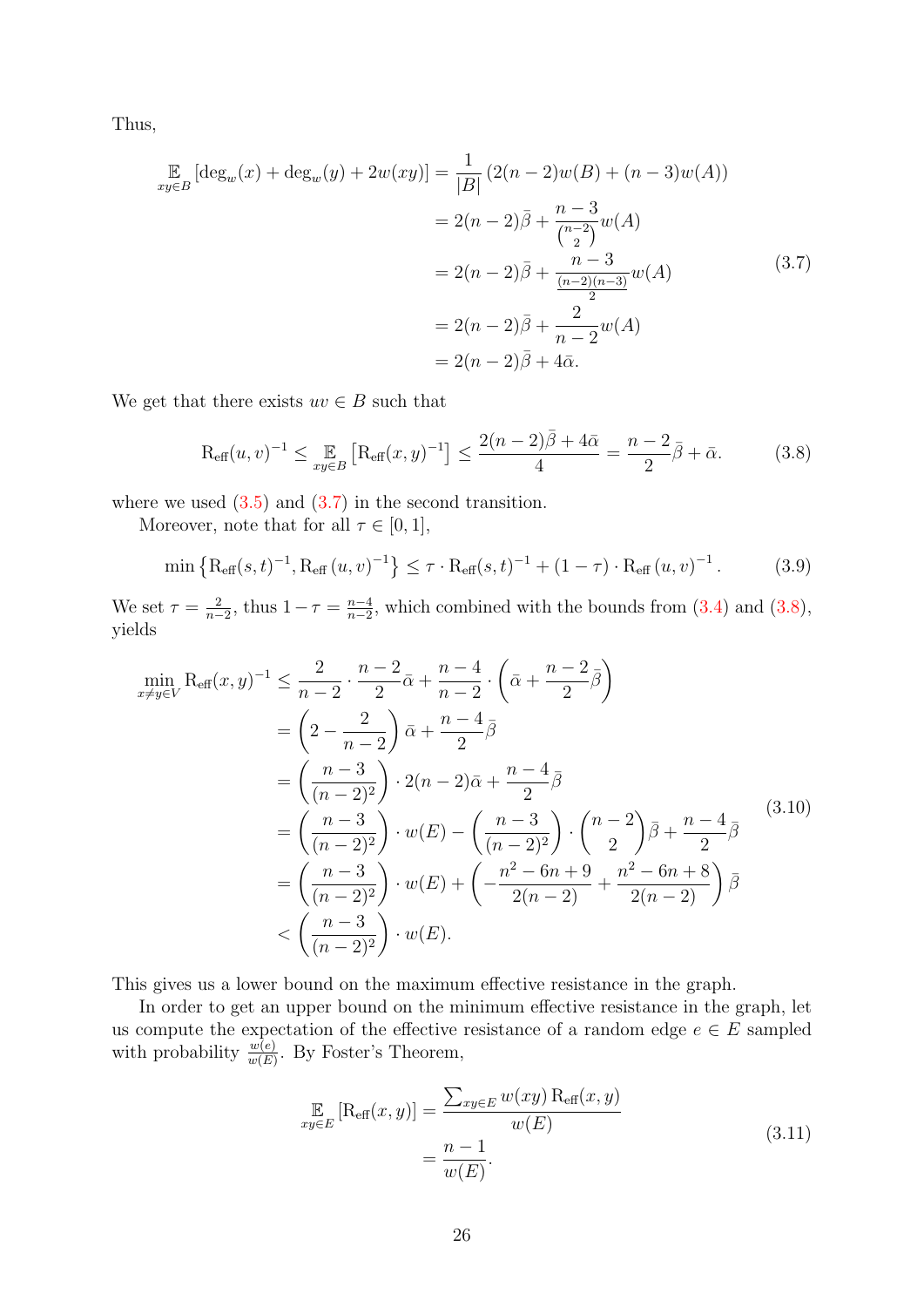There exists an edge  $u'v' \in E$  whose effective resistance is at most the expectation, i.e.

$$
\mathcal{R}_{\text{eff}}(u',v') \le \frac{n-1}{w(E)}.\tag{3.12}
$$

Altogether, we see that

$$
\frac{\max_{x \neq y \in V} \text{R}_{\text{eff}}(x, y)^{-1}}{\min_{x \neq y \in V} \text{R}_{\text{eff}}(x, y)^{-1}} > \frac{\frac{w(E)}{n-1}}{\left(\frac{n-3}{(n-2)^2}\right) \cdot w(E)} \n= \frac{(n-2)^2}{(n-1)(n-3)} \n= \frac{n^2 - 4n + 4}{n^2 - 4n + 3} \n= 1 + \frac{1}{n^2 - 4n + 3}.
$$
\n(3.13)

#### <span id="page-26-0"></span>3.1.1 Stronger Bound for Special Cases

In this section we present some special cases in which we can prove the stronger bound from Question [3.4.](#page-23-0) We begin by showing a technical lemma stating that if some condition holds, then the graph cannot guarantee better than  $(1 + 1/O(n))$ -approximation of the clique. Later, we show that as a matter of fact, this condition holds in some interesting special cases. One very interesting case is when the graph is regular and arbitrary edge weights are allowed, including zero (Theorem [1.4\)](#page-7-3).

<span id="page-26-1"></span>**Lemma 3.7.** Let  $G = (V, E, w)$  be a graph with  $|V| = n$  vertices. Denote by  $D_w$  the average weighted degree of the vertices, i.e.  $\overline{D_w} = \frac{1}{n}$  $\frac{1}{n} \sum_{x \in V} \deg_w(x) = \frac{2w(E)}{n}$ . Suppose that one of the following conditions holds.

1. There exists  $v \in V$  such that  $\deg_w(v) \leq \frac{D_w}{2}$  $\frac{D_w}{2} \cdot \left(1 + \frac{1}{2n}\right)$ .

2. There exist  $s, t \in V$  such that  $\deg_w(s) + \deg_w(t) + 2w(st) \leq 2\overline{D_w} \cdot (1 + \frac{1}{2n}).$ 

Then,

$$
\frac{\max_{x \neq y \in V} \mathcal{R}_{\text{eff}}(x, y)}{\min_{x \neq y \in V} \mathcal{R}_{\text{eff}}(x, y)} \ge 1 + \frac{1}{O(n)}.\tag{3.14}
$$

We remark that the factor 2 in the denominator (in  $1 + \frac{1}{2n}$ ) is arbitrary, and in fact this can be proved for any constant  $c > 1$ .

Proof. Observe that by Foster's Theorem, we can calculate the expected effective resistance of an edge when sampling an edge e with probability proportional to its weight  $w(e)$ , as follows.

$$
\mathbb{E}_{xy \in E} \left[ \mathcal{R}_{\text{eff}}(x, y) \right] = \frac{\sum_{xy \in E} w(xy) \, \mathcal{R}_{\text{eff}}(x, y)}{w(E)} \\
= \frac{n - 1}{\frac{n \overline{D_w}}{2}} \\
= \frac{2}{\overline{D_w}} \left( 1 - \frac{1}{n} \right).
$$
\n(3.15)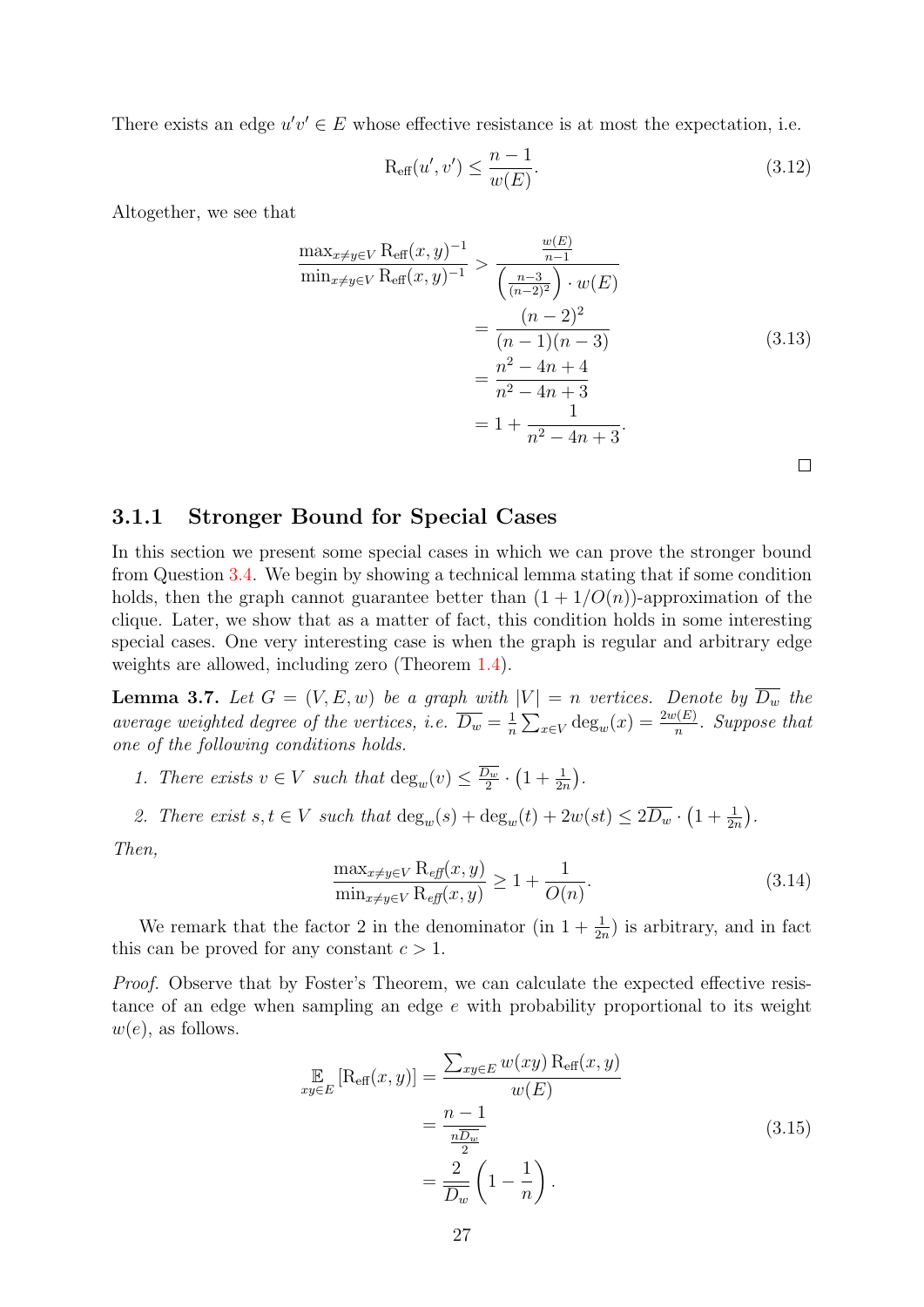In particular, there exists an edge  $uv \in E$  such that  $\text{R}_{\text{eff}}(u, v) \leq \frac{2}{\overline{D}}$  $\frac{2}{\overline{D_w}}\left(1-\frac{1}{n}\right)$  $\frac{1}{n}$ .

Next, if the first condition holds, then by considering a potential function  $\varphi$  such that  $\varphi_x =$  $\int 1 \quad x = v,$ 0 o.w.; , we can see that for any vertex  $u \in V \setminus \{v\},\$ 

$$
\operatorname{R_{eff}}(v, u)^{-1} \le \operatorname{deg}_{w}(v) \le \frac{\overline{D_w}}{2} \cdot \left(1 + \frac{1}{2n}\right). \tag{3.16}
$$

Similarly, if the second condition holds, then by considering a potential function  $\varphi$  such that  $\varphi_x =$  $\sqrt{ }$  $\int$  $\mathcal{L}$  $1 \quad x = s,$ 0  $x = t$ , 1  $\frac{1}{2}$  o.w.; , we see that

$$
\text{R}_{\text{eff}}(s,t)^{-1} \le \frac{\deg_w(s) + \deg_w(t) + 2w(st)}{4} \le \frac{\overline{D_w}}{2} \cdot \left(1 + \frac{1}{2n}\right). \tag{3.17}
$$

Hence, in either case it follows that,

$$
\frac{\max_{x \neq y \in V} \text{Reff}(x, y)}{\min_{x \neq y \in V} \text{Reff}(x, y)} \ge \frac{\frac{2}{\overline{D_w} \cdot (1 + \frac{1}{2n})}}{\frac{2}{\overline{D_w}} \left(1 - \frac{1}{n}\right)} \n\ge \left(1 + \frac{1}{n - 1}\right) \cdot \left(1 - \frac{1}{2n}\right) \n= 1 + \frac{1}{n - 1} - \frac{1}{2n} - \frac{1}{2n(n - 1)} \n= 1 + \frac{1}{2(n - 1)}.
$$
\n(3.18)

 $\Box$ 

as desired.

Observe that Lemma [3.7](#page-26-1) gives the following theorem as a corollary.

<span id="page-27-0"></span>**Theorem 3.8.** Let  $G = (V, E, w)$  be a graph with  $|V| = n$  and  $|E| = m < {n \choose 2}$  $\binom{n}{2}$ . For every vertex  $x \in V$ , denote  $N_x = |N(x)|$  and  $\deg_w(x) = \sum_{y \in N(x)} w(xy)$ . Suppose that one of the following conditions holds.

- 1. The graph is regular, i.e. there is  $a > 0$  such that for every  $x \in V$ ,  $N_x = a$ .
- 2. All the weighted degrees are the same, i.e. there is  $b > 0$  such that for every  $x \in V$ ,  $deg_w(x) = b.$
- 3. All the edge weights are the same, i.e. there is  $c > 0$  such that for every  $xy \in E$ ,  $w(xy) = c.$

Then,

$$
\frac{\max_{x \neq y \in V} \mathcal{R}_{\text{eff}}(x, y)}{\min_{x \neq y \in V} \mathcal{R}_{\text{eff}}(x, y)} \ge 1 + \frac{1}{O(n)}.\tag{3.19}
$$

We remark that condition  $#1$  in the above is in fact Theorem [1.4](#page-7-3) presented in the introduction.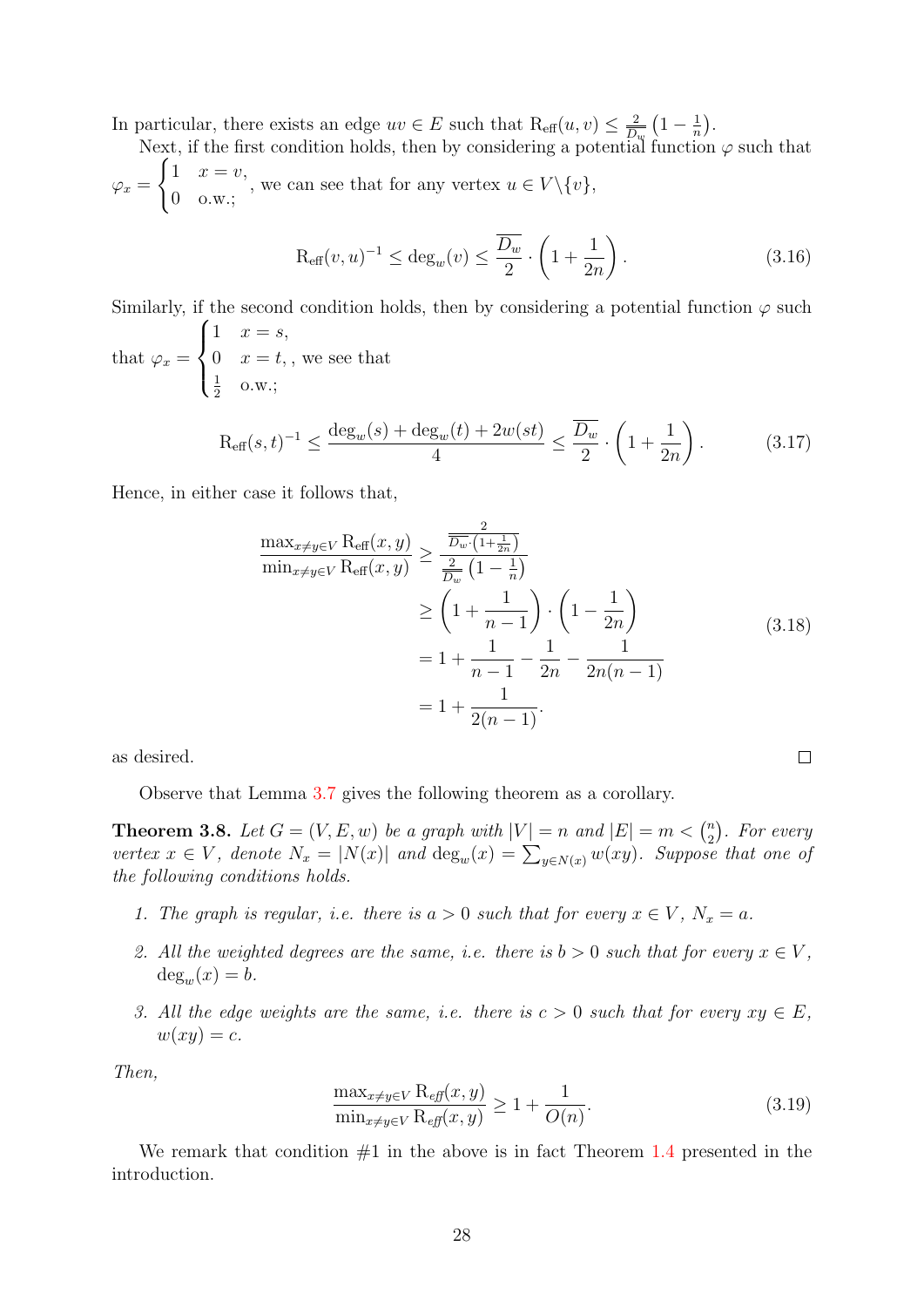Proof. We will show that if one of the conditions in the theorem holds, then there exists a non-edge pair  $s, t \in V$  such that  $\deg_w(s) + \deg_w(t) \leq 2\overline{D_w}$  (i.e. condition #2 in Lemma [3.7](#page-26-1) holds), which will give the desired result.

First, assume that

<span id="page-28-0"></span>
$$
\sum_{x \in V} \deg_w(x) \cdot N_x \ge \frac{4m \cdot w(E)}{n}.
$$
\n(3.20)

We will show later that if one of the conditions in the theorem holds, then  $(3.20)$  holds as well. Denote by F the set of all the missing edges in G, namely  $F = E(K_n) \setminus E$ . Now, we can see that when sampling a non-edge pair uniformly from  $F$ , the following holds.

$$
\mathbb{E}_{st \in F} [\deg_w(s) + \deg_w(t)] = \frac{1}{\binom{n}{2} - m} \left( \sum_{x \in V} \deg_w(x) (n - 1 - N_x) \right)
$$

$$
= \frac{1}{\binom{n}{2} - m} \left( (n - 1) \cdot 2w(E) - \sum_{x \in V} \deg_w(x) \cdot N_x \right)
$$

$$
\leq \frac{1}{\binom{n}{2} - m} \left( \binom{n}{2} \cdot \frac{4w(E)}{n} - \frac{4m \cdot w(E)}{n} \right)
$$
(3.21)
$$
= 2D_w.
$$

Hence, there exists a pair  $s, t \in V$  such that  $\deg_w(s) + \deg_w(t) \leq 2\overline{D_w}$  (since  $w(st) = 0$ ). Thus, condition  $#2$  in Lemma [3.7](#page-26-1) holds as claimed.

All we are left to show is that if one of the three conditions in the theorem holds, then [\(3.20\)](#page-28-0) holds as well. Indeed, this can be seen as follows.

$$
\sum_{x \in V} \deg_w(x) \cdot N_x \stackrel{?}{\geq} \frac{4m \cdot w(E)}{n}
$$
  
\n
$$
\iff \frac{\sum_{x \in V} \deg_w(x) \cdot N_x}{n} \geq \frac{\sum_{y \in V} N_y}{n} \cdot \frac{\sum_{z \in V} \deg_w(z)}{n}
$$
  
\n
$$
\iff \mathop{\mathbb{E}}_{x \in V} [\deg_w(x) \cdot N_x] \stackrel{?}{\geq} \mathop{\mathbb{E}}_{y \in V} [\deg_w(y)] \cdot \mathop{\mathbb{E}}_{z \in V} [N_z]
$$
  
\n
$$
\iff \text{Cov} (\deg_w(x), N_x) \stackrel{?}{\geq} 0
$$
  
\n
$$
\iff \mathop{\mathbb{E}}_{x \in V} [(\deg_w(x) - \overline{D_w}) (N_x - \overline{d})] \stackrel{?}{\geq} 0
$$

where we denote by  $\overline{d}$  the average number of neighbors of the vertices, i.e.

$$
\overline{d} = \frac{1}{n} \sum_{x \in V} N_x = \frac{2m}{n}.
$$

Observe that in the first two cases, one of the random variables  $(\deg_w(x)$  and  $N_x)$  is constant, and thus  $\left(\deg_w(x) - \overline{D_w}\right)\left(N_x - \overline{d}\right) = 0$  for every vertex x. In the third case, the two random variables are equal up to scaling by a constant, and we know  $\mathbb{E}[Z^2] \geq 0$ . Thus, we arrive at the desired result.  $\Box$ 

We remark that Theorem [3.8](#page-27-0) does not say that any graph with maximal degree (number of neighbors)  $\leq (n-2)$  cannot guarantee better than  $1 + \frac{1}{O(n)}$  approximation, as not every such graph can be "completed" to form an  $(n-2)$ -regular graph. However, it does immediately give the following corollary.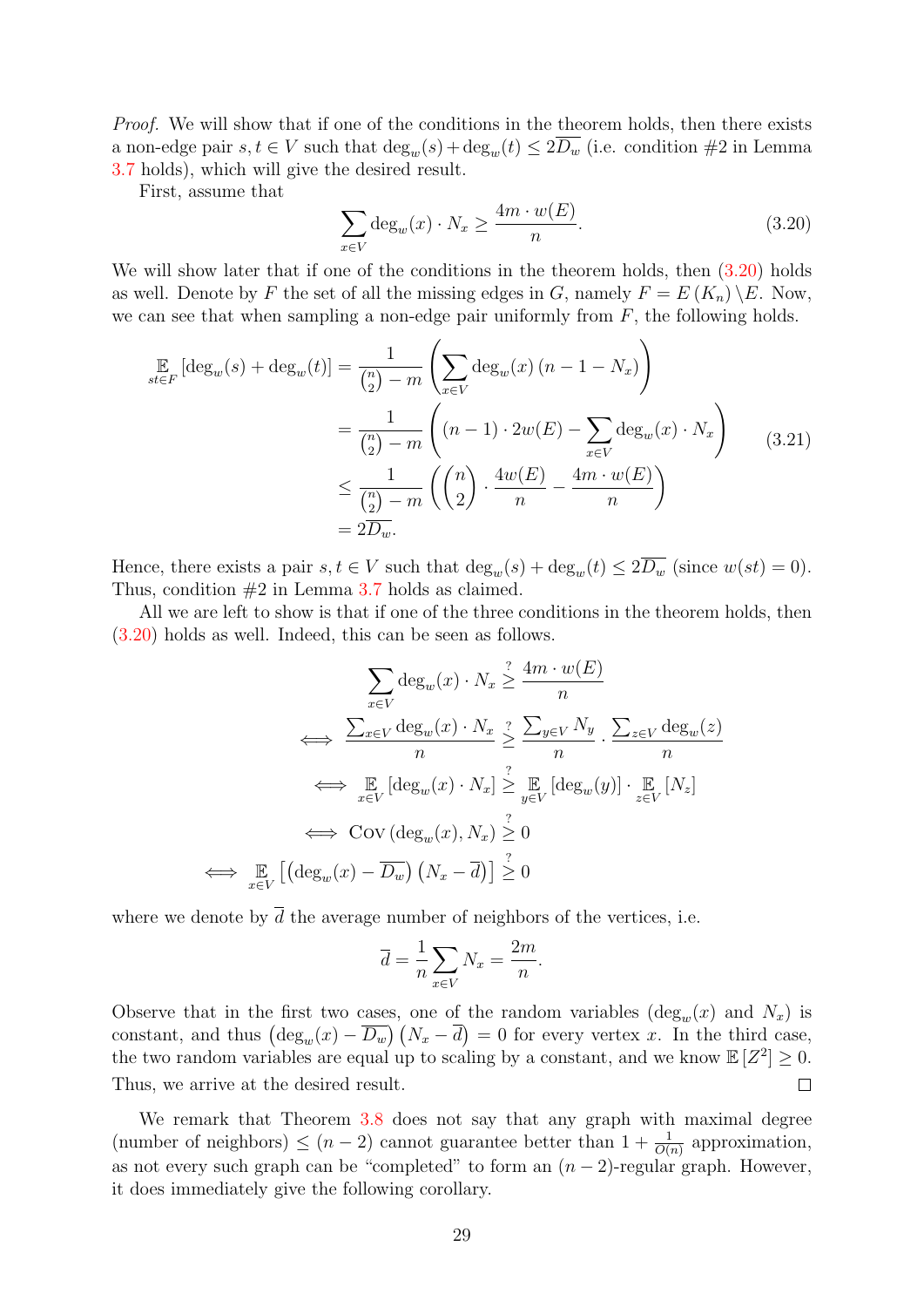Corollary 3.9. Let  $G = (V, E, w)$  be a graph with  $|V| = n$  where n is even and with maximal degree  $\Delta < \frac{n}{2}$  $\frac{n}{2}$ . Then,

$$
\frac{\max_{x \neq y \in V} \mathcal{R}_{\text{eff}}(x, y)}{\min_{x \neq y \in V} \mathcal{R}_{\text{eff}}(x, y)} \ge 1 + \frac{1}{O(n)}\tag{3.22}
$$

*Proof.* Recall that by Dirac's Theorem, every graph with minimal degree  $\geq \frac{n}{2}$  $\frac{n}{2}$ , must be Hamiltonian. Thus, we may apply it on the complement of  $G$ , which leads to the conclusion that there exists a complete matching (complete since n is even) that does not belong to G. Hence, we can refer to G as an  $(n-2)$ -regular graph, and by Theorem [3.8](#page-27-0) we are done.  $\Box$ 

In addition, observe that in Theorem  $3.8$ , we essentially showed that if  $(3.20)$  holds, then the graph cannot guarantee better than  $\left(1+\frac{1}{O(n)}\right)$ -approximation of the clique. Similarly, we can show the following.

Claim 3.10. Let  $G = (V, E, w)$  with  $|V| = n$  vertices and  $|E| = m$  edges. For every vertex  $x \in V$ , denote  $N_x = |N(x)|$  and  $\deg_w(x) = \sum_{y \in N(x)} w(xy)$ . If

$$
\sum_{x \in V} \deg_w(x) \cdot N_x \le \frac{4m \cdot w(E)}{n} - 2w(E),\tag{3.23}
$$

Then,

<span id="page-29-0"></span>
$$
\frac{\max_{x \neq y \in V} \mathcal{R}_{\text{eff}}(x, y)}{\min_{x \neq y \in V} \mathcal{R}_{\text{eff}}(x, y)} \ge 1 + \frac{1}{O(n)}\tag{3.24}
$$

*Proof.* Similarly to the proof of Theorem [3.8,](#page-27-0) we will show that there exists an edge  $xy \in$ E such that  $\deg_w(x) + \deg_w(y) + 2w(xy) \leq 2\overline{D_w}$  (where  $\overline{D_w} = \frac{1}{n}$ )  $\frac{1}{n}\sum_{x\in V} \deg_w(x) = \frac{2w(E)}{n},$ which by Lemma [3.7](#page-26-1) will give the desired result.

By similar calculations as in Theorem [3.8](#page-27-0) we can see that by sampling an edge uniformly the following holds.

$$
\mathbb{E}_{xy \in E} [\deg_w(x) + \deg_w(y) + 2w(xy)] = \frac{1}{m} \left( 2w(E) + \sum_{x \in V} \deg_w(x) \cdot N_x \right)
$$
\n
$$
\leq \frac{1}{m} \cdot \frac{4m \cdot w(E)}{n}
$$
\n(3.25)\n
$$
= 2\overline{D_w}
$$

Hence, again, by Lemma [3.7](#page-26-1) we are done.

#### The Symmetric Case

If we further add the assumption that the graph is symmetric, in the sense that all the edges that touch s and t (where st is the missing edge) have the same weight  $\alpha$ , and the rest of the edges have the same weight  $\beta$ , then we can prove the stronger bound from Question [3.4.](#page-23-0) Formally,

<span id="page-29-1"></span>Claim 3.11. Let  $G = (V, E, w)$  be a graph with  $|E| = \binom{n}{2}$  $\binom{n}{2} - 1$ . Let  $s, t \in V$  be the pair with a missing edge between them, and suppose that for every edge  $e \in E$ ,  $w(e) =$  $\int \alpha$  e touches s or t,

$$
\begin{cases} \alpha & e \text{ touches } s \text{ or } t, \\ \beta & o.w.; \end{cases} where \alpha, \beta \in \mathbb{R}^+. Then,
$$

$$
\frac{\max_{x \neq y \in V} R_{\text{eff}}(x, y)}{\min_{x \neq y \in V} R_{\text{eff}}(x, y)} > 1 + \frac{1}{10n}.
$$

 $\Box$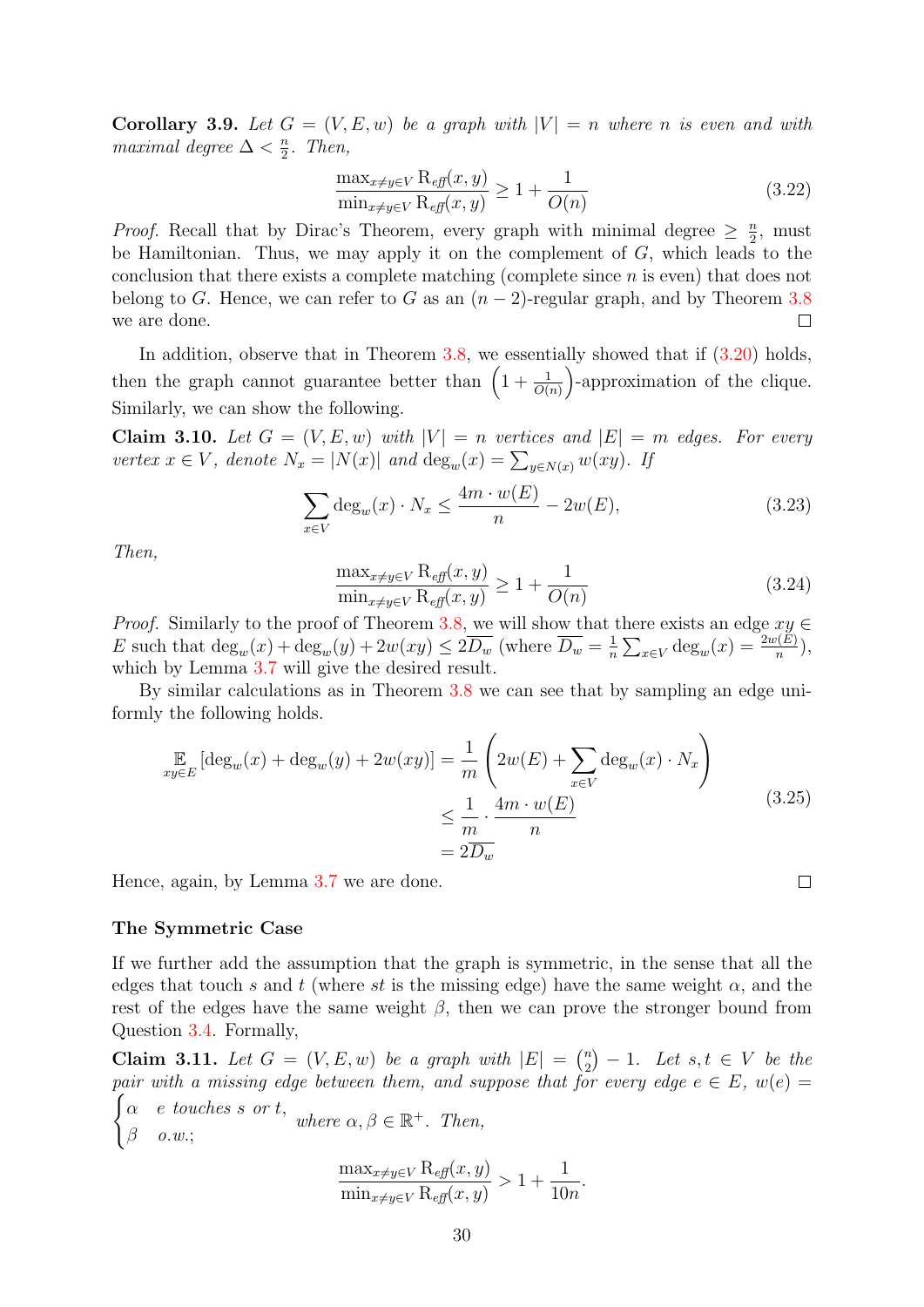We remark that this case is not necessarily contained within any other case which we have presented so far.

We present here a proof via direct calculations. We give an additional proof via the connection between effective resistance and commute time in Appendix [B.1.](#page-56-2)

*Proof.* Again, denote by A the set of all the edges that touch s or t, and by B denote the set of the edges that do not touch them. By symmetry, for every  $uv, u'v' \in A$  it holds that  $R_{\text{eff}}(u, v) = R_{\text{eff}}(u', v')$ , and the same holds for every pair of edges in B. We will denote by  $R_A$  and  $R_B$  the resistances of the edges from A and B respectively.

Let us compute the effective resistance for each pair according to the sets.

1.  $R_{\text{eff}}(s, t)$ : On the one hand we can suggest a flow that splits equally to the neighbors of s, and then each of the neighbors ships the same amount of flow directly to  $t$ .

$$
R_{\text{eff}}(s,t) \le \frac{1}{(n-2)^2} \cdot \left(\sum_{x \in N(s)} \frac{1}{\alpha} + \sum_{y \in N(t)} \frac{1}{\alpha}\right)
$$
  
= 
$$
\frac{2}{(n-2)\alpha}
$$
 (3.26)

On the other hand we can suggest a potential function  $\varphi_x =$  $\sqrt{ }$  $\left\{\right\}$  $\overline{\mathcal{L}}$ 1,  $x = s$ 0,  $x = t$  $1/2$ ,  $x \neq s, t$ .

$$
R_{\text{eff}}(s,t)^{-1} \leq \sum_{xy \in E} \alpha (\varphi_x - \varphi_y)^2
$$
  

$$
\leq 2(n-2)\alpha \cdot \frac{1}{4}
$$
  

$$
= \frac{(n-2)\alpha}{2}
$$
 (3.27)

Thus we conclude that

$$
R_{\text{eff}}(s,t) = \frac{2}{(n-2)\alpha} \tag{3.28}
$$

2.  $R_B$ : Take some vertices  $u, v \in V \setminus \{s, t\}$ . On the one hand we can suggest a flow that ships  $\tau/2$  amount of flow to each of s and t, and then ships the same amount from s and t to v. In addition, the flow will send  $\sigma$  on the edge uv, and then split the rest of the flow equally between every vertex  $x \in V \setminus \{s, t, v\}$ . Thus,

$$
R_B \le \min_{\tau,\sigma \in [0,1]: \tau+\sigma \le 1} \left( 2 \cdot 2 \cdot \frac{\left(\frac{\tau}{2}\right)^2}{\alpha} + \frac{\sigma^2}{\beta} + 2(n-4) \frac{\left(\frac{1-\tau-\sigma}{n-4}\right)^2}{\beta} \right)
$$
  
= 
$$
\min_{\tau,\sigma \in [0,1]: \tau+\sigma \le 1} \left( \frac{\tau^2}{\alpha} + \frac{\sigma^2}{\beta} + \frac{2}{(n-4)\beta} (1-\tau-\sigma)^2 \right)
$$
(3.29)

Let us denote the RHS by  $f(\tau, \sigma)$ , differentiate it with respect to  $\sigma$ , and compare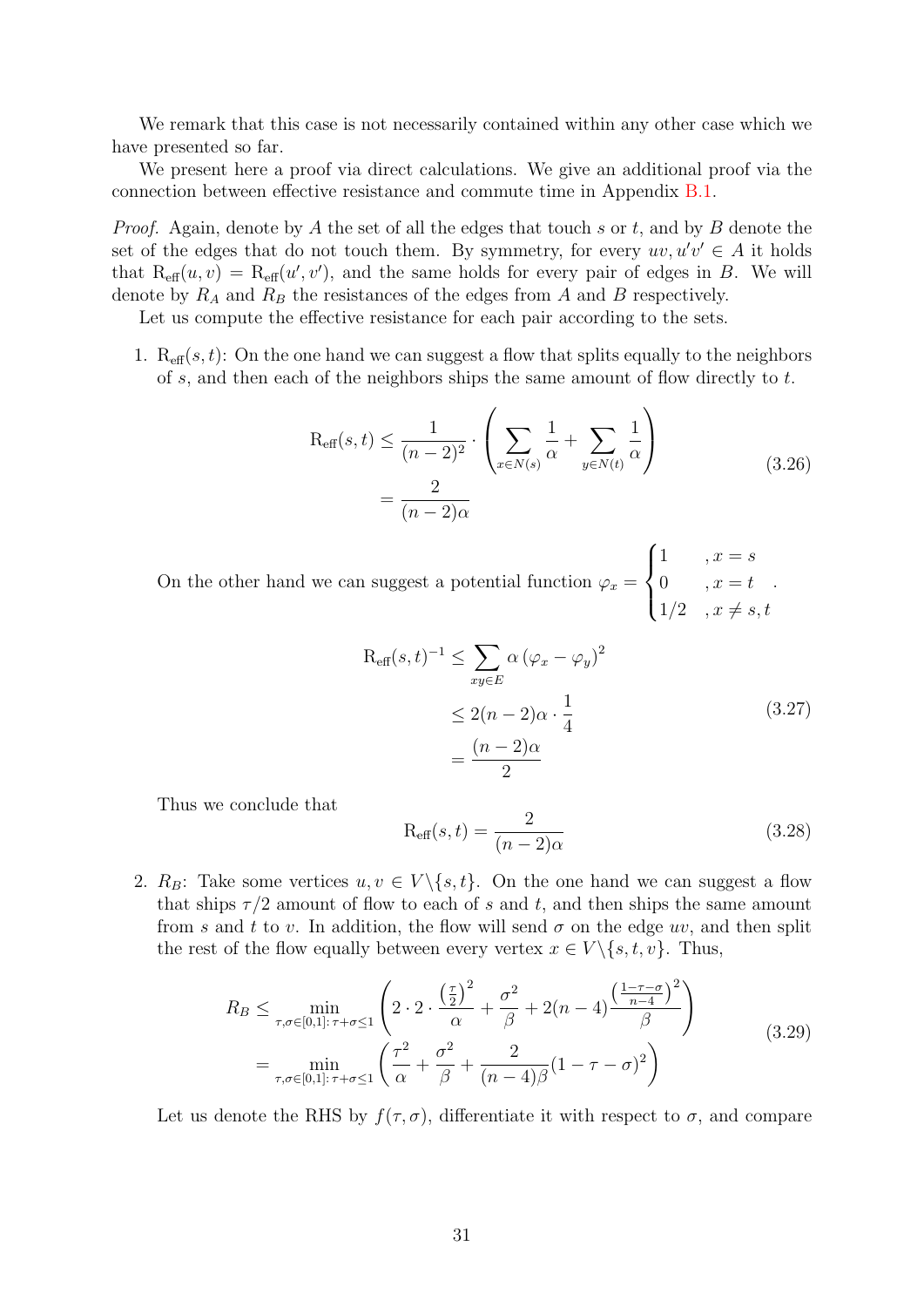to 0 in order to find a minimum.

$$
\frac{\partial f}{\partial \sigma}(\tau, \sigma) = 0
$$
  

$$
\iff \frac{2\sigma}{\beta} - \frac{4}{(n-4)\beta} (1 - \tau - \sigma) = 0
$$
  

$$
\iff \left(\frac{n-2}{n-4}\right) \sigma = \frac{2}{n-4} (1 - \tau)
$$
  

$$
\iff \sigma = \frac{2}{n-2} (1 - \tau)
$$

Denote  $\sigma_0 = \frac{2}{n-1}$  $\frac{2}{n-2}(1-\tau)$ , and let  $f_{\sigma_0}(\tau) = f(\tau, \sigma_0)$ , thus,

$$
f_{\sigma_0}(\tau) = \frac{\tau^2}{\alpha} + \frac{\left(\frac{2}{n-2}(1-\tau)\right)^2}{\beta} + \frac{2}{(n-4)\beta} \left(1 - \tau - \frac{2}{n-2}(1-\tau)\right)^2
$$
  
\n
$$
= \frac{\tau^2}{\alpha} + \frac{4}{(n-2)^2 \beta} (1-\tau)^2 + \frac{2}{(n-4)\beta} \left( (1-\tau) \left(1 - \frac{2}{n-2}\right) \right)^2
$$
  
\n
$$
= \frac{\tau^2}{\alpha} + \frac{4}{(n-2)^2 \beta} (1-\tau)^2 + \frac{2(n-4)}{(n-2)^2 \beta} (1-\tau)^2
$$
  
\n
$$
= \frac{\tau^2}{\alpha} + \frac{2}{(n-2)^2 \beta} (1-\tau)^2 (2+n-4)
$$
  
\n
$$
= \frac{\tau^2}{\alpha} + \frac{2}{(n-2)\beta} (1-\tau)^2
$$
  
\n(3.30)

Again, let us now differentiate  $f_{\sigma_0}$  and compare to 0 in order to find a minimum.

$$
f'_{\sigma_0}(\tau) = 0
$$
  
\n
$$
\iff \frac{2}{\alpha}\tau - \frac{4}{(n-2)\beta}(1-\tau) = 0
$$
  
\n
$$
\iff \tau \left(\frac{1}{\alpha} + \frac{2}{(n-2)\beta}\right) = \frac{2}{(n-2)\beta}
$$
  
\n
$$
\iff \tau = \frac{1}{1 + \frac{n-2}{2} \cdot \frac{\beta}{\alpha}}
$$
\n(3.31)

Thus, we conclude that

$$
R_B \leq \frac{1}{\alpha} \cdot \left(\frac{1}{1 + \frac{n-2}{2} \cdot \frac{\beta}{\alpha}}\right)^2 + \frac{2}{(n-2)\beta} \left(\frac{\frac{n-2}{2} \cdot \frac{\beta}{\alpha}}{1 + \frac{n-2}{2} \cdot \frac{\beta}{\alpha}}\right)^2
$$
  
= 
$$
\frac{\frac{1}{\alpha} \left(1 + \frac{n-2}{2} \cdot \frac{\beta}{\alpha}\right)^2}{\left(1 + \frac{n-2}{2} \cdot \frac{\beta}{\alpha}\right)^2}
$$
  
= 
$$
\frac{1}{\frac{n-2}{2} \cdot \beta + \alpha}
$$
(3.32)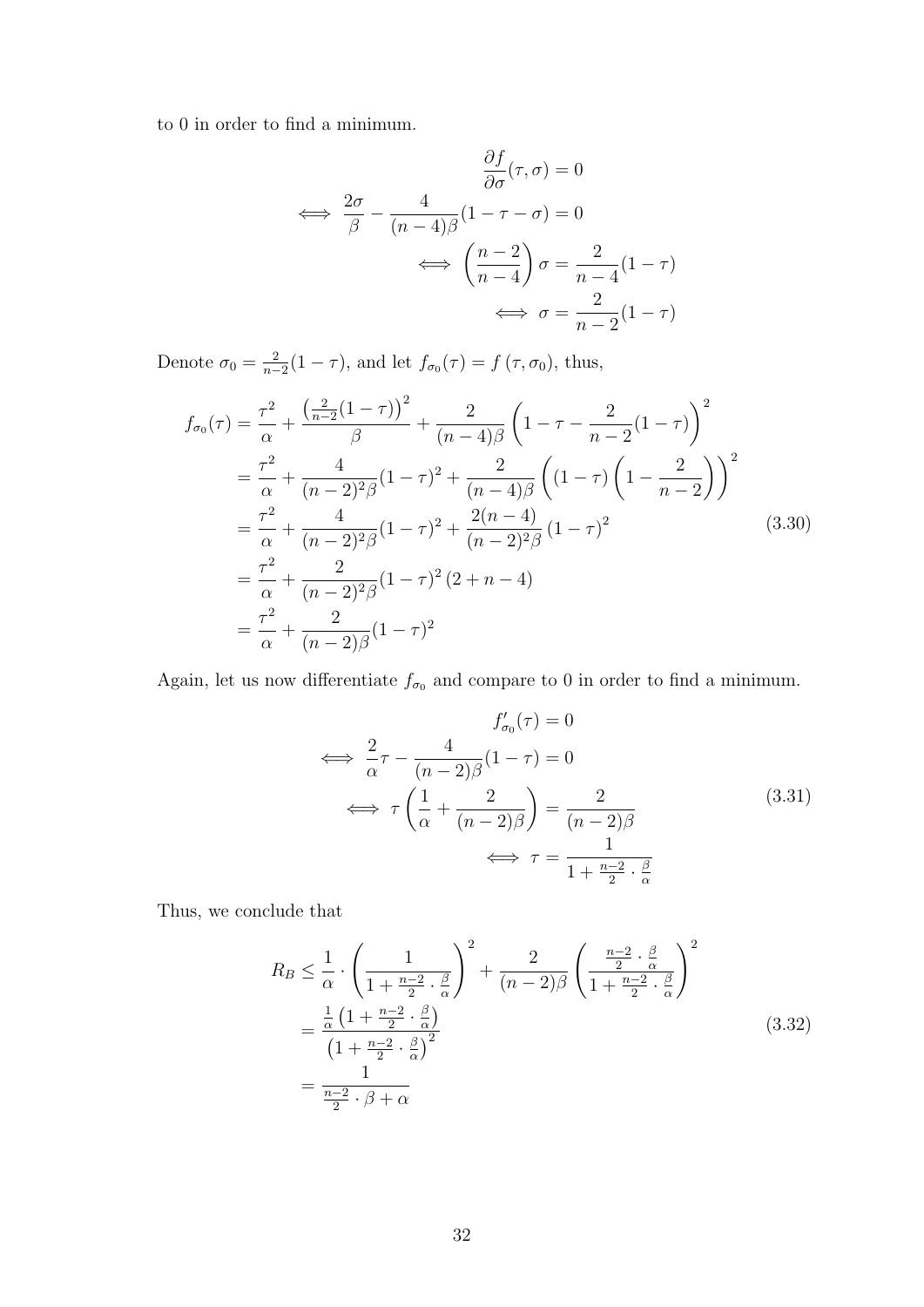On the other hand we can suggest a potential function  $\varphi_x =$  $\sqrt{ }$  $\int$  $\mathcal{L}$ 1,  $x = u$ 0,  $x = v$  $1/2$ ,  $x \neq u, v$ .

$$
R_B^{-1} \le \sum_{xy \in E} w(xy) (\varphi_x - \varphi_y)^2
$$
  
=  $\beta + 2 \cdot 2 \cdot \alpha \cdot \frac{1}{4} + (2(n - 4)) \beta \cdot \frac{1}{4}$  (3.33)  
=  $\frac{1}{2} \cdot (2\alpha + (n - 2)\beta)$ 

<span id="page-32-0"></span>and thus

$$
R_B = \frac{1}{\alpha + \frac{n-2}{2}\beta} \tag{3.34}
$$

3.  $R_A$ : Recall that by Foster's Theorem we have

$$
\sum_{xy \in E} w(xy) \operatorname{R_{eff}}(x, y) = n - 1 \tag{3.35}
$$

Thus,

$$
n - 1 = \sum_{xy \in A} \alpha R_A + \sum_{x'y' \in B} \beta R_B
$$

$$
= 2(n - 2)\alpha R_A + {n - 2 \choose 2} \beta R_B
$$

which leads to the conclusion that

$$
R_A = \frac{(n-1) - {n-2 \choose 2} \beta R_B}{2(n-2)\alpha} = \frac{1}{2\alpha} \cdot \left(1 + \frac{1}{n-2} - \frac{(n-3)}{2} \beta R_B\right)
$$
(3.36)

Hence, by using [\(3.34\)](#page-32-0) we get that

$$
R_A = \frac{1}{2\alpha} \cdot \left( 1 + \frac{1}{n-2} - \frac{(n-3)\beta}{2\alpha + (n-2)\beta} \right) \tag{3.37}
$$

Assume towards contradiction that  $\frac{\max_{x\neq y} \text{Re}_f(x,y)}{\min_{x\neq y} \text{Re}_f(x,y)} \leq 1 + \frac{1}{10n}$ . On the one hand, by comparing  $R_{\text{eff}}(s,t)$  and  $R_B$  we can see that

$$
\left(1 + \frac{1}{10n}\right) \ge \frac{\frac{2}{(n-2)\alpha}}{\frac{2}{2\alpha + (n-2)\beta}}
$$

$$
= \frac{2}{n-2} + \frac{\beta}{\alpha}
$$

$$
\implies \frac{\beta}{\alpha} \le 1 + \frac{1}{10n} - \frac{2}{n-2}
$$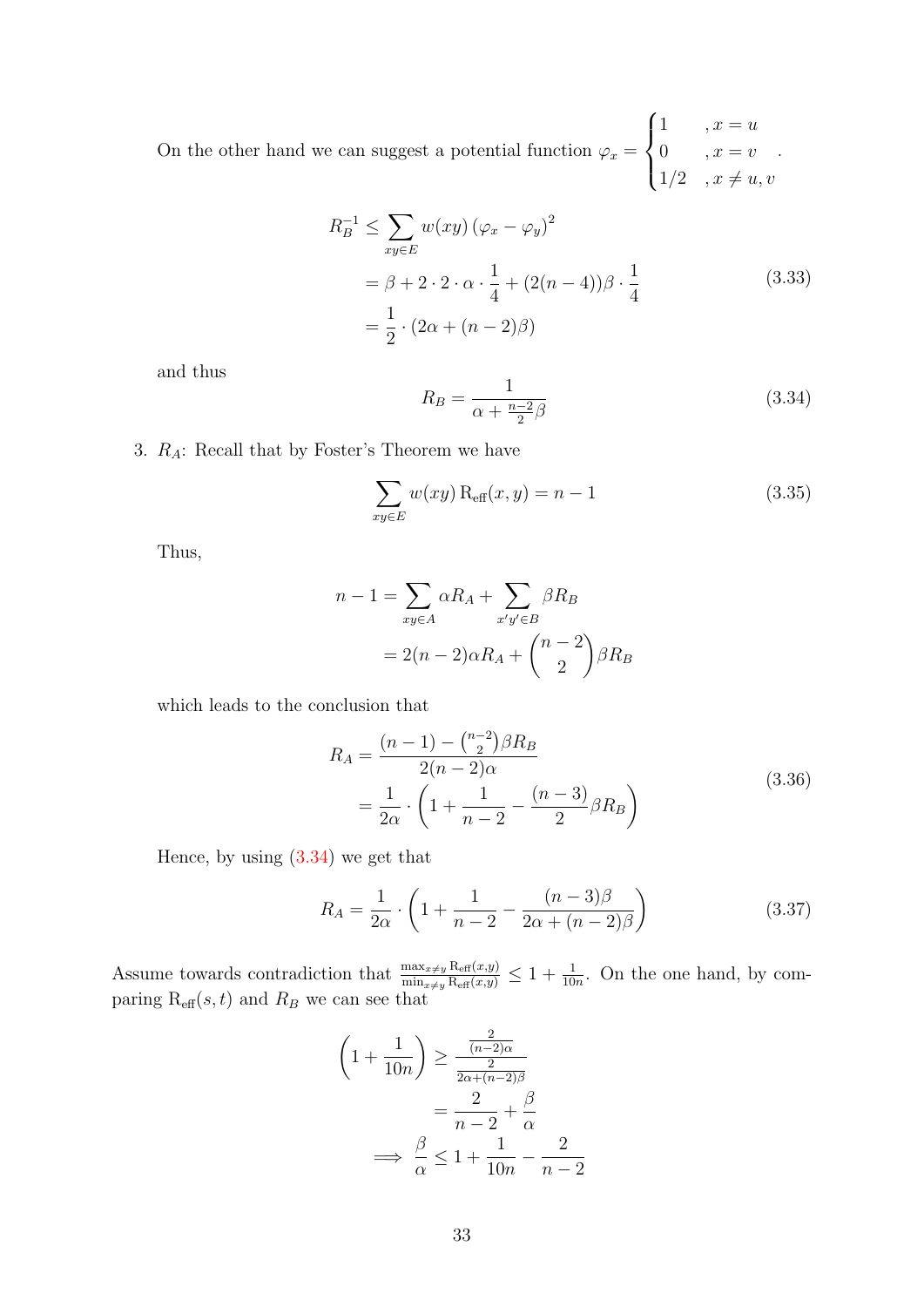On the other hand, by comparing  $R_B$  and  $R_A$ , we see that

$$
\left(1 + \frac{1}{10n}\right) \ge \frac{\frac{1}{\alpha + \frac{n-2}{2}\beta}}{\frac{1}{2\alpha} \cdot \left(1 + \frac{1}{n-2} - \frac{(n-3)\beta}{2\alpha + (n-2)\beta}\right)}
$$

$$
= \frac{\frac{4\alpha}{2\alpha + (n-2)\beta}}{1 + \frac{1}{n-2} - \frac{(n-3)\beta}{2\alpha + (n-2)\beta}}
$$

$$
= \frac{4\alpha}{2\alpha + (n-2)\beta + \frac{2\alpha + (n-2)\beta}{n-2} - (n-3)\beta}
$$

$$
= \frac{2}{1 + \frac{1}{n-2} + \frac{\beta}{\alpha}}
$$

Thus,

$$
\frac{\beta}{\alpha} + \frac{1}{n-2} + 1 \ge 2\left(1 - \frac{1}{10n+1}\right)
$$

$$
\iff \frac{\beta}{\alpha} \ge 1 - \frac{1}{n-2} - \frac{2}{10n+1}
$$

Hence, we conclude that

$$
1 - \frac{1}{n-2} - \frac{2}{10n+1} \le \frac{\beta}{\alpha} \le 1 - \frac{2}{n-2} + \frac{1}{10n}
$$
 (3.38)

 $\Box$ 

Which is a contradiction.

#### Discussion.

We remark that  $(3.23)$  can be viewed as follows.

$$
\sum_{x \in V} \deg_w(x) \cdot N_x \le \frac{4m \cdot w(E)}{n} - 2w(E)
$$
\n
$$
\iff \sum_{x \in V} \frac{\deg_w(x)}{2w(E)} \cdot N_x \le \frac{2m}{n} - 1
$$
\n
$$
\iff \mathbb{E}_{x \sim \deg_w(x)} [N_x] \le \mathbb{E}_{x \in V} [N_x] - 1
$$
\n(3.39)

where by  $x \sim \deg_w(x)$  we mean that a vertex  $x \in V$  is sampled with probability proportional to its weighted degree.

Recall that as we mentioned earlier, the proof of Theorem [3.8](#page-27-0) essentially shows that if [\(3.20\)](#page-28-0) holds, then the lower bound of  $1 + \frac{1}{O(n)}$  holds. Note that (3.20) can be viewed as follows.

$$
\sum_{x \in V} \deg_w(x) \cdot N_x \ge \frac{4m \cdot w(E)}{n}
$$
\n
$$
\iff \sum_{x \in V} \frac{\deg_w(x)}{2w(E)} \cdot N_x \ge \frac{2m}{n}
$$
\n
$$
\iff \mathop{\mathbb{E}}_{x \sim \deg_w(x)} [N_x] \ge \mathop{\mathbb{E}}_{x \in V} [N_x]
$$
\n(3.40)

A summary of our results is presented in Table [3.1.](#page-34-2)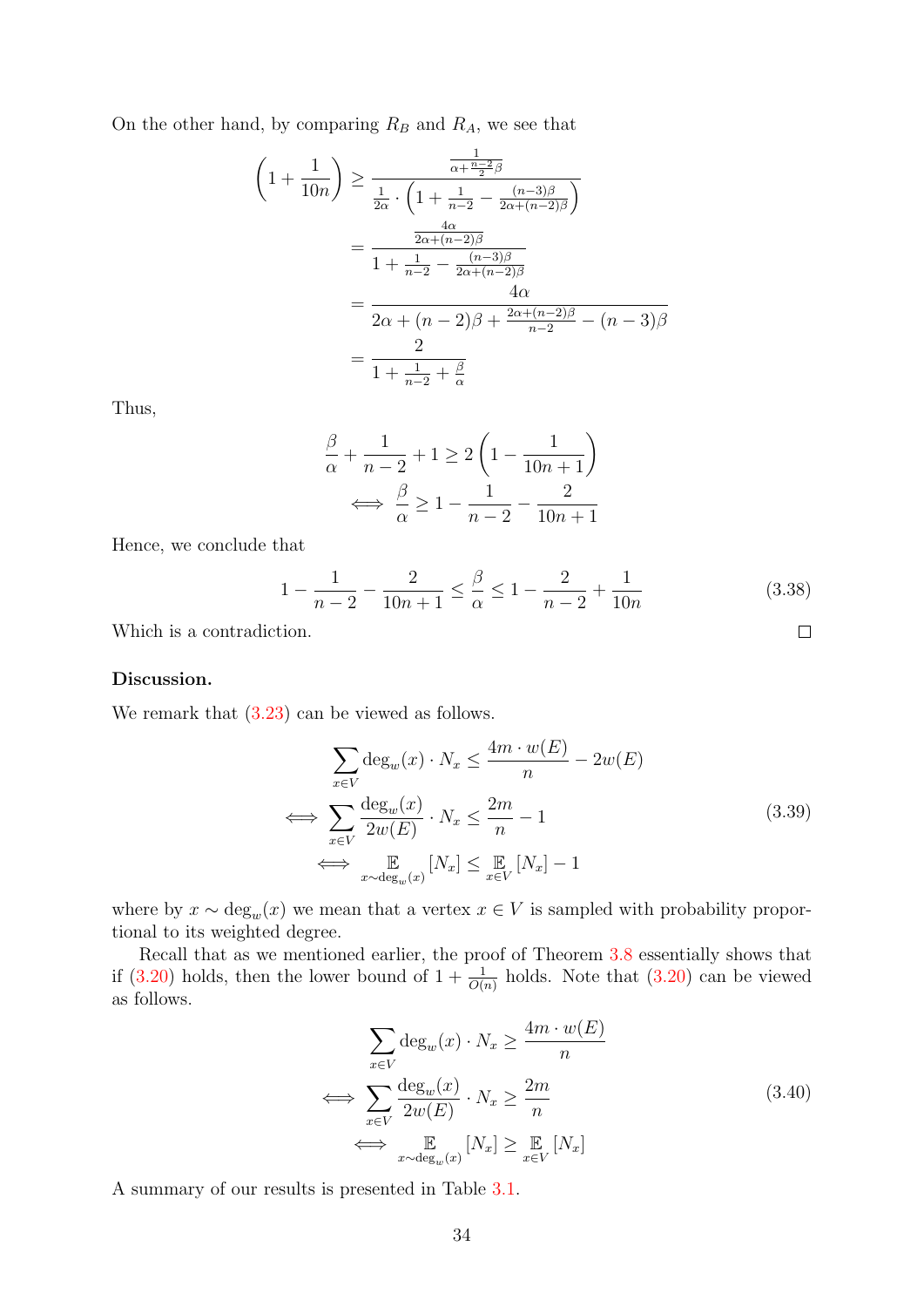<span id="page-34-2"></span>

| Condition                                                                                                            | $\max R_{\text{eff}}$<br>Lower Bound on<br>$\overline{\min \mathrm{R}_{\mathrm{eff}}}$ |
|----------------------------------------------------------------------------------------------------------------------|----------------------------------------------------------------------------------------|
| All graphs except the clique                                                                                         | $1+\frac{1}{O(n^{2n}}$                                                                 |
| $\min_{x \in V} \deg_w(x) \leq \frac{\overline{D_w}}{2} \left(1 + \frac{1}{(1+O(1))n}\right)$                        | $1 + \frac{1}{O(n)}$                                                                   |
| $\min_{x \neq y \in V} (\deg_w(x) + \deg_w(y) + 2w(xy)) \leq 2\overline{D_w} \left(1 + \frac{1}{(1+O(1))n}\right)$   | $1+\frac{1}{O(n)}$                                                                     |
| $\mathbb{E}\left[\mathbb{E}_{x \sim \deg_w(x)}\left[N_x\right] \geq \mathbb{E}_{x \in V}\left[N_x\right]\right]$     | $1 + \frac{1}{O(n)}$                                                                   |
| $\mathbb{E}\left[\mathbb{E}_{x \sim \deg_w(x)}\left[N_x\right] \leq \mathbb{E}_{x \in V}\left[N_x\right] - 1\right]$ | $1 + \frac{1}{O(n)}$                                                                   |
| Symmetric case                                                                                                       | $1 + \frac{1}{O(n)}$                                                                   |

Table 3.1: Summary of lower bounds for resistance sparsifiers of the clique.

#### <span id="page-34-0"></span>3.1.2 Upper Bound for Resistance Sparsifier of the Clique

In this subsection we complete the discussion about Question [3.3](#page-23-3) by showing the upper bound of  $O(n/\varepsilon)$  edges for resistance sparsifier of the clique, as observed in [\[DKW15\]](#page-50-4).

<span id="page-34-3"></span>**Claim 3.12.** The clique  $K_n$  admits an  $\varepsilon$ -resistance sparsifier with  $O(n/\varepsilon)$  edges.

Claim [3.12](#page-34-3) follows from the fact that  $\text{R}_{\text{eff}}(s,t) = \frac{2}{n}$  for all pairs of vertices in the clique The fact [3.14\)](#page-34-4) and the following theorem presented in [\[vLRH14\]](#page-52-5).

**Theorem 3.13** (Proposition 5 in [\[vLRH14\]](#page-52-5)). Let  $G = (V, E, w)$  be a graph. For every vertex  $x \in V$  denote its weighted degree by  $deg_w(x) = \sum_{y \in N(x)} w(xy)$ . Denote the minimum weighted degree by  $d_{min}$  and the maximal edge weight by  $w_{max}$ . Denote by  $\lambda_2(G)$ the second smallest eigenvalue of the normalized Laplacian of G. Then

$$
\left| \mathcal{R}_{\text{eff}}(s,t) - \left( \frac{1}{\deg_w(s)} + \frac{1}{\deg_w(t)} \right) \right| \le \frac{w_{\text{max}}}{d_{\text{min}}} \left( \frac{1}{\lambda_2(G)} + 2 \right) \left( \frac{1}{\deg_w(s)} + \frac{1}{\deg_w(t)} \right) \tag{3.41}
$$

Since for expanders  $\lambda_2 = \Omega(1)$ , an  $\Theta(\varepsilon^{-1})$ -regular expander with all edges having the same weight  $\Theta(\varepsilon \cdot n)$  is an  $\varepsilon$ -resistance sparsifier for  $K_n$ .

<span id="page-34-4"></span>**Fact 3.14.** Let  $G = K_n$  be a clique over n vertices. Then

$$
\forall s, t \in V, \quad \mathcal{R}_{\text{eff}}(s, t) = \frac{2}{n}.
$$

Proof. By symmetry and Foster's theorem,

$$
R_{\text{eff}}(s,t) = \frac{\sum_{xy \in E} R_{\text{eff}}(x,y)}{\binom{n}{2}} = \frac{n-1}{\binom{n}{2}} = \frac{2}{n}.
$$
 (3.42)

 $\Box$ 

### <span id="page-34-1"></span>3.2 Flow Metric Sparsifiers

In this section we show that for some values of p there exists a  $d_p$ -sparsifier, where the sparsity of the graph depends on  $p$  and some additional parameters of the problem. This is in fact Theorem [1.5,](#page-7-5) which we restate here for clarity.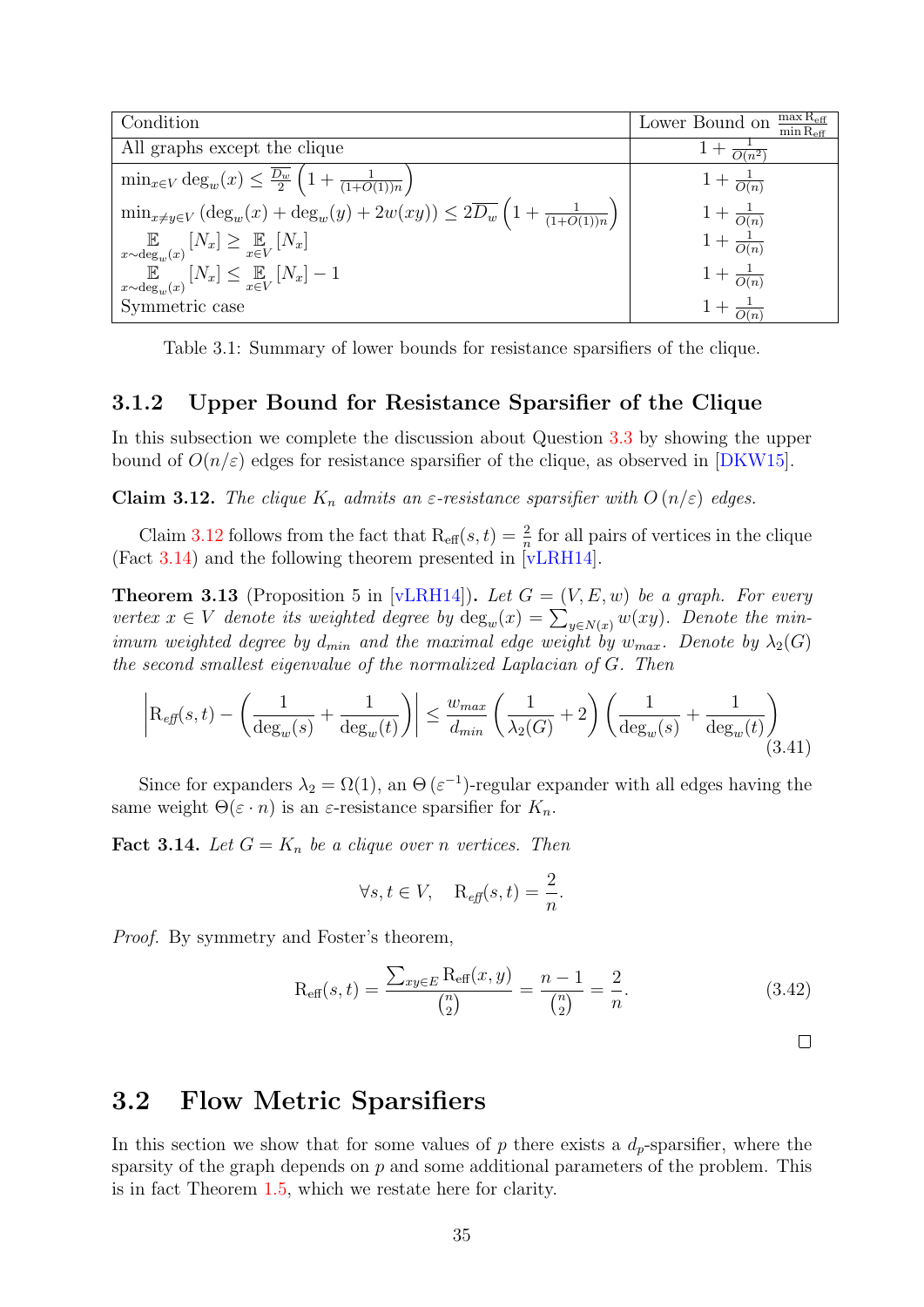<span id="page-35-0"></span>**Theorem 3.15.** Let  $G = (V, E, w)$  be a graph, fix  $p \in \left(\frac{4}{3}\right)$  $\left(\frac{4}{3}, \infty\right)$  having Hölder conjugate q, and let  $\varepsilon > 0$ . Then there exists a graph  $G' = (V, E', w')$  that is a  $d_p$ -sparsifier of G, i.e.

<span id="page-35-3"></span>
$$
\forall s, t \in V, \quad d_{p,G'}(s,t) \in (1 \pm \varepsilon) d_{p,G}(s,t), \tag{3.43}
$$

and has  $|E'| = f(n, \varepsilon, p)$  edges, where

$$
f(n,\varepsilon,p) = \begin{cases} n-1 & \text{if } p = \Omega\left(\varepsilon^{-1}\log n\right), \\ O\left(n\log(n/\varepsilon)\left(\log\log(n/\varepsilon)\right)^2 \varepsilon^{-2}\right) & \text{if } 2 < p < \infty, \\ O\left(n^{q/2}\log(n)\log(1/\varepsilon)\varepsilon^{-5}\right) & \text{if } \frac{4}{3} < p < 2. \end{cases} \tag{3.44}
$$

We remark that in general, the last row of the table applies for all  $1 < p < 2$ , but for  $1 < p \leq \frac{4}{3}$  $\frac{4}{3}$  it gives trivial bounds since this implies that  $q > 4$  and thus we have  $n^{q/2} > n^2$ . Moreover, we remark that as p tends to  $\infty$ , the  $d_p$  metric tends to the inverse of mincut(s, t) (ultra)metric, for which there exists cut sparsifiers [\[Kar93;](#page-51-8) [BK96\]](#page-49-5), that preserve all of the cuts in the graph, and for which there exists a lower bound [\[CKST19\]](#page-50-9) of  $\Omega(n/\varepsilon^2)$  edges. However in our case, in order to preserve the  $d_{\infty}$  metric, it suffices to preserve only the minimum-st-cuts. In addition, note that the case  $p = 2$  is the special case where  $d_2^2$  is in fact the resistance distance, for which [\[CGPSSW18\]](#page-50-5) showed the existence of a resistance sparsifier with  $\tilde{O}(n\varepsilon^{-1})$  edges.

We now turn to proving Theorem [3.15](#page-35-0) which follows easily from a theorem of Cohen and Peng [\[CP15\]](#page-50-0).

<span id="page-35-1"></span>**Theorem 3.16** (Theorem 7.1 in [\[CP15\]](#page-50-0)). Given a matrix  $A \in \mathbb{R}^{m \times n}$  and parameters  $q \in (1,\infty), \varepsilon > 0$ , there exists a set of scores  ${\{\tau_i(A,q)\}}_{i=1}^m$  summing up to at most n, such that for any set of sampling values  $\{\sigma_i\}_{i=1}^m$  satisfying

$$
\sigma_i \ge \tau_i(A, q) \cdot g(n, \varepsilon, q)
$$

if we generate a matrix S with  $N = \sum_{i=1}^{m} \sigma_i$  rows, each chosen independently as  $\frac{1}{\sigma_i^{1/q}} \cdot \overrightarrow{e_i}$ with probability  $\frac{\sigma_i}{N}$  ( $\overrightarrow{e_i} \in \mathbb{R}^m$  is the i<sup>th</sup> basis vector), then with probability at least  $1-\frac{1}{n^{\Omega}}$  $n^{\Omega(1)}$ we have

$$
\forall \varphi \in \mathbb{R}^n, \quad \|SA\varphi\|_q \in (1 \pm \varepsilon) \left\|A\varphi\right\|_q
$$

where

$$
g(n,\varepsilon,q) = \begin{cases} \log(n)\varepsilon^{-2} & \text{if } q = 1, \\ \log(n/\varepsilon)\left(\log(\log(n/\varepsilon))\right)^2 \varepsilon^{-2} & \text{if } 1 < q < 2, \\ n^{\frac{q}{2}-1}\log(n)\log(1/\varepsilon)\varepsilon^{-5} & \text{if } 2 < q. \end{cases} \tag{3.45}
$$

Note that for the proof of existence, we can set  $\sigma_i = \tau_i(A, q) \cdot g(n, \varepsilon, q)$  and thus a sufficient number of rows in the matrix S will satisfy  $N = \sum_{i=1}^{m} \tau_i(A, q) g(n, \varepsilon, q)$  $n \cdot g(n, \varepsilon, q)$ . We are ready to present the proof of Theorem [3.15.](#page-35-0)

Proof. (of Theorem [3.15\)](#page-35-0) We will first deal with the last two rows in the table of the theorem  $(\frac{4}{3} < p < \infty)$ . Let  $A = WB$  where  $W_{m \times m}$  is the diagonal weight matrix and  $B_{m \times n}$  is the signed edge-vertex incidence matrix of G. By Theorem [3.16,](#page-35-1) there exists a matrix  $S$  with  $N$  rows (same  $N$  as defined in Theorem [3.16\)](#page-35-1) where each row is a reweighted basis vector, such that

<span id="page-35-2"></span>
$$
\forall \varphi \in \mathbb{R}^n, \quad \|SWB\varphi\|_q \in (1 \pm \varepsilon) \left\|WB\varphi\right\|_q \tag{3.46}
$$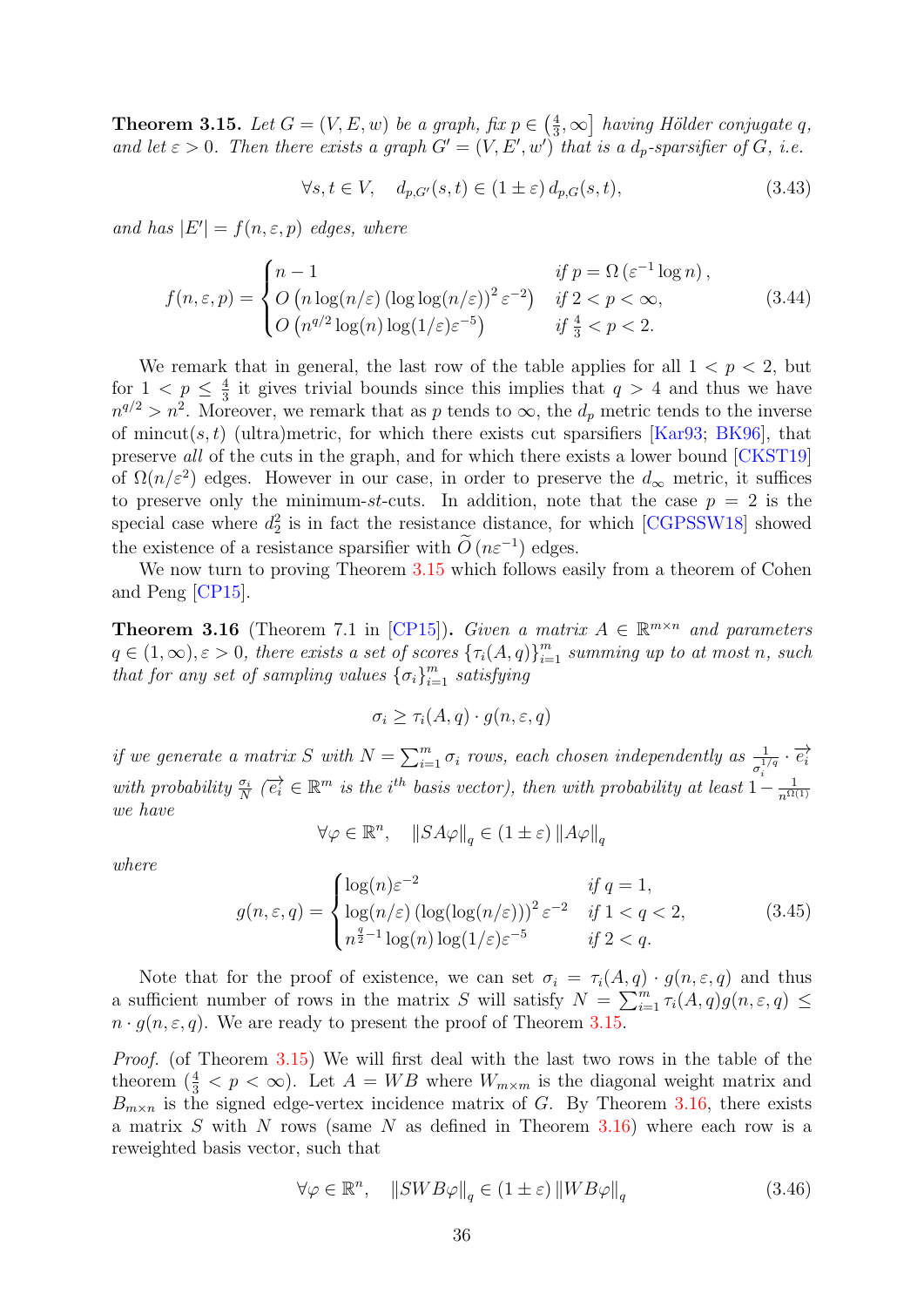with q being the Hölder conjugate of p. Note that  $q = \frac{p}{n-1}$  $\frac{p}{p-1}$ , and thus the case  $2 < p < \infty$ corresponds to the case  $1 < q < 2$ , and the case  $2 < q$  corresponds to the case  $1 < p < 2$ .

Let  $W' = (S^T S)^{1/2} W$ , and note that it is a diagonal matrix of dimensions  $m \times m$ where the entries on the diagonal are in fact the weights of the edges corresponding to the entries in SW. Let G' be the graph defined by the weights  $W'$ , and let  $d'_{p}$  be the flow metric on  $G'$ . It is important to note that since S consists of N rows, then  $W'$  has at most N non-zero entries, and moreover it is easy to see that for any  $\varphi \in \mathbb{R}^n$  it holds that  $\left\|W'B\varphi\right\|_q = \left\|SWB\varphi\right\|_q.$ 

Next, recall that by Claim [2.1](#page-11-3)

$$
\forall s \neq t \in V, \quad d_p(s, t) = \left(\min_{\varphi_s - \varphi_t = 1} \|WB\varphi\|_q\right)^{-1}.\tag{3.47}
$$

and similarly for  $d'_p$  using W'.

Now, we can see that

$$
d'_p(s,t)^{-1} = \min_{\varphi_s - \varphi_t = 1} \|W'B\varphi\|_q
$$
  
\n
$$
\leq (1+\varepsilon) \min_{\varphi_s - \varphi_t = 1} \|WB\varphi\|_q
$$
  
\n
$$
= (1+\varepsilon)d_p(s,t)^{-1}
$$
\n(3.48)

where the inequalities follow because we can take a minimizer  $\varphi^*$  of  $||WB\varphi||_q$ , apply [\(3.46\)](#page-35-2) on it, and conclude an upper bound on the minimum of  $\|W'B\varphi\|_q$ . The other direction is similar, and thus we can conclude that G' is a  $d_p$  sparsifier of G that satisfies the guarantee of [\(3.43\)](#page-35-3).

Finally, recalling that  $N \leq n \cdot q(n, \varepsilon, q)$ , gives the desired bound on the number of the edges in  $G'$ .

Next, for the first row in the table (the case  $p = \Omega(\varepsilon^{-1} \log n)$ ) we recall that by Corollary [2.7,](#page-14-5)

<span id="page-36-1"></span>
$$
\forall s, t \in V, \quad d_{\infty}(s, t) \le d_p(s, t) \le (1 + \varepsilon) d_{\infty}(s, t). \tag{3.49}
$$

 $\Box$ 

Thus, we choose  $G'$  to be the Gomory-Hu tree of  $G$ , and clearly Corollary [2.7](#page-14-5) and  $(3.49)$ can be applied also to  $d'_p$ . It is easy to see that this is indeed a  $d_p$  sparsifier for G, since we have

| $d'_{p}(s,t) \leq (1+\varepsilon)d'_{\infty}(s,t)$ | (by (3.49) on G') |
|----------------------------------------------------|-------------------|
| $=(1+\varepsilon)d_{\infty}(s,t)$                  | by GH guarantee   |
| $\leq (1+\varepsilon)d_p(s,t)$                     | (by (3.49) on G)  |

The other direction is similar, and this completes the proof of Theorem [3.15.](#page-35-0)

### <span id="page-36-0"></span>3.3 Transforms that Preserve the Flow Metrics, and Those that do not Exist

In this section, we present transformations that reduce the number of edges/vertices in the graph in some cases, while preserving the flow metrics on them. These transformations are closely related to known transformations for effective resistance. We begin with reductions of parallel edges and of sequential edges, that are natural extensions of corresponding reductions for effective resistance. We then proceed to discuss the well known  $Y$ - $\Delta$ transform for effective resistance, as well as the more general k-star-mesh transform, and examine for which values of k and p there exists an analogue of it for  $d_p$ .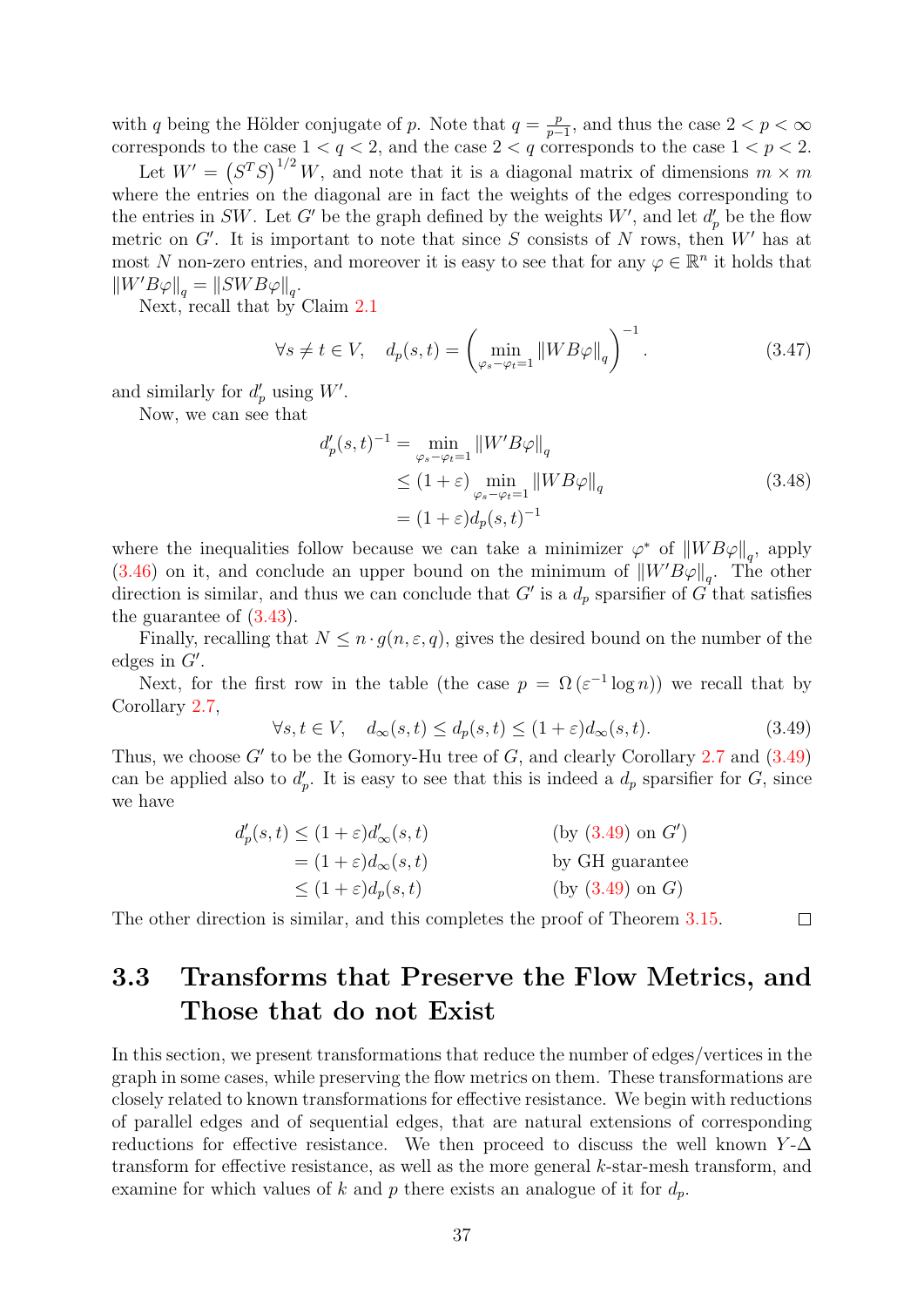#### <span id="page-37-0"></span>3.3.1 Sequential Edges Reduction

Think of the case presented in figure [3.1,](#page-37-2) where a vertex  $x$  of degree 2 is connected with an edge  $e_1$  of weight  $\alpha$  to a vertex a, and with an edge  $e_2$  of weight  $\beta$  to another vertex  $b \neq a$ . We wish to remove the vertex x and find a weight  $\gamma = \gamma(\alpha, \beta)$  for a new edge that will now connect a and b, and will preserve the flow metric of the graph.

<span id="page-37-2"></span>

Figure 3.1: Sequential edges to single edge transform.

Claim 3.17. Let  $p \in [1,\infty]$ . Let  $G = (V, E, w)$  be a graph that contains a vertex x that is incident to exactly 2 edges  $e_1 = \{x, a\}$  and  $e_2 = \{x, b\}$  of weights  $\alpha$  and  $\beta$  respectively. Let  $G' = (V', E', w')$  be a graph with  $V' = V \setminus \{x\}, E' = E \setminus \{e_1, e_2\} \cup \{\{a, b\}\}\$ and

$$
w'(e) = \begin{cases} \frac{1}{\left(\frac{1}{\alpha^p} + \frac{1}{\beta^p}\right)^{1/p}} & \text{if } e = \{a, b\}, \\ w(e) & o.w.; \end{cases}
$$

Then, for every  $s, t \in V'$ ,  $d_{p,G}(s,t) = d_{p,G'}(s,t)$ .

Before we begin the proof, note that for  $p=1$ , we have  $\frac{1}{\gamma} = \frac{1}{\alpha} + \frac{1}{\beta}$  $\frac{1}{\beta}$ , which is the desired behavior since  $d_1$  coincides with the shortest-path metric in the graph with inverse edge weights. Moreover, note that as  $p \to \infty$ , it holds that  $\gamma \to \min{\{\alpha, \beta\}}$ , which is the desired behavior for the minimum cut in the graph.

*Proof.* Note that in the graph G, for every amount of flow  $\tau$  that flows from a to x, the contribution of the flow (without the  $1/p$  power) over the edges that connect a to b in this case is exactly  $\left|\frac{\tau}{\alpha}\right|$  $\left| \begin{array}{c} p \\ + \end{array} \right|$ τ β  $\begin{array}{c} \begin{array}{c} \begin{array}{c} \end{array}\\ \begin{array}{c} \end{array} \end{array} \end{array}$  $p^p = |\tau|^p \cdot \left( \frac{1}{\alpha^p} + \frac{1}{\beta^p} \right)$  $\frac{1}{\beta^p}$ , where in G' it will be τ γ  $\begin{array}{c} \begin{array}{c} \begin{array}{c} \end{array} \\ \begin{array}{c} \end{array} \end{array} \end{array}$  $\sum_{i=1}^{p}$  So setting

$$
\gamma = \frac{1}{\left(\frac{1}{\alpha^p} + \frac{1}{\beta^p}\right)^{1/p}}
$$

indeed satisfies our demands, since it holds that  $\frac{1}{\gamma^p} = \frac{1}{\alpha^p} + \frac{1}{\beta^p}$ .

# <span id="page-37-1"></span>3.3.2 Parallel Edges Reduction

Think of the case presented in figure  $3.2$ , where two vertices a and b are connected with two edges  $e_1$  and  $e_2$  of some weight  $\alpha$  and  $\beta$  respectively. Again, we wish to find a weight  $\gamma = \gamma(\alpha, \beta)$  that will replace the two edges and preserve the flow metric in the graph.

 $\Box$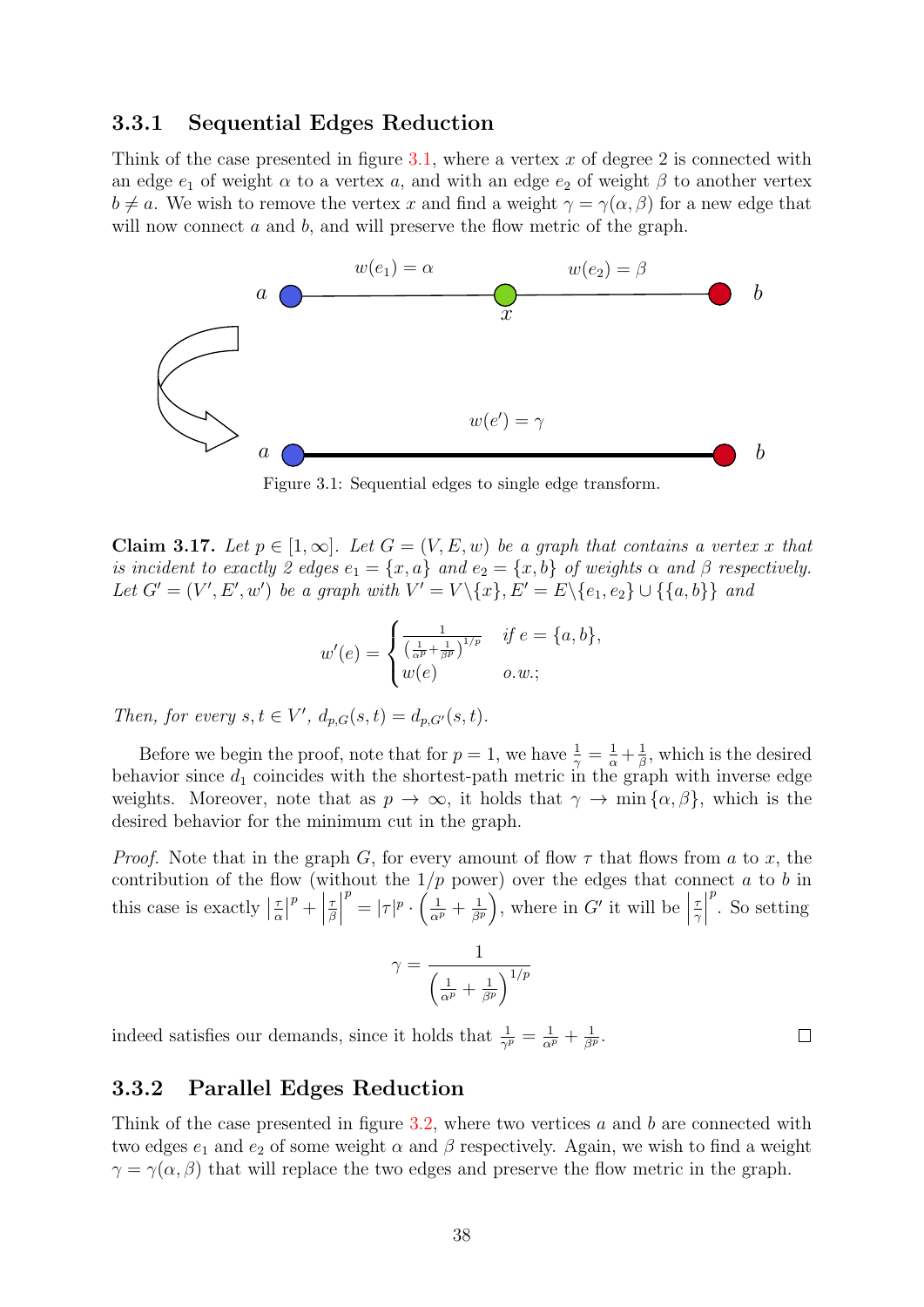<span id="page-38-1"></span>

Figure 3.2: Parallel edges to single edge transform.

<span id="page-38-2"></span>Claim 3.18. Let  $p \in [1,\infty]$ , and let q be the Hölder conjugate of p. Let  $G = (V, E, w)$  be a graph that contains two parallel edges  $e_1$  and  $e_2$  of weights  $\alpha$  and  $\beta$  respectively between some vertices a and b. Let  $G' = (V, E', w')$  be a graph with with  $E' = E \setminus \{e_1\}$  and

$$
w'(e) = \begin{cases} (\alpha^q + \beta^q)^{1/q} & \text{if } e = e_2, \\ w(e) & o.w.; \end{cases}
$$

Then, for every  $s, t \in V'$ ,  $d_{p,G}(s,t) = d_{p,G'}(s,t)$ .

Let us examine what happens to  $\gamma$  as  $p \to \infty$ . In this case,  $q \to 1$ , and thus  $\gamma \longrightarrow^{\infty} \alpha + \beta$ , which is the desired behavior for minimum cut. Moreover, note that as  $p \to 1$  then  $q \to \infty$ . Then  $\gamma \xrightarrow{p \to 1}$  max  $\{\alpha, \beta\}$ , and hence  $\frac{1}{\gamma}$  $\frac{p\rightarrow1}{p\rightarrow\infty}$  min  $\frac{1}{2}$  $\frac{1}{\alpha},\frac{1}{\beta}$  $\frac{1}{\beta}$ , which is again the desired behavior since  $d_1$  coincides with the shortest-path metric in the graph with inverse edge weights.

We present here a proof via the dual problem. We give an additional proof via flows in Appendix [B.2.1.](#page-58-1)

*Proof.* We consider the dual problem. Recall that  $d_p(s,t) = (\bar{d}_p(s,t))^{-1}$  (Claim [2.1\)](#page-11-3), where

$$
\bar{d}_p(s,t) = \min_{\varphi_s - \varphi_t = 1} ||WB\varphi||_q
$$

.

Thus, we can finish the proof by showing that the  $\bar{d}_p$  metric is preserved in the new graph G'. Suppose we have potentials  $\varphi_a, \varphi_b$ , and we wish to find  $\gamma$  such that the potential difference between  $a$  and  $b$  is preserved, i.e.

$$
\gamma^q \cdot |\varphi_a - \varphi_b|^q = \alpha^q \cdot |\varphi_a - \varphi_b|^q + \beta^q \cdot |\varphi_a - \varphi_b|^q = (\alpha^q + \beta^q) \cdot |\varphi_a - \varphi_b|^q.
$$

and thus it is easy to see that setting  $\gamma = (\alpha^q + \beta^q)^{1/q}$  will satisfy our requirement.  $\Box$ 

#### <span id="page-38-0"></span>3.3.3 Non-Existence of Y-∆ Transform

Suppose that a graph has a vertex of degree 3, and we wish to remove it while preserving the  $d_p$  metric between the remaining vertices, thus obtaining a smaller equivalent instance to work with. The way to do this for the resistance distance is via the well known Y-  $\Delta$  transform (as shown in figure [3.3\)](#page-39-0), and we wish to generalize it to all flow metrics.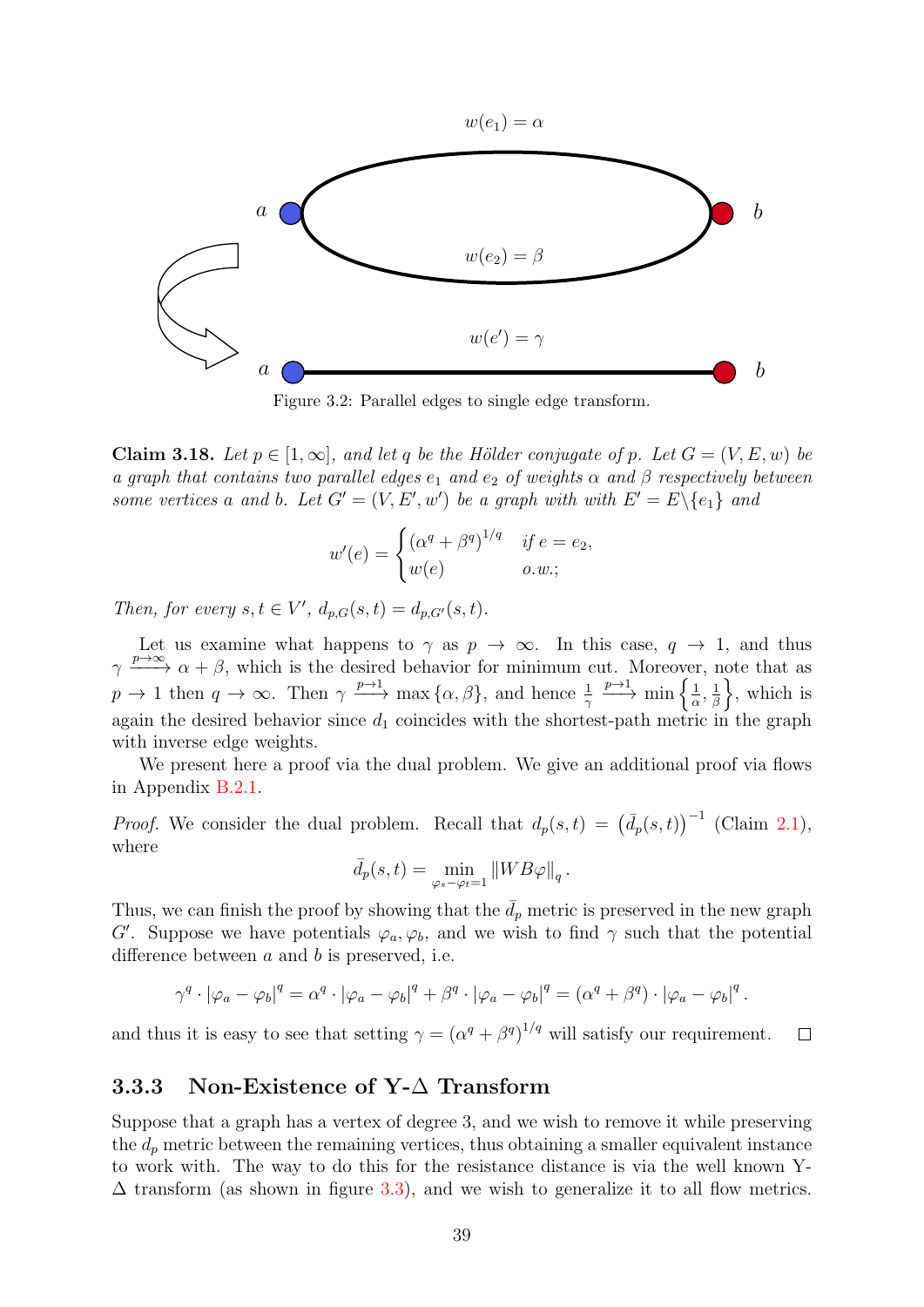It is known that such a transformation exists for  $p = 1$  (shortest-path metric) and for  $p = \infty$  (specifically for the case where the middle vertex has degree 3 - see Theorem 1 in [\[CSWZ00\]](#page-50-10), we elaborate on this in subsection [3.3.3\)](#page-44-0). In addition, it is important to note that the Y-∆ transform for effective resistance, depends solely on the weights of the edges incident to the vertex of degree 3, i.e. it is a local transformation that does not depend on the rest of the graph.

<span id="page-39-0"></span>

Figure 3.3: Transforming "Y" (or a 3-star) into a " $\Delta$ " (a triangle) by deleting the middle vertex r, and creating new edges while preserving the effective resistance on the graph. In the general case, an *n*-star transforms into a clique  $K_n$ .

In the case of effective resistance, the transformation is as follows (the notations of the weights are as presented in figure [3.3\)](#page-39-0).

$$
\alpha = \frac{w_b \cdot w_c}{w_a + w_b + w_c}, \qquad \beta = \frac{w_a \cdot w_c}{w_a + w_b + w_c}, \qquad \gamma = \frac{w_a \cdot w_b}{w_a + w_b + w_c}
$$

Unfortunately, such a transformation does not exist when  $p \neq 1, 2, \infty$ , as we show next.

We first define the transform for general k. Note that for general values of  $k$ , the transform is called a k-star-mesh transform, where in this section we focus on the special case of  $k = 3$  (and we will continue to call it Y- $\Delta$ -transform).

Definition 3.19 (k-star-mesh transform). A k-star-mesh transform is an operation that given a graph G and a vertex  $r \in V(G)$  of degree k, removes r from G and replaces the k-star formed by r and its neighbors with a (possibly weighted) clique on the neighbor set  $N(r)$ .

**Definition 3.20** (local k-star-mesh transform). A k-star-mesh transform is called **local** if the edge weights inside the clique  $N(r)$  in the transformed graph depend only on the edge weights of the k-star in  $G$  (obliviously to the rest of the graph  $G$ ).

**Definition 3.21** (local k-star-mesh transform preserving  $d_p$ ). We say that a local k-starmesh transform **preserves**  $d_p$  if for every graph  $G = (V, E, w)$  and a vertex  $r \in V$  of degree k, applying the transform on  $G$  and r yields a graph  $G'$  where

$$
\forall s, t \in V \setminus \{r\}, \quad d_{p,G'}(s,t) = d_{p,G}(s,t).
$$

We can now state our main theorem of this section.

<span id="page-39-1"></span>**Theorem 3.22.** For every  $p \neq 1, 2, \infty$ , there is no local Y- $\Delta$  transform that preserves the  $d_p$  metric.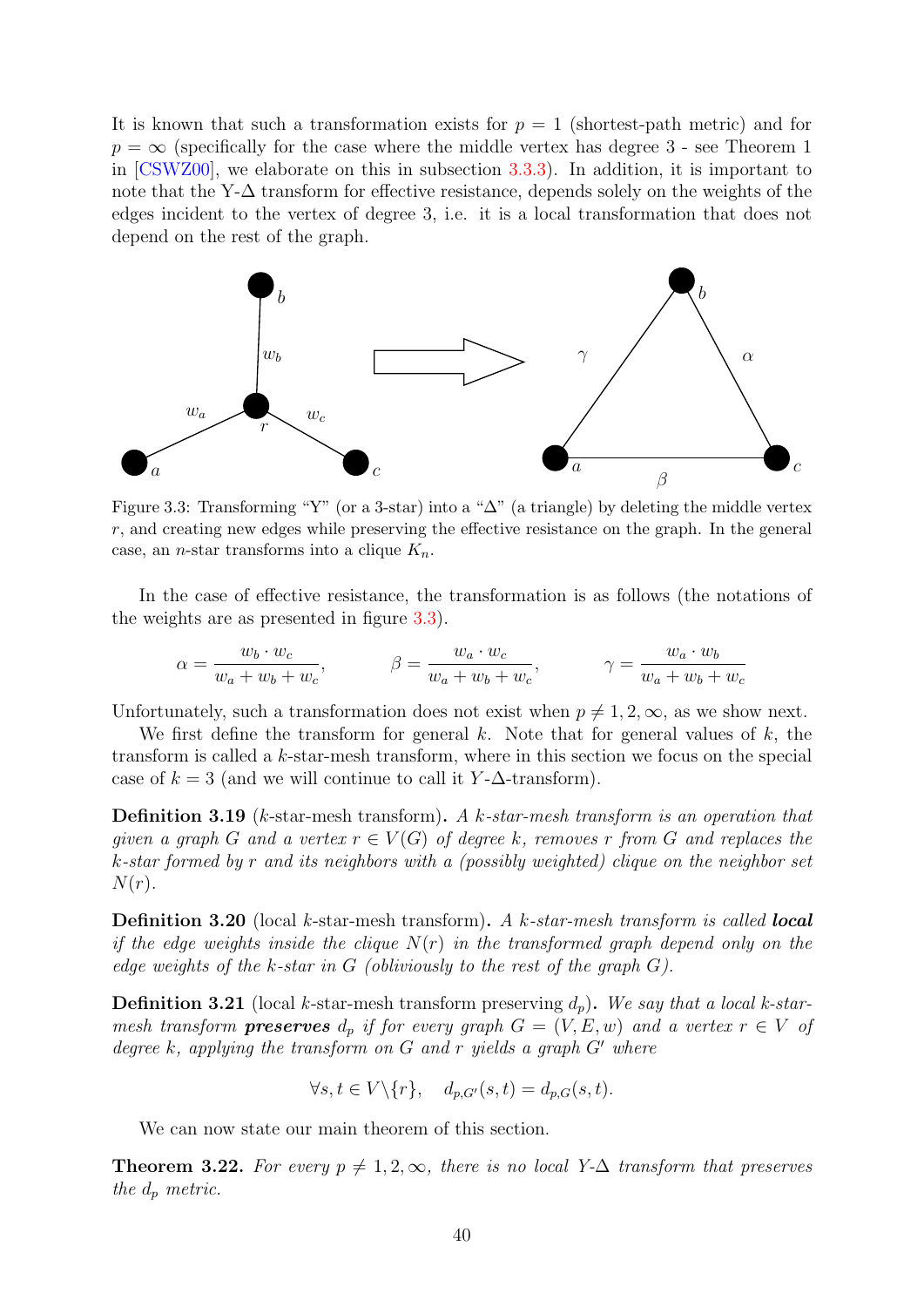We prove this by showing two graphs that contain the same unweighted 3-star  $({}^{\omega}Y^{\gamma})$ as an induced subgraph, on which such a transformation, if one existed, must have acted differently. Of course, this is not possible, since the transformation should be local and thus the same in the two graphs. Before we present the claim formally, let us add some notation. Denote by  $V_T = \{a, b, c\}$  a set of 3 vertices we will call "terminals", denote  $V_Y = V_T \cup \{r\}$ , and denote by  $G_Y = (V_Y, E_Y)$  the 3-star over the terminals, i.e.  $E_Y = \{\{a, r\}, \{b, r\}, \{c, r\}\}\.$  In addition, denote by  $G_\Delta = (V_T, E_\Delta)$  the triangle over the terminals, i.e.  $E_{\Delta} = \{\{a, b\}, \{b, c\}, \{c, a\}\}.$ 

<span id="page-40-0"></span>Claim 3.23. Let  $p \in (1, 2) \cup (2, ∞)$ . There exist graphs  $G_1 = (V_1, E_1, w_1), G_2 =$  $(V_2, E_2, w_2)$ , with  $V_Y \subseteq V_i$ , and  $G_i[V_Y] = G_Y$  for  $i = 1, 2$ , that satisfy the following. Suppose that we have graphs  $G'_1 = (V'_1, E'_1, w'_1), G_2 = (V'_2, E'_2, w'_2)$  on which the "Y" transformed into a " $\Delta$ ", i.e. satisfying for  $i = 1, 2$ ,

 $V_i' = V_i \setminus \{r\}$  (3.50)

$$
E\left(G'_{i}\left[V_{T}\right]\right)=E_{\Delta} \tag{3.51}
$$

$$
E_i'\backslash E_\Delta = E_i\backslash E_Y\tag{3.52}
$$

$$
w_i' \mid_{E_i' \setminus E_\Delta} = w_i \mid_{E_i \setminus E_Y} \tag{3.53}
$$

If in addition we have that

$$
\forall s, t \in V_T, \quad d_{p,G_i'}(s,t) = d_{p,G_i}(s,t) \tag{3.54}
$$

for  $i = 1, 2$ , then there exists  $e \in E_{\Delta}$  such that  $w'_1(e) \neq w'_2(e)$ .

Observe that Claim [3.23](#page-40-0) immediately gives Theorem [3.22](#page-39-1) as a corollary.

<span id="page-40-1"></span>*Proof.* We will take  $G_1 = G_Y$  (with unit weights), and  $G_2$  to be  $G_Y$  with the addition of a new vertex and two edges as presented in figure [3.4](#page-40-1) below. Formally, we define



Figure 3.4: Illustration of the graph  $G_2$ .

 $V_2 = V_Y \cup \{v\}, E_2 = E_Y \cup \{\{v, b\}, \{v, c\}\}\text{, and } w_2(\{v, b\}) = w_2(\{v, c\}) = \infty\text{, and the }$ rest of the edges are of unit weight.

Next, suppose that we have transformed the "Y" into " $\Delta$ " in the two graphs, and received  $G'_{1}, G'_{2}$  that satisfy the conditions in the claim, and assume towards contradiction that for all  $e \in E_{\Delta}$ ,  $w'_1(e) = w'_2(e)$ . Denote the weights by  $w'_i(\{b, c\}) = \alpha$ ,  $w'_i(\{a, c\}) = \beta$ , and  $w'_{i}(\{a,b\}) = \gamma$  (as presented in figure [3.3\)](#page-39-0).

We first focus on the case of  $G_1$ , and examine the new weights in  $G'_1$ . Note that in our case,  $G'_1$  is simply the triangle over the terminals with some new weights. In addition,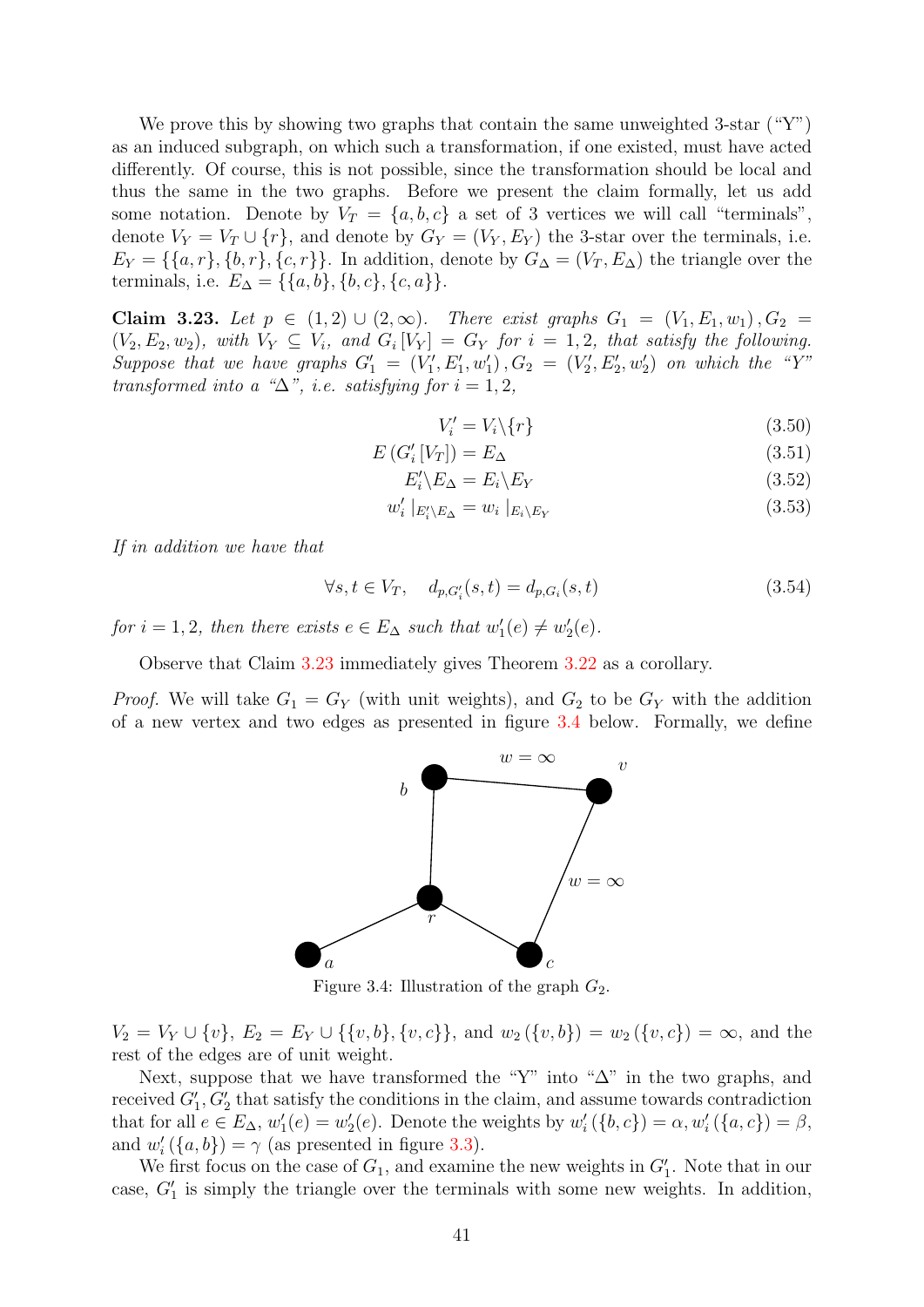note that by symmetry, the new weights must satisfy  $\alpha = \beta = \gamma$ . It is easy to see that for any two pairs  $(s,t)$ ,  $(s',t') \in V_T \times V_T$  with  $s \neq t$  and  $s' \neq t'$ , it holds that  $d_{p,G_1}(s,t)$  $d_{p,G_1}(s',t')$ . Thus, by our assumption, this also holds in  $G'_1$ . In order for this to hold  $\alpha_{p,G_1}(s,t)$ . Thus, by our assumption, this also holds in  $G_1$ . In order for this to hold<br>in the triangle, it must hold that  $\alpha = \beta = \gamma$ . Next, let us compute  $\bar{d}_{p,G_1}(a,b)$  (recall that  $d_p = (\bar{d}_p)^{-1}$  and thus preserving  $\bar{d}_p$  implies preserving  $d_p$  and vice versa). Note that by definition,  $\bar{d}_{p,G_1}(a,b)^q = \min_{\substack{\mathbf{w} \in \mathbb{R}^n \\ \mathbf{w} \in \mathbb{R}^n}}$  $\min_{\varphi \in \mathbb{R}^{V_1} : \varphi_a - \varphi_b = 1} \{ |\varphi_a - \varphi_r|^q + |\varphi_b - \varphi_r|^q + |\varphi_c - \varphi_r|^q \}.$  Thus, w.l.o.g we can set  $\varphi_a = 1, \varphi_b = 0, \varphi_r = x, \varphi_c = y$  for some  $x, y \in \mathbb{R}$  and get that,

$$
\bar{d}_{p,G_1}(a,b)^q = \min_{x,y \in \mathbb{R}} \{|1-x|^q + |0-x|^q + |y-x|^q\}
$$
  
= 
$$
\min_{x \in [0,1]} \{(1-x)^q + x^q\}
$$
 (by setting  $y = x$  and  $x \in [0,1]$ )

Define  $f(x) = (1-x)^q + x^q$ , and we wish to find a minimum in the interval [0, 1]. Hence,

$$
f'(x) = 0
$$
  
\n
$$
\iff - (1 - x)^{q-1} + x^{q-1} = 0
$$
  
\n
$$
\iff x^{q-1} = (1 - x)^{q-1}
$$
  
\n
$$
\iff x = \frac{1}{2}
$$

Thus, we get that

$$
\bar{d}_{p,G_1}(a,b)^q = \left(1 - \frac{1}{2}\right)^q + \left(\frac{1}{2} - 0\right)^q = 2 \cdot \left(\frac{1}{2}\right)^q = 2^{1-q}
$$
\n(3.55)

On the other hand, let us compute  $\bar{d}_{p,G_1'}(a,b)$  in terms of  $\alpha$ . Again, w.l.o.g. we can set  $\varphi_a = 1, \varphi_b = 0, \varphi_c = x$  and see that

$$
\bar{d}_{p,G_1'}(a,b)^q = \min_{x \in \mathbb{R}} \{ \alpha^q \cdot |1-0|^q + \alpha^q \cdot |0-x|^q + \alpha^q \cdot |x-1|^q \}
$$
  
= 
$$
\min_{x \in [0,1]} \{ \alpha^q + \alpha^q \cdot x^q + \alpha^q \cdot (1-x)^q \}
$$

Similarly, we can define  $g(x) = \alpha^q + \alpha^q \cdot x^q + \alpha^q \cdot (1 - x)^q$  and find a minimum in the interval [0, 1]. By similar computations as above, we deduce that the minimum is achieved in  $x=\frac{1}{2}$  $\frac{1}{2}$ , and thus we get that

$$
\bar{d}_{p,G_1'}(a,b)^q = \alpha^q \left( 1 + \left(\frac{1}{2}\right)^q + \left(1 - \frac{1}{2}\right)^q \right) = \alpha^q \left(1 + 2^{1-q}\right) \tag{3.56}
$$

Thus, we can derive the value of the new weights  $\alpha$ .

$$
\alpha^{q} \cdot \left(1 + 2^{1-q}\right) = 2^{1-q}
$$
\n
$$
\implies \alpha = \left(\frac{2^{1-q}}{1+2^{1-q}}\right)^{1/q} \tag{3.57}
$$

Hence, by examining the  $d_p$  metric on  $G_1$  and  $G'_1$ , we deduce that the weights should be  $\alpha = (1 + 2^{q-1})^{-1/q}.$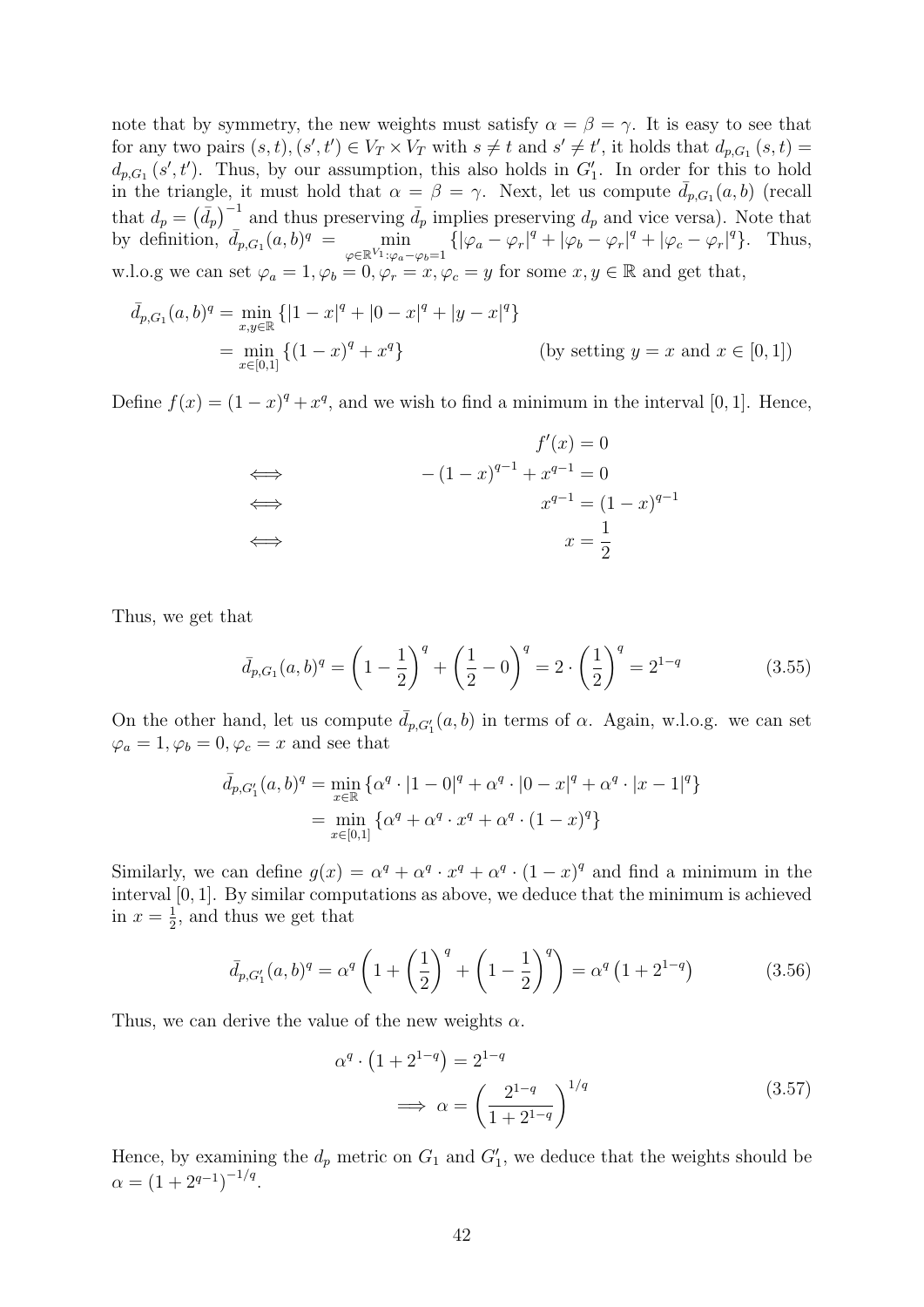Next, let us focus on the case of  $G_2$ , and we start by computing  $\overline{d}_{p,G_2}(a, b)$ . Note that in order to not pay the extremely large weight of the edges connecting  $v$  to  $b$  and  $c$ , it must hold that any minimizing potentials vector will satisfy  $\varphi_b = \varphi_c = \varphi_v$ . Thus, we get that

$$
\bar{d}_{p,G_2}(a,b)^q = \min_{\varphi \in \mathbb{R}^{V_2}: \varphi_a - \varphi_b = 1, \varphi_b = \varphi_c = \varphi_v} \{ |\varphi_a - \varphi_r|^q + |\varphi_b - \varphi_r|^q + |\varphi_c - \varphi_r|^q \}
$$
\n
$$
= \min_{x \in \mathbb{R}} \{ |1 - x|^q + |0 - x|^q + |0 - x|^q \}
$$
\n
$$
= \min_{x \in [0,1]} \{ (1 - x)^q + 2x^q \}
$$
\n
$$
( \varphi_a = 1, \varphi_b = 0, \varphi_r = x )
$$

Similarly to the previous case, we can define  $f(x) = (1 - x)^q + 2x^q$ , and we wish to find a minimum by considering the derivative of  $f$  and requiring it to be 0 (because again the minimum is obtained when  $x \in [0, 1]$ .

$$
f'(x) = 0
$$
  
\n
$$
\iff \qquad -(1-x)^{q-1} + 2x^{q-1} = 0
$$
  
\n
$$
\iff \qquad 2x^{q-1} = (1-x)^{q-1}
$$
  
\n
$$
\iff \qquad 2^{1/(q-1)} \cdot x = (1-x)
$$
  
\n
$$
\iff \qquad x \cdot (2^{1/(q-1)} + 1) = 1
$$
  
\n
$$
\iff \qquad x = \frac{1}{2^{1/(q-1)} + 1}
$$

Thus, we get that

$$
\bar{d}_{p,G_2}(a,c)^q = \left(1 - \frac{1}{2^{1/(q-1)}+1}\right)^q + 2 \cdot \left(\frac{1}{2^{1/(q-1)}+1}\right)^q = \frac{2^{q/(q-1)}+2}{(2^{1/(q-1)}+1)^q} = 2 \cdot \left(2^{1/(q-1)}+1\right)^{1-q}
$$
\n(3.58)

On the other hand, let us compute  $\bar{d}_{p,G_2'}(a,b)$  in terms of  $\alpha$  (note that by our assumption all the weights of edges from  $E_{\Delta}$  must be equal). Note that again, we do not want to pay the extremely large weight of the edges connecting  $v$  to  $b$  and  $c$ , and thus we must set  $\varphi_b = \varphi_c = \varphi_v$ . Moreover, w.l.o.g we can choose  $\varphi_a = 1, \varphi_b = \varphi_c = 0$  and get that,

$$
\bar{d}_{p,G'_2}(a,b)^q = \alpha^q \cdot |1|^q + \alpha^q \cdot |0|^q + \alpha^q \cdot |-1|^q
$$
  
=  $2\alpha^q$ 

Thus, we can derive the value of the new weights  $\alpha$ .

<span id="page-42-0"></span>
$$
2 \cdot \alpha^{q} = 2 \cdot (2^{1/(q-1)} + 1)^{1-q}
$$

$$
\alpha = (2^{1/(q-1)} + 1)^{\frac{1-q}{q}}
$$

Hence, in this case the new weights should be  $\alpha = (2^{1/(q-1)} + 1)^{-1/p}$ .

Thus, we got that according to the first case, the weights should be  $\alpha = (1 + 2^{q-1})^{-1/q}$ , but on the other hand they should be  $\alpha = (2^{1/(q-1)} + 1)^{-1/p}$ . Thus we ask whether

$$
\left(2^{1/(q-1)} + 1\right)^{-1/p} \stackrel{?}{=} \left(1 + 2^{q-1}\right)^{-1/q} \tag{3.59}
$$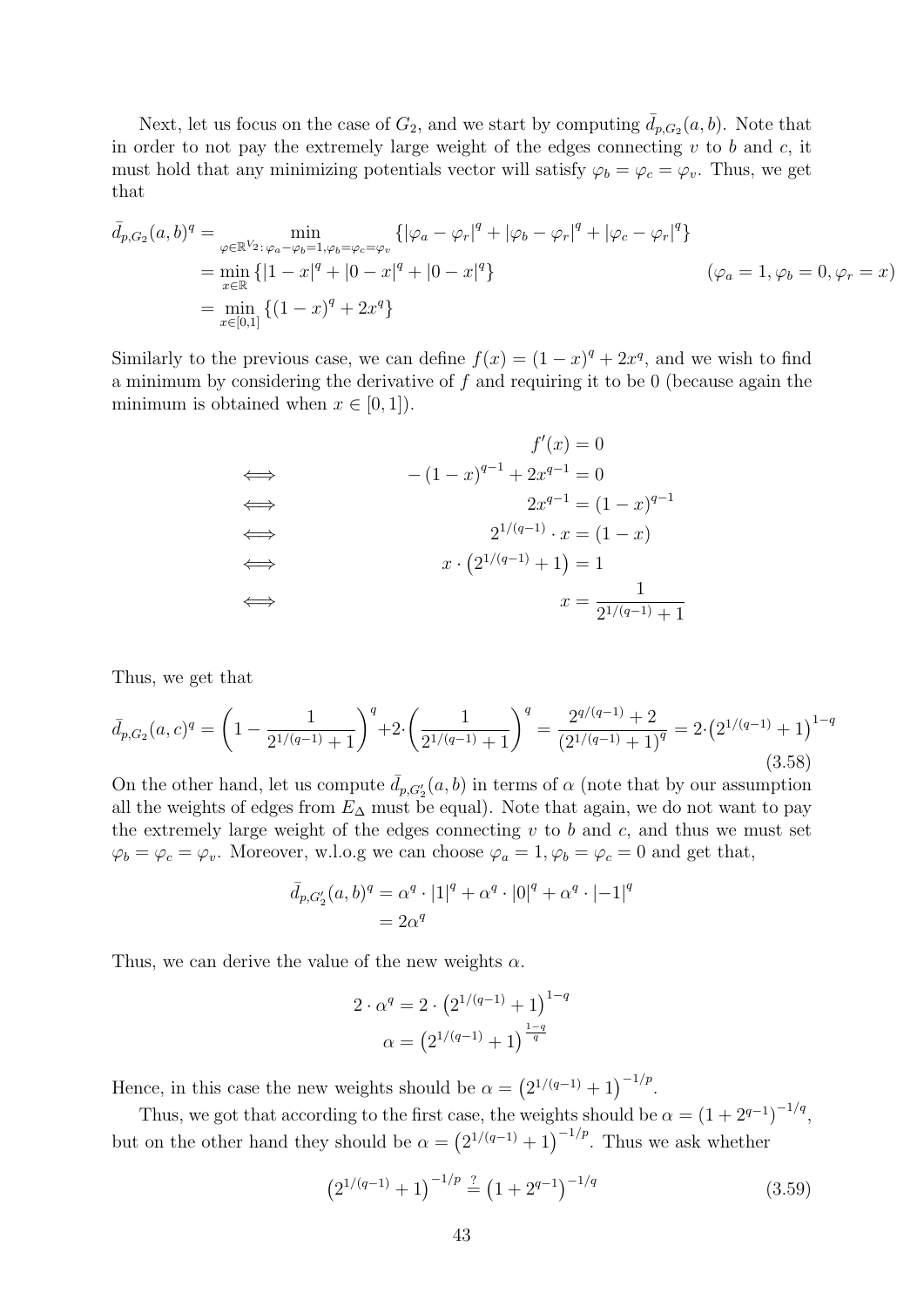It is easy to see that the two terms equal when  $p = q = 2$ . We will now show that they are different when  $q \neq 2$ . First, note that [\(3.59\)](#page-42-0) is equivalent to

<span id="page-43-0"></span>
$$
2^{1/(q-1)} + 1 \stackrel{?}{=} (1 + 2^{q-1})^{p-1}
$$
\n(3.60)

by taking power p.

Next, assume that  $p \geq 2$ , and focus on the RHS. By applying  $f\left(\frac{a+b}{2}\right)$  $\frac{a+b}{2}\big)\leq\frac{f(a)+f(b)}{2}$  $rac{+f(0)}{2}$  for  $f(x) = x^{p-1}$  (since  $p \ge 2$  it is convex) we can see that,

$$
(1 + 2^{q-1})^{p-1} \le 2^{p-1} \cdot \left( \left(\frac{1}{2}\right)^{p-1} + 2^{(q-2)\cdot(p-1)} \right)
$$
  
= 1 + 2^{p-2(p-1)+(p-1)}  
= 3

Now, plugging this into [\(3.60\)](#page-43-0) we get

$$
2^{1/(q-1)} \le 2
$$
  
\n
$$
\iff \frac{1}{q-1} \le 1
$$
  
\n
$$
\iff 1 \le q-1
$$
  
\n
$$
\iff 2 \le q
$$
  
\n
$$
\iff 2 \ge p
$$
  
\n(3.61)

Recall that we assumed that  $p \geq 2$  (in order to apply Jensen's inequality) and reached the conclusion that  $p \leq 2$ , thus it is impossible that the two terms in  $(3.59)$  equal when  $p > 2$ .

<span id="page-43-1"></span>Next, we assume that  $p \leq 2$  (which implies that  $q \geq 2$ ), and note that  $(3.59)$  is equivalent to

$$
(2^{1/(q-1)} + 1)^{q-1} \stackrel{?}{=} 1 + 2^{q-1} \tag{3.62}
$$

by taking power q. This time we focus on the LHS and similarly to the previous case, we apply Jensen's inequality on it and get that

$$
(2^{1/(q-1)} + 1)^{q-1} \le 2^{q-1} \cdot \left( 2^{\left(\frac{1}{q-1} - 1\right) \cdot (q-1)} + \left(\frac{1}{2}\right)^{q-1} \right)
$$
  
=  $2^{1-(q-1)+(q-1)} + 1$   
= 3

Now, plugging this into [\(3.62\)](#page-43-1) we get

$$
2^{q-1} \le 2
$$
  
\n
$$
\iff q-1 \le 1
$$
  
\n
$$
\iff q \le 2
$$
  
\n
$$
\iff p \ge 2
$$
  
\n(3.63)

and again, recall that we assumed that  $p \leq 2$ , and reached the conclusion that  $p \geq 2$ , which implies that the two terms in  $(3.59)$  equal if and only if  $p = q = 2$ . Thus, we have reached a contradiction, and the claim follows.  $\Box$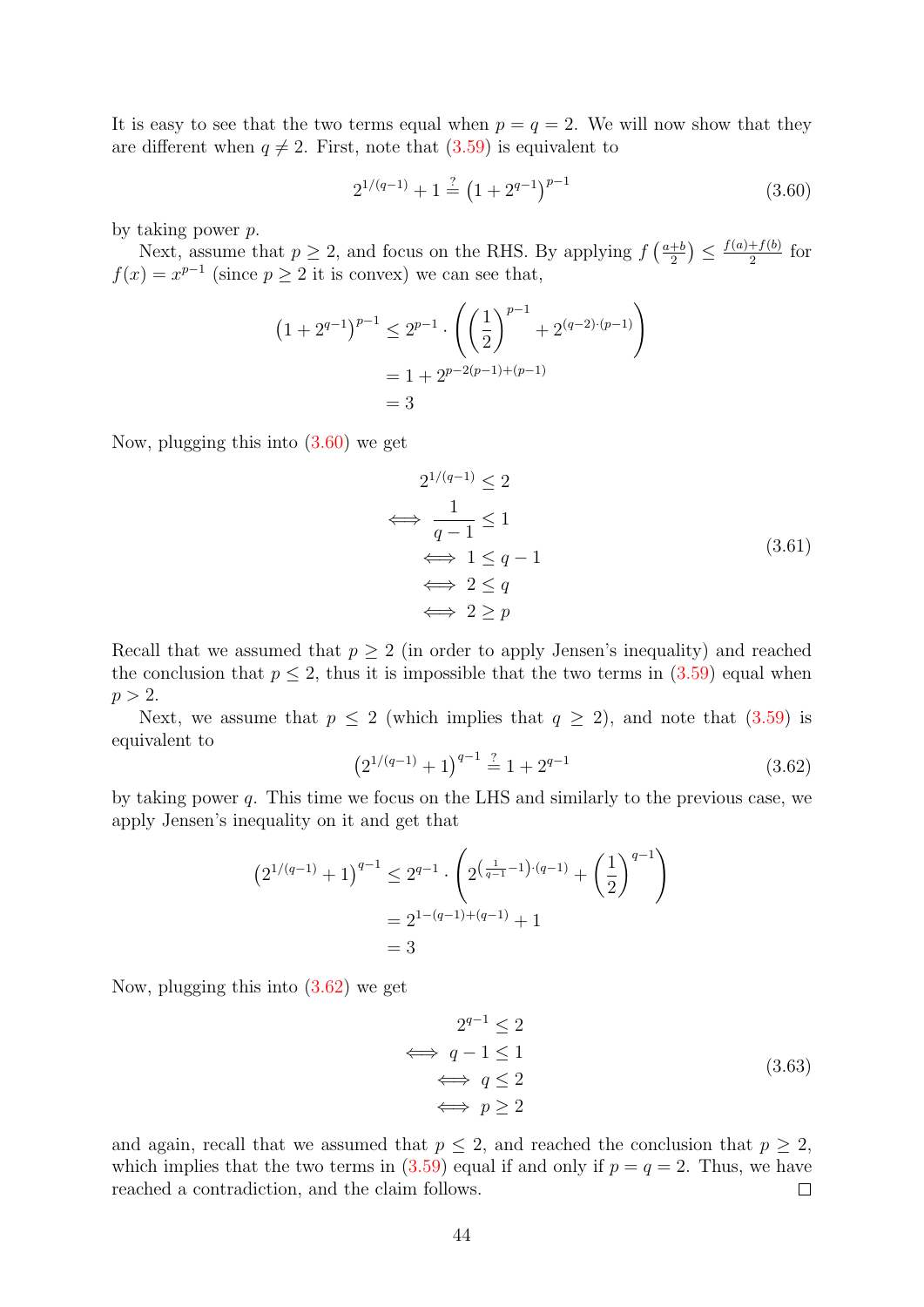Note that a corresponding example will also contradict the other direction, i.e. that there is no valid  $\Delta - Y$  transform for any  $p \neq 2$ .

We see that our counter example does not contradict the case of  $p = q = 2$ , since it holds that in both cases  $\alpha = \frac{1}{\sqrt{2}}$  $\frac{1}{3}$ . As a matter of fact, in this case, there exists a proper transform (similarly to the known transform for the effective resistance), and we show it in Appendix [B.2.2.](#page-59-0)

#### <span id="page-44-0"></span>The Case of Minimum Cuts ( $p = \infty$ )

In this subsection we elaborate on the case of  $p = \infty$ , i.e. minimum cuts. The general case of the Y  $-\Delta$ -transform is called a k-star-mesh transform, in which a k-star (a root vertex with k neighbors) is transformed into a clique ("mesh") over k vertices, formally defined as shown in Section [3.3.3.](#page-38-0)

By Theorem 1 from [\[CSWZ00\]](#page-50-10), and also directly from basic principles, it is easy to conclude that there exists such a transform for  $k = 3$  and for  $k = 2$  (which is essentially the sequential edges reduction case). However, for every  $k > 3$ , using Lemma 4 from [\[CSWZ00\]](#page-50-10), we can deduce that there does not exist such a transform for removing a vertex of degree k, stated as follows.

<span id="page-44-1"></span>**Theorem 3.24.** For every  $k > 3$ , there does not exist a local k-star-mesh transform that preserves  $d_{\infty}$ .

This is in fact a corollary from the following Lemma presented in [\[CSWZ00\]](#page-50-10).

**Lemma 3.25** (Lemma 4 in  $\text{[CSWZ00]}$  $\text{[CSWZ00]}$  $\text{[CSWZ00]}$ ). There exists a k-terminal network for which every mimicking network must have at least one non-terminal vertex (in addition to the k terminals).

Its proof in [\[CSWZ00\]](#page-50-10) actually shows the following Lemma (restated using our terminology).

<span id="page-44-2"></span>**Lemma 3.26.** Let  $k > 3$ , and let  $G = (V, E)$  be an unweighted star with a (root) vertex r of degree  $k$ . Denote by  $G'$  the graph obtained after applying a  $k$ -star-mesh transform on G. Then, there must exist  $S \subset N(r)$  such that

 $\text{mincut}_{G'}(S, N(r)\backslash (S)) \neq \text{mincut}_{G}(S, N(r)\backslash (S)).$ 

Note that it does not immediately imply Theorem [3.24,](#page-44-1) as in order to preserve the  $d_{\infty}$ metric we only need to preserve all *minimum st-cuts*, rather than minimum cuts between all subsets of  $N(r)$ .

Proof. (of Theorem [3.24\)](#page-44-1) Assume towards contradiction that there exists a local k-starmesh transform that preserves the  $d_{\infty}$  metric. Let  $G = (V, E)$  be an unweighted k-star graph, i.e. a root vertex r with k neighbors. Then, apply the transform on  $G$  in order to obtain a clique G'. By Lemma [3.26,](#page-44-2) there is a subset  $S \subset N(r)$  such that

$$
\text{mincut}_{G'}\left(S, N(r)\backslash (S)\right) \neq \text{mincut}_G\left(S, N(r)\backslash (S)\right). \tag{3.64}
$$

Next, consider the following graph  $G_S$ . Add to G two vertices  $v_S$  and  $u_S$ , connect  $v_S$ to every vertex in S, and connect  $u<sub>S</sub>$  to every vertex in  $N(r)\S$ . In addition, define an edge-weight function w given by

<span id="page-44-3"></span>
$$
w(e) = \begin{cases} 1 & \text{if } e \text{ is incident to } r; \\ \infty & \text{o.w.} \end{cases}
$$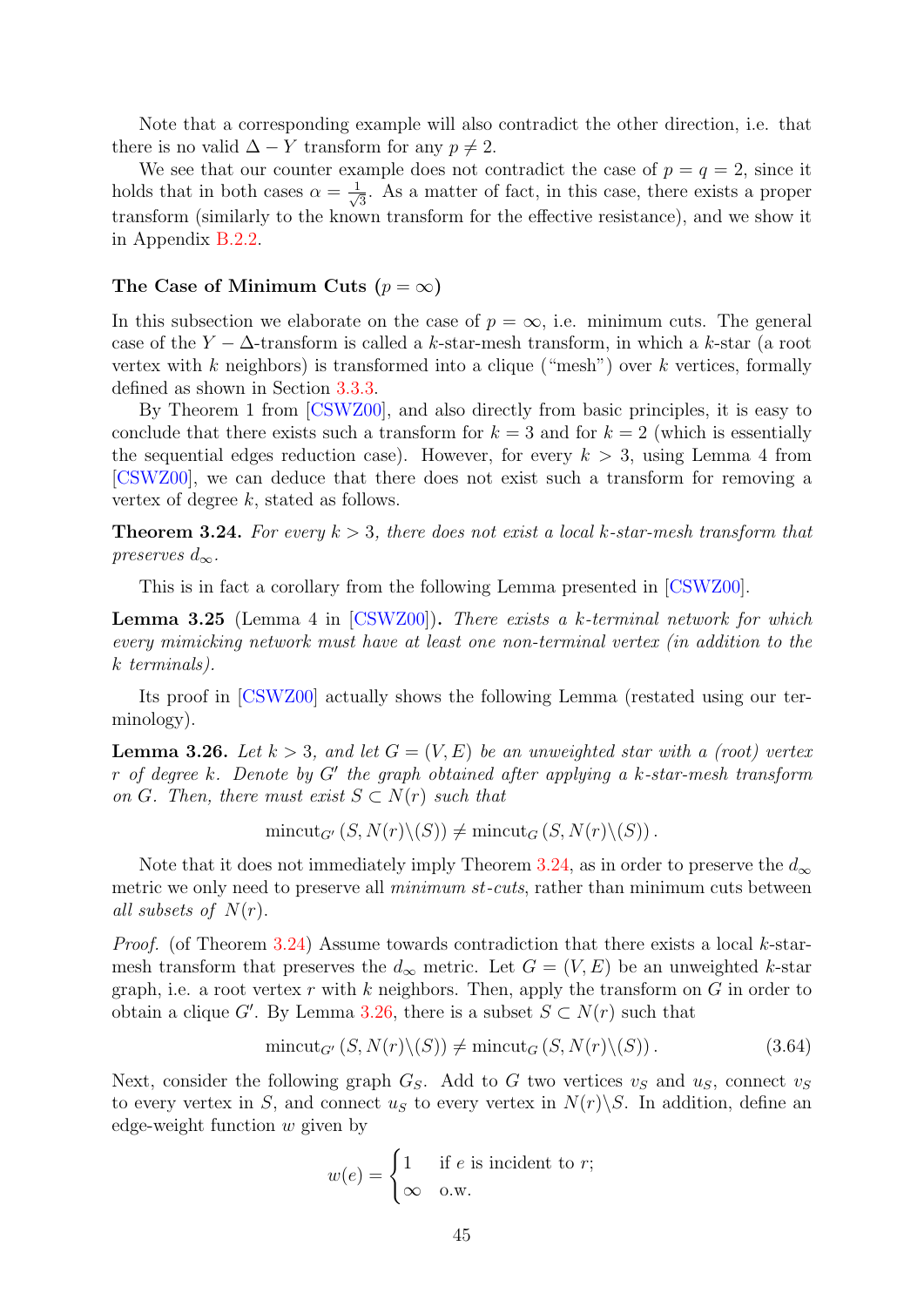<span id="page-45-0"></span>i.e. the weights of the star edges remain the same, and the weights of the newly added edges are infinite. An illustration is presented in Figure [3.5.](#page-45-0)



Figure 3.5: Illustration of the graph  $G_S$ .

Observe that  $d_{\infty,G_S}(v_S,u_S) = \text{mincut}_G(S,N(r)\backslash S)$ . Next, apply the transform on  $G_S$  and denote the obtained graph by  $G'_S$ . We assumed the transform preserves  $d_{\infty}$ , and thus in particular  $d_{\infty,G'_S}(v_S, u_S) = d_{\infty,G_S}(v_S, u_S)$ . But this implies that

$$
\text{mincut}_{G'}\left(S, N(r)\backslash (S)\right) = \text{mincut}_G\left(S, N(r)\backslash (S)\right),
$$

in contradiction to [\(3.64\)](#page-44-3).

Note that the proof in fact shows that there does not exist a local  $k$ -star-mesh transform that preserves  $d_{\infty}$  even for the family of planar graphs, as  $G_S$  is planar. Moreover, the construction of  $G_S$  can be modified such that  $G_S$  will be outer-planar, which will give the same result even for outer-planar graphs. However, for trees there does exist such a transform.

 $\Box$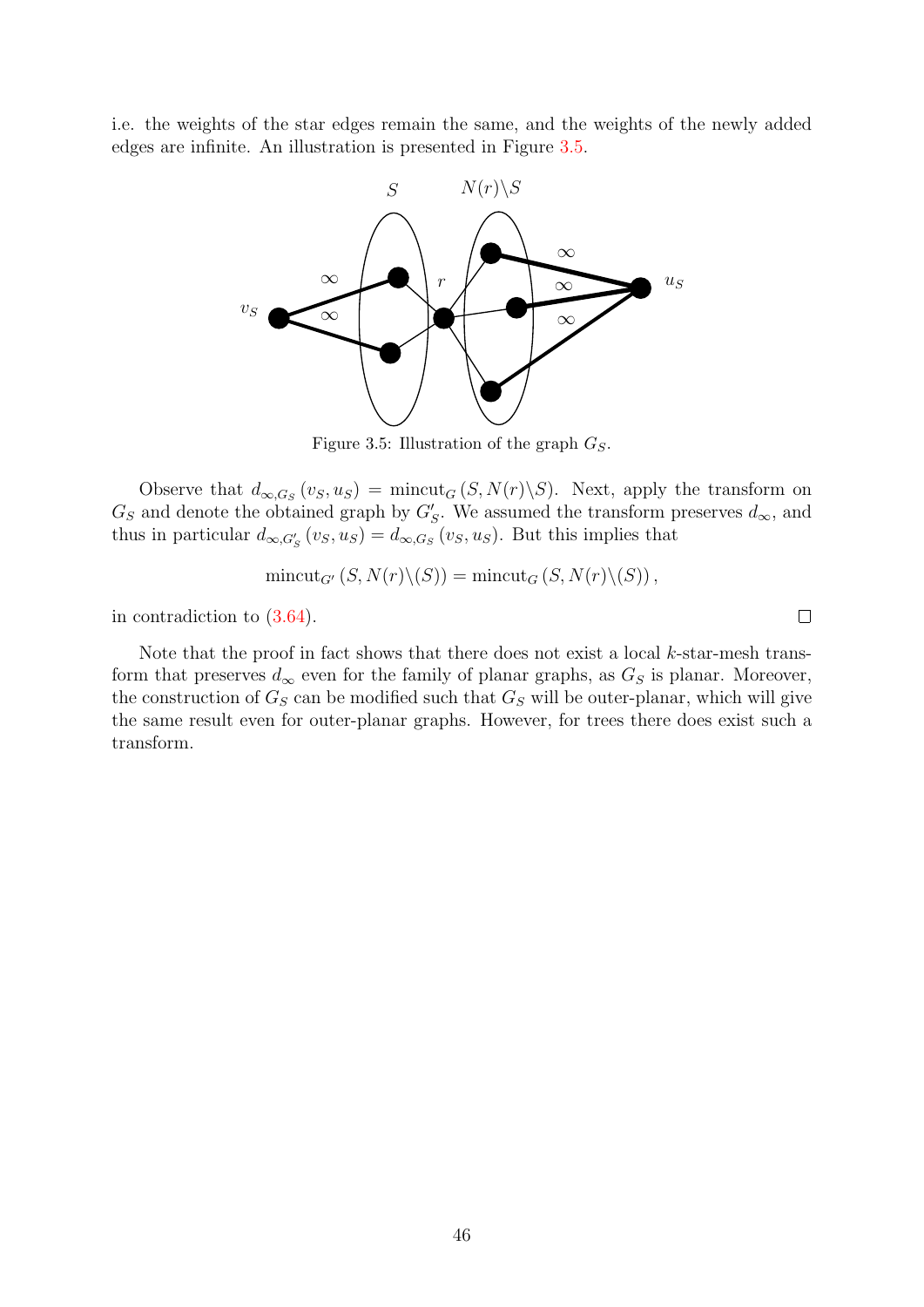# <span id="page-46-0"></span>Chapter 4

# Conclusions and Open Questions

In this chapter we discuss questions that are left open from our work.

**Regarding**  $d_p$  **sparsifiers.** In Section [3.1](#page-22-1) we proved a general lower bound of  $\Omega(n/\sqrt{\varepsilon})$ edges for an  $\varepsilon$ -resistance sparsifier, while there is an upper bound of  $O(n/\varepsilon)$  edges for a resistance sparsifier for the clique. We proved this by showing that every non-complete graph cannot achieve better than  $\left(1+\frac{1}{O(n^2)}\right)$ -approximation of the resistance distance in an *n*-clique. However, we showed the stronger bound of  $\left(1+\frac{1}{O(n)}\right)$ -approximation for regular graphs, which intuitively, seem to be the best fit for this task. This result suggests that the stronger bound should hold in general, which would prove Conjecture [1.1,](#page-7-2) stating that in the worst case, an  $\varepsilon$ -resistance sparsifier requires  $\Omega(n/\varepsilon)$  edges.

Open Question 4.1. Is it true that for every non-complete graph,

<span id="page-46-1"></span>
$$
\frac{\max_{x \neq y \in V} \mathcal{R}_{\text{eff}}(x, y)}{\min_{x \neq y \in V} \mathcal{R}_{\text{eff}}(x, y)} \ge 1 + \frac{1}{O(n)}?
$$
\n(4.1)

Another open question is to extend the lower bound on resistance sparsifiers to other values of p (the solved cases are  $p = 1, \infty$  with matching upper and lower bounds), as our lower bound for effective resistance does not extend to other values of p.

Additionally, in Section [3.2](#page-34-1) we saw that for fixed  $p \in (4/3, \infty]$  with Hölder conjugate q, there exists  $d_p$ -sparsifiers with  $|E'| = f(n, \varepsilon, p)$  edges, where

$$
f(n,\varepsilon,p) = \begin{cases} n-1 & \text{if } p = \Omega\left(\varepsilon^{-1}\log n\right), \\ \widetilde{O}\left(n\varepsilon^{-2}\right) & \text{if } 2 < p < \infty, \\ \widetilde{O}\left(n^{q/2}\varepsilon^{-5}\right) & \text{if } \frac{4}{3} < p < 2. \end{cases} \tag{4.2}
$$

One question is regarding the number of edges needed to preserve  $d_p$  for p that is close to 2. Recall that for  $d_2$  there is the construction of Chu et al  $[CGPSSW18]$  for resistance sparsifiers with  $O(n/\varepsilon)$  edges. In [\(4.2\)](#page-46-1) we see that in order to preserve the  $d_p$  metric for  $p > 2$ , then  $\widetilde{O}(n \cdot \varepsilon^{-2})$  edges suffice, i.e. we have a gap in the dependence on  $\varepsilon$ . Additionally, for  $\frac{3}{4} < p < 2$ , we see that  $\widetilde{O}(n^{q/2} \cdot \varepsilon^{-5})$  edges suffice (where  $q/2 > 1$ ), i.e. there is a gap in both  $\varepsilon$  and n. Thus, it would be interesting to close these gaps from both sides of  $p = 2$ .

**Open Question 4.2.** For  $p = 2 \pm 0.01$ , does every graph G with n vertices admits a  $d_p$ -sparsifier that achieves  $1 + \varepsilon$  approximation with  $O(n/\varepsilon)$  edges?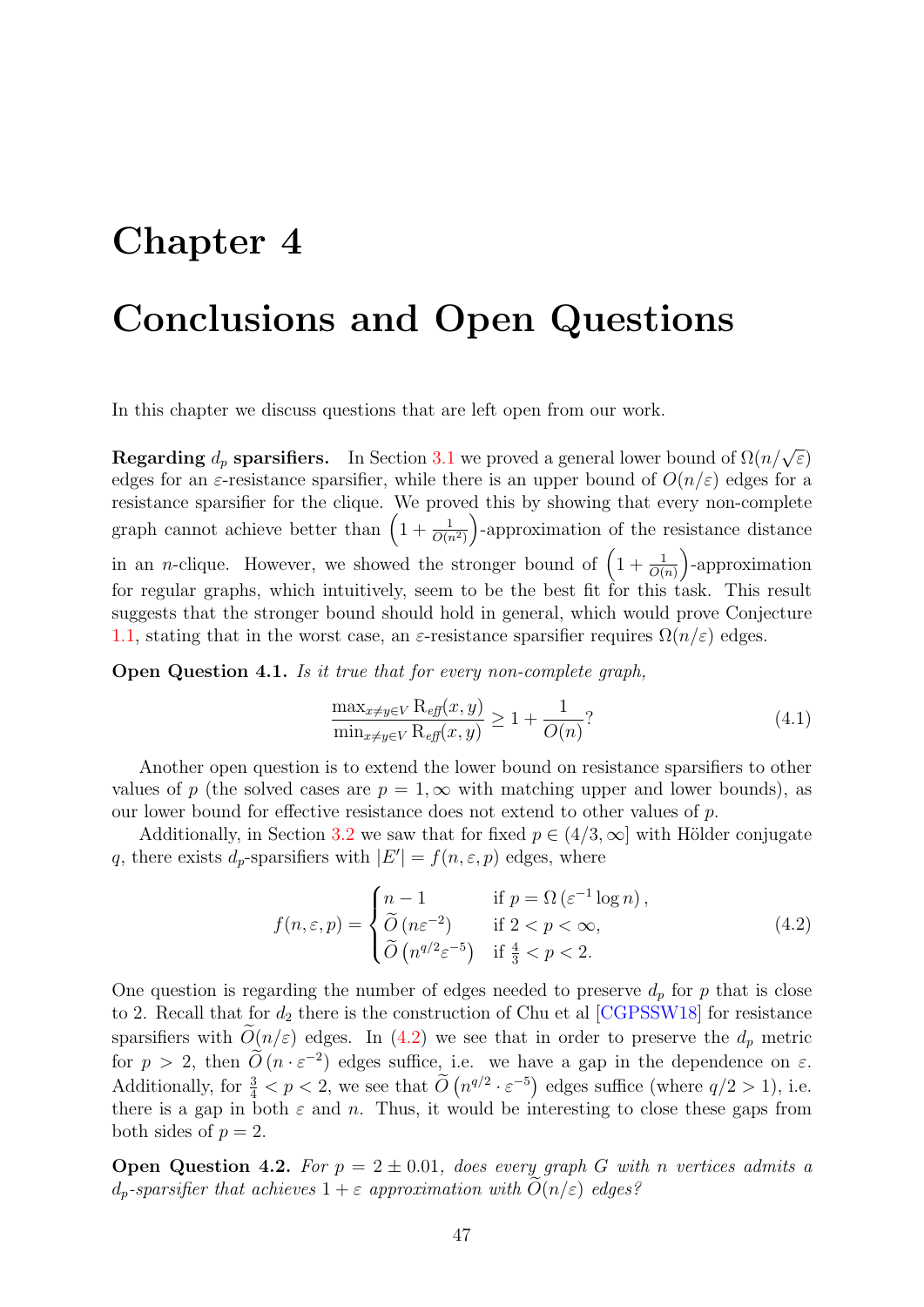In addition, as p tends to 1, the  $d_p$  metric tends to the shortest-path metric, where multiplicative spanners are in fact  $d_1$ -sparsifiers [\[PS89;](#page-52-2) [ADDJS93\]](#page-49-4), for which there exists a lower bound on the number of edges needed in order to preserve the shortest-path distance. This leads to the question whether we can find a lower bound on the number of edges needed to preserve the  $d_p$  metric for values of p close to 1.

**Open Question 4.3.** For  $p = 1.1$ , can we prove that a  $d_p$ -sparsifier requires  $n^{1+\Omega(1)}$ edges in order to achieve 1.01 approximation?

Another interesting question is the gap in the number of needed edges for  $d_p$  sparsifiers for  $p \in (2,\infty)$ . For instance, for  $p=2$  there exists a resistance sparsifier with  $\tilde{O}(n \cdot \varepsilon^{-1})$ edges [\[CGPSSW18\]](#page-50-5), for  $p = \Omega(\varepsilon^{-1} \log n)$  there exists a  $d_{\infty}$ -sparsifier with  $n-1$  edges, which is clearly the best we can hope for, and yet for any value  $2 < p < \varepsilon^{-1} \log n$  the best result we have so far requires  $\tilde{O}(n \cdot \varepsilon^{-2})$  edges. An explanation for this phenomenon is that essentially our proof for flow metric sparsifiers showed a generalization of spectral sparsifiers, since the sparsifiers preserve the norm of  $\|WB\varphi\|_q$  for every  $\varphi \in \mathbb{R}^V$ , which is stronger than what we need.

Open Question 4.4. For  $2 < p < \varepsilon^{-1} \log n$ , there exists  $d_p$ -sparsifier with  $O(n/\varepsilon^2)$ edges. Can we remove the poly(log n) factors? Can we reduce the dependency in  $\varepsilon$  to  $(say) \varepsilon^{-1}$ ? Can we show that a tree with  $n-1$  edges is **not** sufficient?

**Regarding Delta-Wye transform.** It is known that for  $p = 1, 2$  and every  $k \geq 3$ , there exists local k-star-mesh transforms that preserve  $d_p$ . However, in Section [3.3](#page-36-0) we showed that for  $k = 3$ , local k-star-mesh-transform that preserves  $d_p$  exists if and only if  $p = 1, 2, \infty$ . Moreover, we showed that for every  $k > 3$ , there is no **local** k-star-meshtransform that preserves  $d_{\infty}$ . What about transforms such that the weights of the new edges may depend on the rest of the graph (i.e. not local)? For example in the nature of Schur-Complements.

**Open Question 4.5.** Does there exist a k-star-mesh-transform that preserves  $d_p$  for  $k = 3$  and  $p \neq 1, 2, \infty$ ? for  $k > 3$  and  $p = \infty$ ?

Understanding the geometry of the flow metrics. An important tool for understanding the structure of the flow metrics is via metric embeddings, i.e. mapping a metric space into another one (specifically in our case into a normed space) while preserving the distances - in which case the mapping is called an isometry, or up to some error - in which case we say that the mapping has distortion  $> 1$ , see e.g. [\[Mat02;](#page-51-1) [Mat97;](#page-51-2) [Mat13\]](#page-51-3). Towards this, in Section [2.3](#page-17-0) we showed that the  $d_p$  metrics are p-strong, which gives some information about their structure. For example, for fixed  $p \geq 2$ , in any embedding of  $d_p$ into  $\ell_2$ , no 3 points can lie on the same line.

For the special cases of  $p = 1, 2, \infty$ , it is known that  $d_p$  embeds isometrically into  $\ell_q$ (with q being the Hölder conjugate of  $p$ ). We conjecture that this should hold in general.

<span id="page-47-0"></span>Conjecture 4.6. Fix  $p \in [1,\infty]$  with Hölder conjugate q, and let  $G = (V, E, w)$  be a graph. Then there exists a mapping  $\Phi : V \to \ell_q$  such that

$$
\forall s, t \in V, \quad d_p(s, t) = \left\| \Phi(s) - \Phi(t) \right\|_q. \tag{4.3}
$$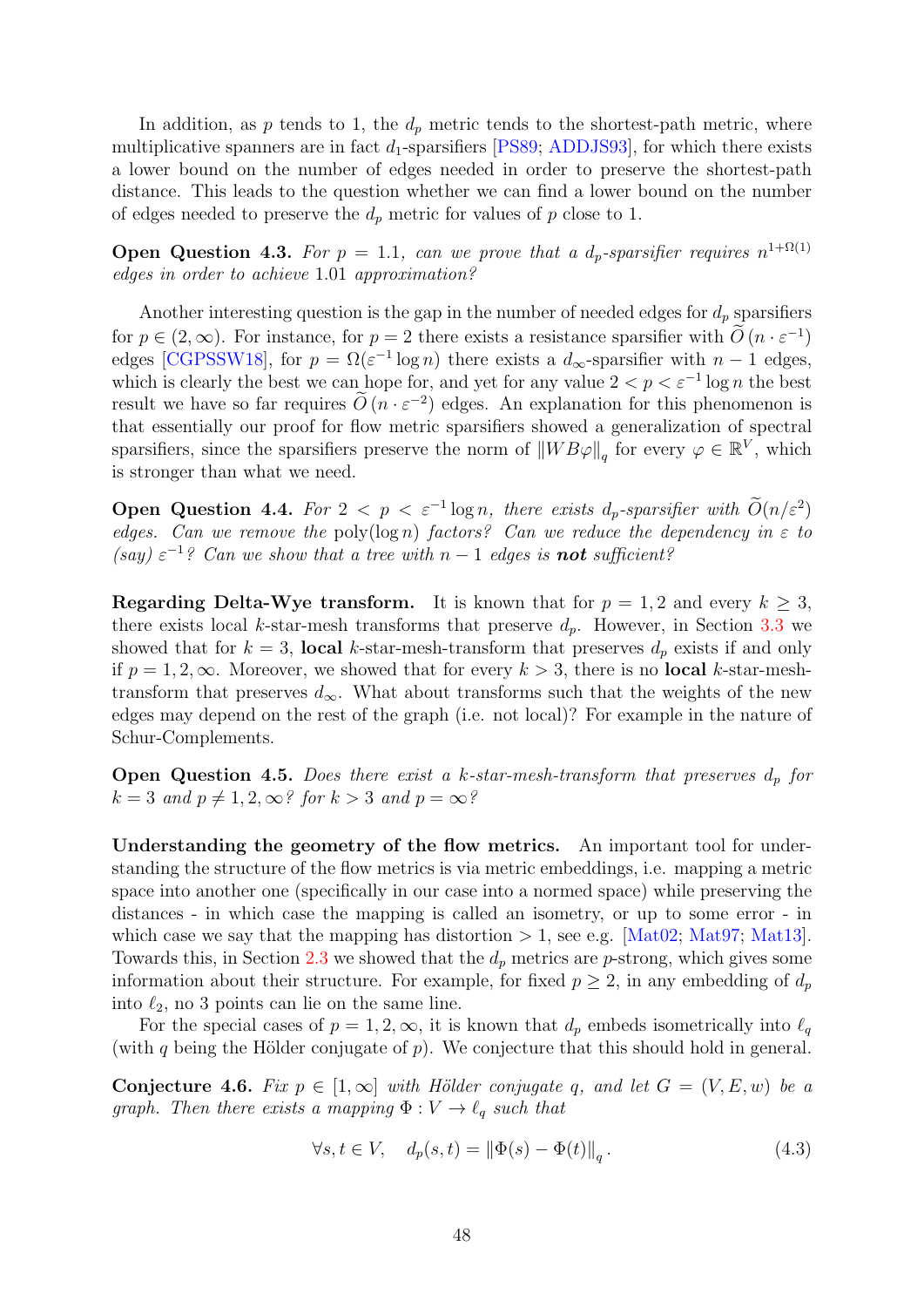We remark that the *p*-strong triangle inequality alone is not enough in order to prove the above, and thus there must be additional properties of the flow metrics that should be used. We present it formally in Appendix [C.1.](#page-63-1)

Furthermore, by using the connection between the resistance distance and the graph Laplacian, it was shown that the resistance distance is isometrically embedded into  $\ell_2^2$ [\[SS11\]](#page-52-3). We suspect that this approach can be generalized by using the connection between  $d_p$  and the graph q-Laplacian (presented in Appendix [A.2\)](#page-54-0) in order to show that  $d_p^p$  can be isometrically embedded into  $\ell_2^2$ , which would give some more information about their structure.

<span id="page-48-0"></span>**Conjecture 4.7.** Fix  $p \in (1,\infty)$ , and let  $G = (V, E, w)$  be a graph. Then there exists a mapping  $\Psi : V \to \ell_2^2$  such that

$$
\forall s, t \in V, \quad d_p(s, t)^p = \|\Psi(s) - \Psi(t)\|_2^2. \tag{4.4}
$$

Small sketches. Once we understand the geometry of the flow metrics, e.g. which metric spaces they embed into, we would like to find the best trade-off between dimension and approximation of such embeddings. One famous example is the Johnson-Lindenstrauss Lemma [\[JL84\]](#page-51-4) that states that every n points in  $\ell_2$ , can be embedded with distortion  $1 + \varepsilon$  (for every  $\varepsilon > 0$ ) into a subspace of  $\ell_2$  of dimension  $O(\varepsilon^{-2} \cdot \log n)$ . Once we reduce the dimension, we can design natural small sketches and exploit them to improve running time and storage requirements of algorithms. In particular, Spielman and Srivastava [\[SS11\]](#page-52-3) utilized such an embedding of the resistance distance in order to construct a data structure that given a query pair of vertices, returns an approximation of the effective resistance between them. If Conjecture [4.7](#page-48-0) is true, their approach can be generalized and yield a small sketch for  $d_p^{p/2}$ , and thus also for  $d_p$ .

Computing all-pairs distances. Another important line of research is to compute the distance between all pairs of vertices simultaneously, or to construct a data structure that given as query a pair of vertices, returns the exact  $d_p$  distance (or an approximation to it) between them. Such constructions are known for the three special cases. For  $p = \infty$ , there is the Gomory-Hu tree [\[GH61\]](#page-51-5); for  $p = 1$ , there are distance oracles [\[ABCP93;](#page-49-3) [TZ05;](#page-52-0) [Che15\]](#page-50-2), All-Pairs Shortest-Path algorithms [\[Cha10;](#page-50-3) [Sei95\]](#page-52-1), and spanners [\[PS89;](#page-52-2) ADDJS93; for  $p = 2$ , there are constructions by Spielman and Srivastava [\[SS11\]](#page-52-3), and later on by Jambulapati and Sidford [\[JS18\]](#page-51-6) for approximating the effective resistance. It would be interesting to design algorithms that solve this problem for other values of  $p$ , as well as give lower bounds for this problem.

Capturing properties of the underlying graphs. As mentioned earlier, effective resistance captures key properties of the underlying graph. For example, the effective resistance between two vertices connected by a unit-weight edge, equals the probability that this edge belongs to a uniformly random spanning tree of the graph, and moreover, it also equals the commute time between them, up to scaling by a factor that depends on the weights in the graph. A natural direction is to extend this characterizations of the effective resistance  $(p = 2)$  to other values of p, or to find other properties of the underlying graphs captured by them.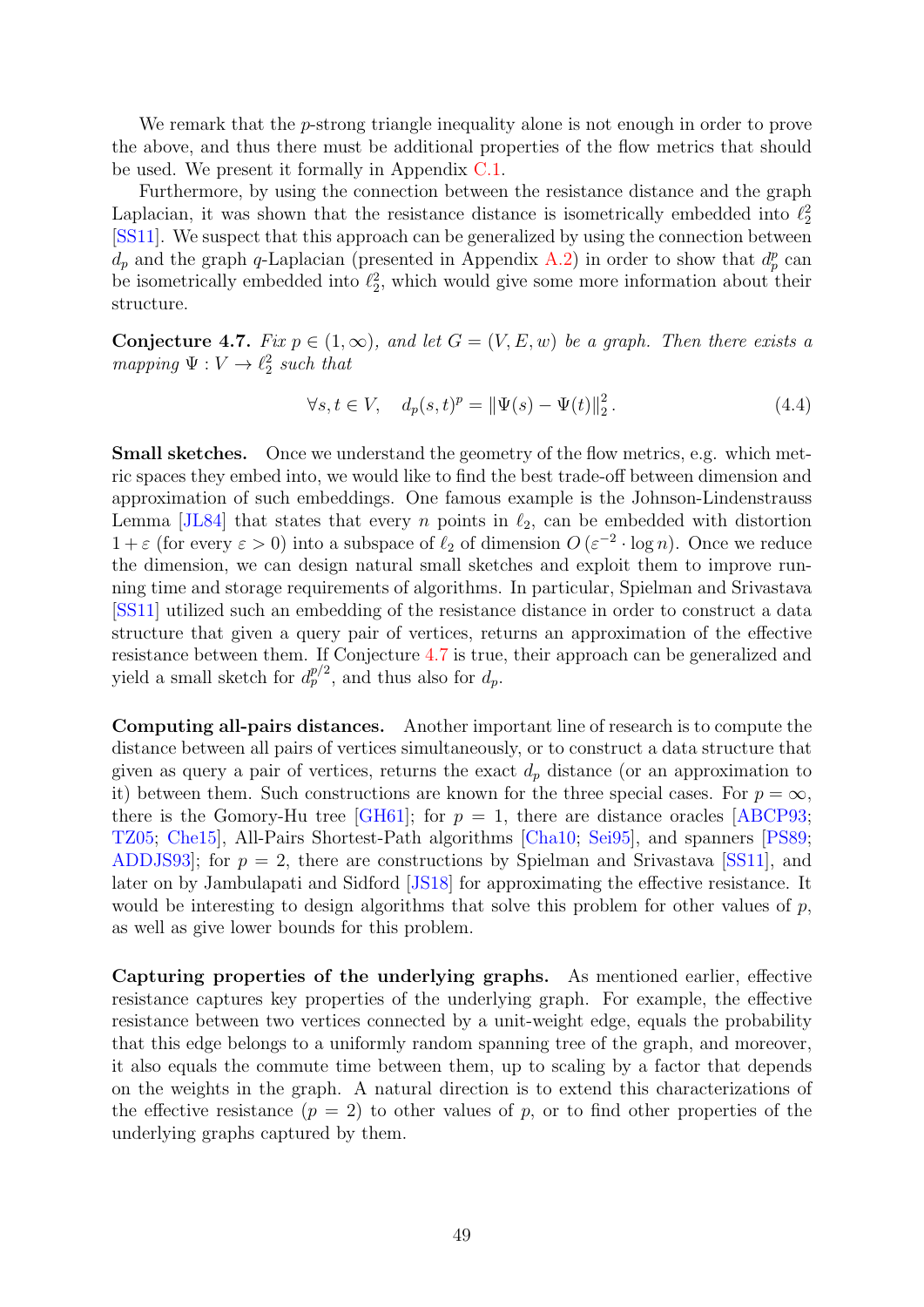# <span id="page-49-0"></span>Bibliography

- <span id="page-49-3"></span>[ABCP93] B. Awerbuch, B. Berger, L. Cowen, and D. Peleg. "Near-linear cost sequential and distributed constructions of sparse neighborhood covers". In: Proceedings of 34th IEEE Annual Foundations of Computer Science. 1993, pp. 638–647. DOI: [10.1109/SFCS.1993.366823](https://doi.org/10.1109/SFCS.1993.366823).
- <span id="page-49-1"></span>[ABKS21] Deeksha Adil, Brian Bullins, Rasmus Kyng, and Sushant Sachdeva. "Almost-Linear-Time Weighted  $\ell_p$ -Norm Solvers in Slightly Dense Graphs via Sparsification". In: 48th International Colloquium on Automata, Languages, and Programming (ICALP 2021). Ed. by Nikhil Bansal, Emanuela Merelli, and James Worrell. Vol. 198. Leibniz International Proceedings in Informatics (LIPIcs). Schloss Dagstuhl – Leibniz-Zentrum für Informatik, 2021, 9:1–9:15. doi: [10.4230/LIPIcs.ICALP.2021.9](https://doi.org/10.4230/LIPIcs.ICALP.2021.9).
- <span id="page-49-4"></span>[ADDJS93] Ingo Althöfer, Gautam Das, David Dobkin, Deborah Joseph, and José Soares. "On sparse spanners of weighted graphs". In: Discrete  $\mathcal C$  Compu-tational Geometry 9.1 (1993), pp. 81–100. doi: [10.1007/BF02189308](https://doi.org/10.1007/BF02189308).
- <span id="page-49-7"></span>[AKPS19] Deeksha Adil, Rasmus Kyng, Richard Peng, and Sushant Sachdeva. "Iterative Refinement for  $\ell_p$ -norm Regression". In: Proceedings of the 2019 Annual ACM-SIAM Symposium on Discrete Algorithms (SODA). 2019, pp. 1405-1424. DOI: [10.1137/1.9781611975482.86](https://doi.org/10.1137/1.9781611975482.86).
- <span id="page-49-2"></span>[AS20] Deeksha Adil and Sushant Sachdeva. "Faster p-norm minimizing flows, via smoothed q-norm problems". In: Proceedings of the 2020 ACM-SIAM  $Symposium on Discrete Algorithms (SODA). 2020, pp. 892–910. DOI:  $10$ .$  $Symposium on Discrete Algorithms (SODA). 2020, pp. 892–910. DOI:  $10$ .$  $Symposium on Discrete Algorithms (SODA). 2020, pp. 892–910. DOI:  $10$ .$ [1137/1.9781611975994.54](https://doi.org/10.1137/1.9781611975994.54).
- <span id="page-49-6"></span>[AvL11] Morteza Alamgir and Ulrike von Luxburg. "Phase Transition in the Family of p-Resistances". In: Proceedings of the 24th International Conference on Neural Information Processing Systems. NIPS'11. Curran Associates Inc., 2011, pp. 379–387. [Link.](https://proceedings.neurips.cc/paper/2011/hash/07cdfd23373b17c6b337251c22b7ea57-Abstract.html)
- <span id="page-49-8"></span>[BH09] Thomas Bühler and Matthias Hein. "Spectral Clustering Based on the Graph p-Laplacian". In: Proceedings of the 26th Annual International Conference on Machine Learning. ICML '09. Montreal, Quebec, Canada: Association for Computing Machinery, 2009, pp. 81–88. DOI: [10.1145/](https://doi.org/10.1145/1553374.1553385) [1553374.1553385](https://doi.org/10.1145/1553374.1553385).
- <span id="page-49-5"></span>[BK96] András A Benczúr and David R Karger. "Approximating st minimum cuts in  $\tilde{O}(n^2)$  time". In: Proceedings of the twenty-eighth annual ACM symposium on Theory of computing. 1996, pp. 47–55. DOI:  $10.1145/$ [237814.237827](https://doi.org/10.1145/237814.237827).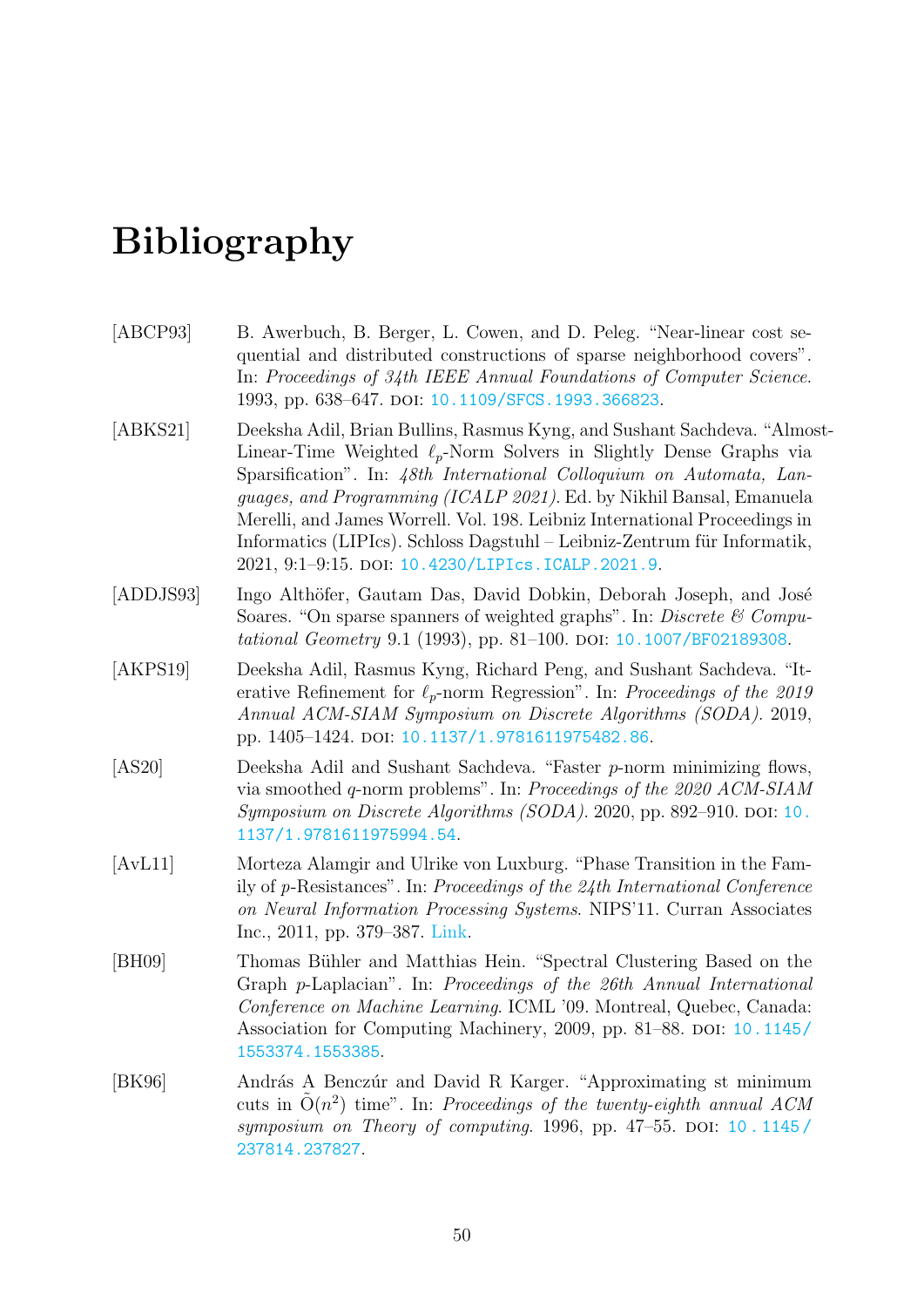<span id="page-50-10"></span><span id="page-50-9"></span><span id="page-50-8"></span><span id="page-50-7"></span><span id="page-50-6"></span><span id="page-50-5"></span><span id="page-50-4"></span><span id="page-50-3"></span><span id="page-50-2"></span><span id="page-50-1"></span><span id="page-50-0"></span>

| [BSS12]           | Joshua Batson, Daniel A. Spielman, and Nikhil Srivastava. "Twice-Ramanujan<br>Sparsifiers". In: SIAM Journal on Computing 41.6 (2012), pp. 1704–1721.<br>DOI: 10.1137/090772873.                                                                                                                                                                                                                                   |
|-------------------|--------------------------------------------------------------------------------------------------------------------------------------------------------------------------------------------------------------------------------------------------------------------------------------------------------------------------------------------------------------------------------------------------------------------|
| [CGPSSW18]        | Timothy Chu, Yu Gao, Richard Peng, Sushant Sachdeva, Saurabh Sawlani,<br>and Junxing Wang. "Graph Sparsification, Spectral Sketches, and Faster<br>Resistance Computation, via Short Cycle Decompositions". In: 59th IEEE<br>Annual Symposium on Foundations of Computer Science (FOCS). 2018,<br>pp. 361-372. DOI: 10.1109/F0CS.2018.00042.                                                                       |
| [Cha10]           | Timothy M. Chan. "More Algorithms for All-Pairs Shortest Paths in<br>Weighted Graphs". In: SIAM Journal on Computing 39.5 (2010), pp. 2075–<br>2089. DOI: 10.1137/08071990X.                                                                                                                                                                                                                                       |
| [Che15]           | Shiri Chechik. "Approximate Distance Oracles with Improved Bounds".<br>In: Proceedings of the Forty-Seventh Annual ACM Symposium on Theory<br>of Computing. STOC '15. Association for Computing Machinery, 2015,<br>pp. 1-10. DOI: 10.1145/2746539.2746562.                                                                                                                                                        |
| [CKST19]          | Charles Carlson, Alexandra Kolla, Nikhil Srivastava, and Luca Trevisan.<br>"Optimal Lower Bounds for Sketching Graph Cuts". In: Proceedings of the<br>2019 Annual ACM-SIAM Symposium on Discrete Algorithms (SODA).<br>2019, pp. 2565-2569. DOI: 10.1137/1.9781611975482.158.                                                                                                                                      |
| [ <b>CMSV17</b> ] | Michael B. Cohen, Aleksander Madry, Piotr Sankowski, and Adrian Vladu.<br>"Negative-Weight Shortest Paths and Unit Capacity Minimum Cost Flow<br>in $O(m^{10/7} \log W)$ Time (Extended Abstract)". In: Proceedings of the<br>2017 Annual ACM-SIAM Symposium on Discrete Algorithms (SODA).<br>2017, pp. 752-771. DOI: 10.1137/1.9781611974782.48.                                                                 |
| [CP15]            | Michael B. Cohen and Richard Peng. " $L_p$ Row Sampling by Lewis Weights".<br>In: Proceedings of the Forty-Seventh Annual ACM Symposium on Theory<br>of Computing. STOC '15. Association for Computing Machinery, 2015,<br>pp. 183-192. DOI: 10.1145/2746539.2746567.                                                                                                                                              |
| [CSWZ00]          | Shiva Chaudhuri, KV Subrahmanyam, Frank Wagner, and Christos D<br>Zaroliagis. "Computing Mimicking Networks". In: Algorithmica 26.1 (2000),<br>pp. 31-49. DOI: 10.1007/s004539910003.                                                                                                                                                                                                                              |
| [DKW15]           | Michael Dinitz, Robert Krauthgamer, and Tal Wagner. "Towards Re-<br>sistance Sparsifiers". In: Approximation, Randomization, and Combina-<br>torial Optimization. Algorithms and Techniques (APPROX/RANDOM<br>$2015$ ). Vol. 40. Leibniz International Proceedings in Informatics (LIPIcs).<br>Schloss Dagstuhl-Leibniz-Zentrum fuer Informatik, 2015, pp. 738–755.<br>DOI: 10.4230/LIPIcs.APPROX-RANDOM.2015.738. |
| [Fos49]           | Ronald M Foster. "The average impedance of an electrical network". In:<br>Contributions to Applied Mechanics (Reissner Anniversary Volume) 333<br>(1949).                                                                                                                                                                                                                                                          |
| [Fos61]           | R. Foster. "An Extension of a Network Theorem". In: IRE Transactions<br>on Circuit Theory 8.1 (1961), pp. 75–76. DOI: 10. 1109/TCT. 1961.<br>1086748.                                                                                                                                                                                                                                                              |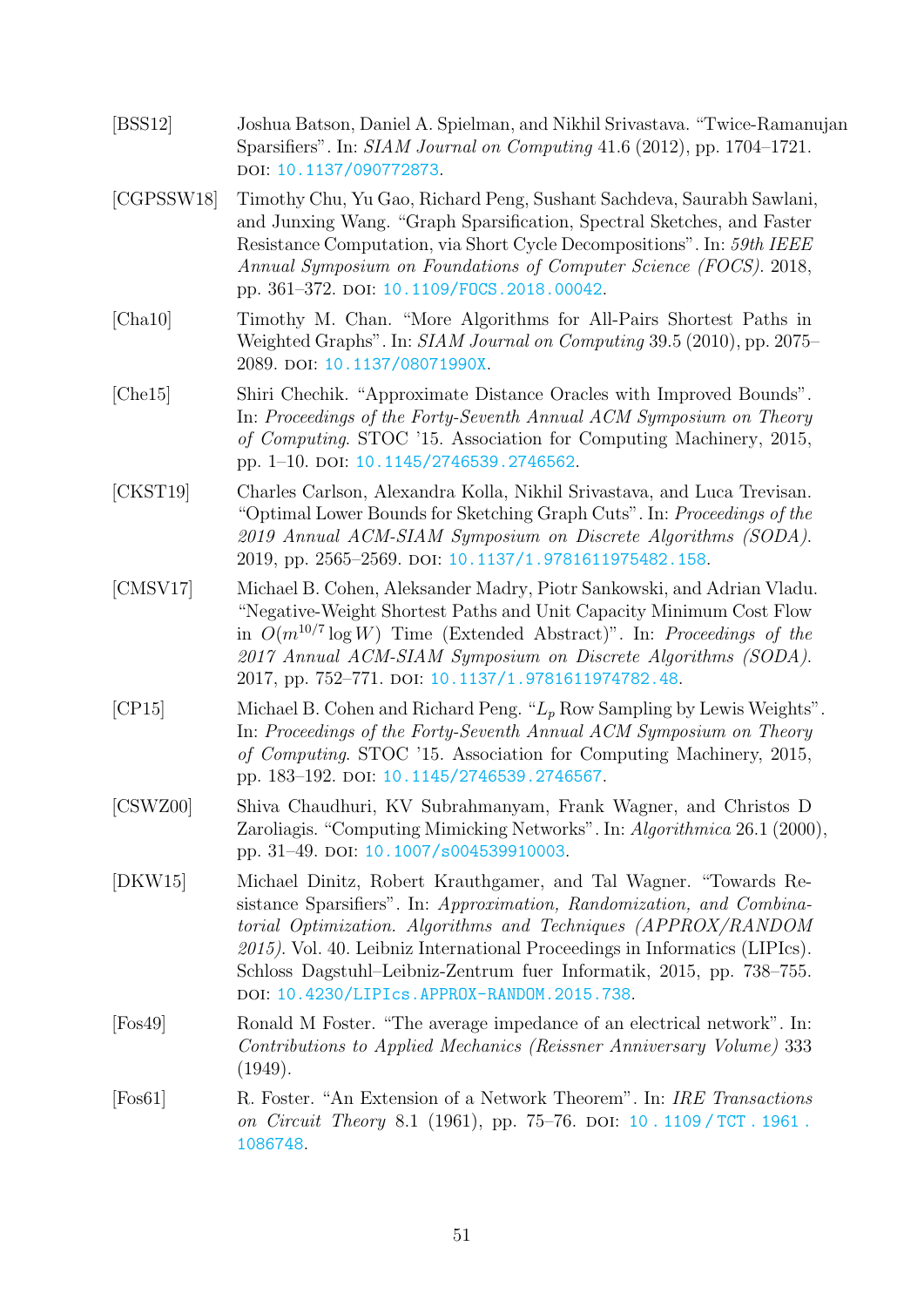<span id="page-51-13"></span><span id="page-51-12"></span><span id="page-51-11"></span><span id="page-51-10"></span><span id="page-51-9"></span><span id="page-51-8"></span><span id="page-51-7"></span><span id="page-51-6"></span><span id="page-51-5"></span><span id="page-51-4"></span><span id="page-51-3"></span><span id="page-51-2"></span><span id="page-51-1"></span><span id="page-51-0"></span>

| [FWY20]          | Kimon Fountoulakis, Di Wang, and Shenghao Yang. "p-Norm Flow Dif-<br>fusion for Local Graph Clustering". In: Proceedings of the 37th Interna-<br><i>tional Conference on Machine Learning.</i> Ed. by Hal Daumé III and Aarti<br>Singh. Vol. 119. Proceedings of Machine Learning Research. PMLR, 2020,<br>pp. 3222-3232. Link.                         |
|------------------|---------------------------------------------------------------------------------------------------------------------------------------------------------------------------------------------------------------------------------------------------------------------------------------------------------------------------------------------------------|
| [GH61]           | R. E. Gomory and T. C. Hu. "Multi-Terminal Network Flows". In: Jour-<br>nal of the Society for Industrial and Applied Mathematics 9.4 (1961),<br>pp. 551-570. DOI: 10.1137/0109047.                                                                                                                                                                     |
| $[\text{Hay68}]$ | Emilie V Haynsworth. ON THE SCHUR COMPLEMENT. Tech. rep.<br>BASEL UNIV (SWITZERLAND) MATHEMATICS INST, 1968.                                                                                                                                                                                                                                            |
| [Her10]          | Mark Herbster. "A Triangle Inequality for $p$ -Resistance". In: (2010). Link.                                                                                                                                                                                                                                                                           |
| [HJPW21]         | Monika Henzinger, Billy Jin, Richard Peng, and David P Williamson.<br>"Cut-Toggling and Cycle-Toggling for Electrical Flow and Other p-Norm<br>Flows". In: $arXiv$ preprint $arXiv:2109.00653$ (2021). Link.                                                                                                                                            |
| [JL84]           | W. B. Johnson and J. Lindenstrauss. "Extensions of Lipschitz mappings<br>into a Hilbert space". In: <i>Conference in modern analysis and probability</i><br>(New Haven, Conn., 1982). Providence, RI: Amer. Math. Soc., 1984,<br>pp. 189–206.                                                                                                           |
| [JS18]           | Arun Jambulapati and Aaron Sidford. "Efficient $O(n/\varepsilon)$ Spectral Sketches<br>for the Laplacian and its Pseudoinverse". In: Proceedings of the 2018<br>Annual ACM-SIAM Symposium on Discrete Algorithms (SODA). 2018,<br>pp. 2487-2503. DOI: 10.1137/1.9781611975031.159.                                                                      |
| [Kar93]          | David R. Karger. "Global Min-Cuts in RNC, and Other Ramifications<br>of a Simple Min-Cut Algorithm". In: Proceedings of the Fourth Annual<br>ACM-SIAM Symposium on Discrete Algorithms. SODA '93. Society for<br>Industrial and Applied Mathematics, 1993, pp. 21–30. Link.                                                                             |
| [Ken99]          | Arthur Edwin Kennelly. "The equivalence of triangles and three-pointed<br>stars in conducting networks". In: Electrical world and engineer 34.12<br>$(1899)$ , pp. 413-414.                                                                                                                                                                             |
| [LN04]           | James R Lee and Assaf Naor. "Embedding the diamond graph in $L_p$ and<br>dimension reduction in $L_1$ ". In: Geometric & Functional Analysis GAFA<br>14.4 (2004), pp. 745-747. DOI: 10.1007/s00039-004-0473-8.                                                                                                                                          |
| [Mat02]          | Jiři Matoušek. Lectures on Discrete Geometry. Springer New York, 2002.<br>DOI: 10.1007/978-1-4613-0039-7.                                                                                                                                                                                                                                               |
| [Mat13]          | Jiri Matoušek. Lecture notes on metric embeddings. Tech. rep. Technical<br>report, ETH Zürich, 2013. Link.                                                                                                                                                                                                                                              |
| [Mat97]          | Jiři Matoušek. "On embedding expanders into $\ell_p$ spaces". In: Israel Jour-<br>nal of Mathematics 102.1 (1997), pp. 189-197. DOI: 10.1007/bf02773799.                                                                                                                                                                                                |
| [NM16]           | Canh Hao Nguyen and Hiroshi Mamitsuka. "New Resistance Distances<br>with Global Information on Large Graphs". In: Proceedings of the 19th<br>International Conference on Artificial Intelligence and Statistics. Ed. by<br>Arthur Gretton and Christian C. Robert. Vol. 51. Proceedings of Machine<br>Learning Research. PMLR, 2016, pp. 639–647. Link. |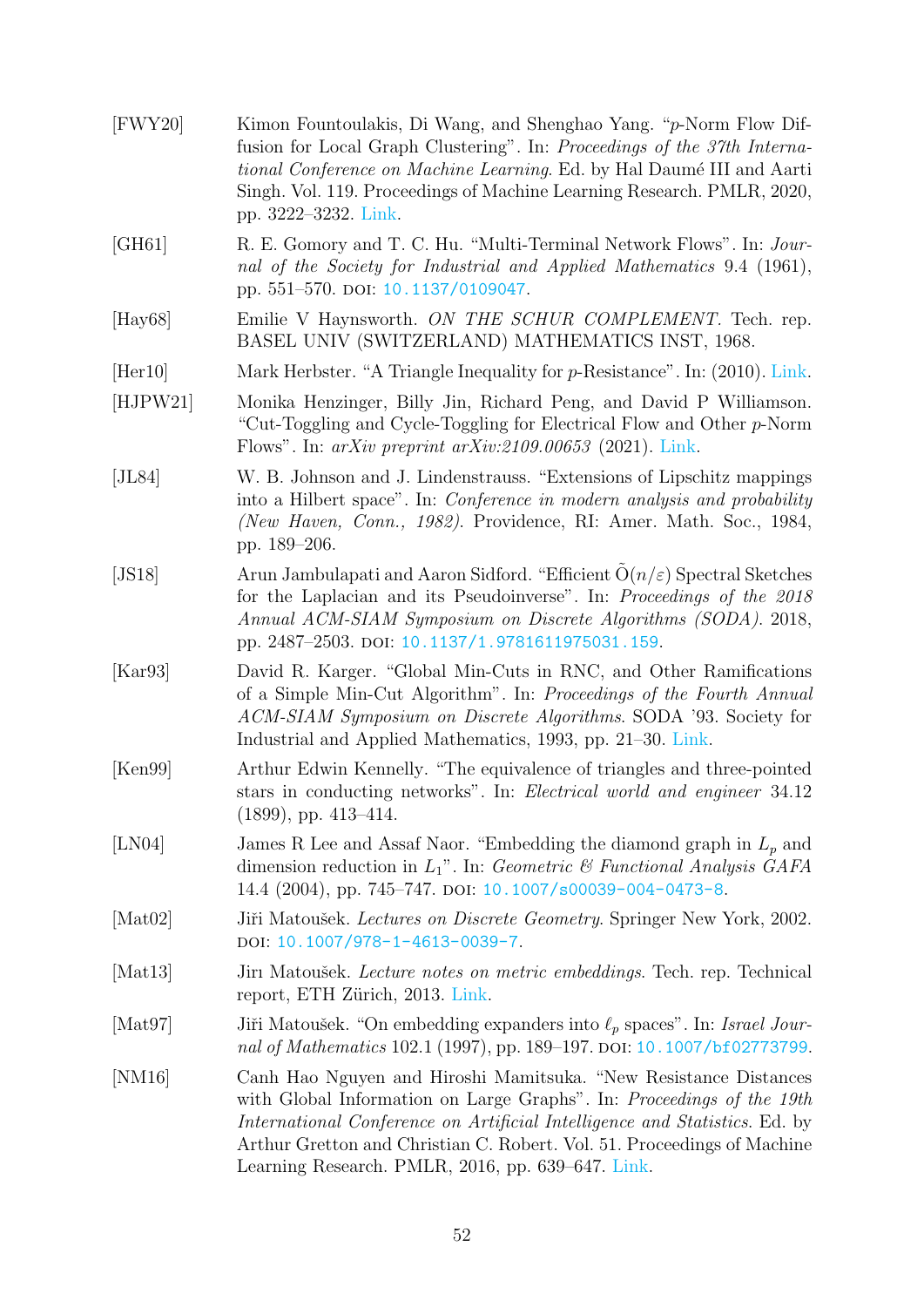<span id="page-52-5"></span><span id="page-52-4"></span><span id="page-52-3"></span><span id="page-52-2"></span><span id="page-52-1"></span><span id="page-52-0"></span>

| [PS89]            | David Peleg and Alejandro A Schäffer. "Graph spanners". In: Journal of<br>graph theory 13.1 (1989), pp. 99-116. DOI: 10.1002/jgt.3190130114.                                                                                                                                                                                                         |
|-------------------|------------------------------------------------------------------------------------------------------------------------------------------------------------------------------------------------------------------------------------------------------------------------------------------------------------------------------------------------------|
| [Sei95]           | Raimund Seidel. "On the All-Pairs-Shortest-Path Problem in Unweighted<br>Undirected Graphs". In: Journal of Computer and System Sciences 51.3<br>(1995), pp. 400-403. DOI: https://doi.org/10.1006/jcss.1995.1078.                                                                                                                                   |
| SS11              | Daniel A. Spielman and Nikhil Srivastava. "Graph Sparsification by Effec-<br>tive Resistances". In: SIAM Journal on Computing 40.6 (2011), pp. 1913–<br>1926. DOI: 10.1137/080734029.                                                                                                                                                                |
| [ST04]            | Daniel A. Spielman and Shang-Hua Teng. "Nearly-Linear Time Algo-<br>rithms for Graph Partitioning, Graph Sparsification, and Solving Linear<br>Systems". In: Proceedings of the Thirty-Sixth Annual ACM Symposium on<br><i>Theory of Computing.</i> STOC '04. Association for Computing Machinery,<br>2004, pp. 81–90. DOI: 10.1145/1007352.1007372. |
| [TZ05]            | Mikkel Thorup and Uri Zwick. "Approximate Distance Oracles". In: J.<br>ACM 52.1 (2005), pp. 1-24. DOI: 10.1145/1044731.1044732.                                                                                                                                                                                                                      |
| [ <b>vLRH14</b> ] | Ulrike von Luxburg, Agnes Radl, and Matthias Hein. "Hitting and Com-<br>mute Times in Large Random Neighborhood Graphs". In: Journal of<br>Machine Learning Research 15.52 (2014), pp. 1751-1798. Link.                                                                                                                                              |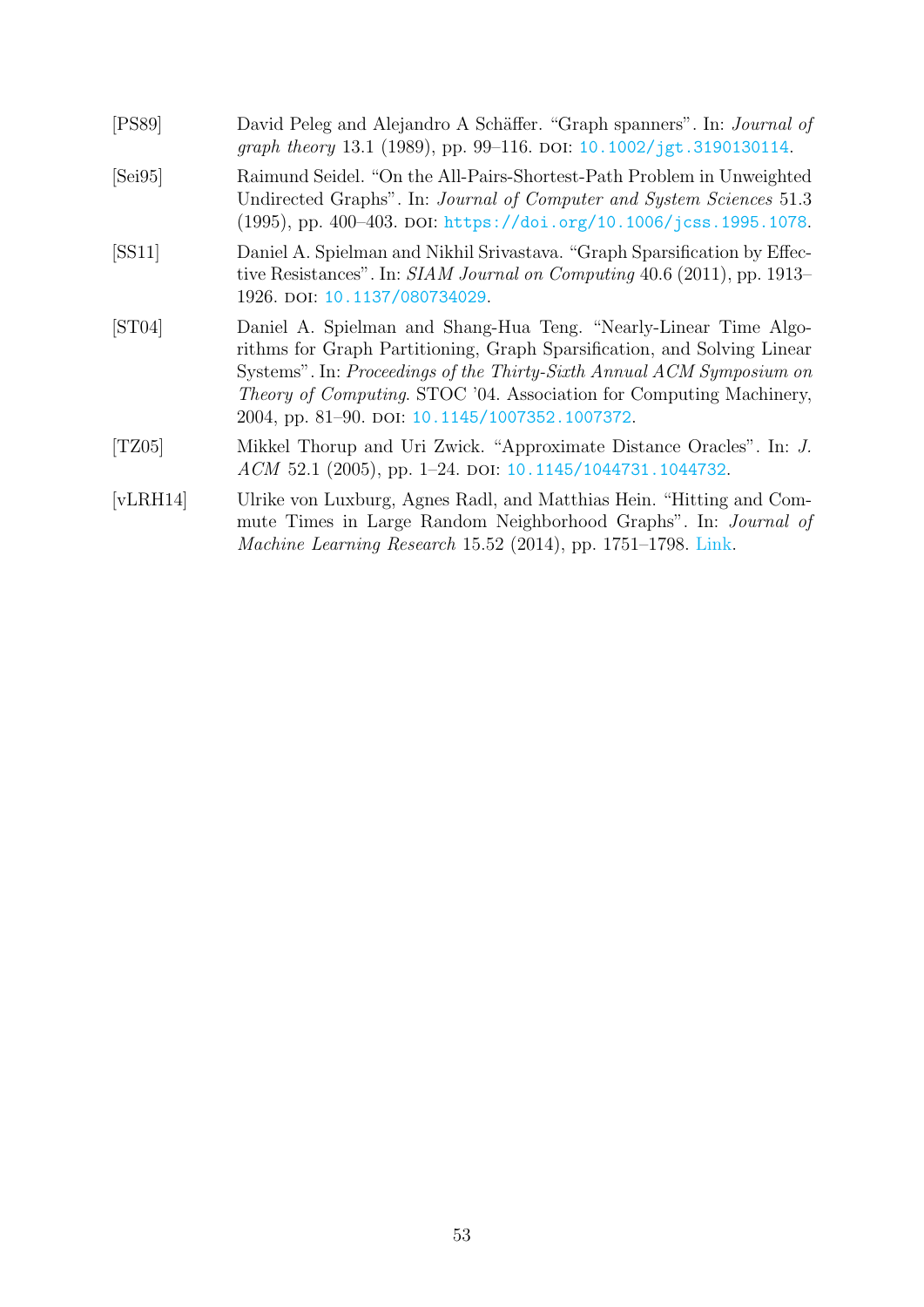# <span id="page-53-0"></span>Appendix A

# Omitted Proofs from Basic Properties Section

### <span id="page-53-1"></span>A.1 Deriving the Connection to the Dual Problem

In this section we show how Claim [2.1](#page-11-3) is derived from Proposition 4 in [\[AvL11\]](#page-49-6), who consider the following optimization problems for a graph  $G = (V, E, w)$  and fixed  $p \in (1, \infty)$  with Hölder conjugate q.

Flow problem.

$$
R_p(s,t) = \min \left\{ \sum_{e \in E} \frac{|f(e)|^p}{w(e)} : B^T f = \chi_s - \chi_t \right\}.
$$
 (A.1)

Potential problem.

$$
C_p(s,t) = \min\left\{\sum_{xy \in E} w(xy)^{\frac{q}{p}} |\varphi_x - \varphi_y|^q : \varphi_s - \varphi_t = 1\right\}.
$$
 (A.2)

We remark that  $d_p^p$  is just  $R_p$  on a graph with  $w^p$  as a weight function, and the same holds with  $\bar{d}_p^q$  and  $C_p$ . Moreover, [\[AvL11\]](#page-49-6) show that  $R_p$  and  $C_p$  are related in the following manner.

<span id="page-53-3"></span>**Proposition A.[1](#page-53-2)** (Proposition  $4^1$  in [\[AvL11\]](#page-49-6)). Fix  $p > 1$  with Hölder conjugate q, and let  $G = (V, E, w)$  be a graph. Then,

$$
\forall s, t \in V, \quad R_p(s, t) = (C_p(s, t))^{-\frac{p}{q}}.
$$
\n(A.3)

We can now show how Claim [2.1](#page-11-3) is an easy consequence of Proposition  $A.1$ .

*Proof.* (Claim [2.1\)](#page-11-3) Let  $G = (V, E, w)$  be a graph, and let  $G^p = (V, E, w^p)$ . Hence, we see that for every  $s \neq t \in V$ ,

$$
d_{p,G}(s,t)^p = R_{p,G^p}(s,t) = (C_{p,G^p}(s,t))^{-\frac{p}{q}} = (\bar{d}_{p,G}(s,t)^q)^{-\frac{p}{q}} = \bar{d}_{p,G}(s,t)^{-p}.
$$
 (A.4)

<span id="page-53-2"></span><sup>&</sup>lt;sup>1</sup>The original statement in [\[AvL11\]](#page-49-6) is stated with power  $-\frac{q}{p}$ . However, in the supplementary material they proved the version we presented.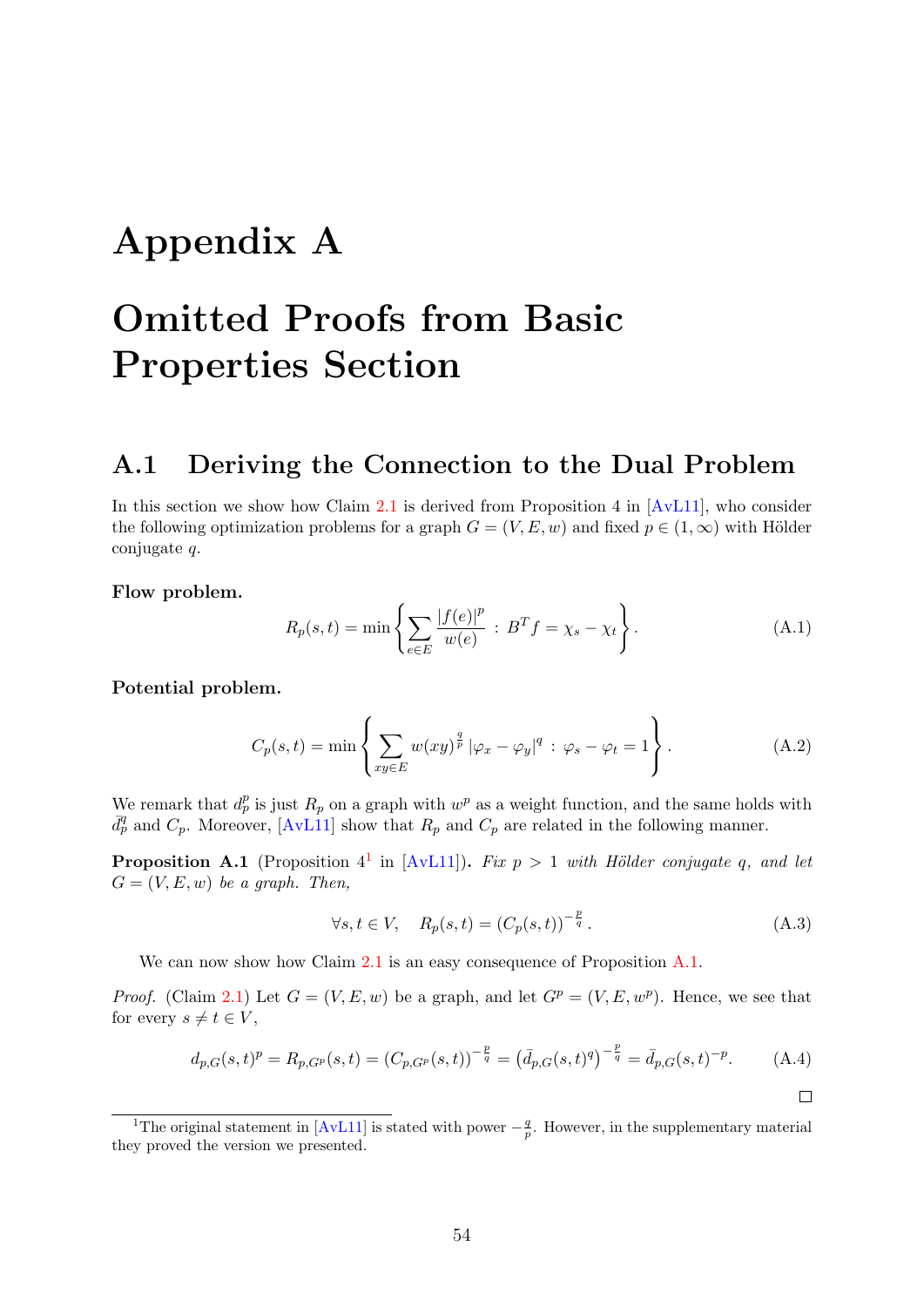### <span id="page-54-0"></span>A.2 Connection to the Graph p-Laplacian

In this section we show how Fact [2.4](#page-13-1) can be used to relate between the  $d_p$  metric and the graph p-Laplacian.

Given a graph  $G = (V, E, w)$ , and fix  $p \in (1, \infty)$  with Hölder conjugate q, denote the q-Laplacian of G by  $L_q : \mathbb{R}^V \to \mathbb{R}^V$ , given by

$$
\forall x \in V, \quad (L_q \varphi)_x = \sum_{y \in V} w(xy)^q \left(\varphi_x - \varphi_y\right) \left|\varphi_x - \varphi_y\right|^{q-2}.
$$
 (A.5)

This is a non-linear generalization of the ordinary Laplacian of the graph. Now, using Fact [2.4,](#page-13-1) we can see that for a pair  $s, t \in V$ , and minimizing flow  $f^*$  for  $d_p(s,t)$ , and a corresponding potentials vector  $\varphi^*$ , it holds that

$$
B^T f^* = L_q \varphi^*.
$$
\n(A.6)

In addition, note that  $L_q$  satisfies for any  $\varphi \in \mathbb{R}^V$ 

$$
\langle \varphi, L_q \varphi \rangle = \sum_{x \in V} \sum_{y \in V} w(xy)^q (\varphi_x - \varphi_y) |\varphi_x - \varphi_y|^{q-2} \cdot \varphi_x
$$
  
\n
$$
= \sum_{xy \in E} \left( w(xy)^q (\varphi_x - \varphi_y) |\varphi_x - \varphi_y|^{q-2} \cdot \varphi_x + w(xy)^q (\varphi_y - \varphi_x) |\varphi_y - \varphi_x|^{q-2} \cdot \varphi_y \right)
$$
  
\n
$$
= \sum_{xy \in V} w(xy)^q |\varphi_x - \varphi_y|^q
$$
  
\n
$$
= ||WB\varphi||_q^q.
$$
  
\n(A.7)

and in particular, for connected graphs,

<span id="page-54-1"></span>
$$
\langle \varphi, L_q \varphi \rangle = 0 \iff \varphi \in \text{span}\{\overline{1}\}. \tag{A.8}
$$

This is also shown as Proposition 3.1 in [\[BH09\]](#page-49-8). This motivates the definition of the second eigenvalue of the q-Laplacian.

**Definition A.2.** Let  $p \in (1,\infty)$  with Hölder conjugate q, and let  $G = (V, E, w)$  be a connected graph with q-Laplacian  $L_q$ . The second smallest eigenvalue of  $L_q$ , denoted by  $\lambda_q^{(2)}$ , is defined as

$$
\lambda_q^{(2)} = \min_{\varphi \perp \mathbf{I}} \frac{\langle \varphi, L_q \varphi \rangle}{\|\varphi\|_2^2}.
$$
\n(A.9)

We remark that a consequence of  $(A.8)$  (and Proposition 3.1 in [\[BH09\]](#page-49-8)) is that for connected graphs,  $\lambda_q^{(2)} > 0$ . Next, we show that  $d_p$  and  $\lambda_q^{(2)}$  are related as follows.

Claim A.3. Let  $p \in (1,\infty)$  with Hölder conjugate q, and let  $G = (V, E, w)$  be a connected graph with q-Laplacian  $L_q$  and second smallest eigenvalue  $\lambda_q^{(2)}$ . Then

$$
\forall s, t \in V, \quad d_p(s, t) \le \left(\frac{2}{\lambda_q^{(2)}}\right)^{1/q}.
$$
\n(A.10)

Note that the above claim is tight on the clique for  $p = q = 2$ , since  $\lambda_2^{(2)}$  $\chi_2^{(2)}(K_n) = n (\chi_s - \chi_t)$ is a corresponding eigenvector for any  $s, t \in V$ , which yields the exact  $d_2$ -distance.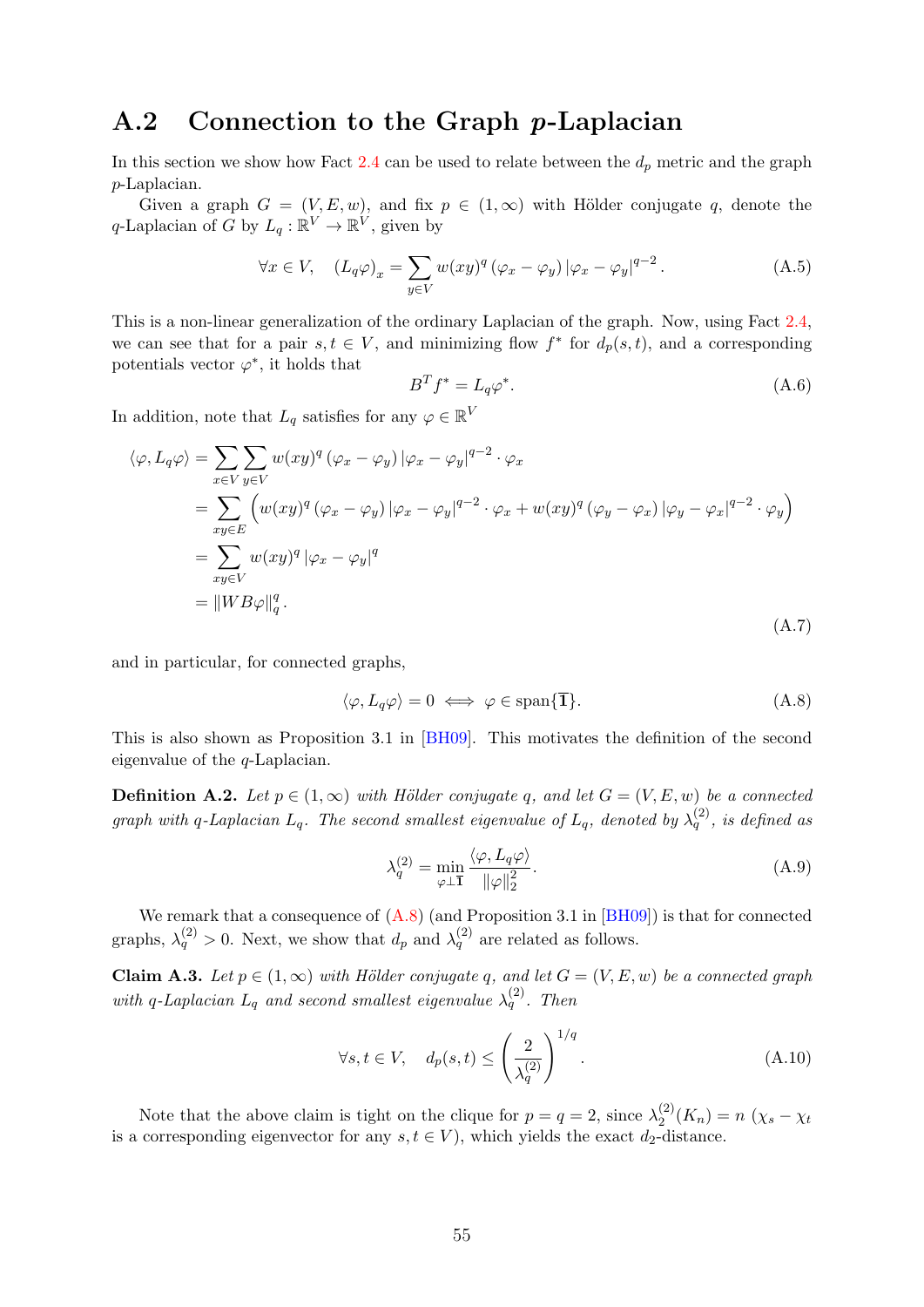*Proof.* Fix  $s \neq t \in V$ , and let  $\varphi^* \in \text{argmin}$ argmin  $||WB\varphi||_q$ . By subtracting the average of the entries  $\varphi_s - \varphi_t = 1$ of  $\varphi$ , we may assume that  $\varphi^* \perp \overline{1}$ . Now, we can see that

$$
\frac{1}{d_p(s,t)^q} = ||WB\varphi^*||_q^q
$$
\n
$$
= \langle \varphi^*, L_q \varphi^* \rangle
$$
\n
$$
\geq \lambda_q^{(2)} ||\varphi^*||_2^2
$$
\n
$$
\geq \lambda_q^{(2)} \cdot \left\| \begin{pmatrix} \varphi_s^* \\ -\varphi_t^* \end{pmatrix} \right\|_2^2
$$
\n
$$
\geq \lambda_q^{(2)} \cdot \left\| \begin{pmatrix} \varphi_s^* \\ -\varphi_t^* \end{pmatrix} \right\|_2^2
$$
\n
$$
\geq \lambda_q^{(2)} \cdot \frac{\left| \left\langle \begin{pmatrix} \varphi_s^* \\ -\varphi_t^* \end{pmatrix}, \begin{pmatrix} 1 \\ 1 \end{pmatrix} \right\rangle \right|^2}{\left\| \begin{pmatrix} 1 \\ 1 \end{pmatrix} \right\|_2^2}
$$
\n
$$
= \frac{\lambda_q^{(2)}}{2}
$$
\n
$$
(by Cauchy-Schwartz)
$$
\n
$$
\left\| \begin{pmatrix} 1 \\ 1 \end{pmatrix} \right\|_2^2
$$
\n
$$
(by \varphi_s^* - \varphi_t^* = 1).
$$

 $\Box$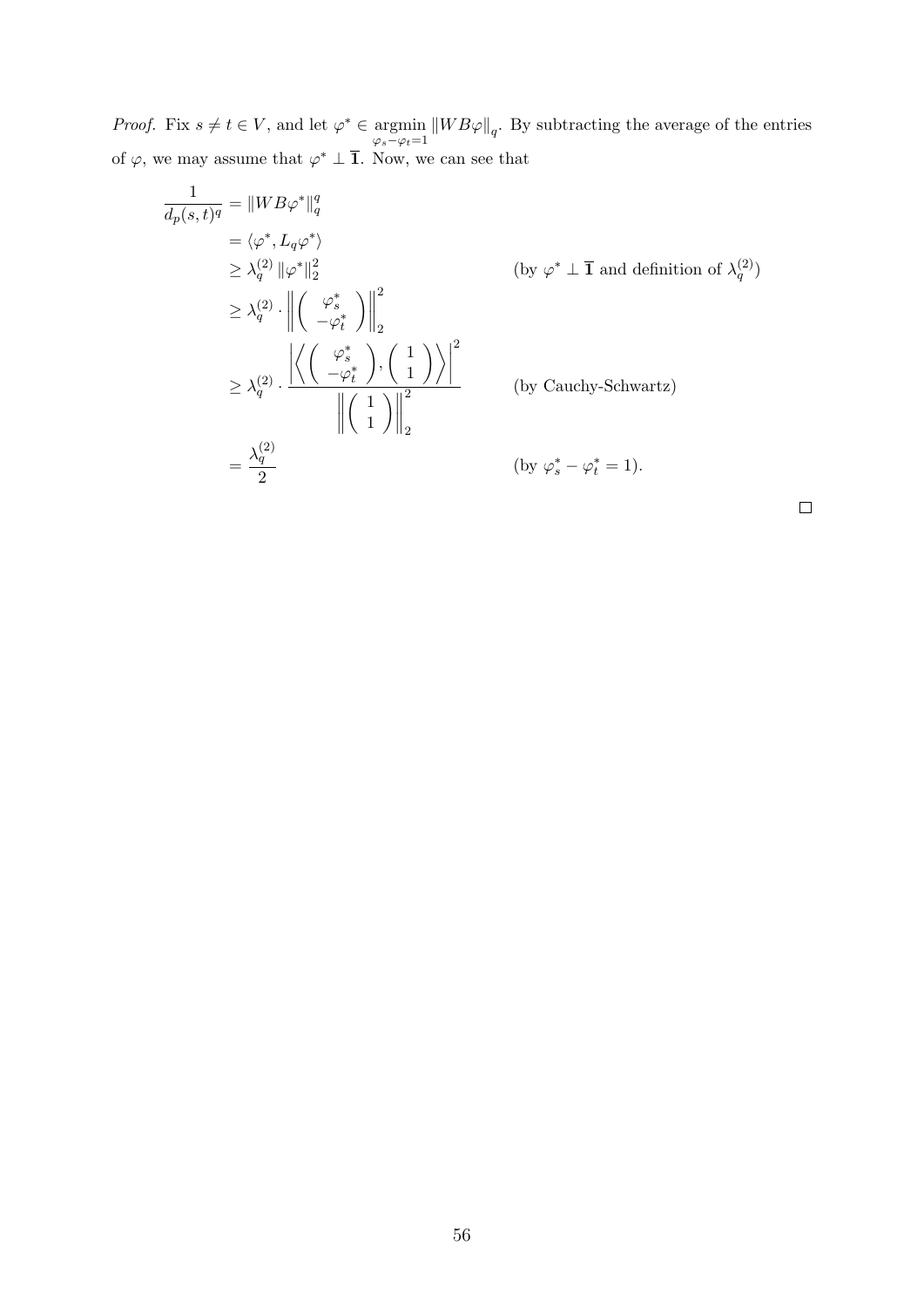# <span id="page-56-0"></span>Appendix B

# Graph-Size Reductions Appendix

### <span id="page-56-1"></span>B.1 Lower Bound on Resistance Sparsifiers

#### <span id="page-56-2"></span>Proof of Symmetric Case via Commute Time

Here we present another proof for Claim [3.11](#page-29-1) by using the relation between effective resistance and commute time.

First, recall that the hitting time  $h(u, v)$  is the expected number of steps of a random walk starting at vertex u to reach vertex v at the fist time. i.e.  $h(u, v) = 1 + \mathbb{E}_{x \in N(u)} h(x, v)$ . The commute time  $C(u, v)$  is the expected time that a random walk starting at u will reach v and get back to u, i.e.  $C(u, v) = h(u, v) + h(v, u)$ . In addition, we know that  $C(u, v) = 2w(E) \operatorname{R_{eff}}(u, v)$ where  $w(E) = \sum_{e \in E} w(e)$ . Thus, instead of considering effective resistance, we can work with commute time.

*Proof.* (of Claim [3.11\)](#page-29-1) Let  $x \neq y \in V \setminus \{s, t\}$ , and denote

$$
H_0 = h(s, t) = h(t, s),
$$
\n(B.1)

$$
H_1 = h(x, s) = h(x, t),
$$
 (B.2)

$$
H_2 = h(s, x) = h(t, x),
$$
 (B.3)

$$
H_3 = h(x, y). \tag{B.4}
$$

Note that by symmetry it does not matter which specific vertices  $x, y \in V \setminus \{s, t\}$  we chose when defining the  $H_i$ 's. Now, we can see that the relations between them are as follows.

$$
H_0 = 1 + \sum_{z \in N(s)} h(z, t) = 1 + H_1,
$$
  
\n
$$
H_1 = 1 + \sum_{z \in N(x)} h(z, t)
$$
  
\n
$$
= 1 + \frac{\alpha}{2\alpha + (n-3)\beta} H_0 + \frac{(n-3)\beta}{2\alpha + (n-3)\beta} H_1,
$$
  
\n
$$
H_2 = 1 + \sum_{z \in N(s)} h(z, x)
$$
  
\n
$$
= 1 + \frac{(n-3)\alpha}{(n-2)\alpha} H_3,
$$
  
\n
$$
H_3 = 1 + \sum_{z \in N(y)} h(z, y)
$$
  
\n
$$
= 1 + \frac{2\alpha}{2\alpha + (n-3)\beta} H_2 + \frac{(n-4)\beta}{2\alpha + (n-3)\beta} H_3.
$$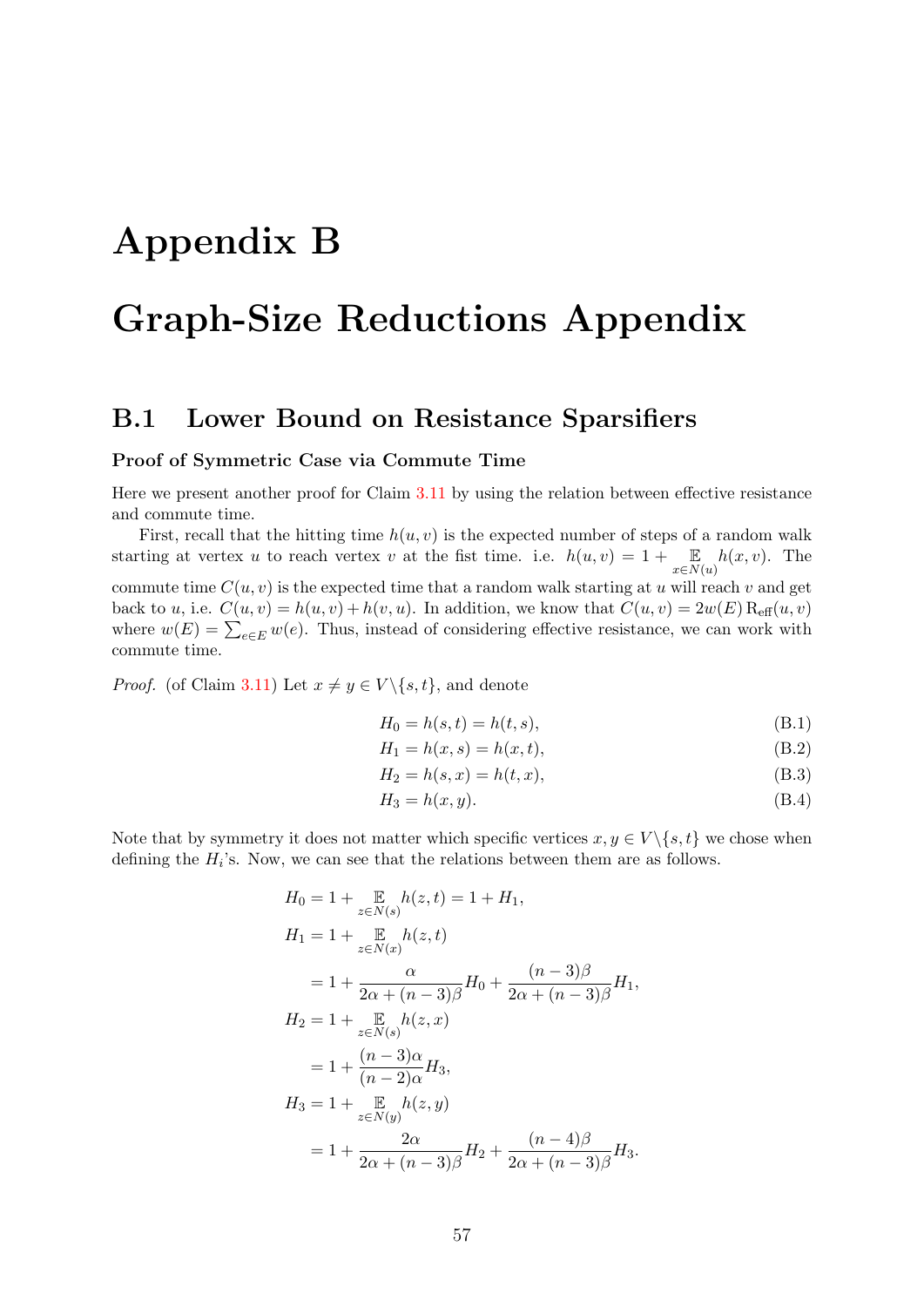Let us start with computing  $H_0$  and  $H_1$ .

$$
H_1 = 1 + \frac{\alpha}{2\alpha + (n-3)\beta} (1 + H_1) + \frac{(n-3)\beta}{2\alpha + (n-3)\beta} H_1
$$
  
\n
$$
= 1 + \frac{\alpha}{2\alpha + (n-3)\beta} + H_1 \cdot \left(\frac{\alpha + (n-3)\beta}{2\alpha + (n-3)\beta}\right)
$$
  
\n
$$
\implies \frac{\alpha}{2\alpha + (n-3)\beta} \cdot H_1 = \frac{3\alpha + (n-3)\beta}{2\alpha + (n-3)\beta}
$$
  
\n
$$
H_1 = 3 + (n-3)\frac{\beta}{\alpha},
$$
  
\n
$$
H_0 = 4 + (n-3)\frac{\beta}{\alpha}.
$$

Let us move on to  ${\cal H}_2$  and  ${\cal H}_3.$ 

$$
H_3 = 1 + \frac{2\alpha}{2\alpha + (n-3)\beta} \left( 1 + \frac{(n-3)}{(n-2)} H_3 \right) + \frac{(n-4)\beta}{2\alpha + (n-3)\beta} H_3
$$
  
=  $1 + \frac{2\alpha}{2\alpha + (n-3)\beta} + H_3 \left( \left( 1 - \frac{1}{n-2} \right) \cdot \frac{2\alpha}{2\alpha + (n-3)\beta} + \frac{(n-4)\beta}{2\alpha + (n-3)\beta} \right)$   
=  $\frac{4\alpha + (n-3)\beta}{2\alpha + (n-3)\beta} + H_3 \left( \frac{2\alpha + (n-4)\beta}{2\alpha + (n-3)\beta} - \frac{2\alpha}{(n-2)(2\alpha + (n-3)\beta)} \right)$   
=  $\frac{4\alpha + (n-3)\beta}{2\alpha + (n-3)\beta} + H_3 \left( 1 - \frac{\beta + \frac{2\alpha}{n-2}}{2\alpha + (n-3)\beta} \right).$ 

Thus,

$$
\implies H_3 = \frac{4\alpha + (n-3)\beta}{\beta + \frac{2\alpha}{n-2}}
$$
  
=  $(n-2) \left( \frac{4 + (n-3)\frac{\beta}{\alpha}}{2 + (n-2)\frac{\beta}{\alpha}} \right)$ ,  

$$
\implies H_2 = 1 + \frac{n-3}{n-2} \left( (n-2) \left( \frac{4 + (n-3)\frac{\beta}{\alpha}}{2 + (n-2)\frac{\beta}{\alpha}} \right) \right)
$$
  
=  $1 + (n-3) \left( \frac{4 + (n-3)\frac{\beta}{\alpha}}{2 + (n-2)\frac{\beta}{\alpha}} \right)$ .

Denoted  $\gamma = \frac{\beta}{\alpha}$  $\frac{\beta}{\alpha}$ , and now we conclude that,

$$
C(s,t) = 2H_0 = 2(4 + (n-3)\gamma),
$$
\n(B.5)

$$
C(x,y) = 2H_3 = \frac{2(n-2)(4 + (n-3)\gamma)}{2 + (n-2)\gamma},
$$
\n(B.6)

$$
C(s,x) = H_1 + H_2 = (4 + (n-3)\gamma) \left(1 + \frac{n-3}{2 + (n-2)\gamma}\right)
$$
 (B.7)

$$
= \frac{(4 + (n-3)\gamma)(n-1 + (n-2)\gamma)}{2 + (n-2)\gamma}.
$$
 (B.8)

Assume towards contradiction that  $\frac{\max_{x'\neq y'\in V} R_{\text{eff}}(x',y')}{\min_{x\in V} R_{\text{eff}}(x',y')}$  $\frac{\max_{x'\neq y'\in V} \operatorname{R_{eff}}(x',y')}{\min_{x'\neq y'\in V} \operatorname{R_{eff}}(x',y')} < 1 + \frac{1}{10n}$ , and note that in particular this implies that for any  $u, v, u', v' \in V$ ,

$$
\frac{C(u, v)}{C(u', v')} = \frac{2w(E) \operatorname{R_{eff}}(u, v)}{2w(E) \operatorname{R_{eff}}(u', v')} < 1 + \frac{1}{10n}.
$$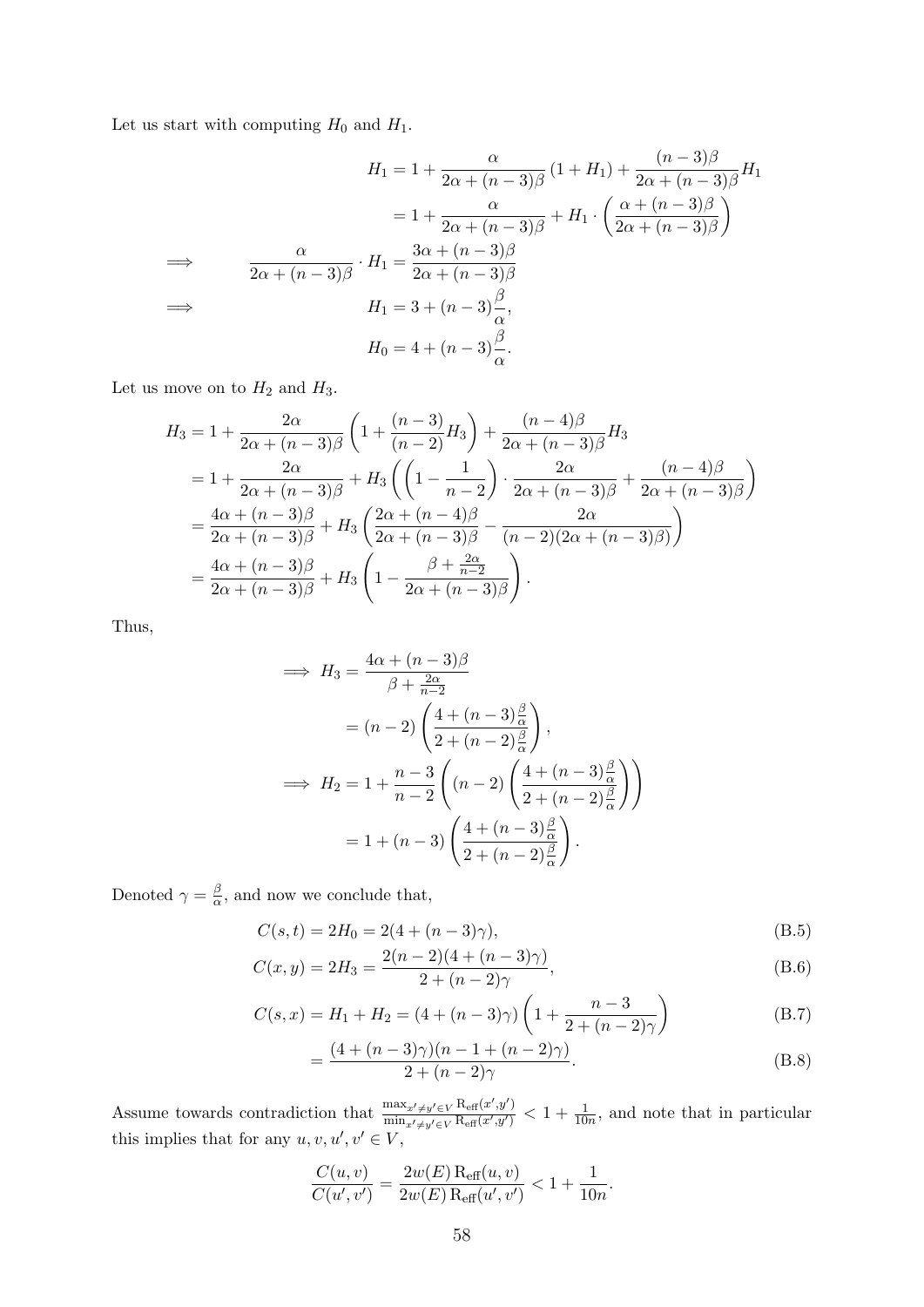Let us compute the ratios.

$$
\frac{C(s,t)}{C(x,y)} = 2(4 + (n-3)\gamma) \cdot \frac{2 + (n-2)\gamma}{2(n-2)(4 + (n-3)\gamma)}
$$

$$
= \gamma + \frac{2}{n-2}.
$$

Thus

$$
\gamma<1-\frac{2}{n-2}+\frac{1}{10n}.
$$

But on the other hand we see that,

$$
\frac{C(x,y)}{C(s,x)} = \frac{2(n-2)(4 + (n-3)\gamma)}{2 + (n-2)\gamma} \cdot \frac{2 + (n-2)\gamma}{(4 + (n-3)\gamma)(n-1 + (n-2)\gamma)}
$$

$$
= \frac{2(n-2)}{n-1 + (n-2)\gamma}
$$

$$
= \frac{2}{1 + \frac{1}{n-2} + \gamma}.
$$

and thus,

$$
2 < \left(1 + \frac{1}{n-2}\right) \cdot \left(1 + \frac{1}{10n}\right) + \gamma \left(1 + \frac{1}{10n}\right)
$$
  

$$
\implies \gamma > \frac{2 - \left(1 + \frac{1}{n-2}\right) \cdot \left(1 + \frac{1}{10n}\right)}{1 + \frac{1}{10n}}
$$
  

$$
= 2 \cdot \left(1 - \frac{1}{10n+1}\right) - \left(1 + \frac{1}{n-2}\right)
$$
  

$$
= 1 - \frac{1}{n-2} - \frac{2}{10n+1}.
$$

and thus we conclude that

$$
1 - \frac{1}{n-2} - \frac{2}{10n+1} < \gamma < 1 - \frac{2}{n-2} + \frac{1}{10n},\tag{B.9}
$$

which is a contradiction.

### <span id="page-58-0"></span>B.2 Transforms for the Flow Metrics

#### <span id="page-58-1"></span>B.2.1 Another proof for the parallel edges reduction via flows

In this section we present an alternative proof for Claim [3.18](#page-38-2) via flows.

*Proof.* (of Claim [3.18\)](#page-38-2) Denote  $f_p(x,t) = \left(\frac{x}{g}\right)^2$  $\left(\frac{x}{\alpha}\right)^p + \left(\frac{t-x}{\beta}\right)$  $\left(\frac{-x}{\beta}\right)^p$ . For any amount of flow  $0 \le t \le 1$  that is shipped to a, it is the best to minimize  $f_p(x, t)$  where  $0 \le x \le t$  (with respect to x where t is fixed), and thus choosing how much amount of flow to ship for the top edge and how much to ship from the bottom edge. We will use it to compute the contribution of the discussed edges to the norm of the minimizing flow, and then choose a proper weight  $\gamma$  which will preserve the norm of the flow.

 $\Box$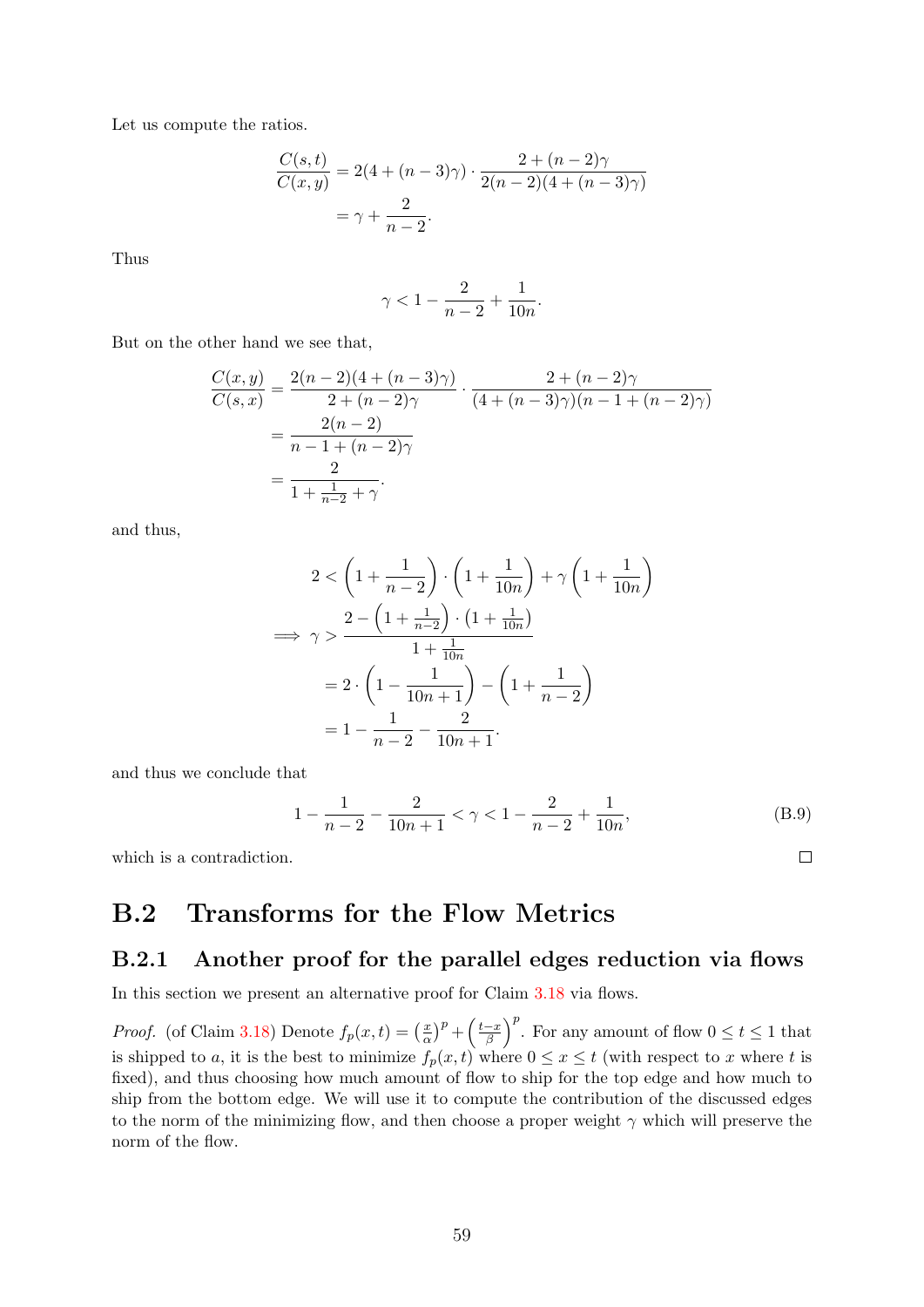Let us compute the derivative of  $f_p(x, t)$  with respect to x and equalize it to 0 in order to find the minimizing flow (in the interval  $x \in [0, t]$ ).

$$
\frac{d}{dx}f_p(x,t) = \frac{p}{\alpha} \cdot \left(\frac{x}{\alpha}\right)^{p-1} - \frac{p}{\beta} \cdot \left(\frac{t-x}{\beta}\right)^{p-1} \stackrel{\text{want}}{=} 0
$$
\n
$$
\Rightarrow \frac{x^{p-1}}{\alpha^p} = \frac{(t-x)^{p-1}}{\beta^p}
$$
\n
$$
\Rightarrow x^{p-1} = \left(\frac{\alpha}{\beta}\right)^p \cdot (t-x)^{p-1}
$$
\n
$$
\Rightarrow x = \left(\frac{\alpha}{\beta}\right)^{\frac{p}{p-1}} \cdot (t-x)
$$
\n
$$
\Rightarrow \left(1 + \left(\frac{\alpha}{\beta}\right)^{\frac{p}{p-1}}\right) \cdot x = t \cdot \left(\frac{\alpha}{\beta}\right)^{\frac{p}{p-1}}
$$
\n
$$
\Rightarrow x_0 = t \cdot \frac{\left(\frac{\alpha}{\beta}\right)^{\frac{p}{p-1}}}{1 + \left(\frac{\alpha}{\beta}\right)^{\frac{p}{p-1}}} = t \cdot \frac{\alpha^{\frac{p}{p-1}}}{\alpha^{\frac{p}{p-1}} + \beta^{\frac{p}{p-1}}} = t \cdot \left(1 - \frac{\beta^{\frac{p}{p-1}}}{\alpha^{\frac{p}{p-1}} + \beta^{\frac{p}{p-1}}}\right)
$$
\n
$$
\Rightarrow \min_{x \in [0,t]} f_p(x,t) = \left(\frac{t \cdot \alpha^{\frac{1}{p-1}}}{\alpha^{\frac{p}{p-1}} + \beta^{\frac{p}{p-1}}}\right)^p + \left(\frac{t \cdot \beta^{\frac{1}{p-1}}}{\alpha^{\frac{p}{p-1}} + \beta^{\frac{p}{p-1}}}\right)^p.
$$

Thus, we have found the contribution of the discussed edges to the minimizing flow in the graph (between specific vertices), and we wish that the contribution of the new edge will be the same. The contribution of the new edge is  $\Big|$ t  $rac{t}{\gamma}$  $p^{p}$ , and hence setting

$$
\gamma=\frac{1}{\left(\left(\frac{\alpha^{\frac{1}{p-1}}}{\alpha^{\frac{p}{p-1}}+\beta^{\frac{p}{p-1}}}\right)^p+\left(\frac{\beta^{\frac{1}{p-1}}}{\alpha^{\frac{p}{p-1}}+\beta^{\frac{p}{p-1}}}\right)^p\right)^{1/p}}=\left(\alpha^{\frac{p}{p-1}}+\beta^{\frac{p}{p-1}}\right)^{\frac{p-1}{p}}.
$$

will give us the desired outcome. In other words, if we take  $q = \frac{p}{n-1}$  $\frac{p}{p-1}$  the Hölder conjugate of p, we get the following rule:

$$
\gamma^q = \alpha^q + \beta^q.
$$

which is the same conclusion as before.

#### <span id="page-59-0"></span>B.2.2 Proof of Y- $\Delta$  transform for  $p=2$

In this section we show the existence of a Y- $\Delta$  transform analogue for  $d_2$ .

<span id="page-59-1"></span>Claim B.1. There exists a local Y- $\Delta$  transform that preserves  $d_2$ .

Consider the case presented in figure [3.3.](#page-39-0) Recall that in the case of effective resistance, the rule is as follows:

$$
\alpha = \frac{w_b \cdot w_c}{w_a + w_b + w_c},
$$
  
\n
$$
\beta = \frac{w_a \cdot w_c}{w_a + w_b + w_c},
$$
  
\n
$$
\gamma = \frac{w_a \cdot w_b}{w_a + w_b + w_c}.
$$
\n(B.10)

 $\Box$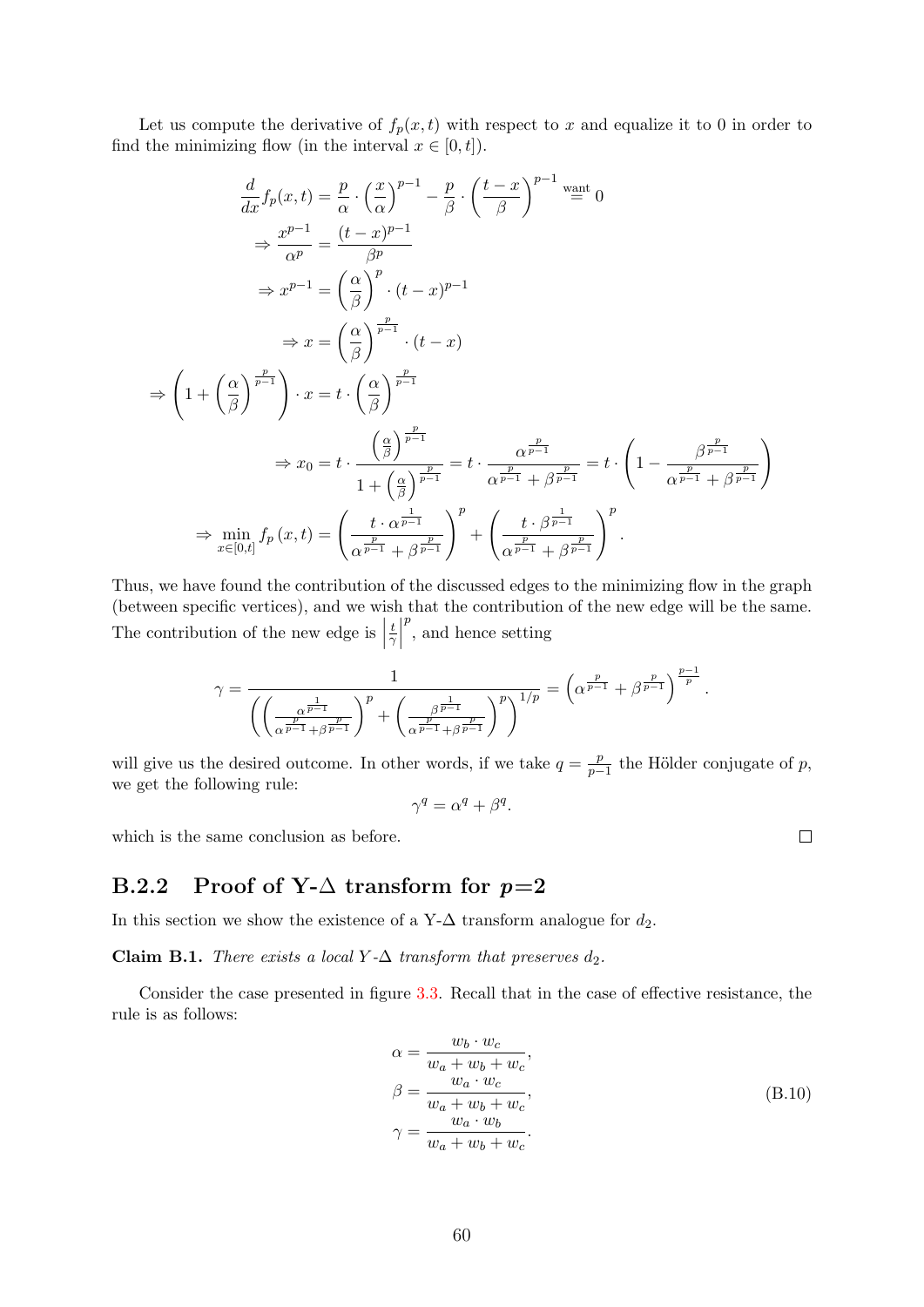But in our case, recall that  $d_2$  is in fact the squareroot of the resistance distance in the same graph but with squared edge weights. Thus, we conclude that for  $p = 2$  the rule should be

<span id="page-60-0"></span>
$$
\alpha = \sqrt{\frac{w_b^2 \cdot w_c^2}{w_a^2 + w_b^2 + w_c^2}},
$$

$$
\beta = \sqrt{\frac{w_a^2 \cdot w_c^2}{w_a^2 + w_b^2 + w_c^2}},
$$

$$
\gamma = \sqrt{\frac{w_a^2 \cdot w_b^2}{w_a^2 + w_b^2 + w_c^2}}.
$$

Below are the algebraic computations that show that the numbers add up. Throughout the proof we use the same notations as presented for the proof of Claim [3.23.](#page-40-0)

*Proof.* (of Claim [B.1\)](#page-59-1) We will show that this transform indeed holds for  $d_2$ . In fact, we will show that for any potential function  $\varphi$  over the terminals  $V_T$ , the new weights satisfy

$$
\min_{x \in \mathbb{R}} \left\{ w_a \left| \varphi_a - x \right|^q + w_b \left| \varphi_b - x \right|^q + w_c \left| \varphi_c - x \right|^q \right\} = \gamma^q \left| \varphi_a - \varphi_b \right|^q + \alpha^q \left| \varphi_b - \varphi_c \right|^q + \beta^q \left| \varphi_c - \varphi_a \right|^q.
$$
\n(B.11)

In particular, this will hold for the minimizing potential function, and will lead to the desired outcome.

Let us compute the LHS of  $(B.11)$ , in the case where  $q = p = 2$  to verify the rule. Note that the minimizing  $x$  in the LHS of  $(B.11)$  is the weighted average of the potentials (weighted by the weights of the edges that connect them to the center of the star). Define a random variable  $X$  by

$$
\Pr(X = x) = \begin{cases} \frac{w_a^2}{w_a^2 + w_b^2 + w_c^2} & \text{if } x = \varphi_a, \\ \frac{w_b^2}{w_a^2 + w_b^2 + w_c^2} & \text{if } x = \varphi_b, \\ \frac{w_c^2}{w_a^2 + w_b^2 + w_c^2} & \text{if } x = \varphi_c; \end{cases}
$$

and now we can can view the LHS of  $(B.11)$  as

$$
\min_{x \in \mathbb{R}} \left\{ w_a^2 \cdot |\varphi_a - x|^2 + w_b^2 \cdot |\varphi_b - x|^2 + w_c^2 \cdot |\varphi_c - x|^2 \right\} = \min_{x \in \mathbb{R}} \left\{ \left( w_a^2 + w_b^2 + w_c^2 \right) \cdot \mathbb{E} \left[ |X - x|^2 \right] \right\}.
$$

The minimum of the RHS in the above is exactly the variance of  $X$ , and thus

$$
x = \mathbb{E}[X] = \frac{w_a^2}{w_a^2 + w_b^2 + w_c^2} \cdot \varphi_a + \frac{w_b^2}{w_a^2 + w_b^2 + w_c^2} \cdot \varphi_b + \frac{w_c^2}{w_a^2 + w_b^2 + w_c^2} \cdot \varphi_c.
$$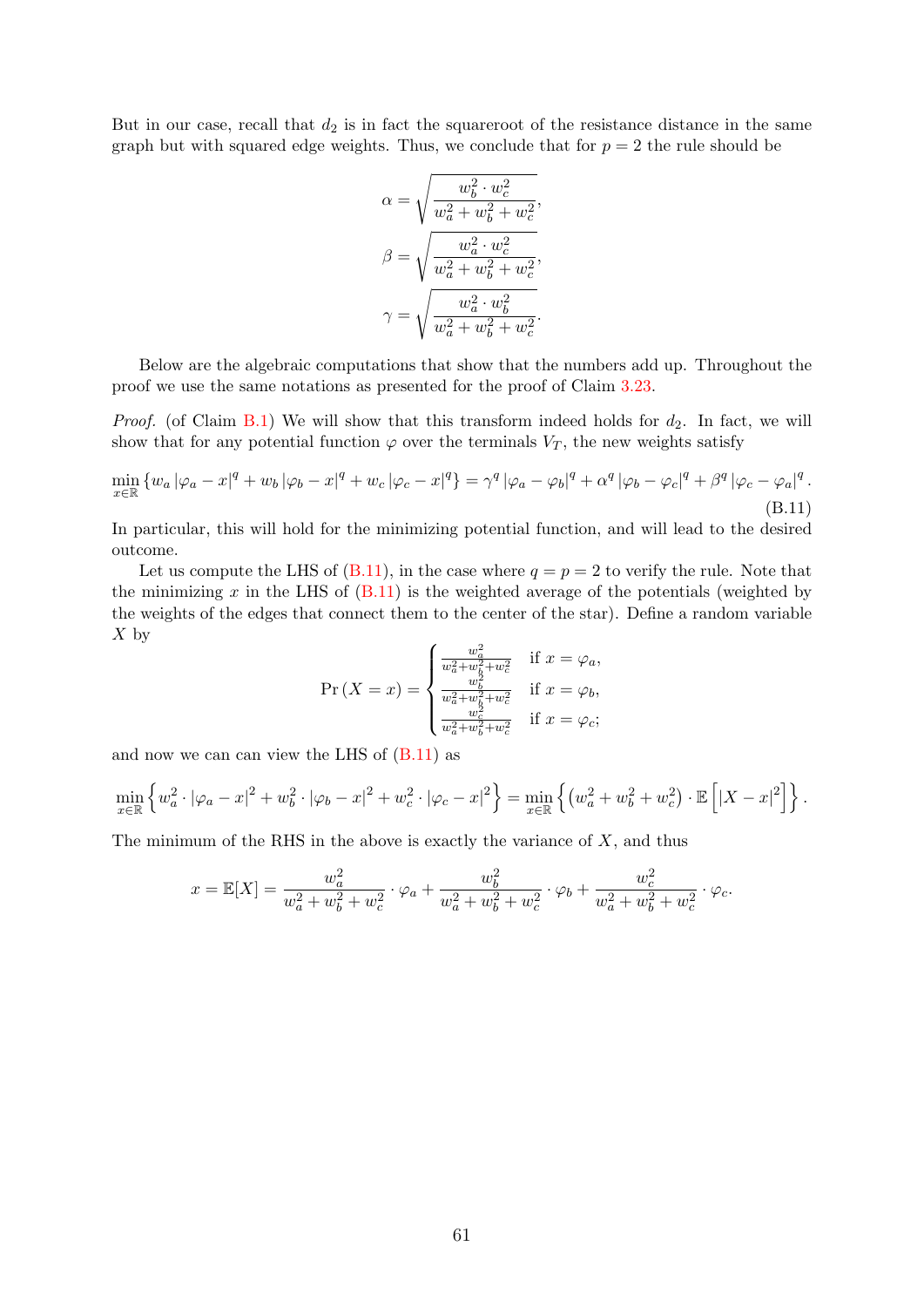Let us now plug this into the LHS of [\(B.11\)](#page-60-0) and compute.

$$
\begin{split} LHS(B,11)&=\\&=w_{a}^{2}\cdot\left|\varphi_{a}-\frac{w_{a}^{2}\cdot\varphi_{a}+w_{b}^{2}\cdot\varphi_{b}+w_{c}^{2}\cdot\varphi_{c}}{w_{a}^{2}+w_{b}^{2}+w_{c}^{2}}\right|^{2}\\&+w_{b}^{2}\cdot\left|\varphi_{b}-\frac{w_{a}^{2}\cdot\varphi_{a}+w_{b}^{2}\cdot\varphi_{b}+w_{c}^{2}\cdot\varphi_{c}}{w_{a}^{2}+w_{b}^{2}+w_{c}^{2}}\right|^{2}\\&+\omega_{c}^{2}\cdot\left|\varphi_{c}-\frac{w_{a}^{2}\cdot\varphi_{a}+w_{b}^{2}\cdot\varphi_{b}+w_{c}^{2}\cdot\varphi_{c}}{w_{a}^{2}+w_{c}^{2}+w_{c}^{2}}\right|^{2}\\&=\left(\frac{w_{a}}{w_{a}^{2}+w_{b}^{2}+w_{c}^{2}}\right)^{2}\cdot\left|(w_{a}^{2}+w_{c}^{2})\cdot\varphi_{b}-w_{a}^{2}\cdot\varphi_{b}-w_{c}^{2}\cdot\varphi_{c}\right|^{2}\\&+\left(\frac{w_{b}}{w_{a}^{2}+w_{b}^{2}+w_{c}^{2}}\right)^{2}\cdot\left|(w_{a}^{2}+w_{b}^{2})\cdot\varphi_{c}-w_{a}^{2}\cdot\varphi_{a}-w_{c}^{2}\cdot\varphi_{c}\right|^{2}\\&+\left(\frac{w_{c}}{w_{a}^{2}+w_{b}^{2}+w_{c}^{2}}\right)^{2}\cdot\left|(w_{a}^{2}+w_{b}^{2})\cdot\varphi_{c}-w_{a}^{2}\cdot\varphi_{a}-w_{b}^{2}\cdot\varphi_{b}\right|^{2}\\&=\left(\frac{w_{a}}{w_{a}^{2}+w_{b}^{2}+w_{c}^{2}}\right)^{2}\cdot\left|w_{a}^{2}\cdot(\varphi_{a}-\varphi_{a})+w_{c}^{2}\cdot(\varphi_{a}-\varphi_{c})\right|^{2}\\&+\left(\frac{w_{b}}{w_{a}^{2}+w_{b}^{2}+w_{c}^{2}}\right)^{2}\cdot\left|w_{a}^{2}\cdot(\varphi_{c}-\varphi_{a})+w_{c}^{
$$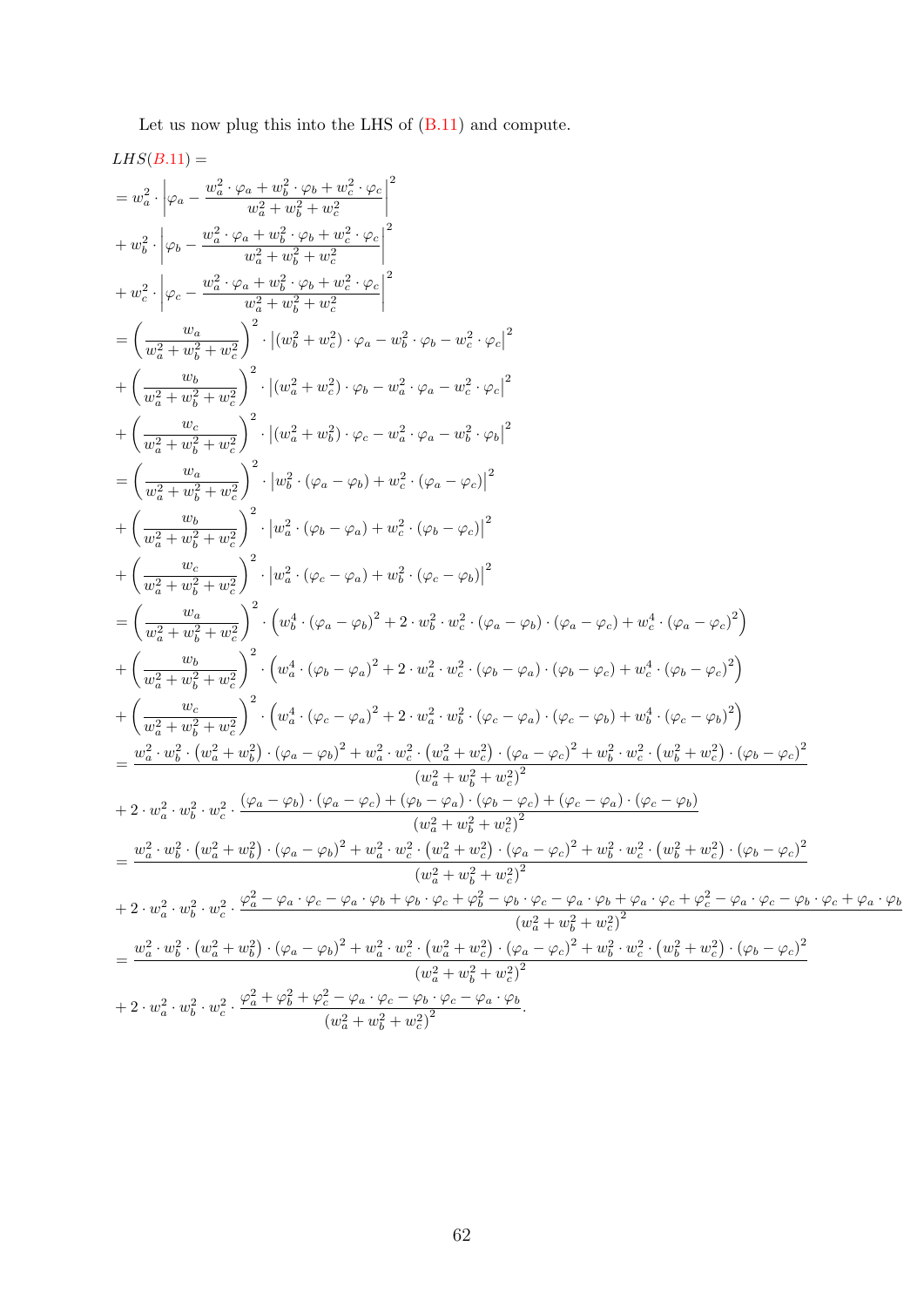Now let us compute the RHS of [\(B.11\)](#page-60-0) when applying the rule.

$$
RHS(B.11) =
$$
\n
$$
= \left(\sqrt{\frac{w_a^2 \cdot w_b^2}{w_a^2 + w_b^2 + w_c^2}}\right)^2 \cdot |\varphi_a - \varphi_b|^2 + \left(\sqrt{\frac{w_b^2 \cdot w_c^2}{w_a^2 + w_b^2 + w_c^2}}\right)^2 \cdot |\varphi_b - \varphi_c|^2 + \left(\sqrt{\frac{w_a^2 \cdot w_c^2}{w_a^2 + w_b^2 + w_c^2}}\right)^2 \cdot |\varphi_c - \varphi_a|^2
$$
\n
$$
= \frac{w_a^2 \cdot w_b^2}{w_a^2 + w_b^2 + w_c^2} \cdot |\varphi_a - \varphi_b|^2 + \frac{w_b^2 \cdot w_c^2}{w_a^2 + w_c^2 + w_c^2} \cdot |\varphi_b - \varphi_c|^2 + \frac{w_a^2 \cdot w_c^2}{w_a^2 + w_b^2 + w_c^2} \cdot |\varphi_c - \varphi_a|^2
$$
\n
$$
= \frac{w_a^2 \cdot w_b^2 \cdot (w_a^2 + w_b^2 + w_c^2) \cdot |\varphi_a - \varphi_b|^2 + w_b^2 \cdot w_c^2 \cdot (w_a^2 + w_b^2 + w_c^2) \cdot |\varphi_b - \varphi_c|^2 + w_a^2 \cdot w_c^2 \cdot (w_a^2 + w_b^2 + w_c^2) \cdot |\varphi_c - \varphi_a|^2}{(w_a^2 + w_b^2 + w_c^2)^2}
$$
\n
$$
= \frac{w_a^2 \cdot w_b^2 \cdot (w_a^2 + w_b^2) \cdot (\varphi_a - \varphi_b)^2 + w_a^2 \cdot w_c^2 \cdot (w_a^2 + w_c^2) \cdot (\varphi_a - \varphi_c)^2 + w_b^2 \cdot w_c^2 \cdot (w_b^2 + w_c^2) \cdot (\varphi_b - \varphi_c)^2}{(w_a^2 + w_b^2 + w_c^2)^2}
$$
\n
$$
+ w_a^2 \cdot w_b^2 \cdot w_c^2 \cdot \frac{(\varphi_a - \varphi_b)^2 + (\varphi_a - \varphi_c)^2 + (\varphi_b - \varphi_c)^2}{(w_a^2 + w_b^2 + w_c^2)^2}
$$
\n
$$
= \frac{w_a^2 \cdot w_b^2 \cdot (w_a^2 + w_b^2) \cdot (\varphi_a - \varphi_b)^2 + w_a^2 \cdot w_c^2 \cdot (w
$$

Thus we got that both quantities are the same, and hence we have a proper  $Y - \Delta$  transform for  $d_2.$  $\Box$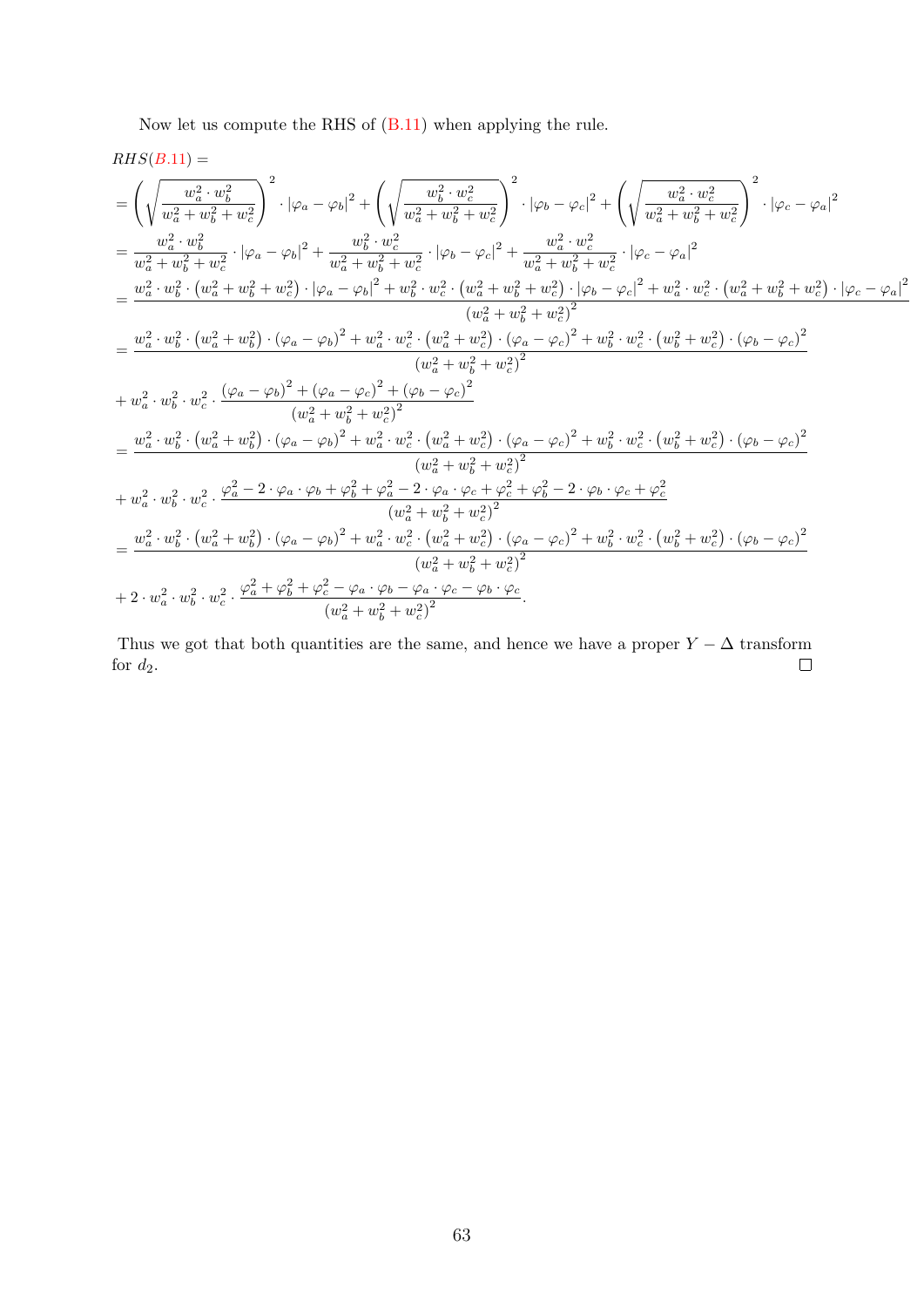# <span id="page-63-0"></span>Appendix C

# Embedding Conjecture Appendix

In Chapter [4,](#page-46-0) we discussed the geometry of the flow metrics, which we would like to better understand. We mentioned Conjecture [4.6,](#page-47-0) which we restate here.

<span id="page-63-2"></span>**Conjecture C.1.** Let  $p \in [1,\infty]$  with Hölder conjugate q, and let  $G = (V, E, w)$  be a graph. Then, there exists a mapping  $\Phi : V \to \ell_q$  such that,

$$
\forall s, t \in V, \quad d_p(s, t) = \left\| \Phi(s) - \Phi(t) \right\|_q. \tag{C.1}
$$

We remark that for the special cases  $p = 1, 2, \infty$  it is known to hold.

Effective Resistance. Spielman and Srivastava [\[SS11\]](#page-52-3) showed that the resistance distance can be isometrically embedded into  $\ell_2^2$ . Thus, since  $d_2$  is the squareroot of the effective resistance, we conclude that  $d_2$  can be isometrically embedded into  $\ell_2$  as desired (since  $p = q = 2$  in this special case).

**Shortest-path.** Note that every finite metric space embeds isometrically into  $\ell_{\infty}$  [\[Mat02\]](#page-51-1), and thus  $d_1$  does as well.

Minimum Cuts. We remark that  $d_{\infty}$  is in fact an ultrametric, and thus it embeds isometrically into  $\ell_1$ .

### <span id="page-63-1"></span>C.1 The p-strong Triangle Inequality is not Enough

In this section we show that even though the flow metrics satisfy a stronger version of the triangle inequality (Theorem [2.15\)](#page-17-3), it is not enough in order to prove Conjecture [C.1.](#page-63-2) We first recall the relevant definitions.

**Definition C.2.** Let  $(X, d_X)$  and  $(Y, d_Y)$  be metric spaces, and let  $\Phi: X \to Y$  be a mapping (which we call an embedding). The distortion of  $\Phi$  is the minimum  $D \geq 1$  for which there exists a scaling factor  $\alpha > 0$ , such that

$$
\forall x, x' \in X, \quad d_X(x, x') \le \alpha \cdot d_Y(\Phi(x), \Phi(x')) \le D \cdot d_X(x, x'). \tag{C.2}
$$

**Definition C.3.** Let  $(X, d_X)$  and  $(Y, d_Y)$  be metric spaces, and let  $D \ge 1$ . We say that  $(X, d_X)$ D-embeds into  $(Y, d_Y)$  if there exists an embedding of  $(X, d_X)$  into  $(Y, d_Y)$  with distortion D.

Our focus in this section is to show the following claim.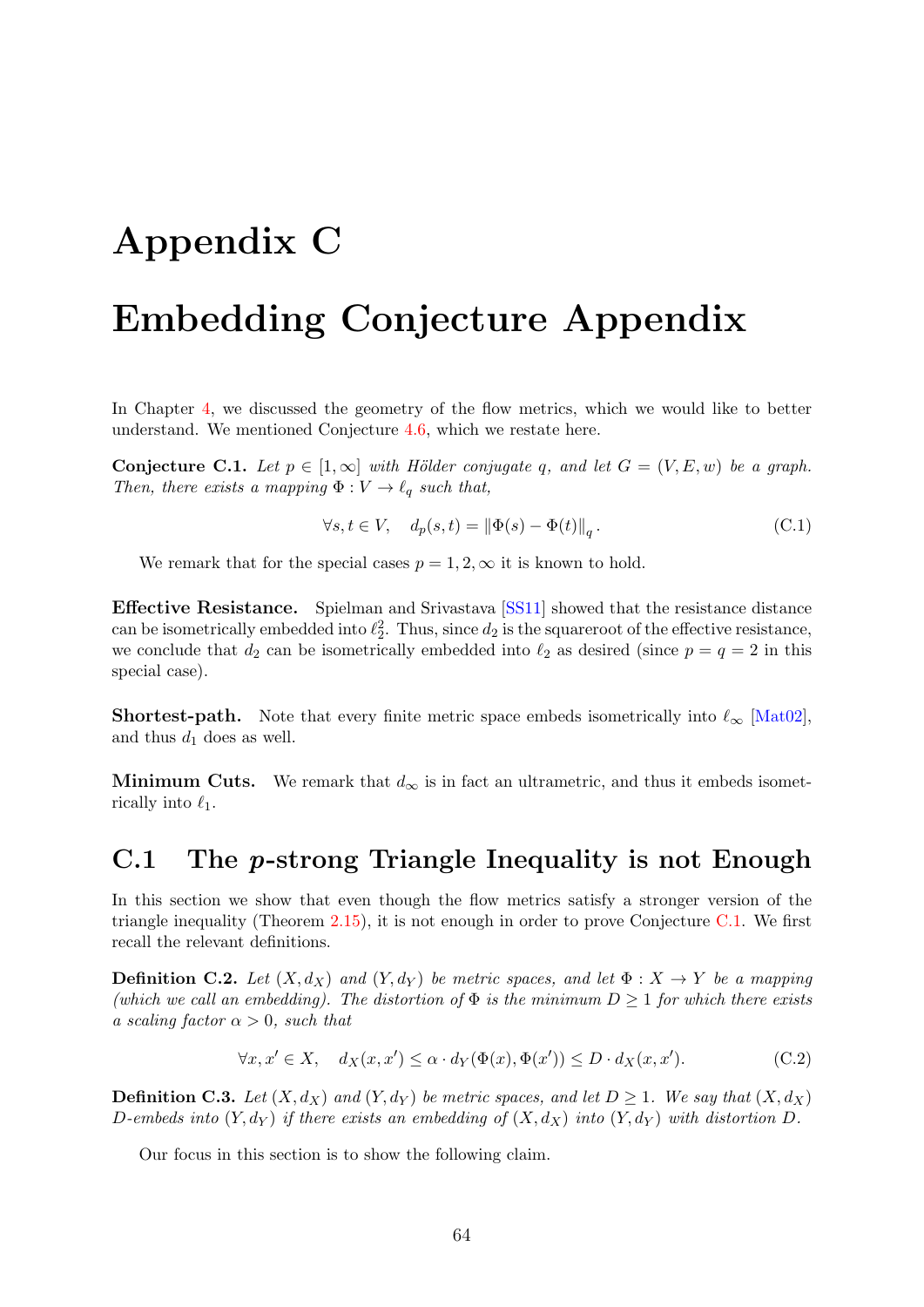<span id="page-64-0"></span>**Claim C.4.** For all  $p \in [1,\infty)$ ,  $q \in [1,\infty)$ , and  $n \geq 2$ , there exists an n-point metric space  $(X, d)$ , that satisfies the p-strong triangle inequality, but D-embeds into  $\ell_q$  only for D =  $\Omega\left(\frac{1}{a}\right)$  $\frac{1}{q} \cdot (\log n)^{1/p}$ .

In other words, the above claim says that the fact that a metric space is  $p$ -strong isn't enough to guarantee isometric embedding into  $\ell_q$ , for any  $q \in [1, \infty)$ . We remark that p and q in the statement are not necessarily Hölder conjugates of each other. But, in the specific case where they are, and  $p \in [2,\infty)$ , it holds that  $q \in [1,2]$ . Thus,  $D = \Omega((\log n)^{1/p})$  and as a consequence, we will need to use additional properties of the family of the flow-metrics if we desire to prove the Conjecture [C.1.](#page-63-2)

Our proof of Claim [C.4](#page-64-0) relies on the following theorem, presented by Matoušek  $[Mat97]$ .

<span id="page-64-1"></span>**Theorem C.5.** There exists constants  $c_1 > 0$  and  $n_0 \in \mathbb{N}$  such that for any  $p \ge 1$  and any  $n \ge n_0$  there exists an n-point metric space which D-embeds into  $\ell_p$  only for  $D \ge \frac{c_1}{p} \cdot \log n$ .

Proof. (Claim [C.4\)](#page-64-0) Theorem [C.5](#page-64-1) was proved via expanders - the metric space that is promised to exist in the theorem arises from this family of graphs. Let  $G$  be an expander on  $n$  vertices, and let  $(X, d)$  be the metric space that is derived from the shortest-path metric on G. Let  $p \in (1, \infty)$ , and define  $d' : X \times X \to \mathbb{R}^+$  by

$$
\forall x, y \in X, \quad d'(x, y) = (d(x, y))^{1/p}.
$$

We would like to show the following.

- 1.  $d'$  is a metric.
- 2.  $d'$  is p-strong.
- 3. Embedding  $(X, d')$  in  $\ell_q$  requires large distortion (or at least larger than 1).

First, note that property 2 is immediate, since it simply says that

$$
\forall x, y, z \in X,
$$
  

$$
(d'(x, y))^p \le (d'(x, z))^p + (d'(z, y))^p
$$
  

$$
\iff d(x, y) \le d(x, z) + d(z, y).
$$

where the last line is just the triangle inequality which is clearly satisfied since  $(X, d)$  is a metric space.

For showing property 1, we recall Claim [2.17.](#page-20-0)

Claim C.6. Let  $a_1, \ldots, a_n \geq 0$  and let  $p > 0$ , then:

- 1. *if*  $p \leq 1$ :  $\sum_{n=1}^{\infty}$  $i=1$  $a_i^p \geq \left(\sum^n\right)$  $i=1$  $a_i$  $\setminus^p$ .
- 2. *if*  $p \geq 1$ :

$$
\sum_{i=1}^n a_i^p \le \left(\sum_{i=1}^n a_i\right)^p.
$$

To prove property 1, let  $x, y, z \in X$ , and observe that

$$
d'(x, y) = (d(x, y))^{\frac{1}{p}}
$$
  
\n
$$
\leq (d(x, z) + d(z, y))^{\frac{1}{p}}
$$
 (*d* is a metric)  
\n
$$
\leq (d(x, z))^{\frac{1}{p}} + (d(z, y))^{\frac{1}{p}}
$$
 (*1*  $\leq$  *p* and Claim 2.17)  
\n
$$
= d'(x, z) + d'(z, y).
$$